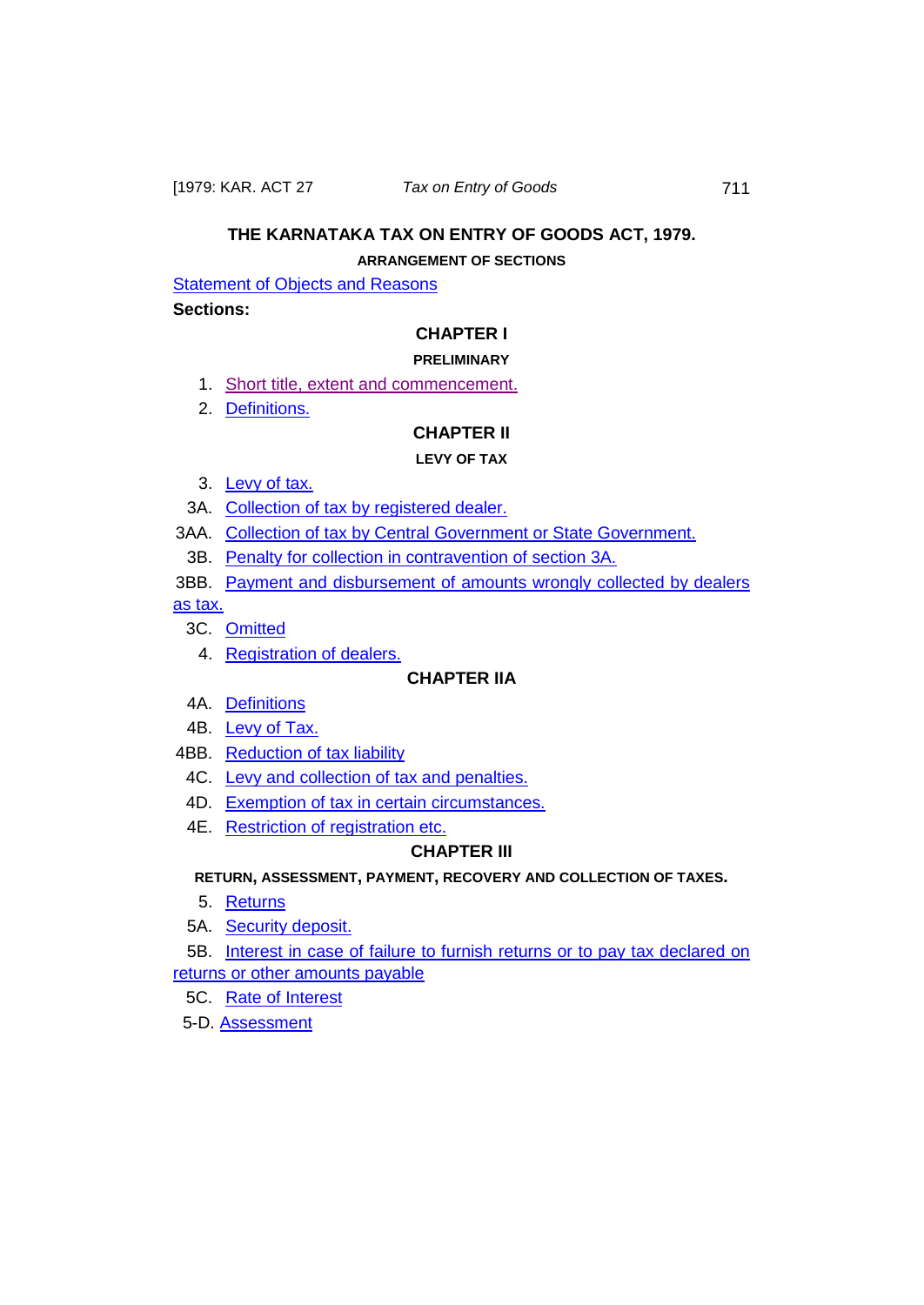- 6. [Re-assessment of tax](#page-38-0)
- 7. [Period of limitation for assessment and re-assessment](#page-39-0)
- 8. Payment and <sup>3</sup>[recovery of tax, penalties, interest and other [amounts](#page-39-1)
- 8A. [Power to withhold refund in certain cases.](#page-42-0)
- 8B. [Payment of tax at source in the case of sugar.](#page-42-1)
- 9. [Recovery of tax from certain other persons.](#page-43-0)
- 9A. [Omitted.](#page-44-0)
- 10. [Liability of firms.](#page-45-0)
- 10A. [Assessment of legal representative.](#page-45-1)
- 11. [Tax payable on transfer of business, etc.](#page-45-2)
- 11A. [Power of State Government to exempt or reduce tax.](#page-46-0)

## **CHAPTER IV**

### **TAX AUTHORITIES**

- 12. [The Authorities.](#page-47-0)
- 12A. [State Representative.](#page-48-0)
- 12B. [Change of incumbent of an office.](#page-49-0)

## **CHAPTER V**

### **APPEAL AND REVISION**

- 13. [Appeals.](#page-50-0)
- 14. [Appeal to the Appellate Tribunal.](#page-52-0)
- 15. [Revisional powers of Commissioner, Additional Commissioner, Joint](#page-55-0)  [Commissioner and Deputy Commissioner.](#page-55-0)
- 15A. [Revision by High Court.](#page-56-0)

15B. Limitation in regard to passing orders in respect of certain [proceedings.](#page-58-0)

16. [Appeal to High Court.](#page-58-1)

17. [Rectification of apparent mistakes and power of rectification](#page-59-0) of [assessment or re-assessment in certain cases](#page-59-0) CHAPTER VI

### **MISCELLANEOUS**

17A. [Maintenance of accounts by dealers and issue of sale bills or cash](#page-60-0)  [memorandum.](#page-60-0)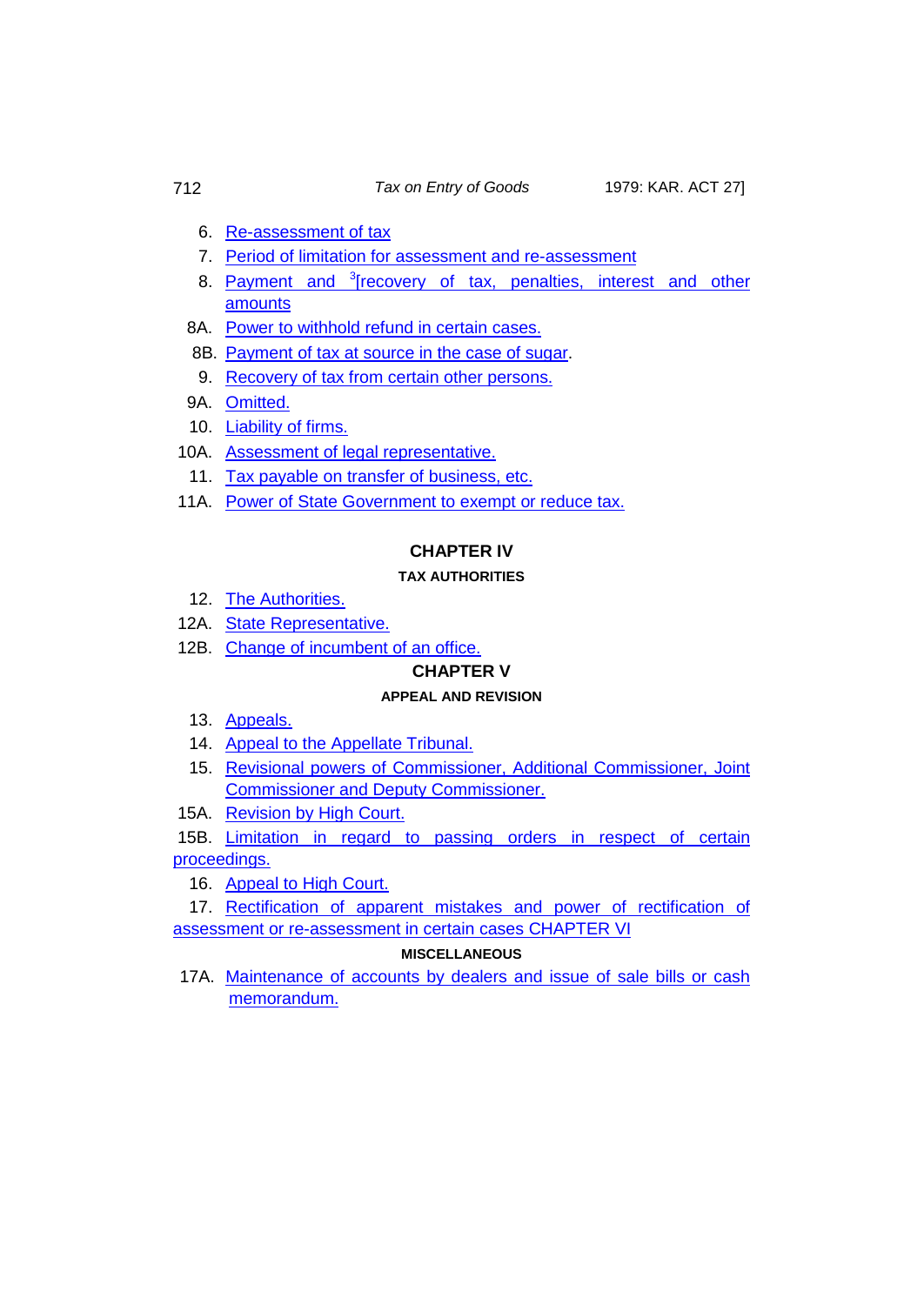- 18. [Powers to order production of accounts](#page-61-0) and powers of entry, [inspection and seizure.](#page-61-0)
- 18A. [Recognition of sales tax check posts or barriers for the purposes of](#page-62-0)  [the Act.](#page-62-0)
- 18B. [Transit of goods by road through the State and issue of transit pass.](#page-66-0)
	- 19. [Forwarding agency, etc., to submit return.](#page-67-0)
	- 20. [Submission of certain records, by owners, etc., of vehicles and boats.](#page-67-1)
	- 20-A. [Penalties relating to registration](#page-68-0)
	- 20-B. [Penalties relating to returns and assessment](#page-68-1)
	- 21. [Offences and penalties.](#page-69-0)
	- 22. [Cognizance of offences.](#page-70-0)
	- 23. [Composition of offences.](#page-70-1)
	- 24. [Offences by Companies.](#page-71-0)
	- 25. [Assessment, etc., not to be questioned in prosecution.](#page-71-1)
	- 26. [Bar of certain proceedings.](#page-71-2)
	- 27. [Courts not to set aside or modify assessment except as provided in](#page-72-0)

[this Act.](#page-72-0)

- 28. [Omitted.](#page-72-1)
- 28A. [Burden of proof.](#page-72-2)
- 28B. [Refund of tax in certain cases.](#page-73-0)
	- 29. [Assignment of proceeds of the tax.](#page-73-1)
	- 30. [Power to make rules.](#page-73-2)
- 30A. [Assessment of tax in certain cases.](#page-75-0)
	- 31. [Laying of rules and notifications before the State Legislature.](#page-75-1)
	- 32. [Power to remove difficulties.](#page-75-2)
	- 33. [Savings](#page-76-0)

<span id="page-2-0"></span>**[FIRST SCHEDULE](#page-76-1) [SECOND SCHEDULE](#page-84-0)**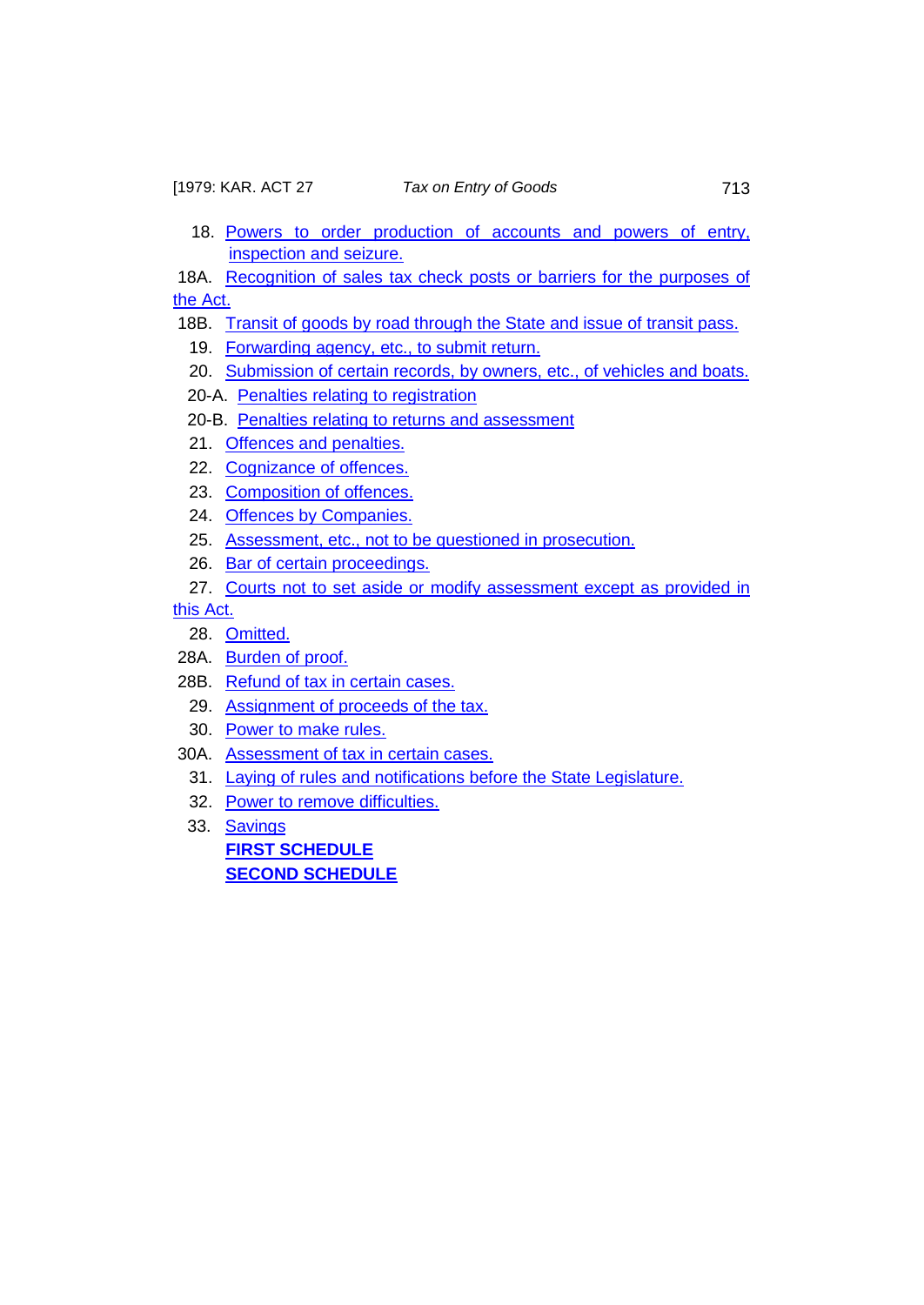#### **STATEMENT OF OBJECTS AND REASONS**

**I**

**Act 27 of 1979.-** Octroic is being abolished in the State, as it was causing great hardship to transport operations and to trading community.

The abolition of octroi, which is being levied and collected by the local authorities will result in considerable loss of revenue to them. The State Government will have to make up this loss of revenue.

It is therefore considered necessary to levy a tax on the entry into local areas of certain goods.

Hence this Bill.

(Published in the Karnataka Gazette (Extraordinary) Part IV-2A dated 27- 3-1979 as No. 260 at page 22.)

**II**

**Amending Act 12 of 1981.-** (1) Consequent upon abolition of octroi, Government took a policy decision and gave an assurance that the local bodies would be fully compensated for the loss of octroi. In order to generate additional revenue, to pay this compensation, the Karnataka Tax of Entry of Goods into Local Areas for Consumption, Use or Sale therein, Act, 1979 was brought into force with effect from 1st June 1979. Some dealers filed writ petition challenging the validity of the Act. The High Court of Karnataka Struck down the Act as unconstitutional. The State Government preferred an appeal to the Supreme Court.

(2) In view of the stay orders from the High Court Entry Tax could not be collected and as a temporary measure to augment the revenues of the State, the Karnataka Tax on Entry of Goods into Local Areas for Consumption, Use or sale therein Act, 1980 was enacted keeping in view the High Court Order. This Act came into force from 8th June 1980, but this was also challenged in about 4, 000 writ petitions. The State appeal pending before the Supreme Court, was decided by the Supreme Court and the Judgement was pronounced on 25th September 1980 upholding the Karnataka Tax on Entry of Goods into Local Areas for Consumption, Use or Sale therein Act, 1979, as constitutionally valid.

(3) Thus, the two Acts, viz., 1979 and 1980 Acts were in force. The Government decided to repeal the 1980 Act. Accordingly an Ordinance was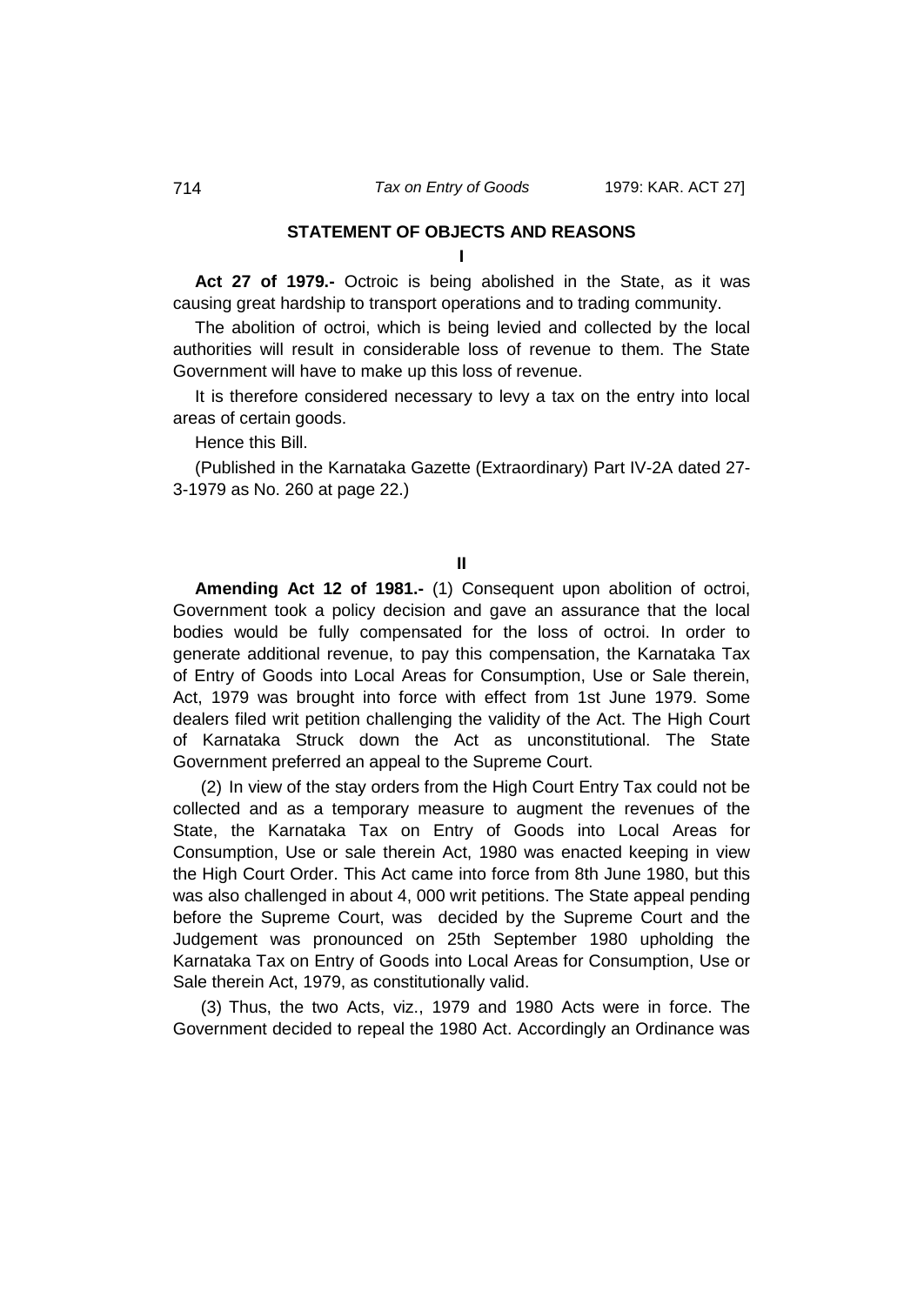promulgated. The ordinance is being replaced by an Act and both the houses of Legislatures are have passed then bill repealing 1980 Act. For the past, the 1979 Act is in force. The Department of Law and Parliamentary Affairs has expressed a view that legally the dealers are liable to pay tax arrears from 1st June 1979, but administratively it has become very difficult to collect the tax as the whole trading community has been agitating to waive the payment of arrears of tax on the ground that it is unable to withstand the tax liability retrospectively as it has not collected he same after the 1979 Act was struck down by the High Court.

(4) A number of representations were received from the traders from various chambers of commerce and industry requesting to abolish the entry tax or at least levy it from 1st January 1981 and to exclude from the preview of Entry tax on khadi, handloom and silk goods, with a view to remove the uncertainties in the minds of traders who have been urging right from the beginning that they have not collected entry tax from the purchaser between 1st June 1979 and 25th September 1980, the date on which the Supreme Court Judgment was pronounced validating the 1979 Act, it was felt practicable to notify the collectability of the tax from 1st October 1980 instead of from the original date., 1st June 1979 and also to exclude kadhi, cotton handloom fabrics and silk fabrics from the purview of the entry tax. Accordingly, an (Amendment) Ordinance 1981 (Karnataka Ordinance No. 3 of 1981) was promulgated, amending the Karnataka Tax on Entry of Goods into Local Areas for Consumption, Use or Sale therein Act, 1979.

This Bill seeks to replace the said Ordinance.

(Obtained from L.A. Bill No. 37 of 81)

**III**

**Amending Act 13 of 1982.-** In the budget speech for the year 1982–83, the Hon'ble Minister of Finance and Tourism, has indicated several proposal in order to augment the revenue of the State. This Bill seeks to give effect to the said proposals. Opportunity is taken to make some other minor amendments.

(Published in Karnataka Gazette (Extraordinary), Part IV-2A, dated 27-3- 1982, as No. 223, at page 31).

**IV**

**Amending Act 38 of 1984.-** The present Bill is intended to give effect to the pronouncements made in the Budget speech for the year 1983-84. It is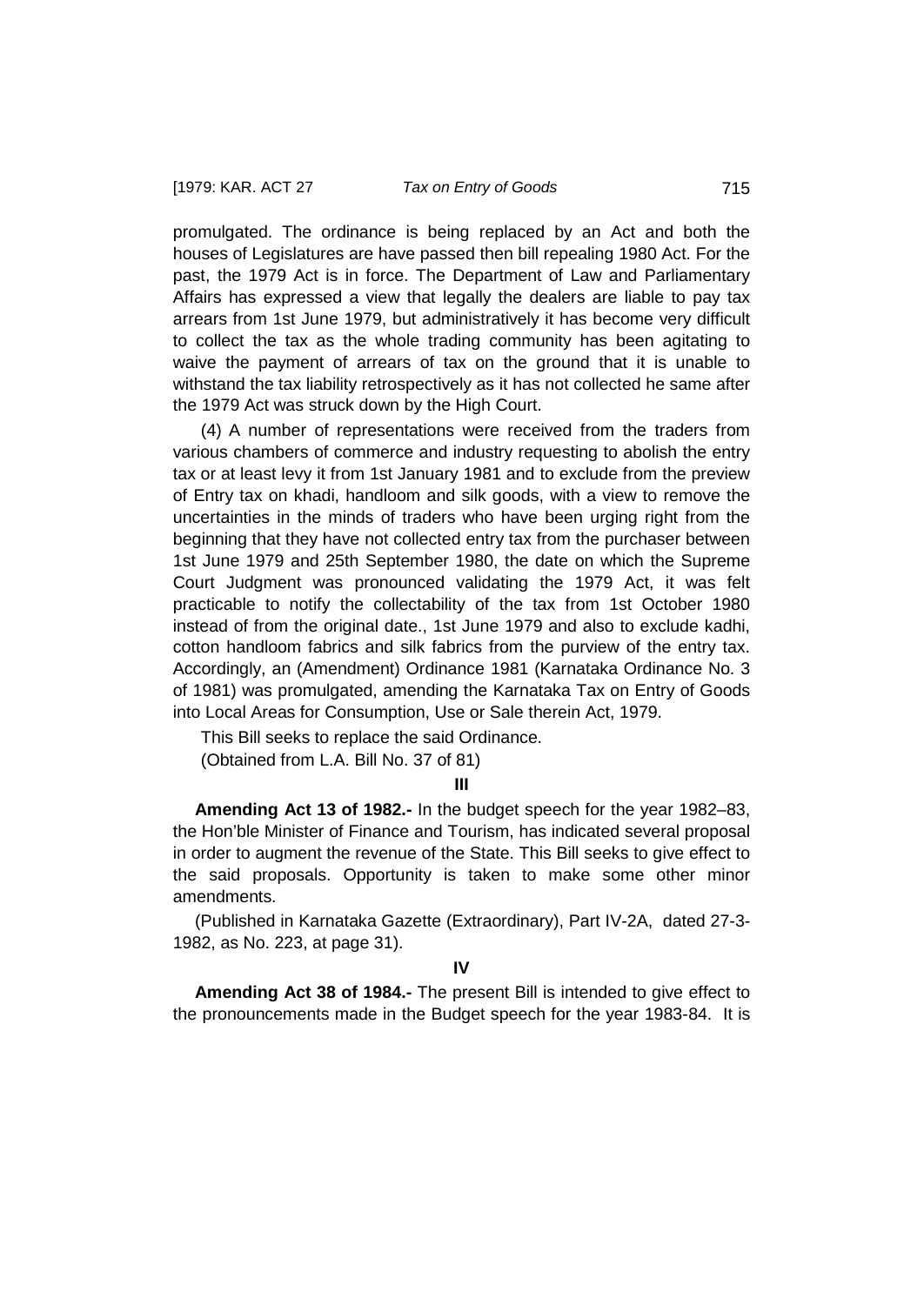also intended to amend certain other provisions of the Act for a better and more effective administration.

Hence this Bill.

(Obtained from L.A. Bill No.15 of 1983).

**V**

**Amending Act 28 of 1985.-** While presenting the budget for the year 1985-86 certain concession and facilities to the dealers under the Entry Tax Act were proposes. To give effect to these concession and other facilities some of the provisions of the Entry Tax Act are to be amended. Opportunity has been taken to effect certain other changes in the Act to facilitate smooth administration of the Act.

(Obtained from L.A. Bill No. 30 of 1985)

**VI**

**Amending Act 12 of 1986.-** After enactment of the Karnataka Zilla Parishads, Taluk Panchayat amithis, Mandal Panchayats and Nyaya Panchayat Act, 1983 the area converted into a Mandal under the provisions of section 128(1) of the said Act, shall case to be a local area. Hence the definition of the Act is proposed to be amended.

Hence the Bill.

(Obtained from L.A. Bill No. 26 of 1986.)

#### **VII**

**Amending Act 41 of 1986.-** The proposed legislation is for the purposes of rationalising the provisions relating to levy of tax on packaging materials and industrial raw materials, components and imputes under the Act.

Hence this Bill. (Obtained from L.A. Bill No. 32 of 1983)

## **VIII**

**Amending Act 42 of 1986.-** Item 17 and 18 were inserted in the Schedule to the Karnataka Tax on Entry of Goods Into Local Area for Consumption, Use or Sale Therein Act, 1979 with effect from 1st April 1983. The entries in items 17 and 18 were capable of including a large variety of materials, though it was intended to include only certain types of materials. The intention is made clear by inserting items 16A and 16B in the said Schedule by Bill 32 of 1983. This Bill received the assent of the President on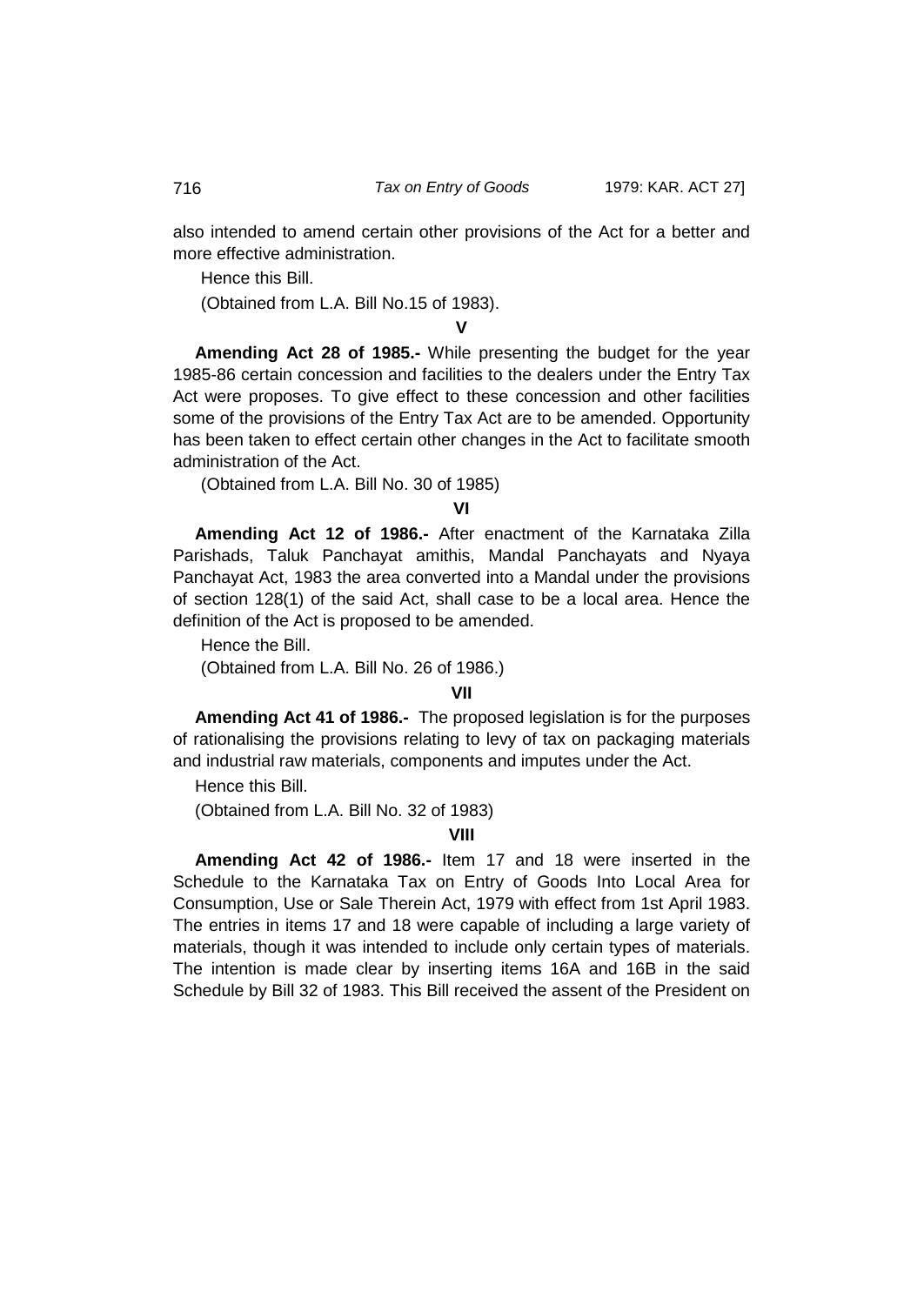14th January 1986 and is being published as an Act and therefore items 17 and 18 are being deleted.

Hence the Bill. (Obtained from L.A. Bill No. 40 of 1986)

**IX**

**Amending Act 43 of 1986.-** In the principal Act the Commissioner of Commercial Taxes and the Joint Commissioner of Commercial Taxes have been vested with the power of revising the orders passed by their subordinates. It is now proposed to vest with them the power of staying the operation of the orders taken up for *suo moto* revision proceedings, whenever found necessary.

(Obtained from L.A. Bill No. 46 of 1986)

**X**

**Amending Act 11 of 1987.-** To give effect to the proposals made in the budget speech, it is proposed to amend the Karnataka Tax on Entry of Goods into Local Areas for Consumption, Use or Sale Therein Act, 1979.

Consequent to the amendment of the term "year" in the Karnataka Sales Tax Act, 1957, the term "year" in this Act is also amended. Insertion of section 30A is consequential. Hence the Bill.

(Obtained from L.A. Bill No. 17 of 1987.)

**Amending Act 8 of 1989.-** It is considered necessary to amend the following Acts,—

(1) Section 2 is proposed to be amended to exclude pepper and cardamom grown as subsidiary crops in the land used for growing non-plantation crops like arecanut and coconut.

(2) Section 12 is proposed to be amended to exempt certain contributions made from the payment of agricultural income tax.

(3) Section 32 is proposed to be amended to provide for appeals to the Deputy Commissioner (Appeals) against certain orders passed by the Agricultural Income Tax Officers.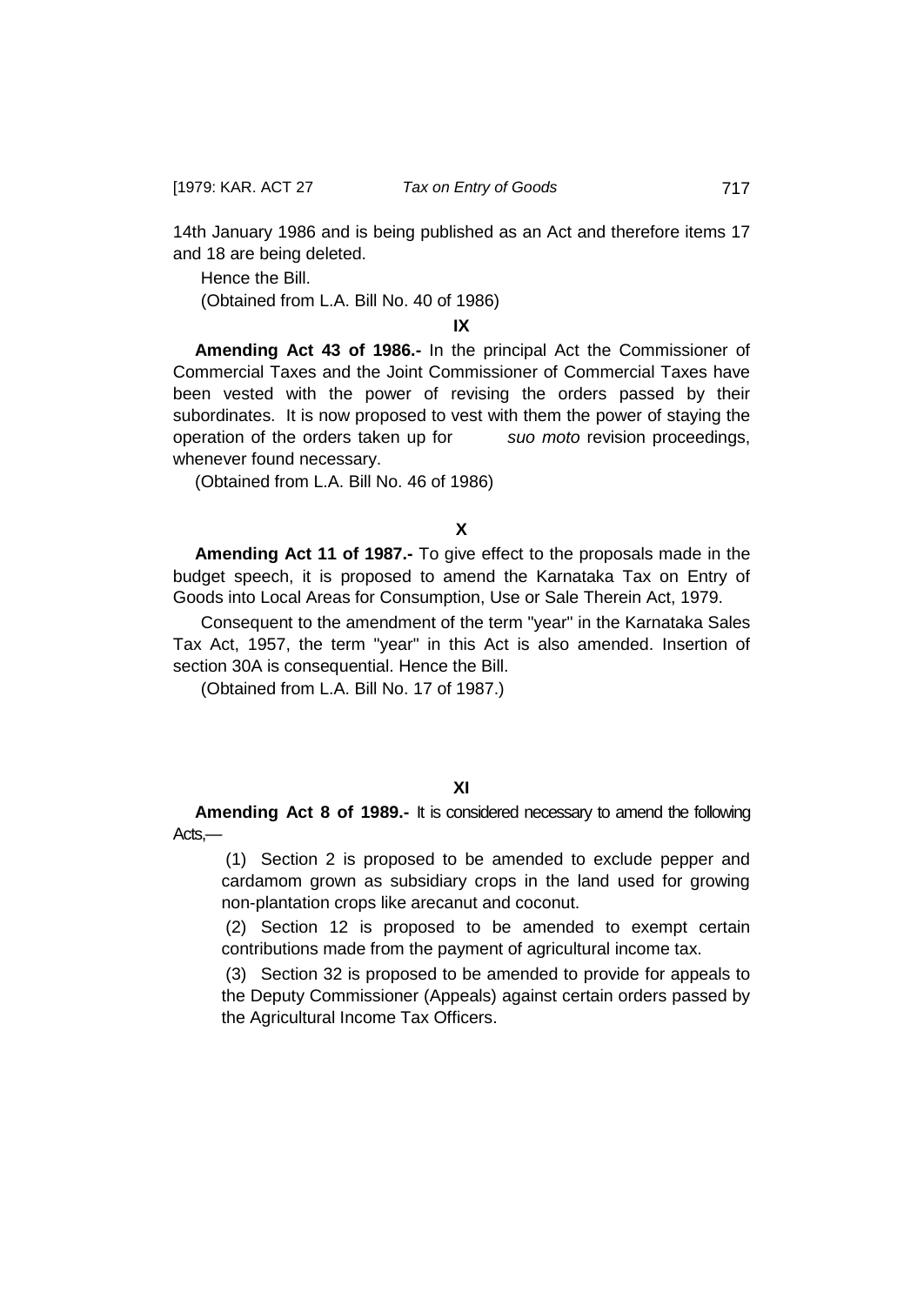As the matter was urgent, the Karnataka Taxation Laws (Amendment) Ordinance, 1988 was promulgated. Hence, the Karnataka Taxation Laws (Amendment) Bill, 1988 to replace the said Ordinance.

(Obtained from LAW 43 LGN 88.)

### **XII**

**Amending Act 18 of 1989.-** To give effect to the proposals made in the Budget Speech, it is considered necessary to amend the Karnataka Tax on Entry of Goods into Local Areas for Consumption, Use or Sale therein Act, 1979.

Opportunity is also taken to rationalise certain provisions of the said Act. Hence the Bill.

(Published in the Karnataka Gazette (Extraordinary) Part IV-2A dated 27- 3-1989 as No. 162 at page 7.)

#### **XIII**

**Amending Act 9 of 1990.-** To give expect to the proposals made in the Budget Speech, it is considered necessary to amend the Karnataka Tax on Entry of Goods into Local Areas for Consumption, Use or Sale therein Act, 1979.

Opportunity is also taken to rationalise certain provisions of the said Act. Hence the Bill.

(Published in the Karnataka Gazette (Extraordinary) Part IV-2A dated 29- 3-1990 as No. 164 at page 161.)

## **XIV**

**Amending Act 14 of 1991.-** It is considered necessary to amend the Karnataka Tax on entry of Goods Into Local Areas for Consumption, Use or Sale Therein Act, 1979 to give effect to the proposal made in the Budget Speech and for removing ambiguities, streamlining, administration and rationalising procedure

Hence the Bill.

(Obtained from L.A. Bill No. 14 of 1991.)

## **XV**

**Amending Act 15 of 1992.-** When the Entry tax Act was brought into force in 1979 to replace the obnoxious system of Octroi, The State Government was of the opinion that levying Entry Tax on three items namely, textiles, tobacco and sugar alone will be sufficient to make up the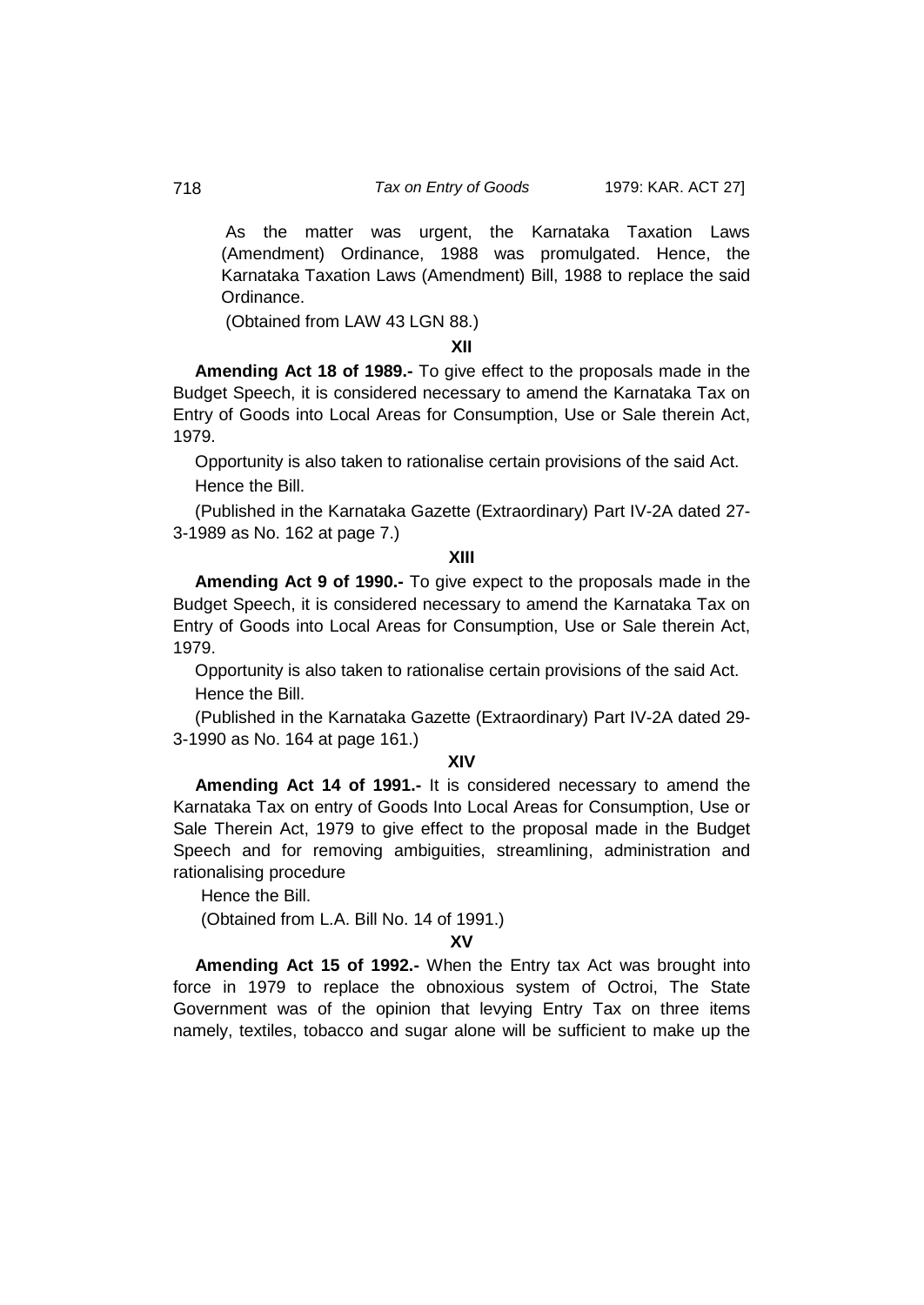loss of revenue on account of abolition of Octroi. It was not the intention of the Government that the levy by way of Octroi should be given up. The intention of Government was to simplify the procedure and to make the mode of collection easy. Therefore, entry Tax was brought in place of Octroi.

Experience in these years has shown that the expected revenue was not generated from the three commodities or even five more commodities added later on. The Local Bodies namely the Corporation and Municipalities are urging that they are put into avoidable hardship and financial stringency by abolition of Octroi and not compensating them with necessary funds. Therefore, it is necessary to vest Powers with the Government to select the commodities for the purposes of levying entry tax and also to make the levy single point so that the cost of goods for common man may not increase.

Hence this Bill.

(Obtained from L.A. Bill No. 27 of 1987.)

#### **XVI**

**Amending Act 5 of 1993.- Consequent** to the re-designation of posts in the Commercial Tax Department, it has become necessary to make suitable amendments in the relevant Taxation Laws.

The full bench of our High Court in Shah Wallace case while overruling a Division Bench judgment of our High court in Janardhanacharya's case had held that the notifications issued under section 8A of the Karnataka Sales Tax Act, 1957 become inoperative when the relevant provisions of the Act are subsequently amended by way of insertion of any entry relating to the class of goods to which exemptions were given by the notifications. Therefore, it was considered necessary to suitably amend the said Act, to save the notifications already issued.

As the matter was urgent and both the Houses were not in session, the amendments were carried-out by promulgation of the Karnataka Taxation Laws (Amendment) Ordinance, 1992.

This Bill seeks to replace the above Ordinance, Hence the Bill. (Obtained from LA Bill No. 29 of 1992.)

### **XVII**

**Amending Act 8 of 1993.-** Consequent to the adding of several commodities to the net of Entry tax by the Karnataka Act 15 of 1992 and the Karnataka Ordinance 10 of 1992, the trading commodity went on a state-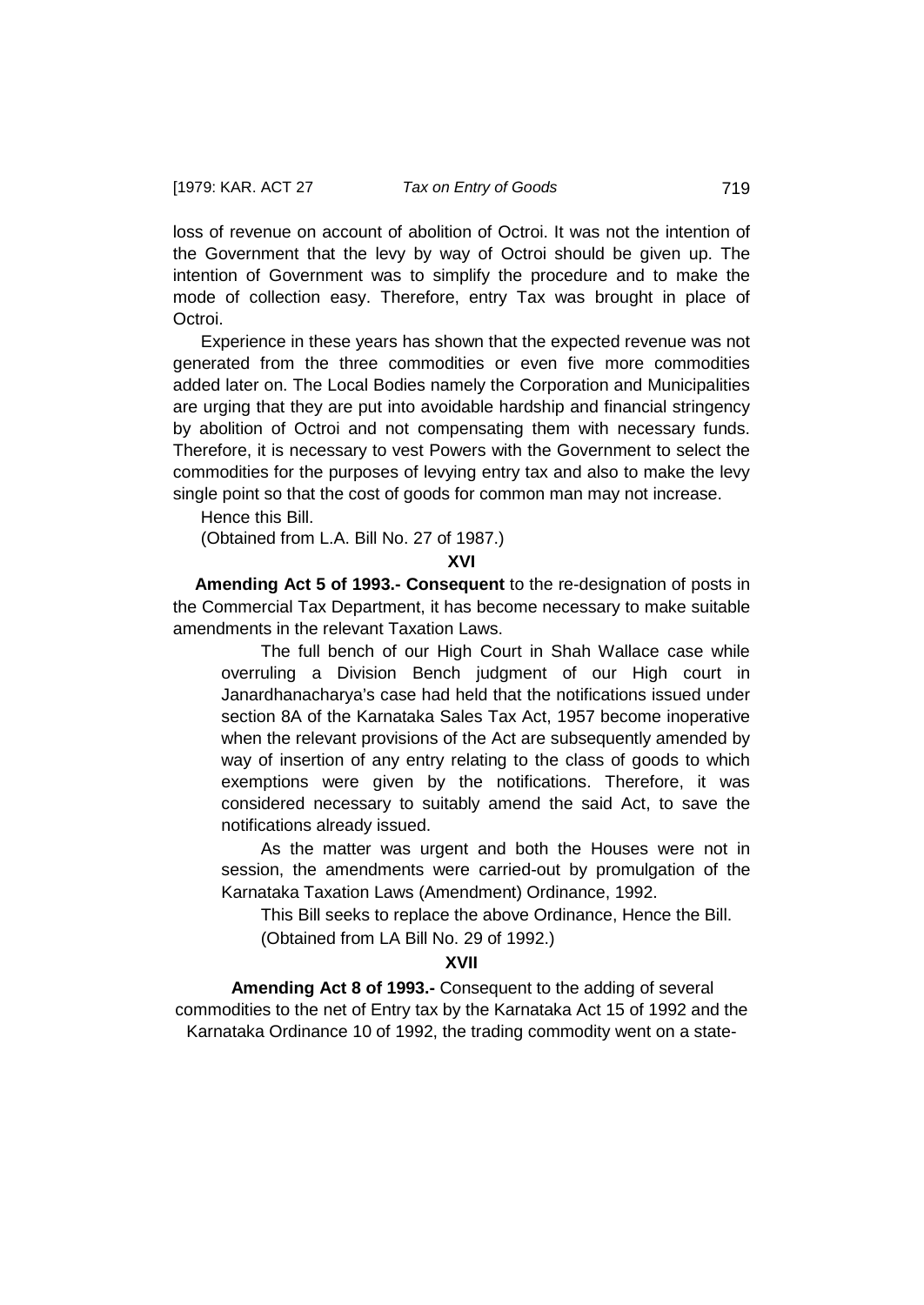wide agitating demanding abolition of entry tax on the ground that it has caused cascading effect and has caused additional burden of the maintenance of books of accounts. As these demands were detrimental to the Government revenue, after discussion with the trading community, it was considered necessary to provide for payment of entry tax of composition.

Opportunity is also taken to make certain consequential amendments.

As the matter was urgent and both Houses of the State Legislature were not in Session, the amendments were carried out by promulgation of the Karnataka Tax on Entry of Goods (Second Amendment) Ordinance, 1992.

This Bill seeks to replace the above Ordinance.

(Obtained from L.A. Bill No. 33 of 1992.)

#### **XVIII**

**Amending Act 14 of 1994.-** It is considered necessary to amend the Karnataka Tax on Entry of Goods Act, 1979,-

(i) to expand the definition of "local area" so as to include "panchayat area" declared under the Karnataka Panchayat Raj Act, 1993 in that definition;

(ii) to abolish tax on entry of goods used in the manufacture, repair or research and development of defence and defence related goods;

(iii) to enable the officers exercising the powers discharging the duties and performing the functions under the Karnataka Sales Tax Act, 1957 also to exercise the powers, discharge the duties and perform the functions under this Act.

(iv) to provide for continuation of the proceedings by succeeding authority of officer from the stage at which it was left by its or his predecessor;

(v) to omit section 5C and to provide for collection of tax from dealer who was permitted to pay tax under that section prior to such omission;

(vi) to validate levy and collection of tax in respect of textiles and tobacco;

(vii) to provide for exemption of tax in respect of entry of goods specified in Sl. No. 1 and 2 of the schedule to the Act as they stoodprior to the 1st day of May, 1992.

Hence the Bill.

(Obtained from L.A. Bill No. 32 of 1993.)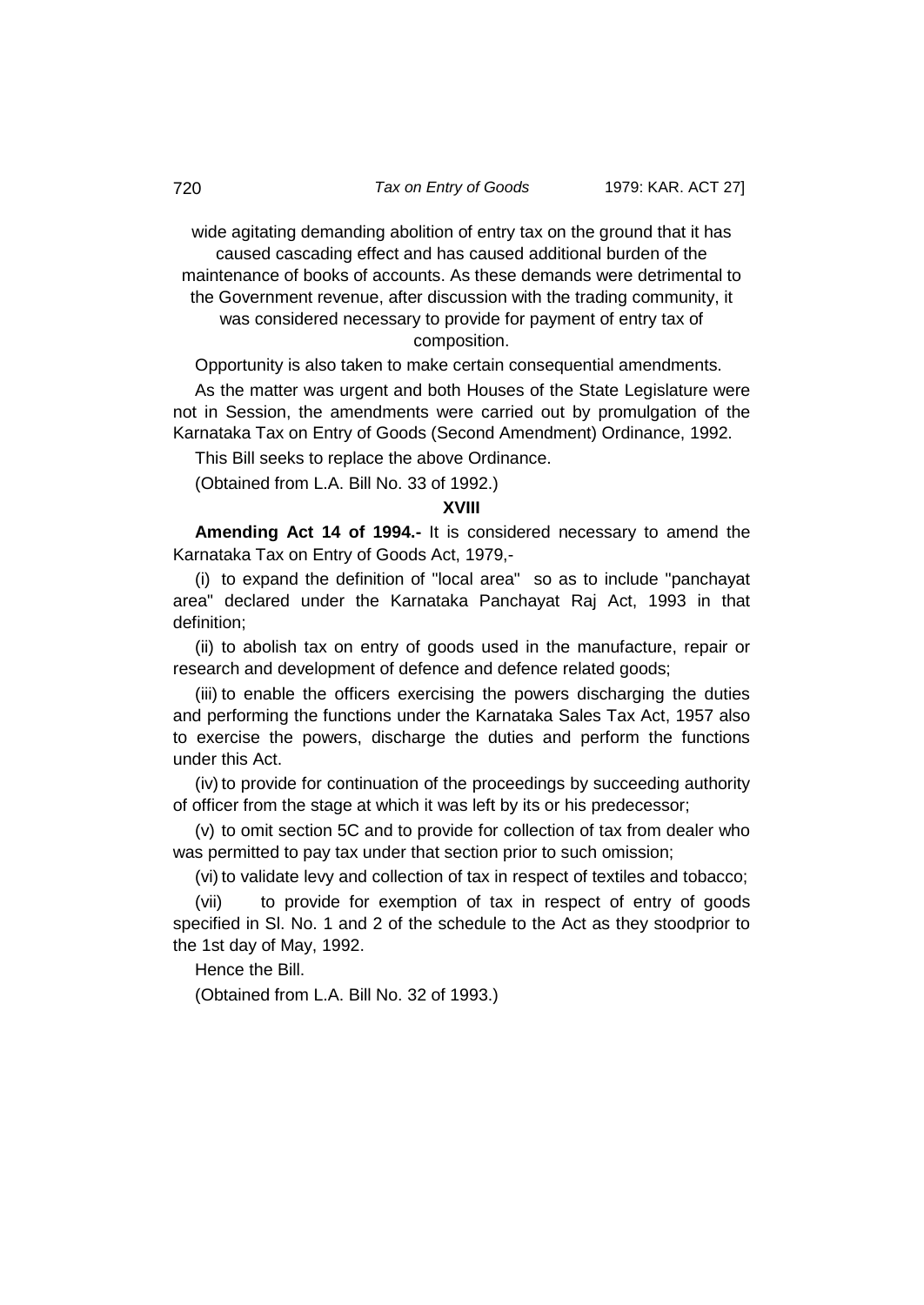### **XIX**

**Amending Act 18 of 1994.-** It is considered necessary to amend the Karnataka Sales Tax Act, 1957, the Karnataka Tax on Professions, Trades, Callings and Employments Act, 1976, the Karnataka Tax on Entry of Goods Act, 1979, the Karnataka Entertainments Tax Act, 1958, the Mysore Betting Tax Act, 1932 and the Karnataka Agricultural Income Tax Act, 1957 to give effect to the proposals made in the Budget speech and matters connected therewith.

Hence the Bill.

(Obtained from LA Bill No. 12 of 1994.)

#### **XX**

**Amending Act 45 of 1994.-** It is considered necessary to amend the Karnataka Tax on Entry of Goods Act, 1979 to give effect to the proposals made in the budget speech and matters connected therewith.

Hence the Bill.

(Obtained from L.A. Bill No 11 of 1994.)

#### **XXI**

**Amending Act 3 of 1995.-** The Karnataka Tax on entry of Goods Into Local Areas for Consumptions, Use or Sale Therein (second Amendment) Bill, 1987 was sent to the President for his assent. The Government of India requested to amend the said Bill incorporating a Schedule specifying the items on which entry Tax is leviable and also requested to send a draft ordinance incorporating those amendments. Accordingly, a draft Ordinance was sent. The Government of India while conveying the asset of the President to the said Bill also sent the previous instructions of the President for promulgation of the ordinance and requested the State Government to publish both the Amendment Act and the Ordinance simultaneously. Accordingly, the Karnataka Tax ob entry of Goods Into Local Areas for Consumption, Use or Sale therein (Amendment) Ordinance, 1992 was promulgated incorporating Schedule I consisting of 103 items on which the Entry Tax may be levied.

This Bill seeks to replace the said Ordinance. Hence the Bill. (Obtained from L.A. Bill No. 23 of 1992.)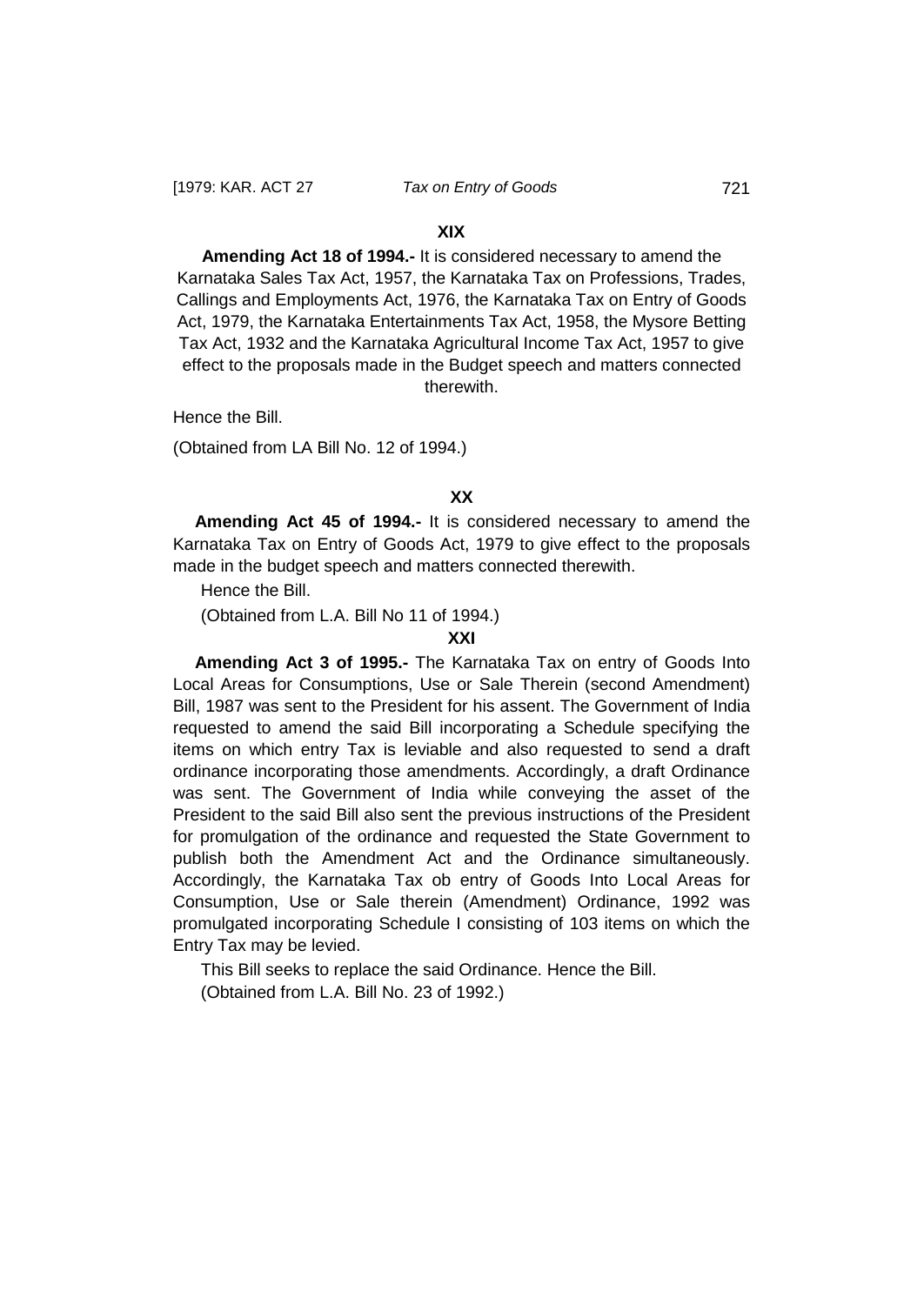#### **XXII**

**Amending Act 6 of 1995.-** It is considered necessary to amend the Karnataka Sales Tax Act, 1957, the Karnataka Agricultural Income Tax Act, 1957, the Karnataka Tax on Professions, Trades, Callings and Employments Act, 1976, the Karnataka Entertainment Tax Act, 1958, the Karnataka Tax on Entry of Goods Act, 1979, Karnataka Tax on Luxuries, (Hotels and Lodging House) Act, 1979, the Mysore Betting Tax Act, 1932 and to give effect to the proposals made in the Budget speech and matters connected therewith.

Hence the Bill.

(Obtained from LA Bill No. 4 of 1995.)

#### **XXIII**

**Amending Act 1 of 1996.-** It is considered necessary to amend the Karnataka Agricultural Income Tax Act, 1957 to enhance the exemption limit for the purpose of composition from the existing ten acres to fifteen acres and to rearrange the slabs.

2) It is considered necessary to amend the Karnataka Sales Tax, 1957,—

(i) to exclude firms from the definition of "dealer" in clause (*k*) of sub-section (1) of section 2;

(ii) by inserting an explanation after the first proviso to sub-section (1A) of section 5 to clarify that the expression "turnover of goods on which tax has been levied" means "taxable turnover and shall not include tax".

(iii) by inserting sub-section (1C) in section 5 and modifying Section 17, to provide for composition in the case of dealers in silks fabrics.

(iv) by inserting Section 25B and omitting Section 6BB with effect from the 13th day of October, 1995, to charge the system of levy of purchase tax and road cess on sugarcane from advalorem to tonnage basis.

3) It is considered necessary to omit Section 28 of the Karnataka Tax on Entry of Goods Act, 1979 providing for exemption to a person other than a dealer in goods in view of the judgement of the High Court in W.P. No. 27023/95 and other connected matters wherein the High Court has held that the exemption under Section 28 was equally available to an importer of motor vehicle under Chapter IIA.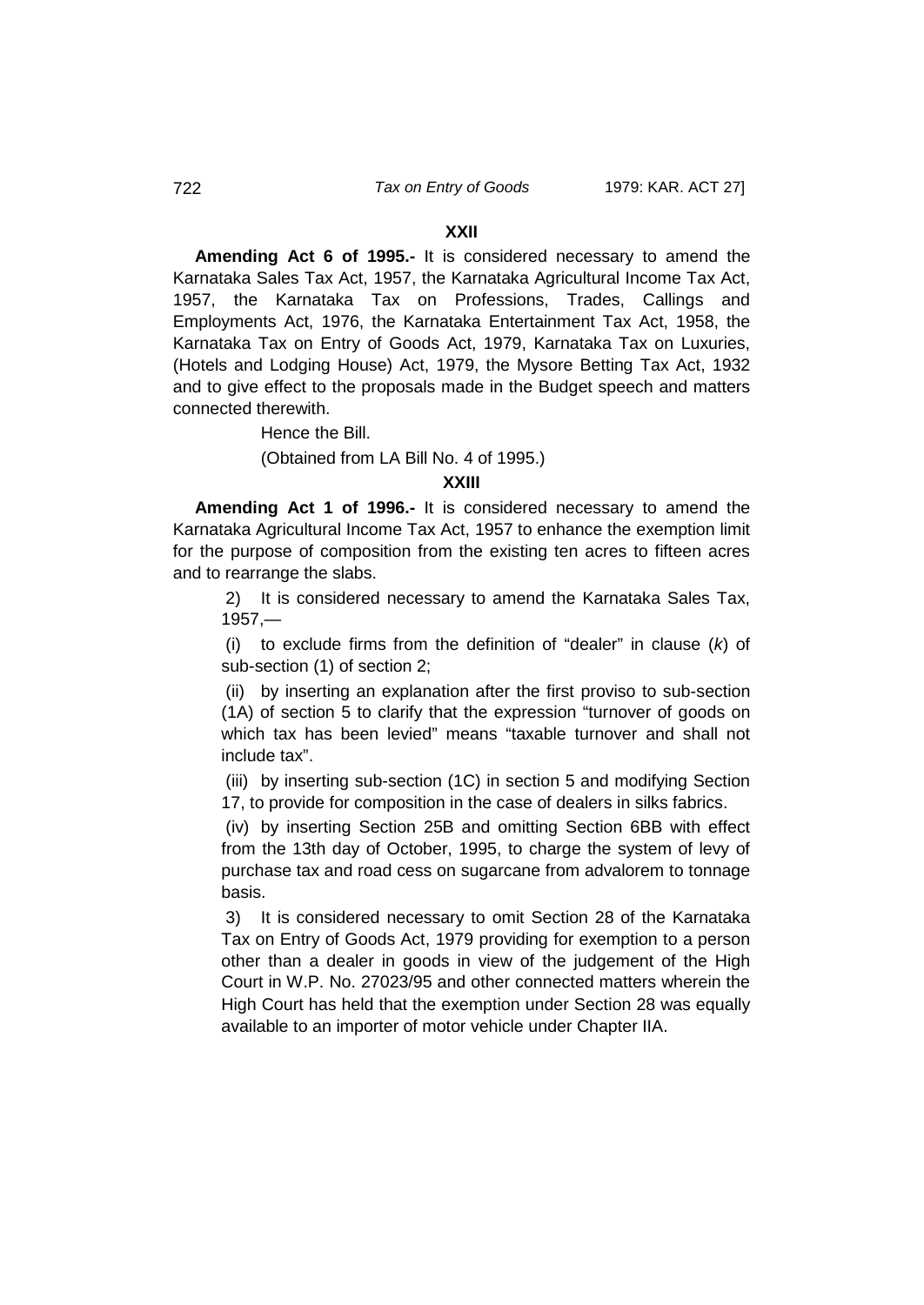Certain consequential amendments are also made. Hence the Bill.

(Obtained from L.A. Bill No. 8 of 1996.)

## **XXIV**

**Amending Act 15 of 1996.-** It is considered necessary to make amendments to the following enactments.

1. It is proposed to amend sub-section (7) of section 5 of the Karnataka Tax on Entry of Goods Act, 1979 to empower the Joint Commissioner instead of the Commissioner to defer the assessment.

2. x x x

3. x x x

4. x x x

5. Certain consequential amendments are also made.

(Obtained from LA Bill No. 23 of 1996.)

### **XXV**

**Amending Act 7 of 1997.- It** is considered necessary to amend the Karnataka Tax on Luxuries (Hotels, Lodging Houses and Marriage Halls) Act, 1979 (Karnataka Act 22 of 1979), the Karnataka Tax on Entry of Goods Act, 1979 (Karnataka Act 27 of 1979), the Karnataka Tax on Professions, Trades, Callings and Employment Act, 1976 (Karnataka Act 35 of 1976), the Karnataka Excise Act 1966 (Karnataka Act 21 of 1966), the Karnataka Entertainments Tax Act, 1958 (Karnataka Act 30 of 1958), the Karnataka Agricultural Income Tax Act, 1957 (Karnataka Act 22 of 1957), the Karnataka Sales Tax Act, 1957 (Karnataka Act 25 of 1957), the Mysore Betting Tax Act 1932 (Mysore Act IX of 1932), and to give effect to the proposals made in the Budget Speech and matters connected therewith. Certain consequential amendments are also made.

Hence, the Bill.

(Obtained from LA Bill No. 12 of 1997.)

## **XXVI**

**Amending Act 3 of 1998.-** It is considered necessary to amend the Karnataka taxation Laws Amendment Act, 1997 (Karnataka Act 7 of 1997), the Karnataka Tax on Entry of Goods Act 1979 (Karnataka Act 27 of 1979), the Karnataka Tax on Luxuries (Hotel, Lodging Housed and Marriage Halls) Act, 1979 (Karnataka Act 22 of 1979), the Karnataka Entertainment Tax Act,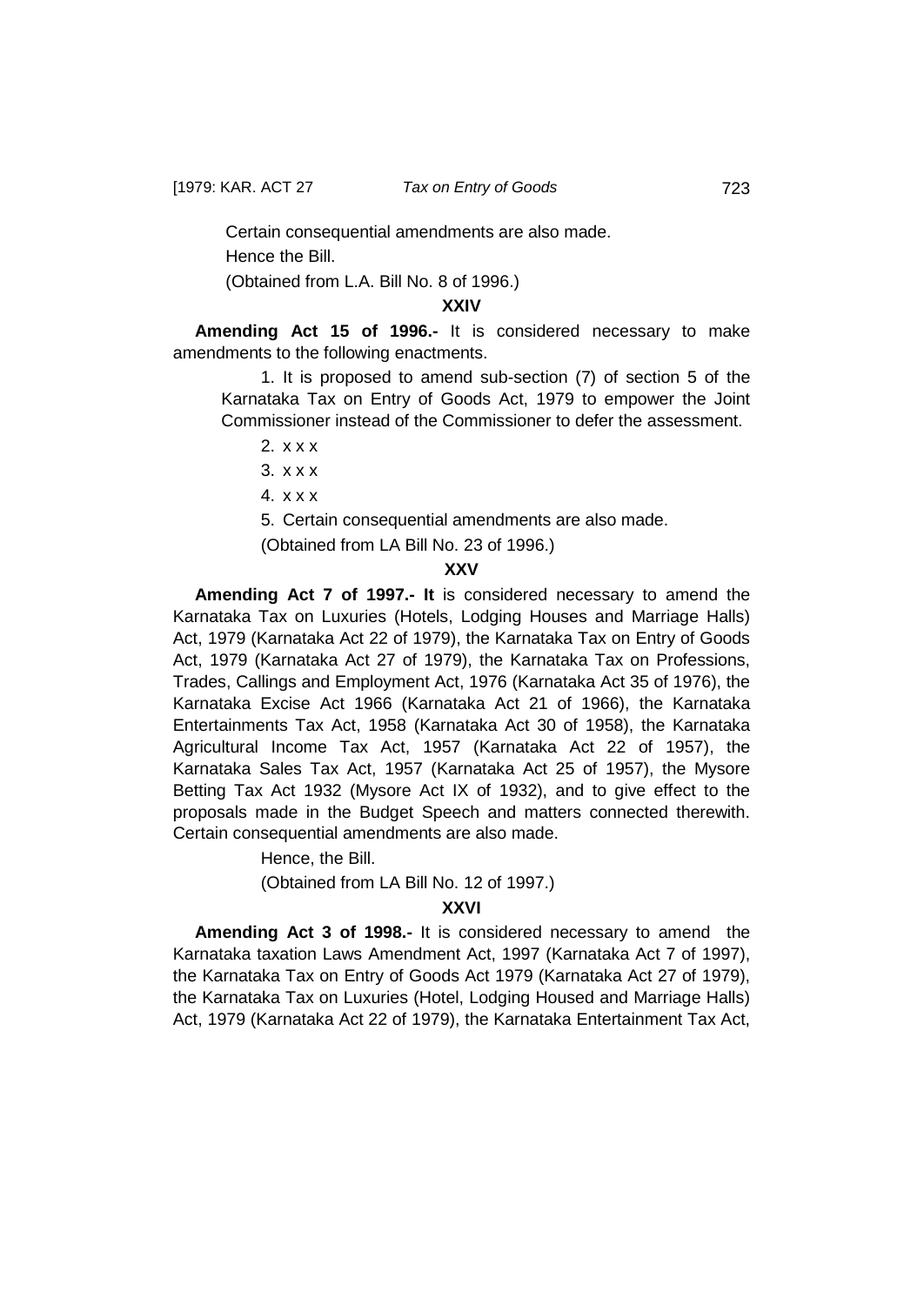1958 (Karnataka Act 30 of 1958), the Mysore Betting Tax Act, 1932 (Mysore Act IX of 1932), the Karnataka Sales Tax Act, 1957 (Karnataka Act 25 of 1957) and to give effect to the proposals made in the Budget Speech and matters connected therewith. Certain consequential amendments are also made.

Hence, the Bill.

(Obtained from L.A. Bill No. 6 of 1998.)

### **XXVII**

**Amending Act 4 of 1999.-** It is considered necessary to amend the Karnataka Sales Tax Act, 1957 (Karnataka Act 25 of 1957), the Karnataka Agricultural Income Tax Act, 1957 (Karnataka Act 22 of 1957), the Karnataka Tax on entry of goods Act 1979 (Karnataka Act 27 of 1979) the Karnataka Tax on Luxuries (Hotel, Lodging Housed and Marriage Halls) Act, 1979 (Karnataka Act 22 of 1979) and the Karnataka Entertainment Tax Act, 1958 (Karnataka Act 30 of 1958) to give effect to the proposals made in the Budget Speech and matters connected therewith. Certain consequential amendments are also made.

Hence, the Bill.

(Obtained from L.A. Bill No. 6 of 1999.)

#### **XXVIIII**

**Amending Act 18 of 1999.-** It is considered necessary to amend the Karnataka Sales tax Act, 1957 (Karnataka Act 25 of 1957), the Karnataka Agricultural Income Tax Act, 1957 (Karnataka Act 22 of 1957) and to give effect to the proposals made to the Budget Speech and matters connected therewith. Certain consequential amendments are also made.

Further it is considered necessary to amend the Karnataka Tax on Entry of Goods Act, 1979 to clarify that the term "agricultural produce" does not include beedi leaves.

Hence the Bill. (Obtained from L.A. Bill No. 20 of 1999.)

#### **XXIX**

**Amending Act 5 of 2000.-** It is considered necessary to amend the Mysore Betting Tax Act, 1932 (Mysore Act IX of 1932), the Karnataka Agricultural Income Tax Act, 1957 (Karnataka Act 25 of 1957), the Karnataka Tax on Luxuries Act, 1979 (Karnataka Act 22 of 1979) and the Karnataka Entertainment Tax Act, 1958 (Karnataka Act 30 of 1958) to give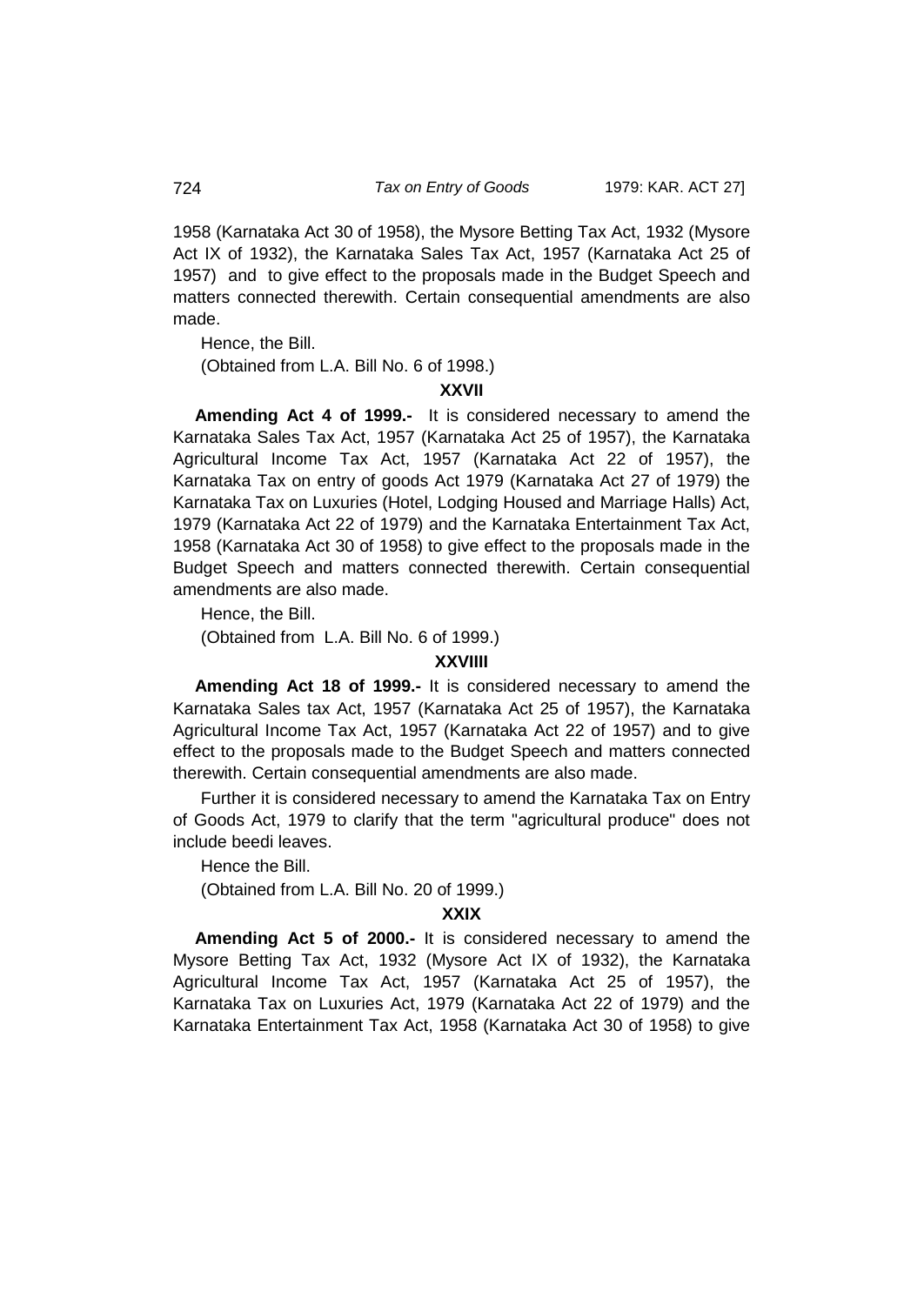effect to the proposals made in the Budget Speech and matters connected therewith. Certain consequential amendments are also made.

Hence, the Bill.

(Obtained from L.A. Bill. No. 6 of 2000.)

### **XXX**

**Amending Act 22 of 2000.- Note.-** By this Act certain obsolete and spent Acts were repealed and some minor amendments were made to certain laws including Act 4 of 1999 amending Act 27 of 1979.

### **XXXI**

**Amending Act 5 of 2001.-** To give effect to the proposals made in the Budget speech, it is considered necessary to amend the Karnataka State Tax Act, 1957 (Karnataka Act 25 of 1957), the Karnataka Tax on Entry of Goods Act, 1979 (Karnataka Act 27 of 1979), the Karnataka Tax on Luxuries Act, 1979 (Karnatak Act 22 of 1979), the Karnataka Entertainment Tax Act, 1958 (Karnatak Act 30 of 1958), the Karnataka Tax on Professions, Trades, Callings and Employments Act, 1976 (Karnataka Act 35 of 1976) and the Karnataka Agricultural Income Tax Act, 1957 (Karnataka Act 22 of 1957). Certain consequential amendments are also made.

Hence the Bill.

(Vide L.A. Bill No. 7 of 2001 File No. SAMVYASHAE 9 SHASANA 2001)

### **XXXII**

**Amending Act 5 of 2002.-** It is considered necesary to amend the Karnataka Agriculture Income Tax, 1957, the Karnataka Sales Tax Act, 1957, the Karnataka Taxes on Luxuries Act, 1979, the Karnataka Taxes on Entry of Goods Act, 1979 and the Karnataka Entertainment Tax Act, 1958 to give effect to the proposal made in the Budget speech and matters connected therewith.

Certain consequential and incidental amendments are also made.

Hence the Bill.

(Vide L.A. Bill No. 12 of 2002 File No. SAMVYASHAE 18 SHASANA 2002)

### **XXXIII**

**Amending Act 7 of 2003**.-To give effect to the proposals made in the Budget Speech, it is considered necessary to amend the Karnataka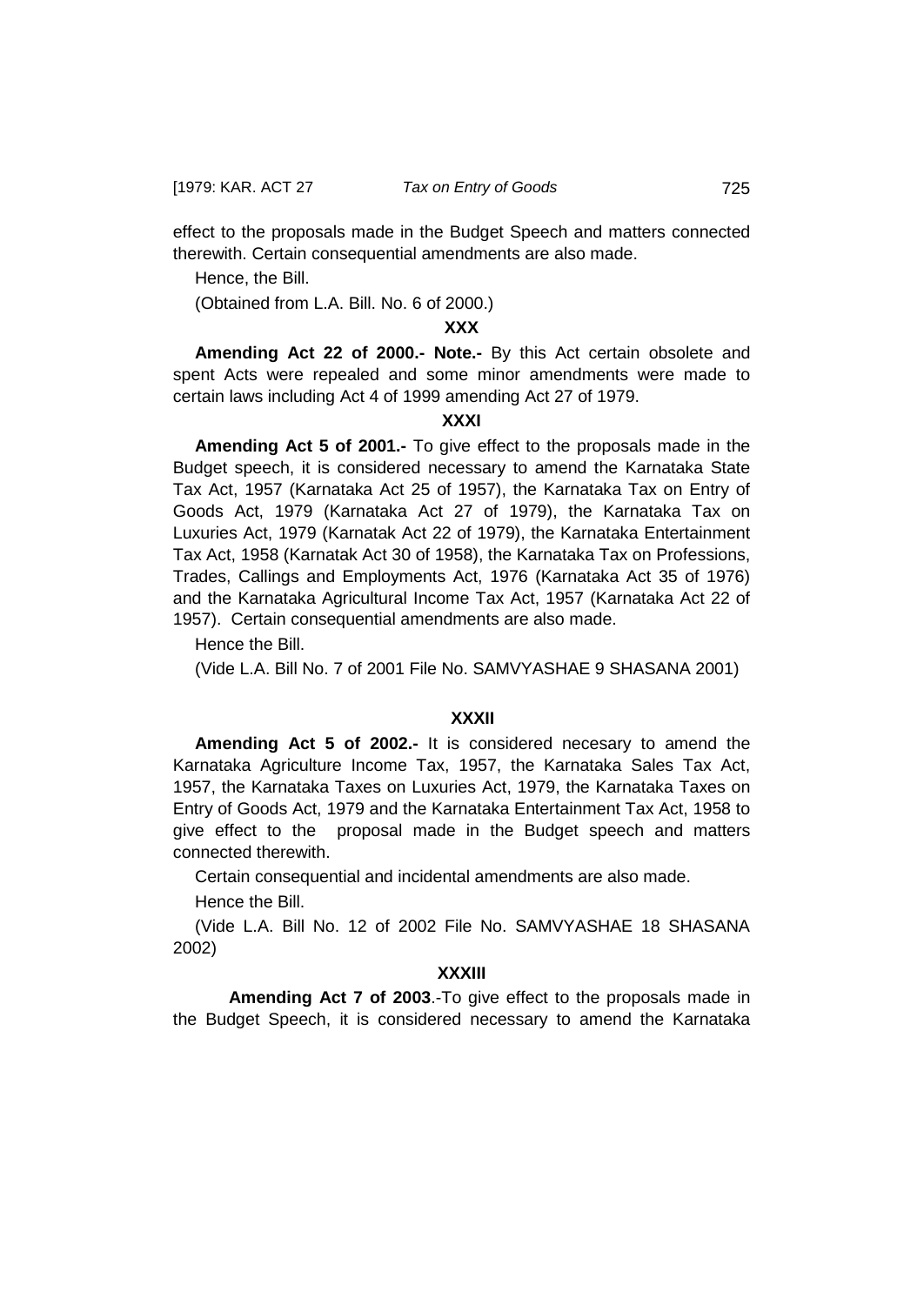Agricultural Income Tax Act, 1957, the Karnataka Sales Tax Act, 1957, the Karnataka Entertainments Tax Act, 1958, the Karnataka Tax on Professions, Trades, Callings and Employment Act, 1976, the Karnataka Tax on Luxuries Act, 1979, the Karnataka Tax on Entry of Goods Act, 1979 and the Karnataka Electricity (Taxation on Consumption) Act, 1959.

#### **XXXIV**

**Amending Act 3 of 2003.-** Section 4B of the Karnataka Tax on Entry of Goods Act, 1979 provides for levy of tax on causing entry by an importer, of any motor vehicle in to a local area for use or sale therein from outside the State. Constitutional validity of this section was questioned in the Karnataka High Court in writ petition No. 25590/97-98 and other connected matters on the ground that the section is violative of Article 301 and 304(a) of the constitution.

The High court in its judgement dated  $26<sup>th</sup>$  July 1999 has held that while a person who causes entry of motor vehicle into a local area from any place outside the State for use or sale therein is liable to tax under section 4B, a motor vehicle manufactured within the State and moved from one local area to another within the State is not liable to entry tax and as such it is hit by Articles 301 and 304(a) of the Constitution. The State Government preferred a writ appeal against the aforesaid judgement and the writ appeal has been dismissed by the High Court on  $24<sup>th</sup>$  November, 1999. A special leave petition is filed before the Supreme Court and it is pending.

The High Court in its judgement dated 26<sup>th</sup> July 1999 has observed that there could be a provision by which no discrimination between imported goods and locally manufactured goods is made and the amount of entry tax is given adjustment in the total liability of sale tax or the amount of the sale tax could be given adjustment under the provision of Entry Tax Act. In the meantime the provision prevailing in the Maharashtra Tax on Entry of Motor Vehicles in the local areas Act, 1987 have been examined. The relevant provisions of the said Act, have been upheld by the Supreme Court and it is considered appropriate to modify the relevant provisions of the Karnataka Tax on Entry of Goods Act, 1979 on the lines of the provisions of the Maharashtra Act.

On account of the judgement of the High court, the Stae Government is unable to levy tax on entry of motor vehicles into the stae from outside the State. It is not certain whether Government will be able to obtain an early decision in the Apex Court. Therefore, it is considered necessary to amend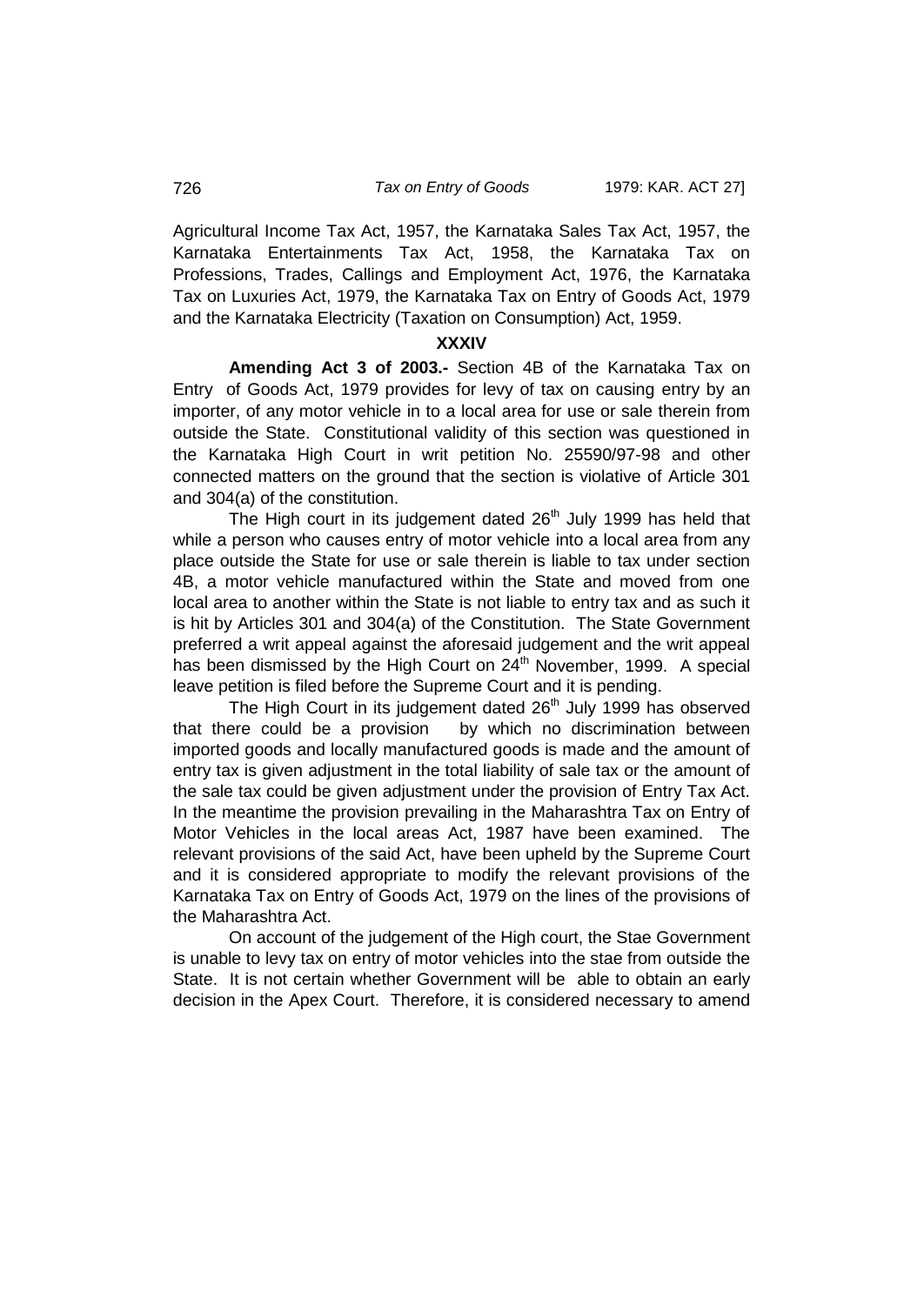the Karnataka Tax on Entry of Goods Act, 1979 to cure the anomalies pointed out by the High Court.

Hence the Bill.

(LA Bill No. 21 of 2000)

(Entry 52 of List –II of the Seventh Schedule to the Constitution of India)

(Vide file No. SAMVYASHAEE 26 SHASANA 2000)

### **XXXV**

**Amending Act 26 of 2004.-** To give effect to the proposals made in the Budget Speech, it is considered necessary to amend the Mysore Betting Tax Act, 1932(Mysore Act IX of 1932), the Karnataka Sales Tax Act, 1957(Karnataka Act 25 of 1957), the Karnataka Entertainments Tax Act, 1958(Karnataka Act 30 of 1958), the Karnataka Tax on Professions, Trades, Callings and Employments Act, 1976(Karnataka Act 35 of 1976), the Karnataka Tax on Luxuries Act, 1979) and the Karnataka Tax on Entry of Goods Act, 1979(Karnataka Act 27 of 1979).

Opportunity is also taken to rationalize certain provisions of the said Acts and also to codify and make certain consequential amendments to implement reliefs already announced.

Hence the Bill.

[ L.A. BILL No. 18 OF 2004]

(Entries 52, 54, 62, 60 of list II of Seventh Schedule to the Constitution of India)

### **XXXVI**

**Amending Act 11 of 2005.-** To give effect to the proposals made in the Budget Speech, it is considered necessary to amend the Mysore Betting Tax Act, 1932 (Mysore Act IX of 1932), the Karnataka Sales Tax Act, 1957(Karnataka Act 25 of 1957), the Karnataka Entertainments Tax Act, 1958(Karnataka Act 30 of 1958), the Karnataka Tax on Professions, Trades, Callings and Employments Act, 1976(Karnataka Act 35 of 1976), the Karnataka Tax on Entry of Goods Act, 1979(Karnataka Act 27 of 1979), the Karnataka Tax on Lotteries Act, 2004 (Karnataka Act 3 of 2004), the Karnataka Special Tax on Entry of Certain Goods Act, 2004 (Karnataka Act 29 of 2004) and the Karnataka Value Added Tax Act, 2003 (Karnataka Act 32 of 2004).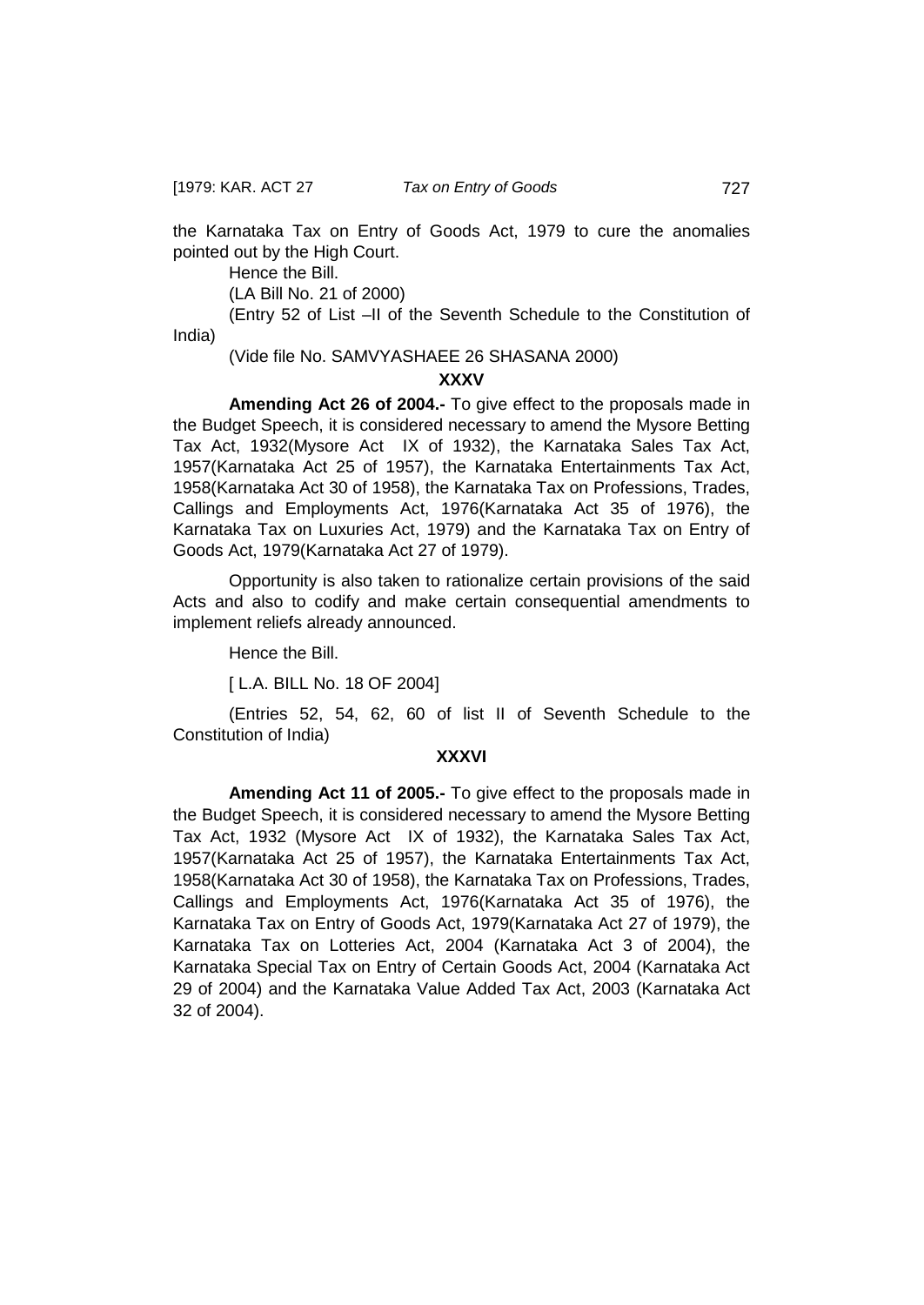Opportunity is also taken to rationalize certain provisions of the said Acts.

Hence the Bill.

## **XXXVII**

**Amending Act 5 of 2006.-** It is considered necessary to amend the Karnataka Agriculture Income Tax Act, 1957, the Karnataka Sales Tax Act, 1957, the Karnataka Entertainments Tax Act, 1958, the Karnataka Tax on Professions Trades, Callings and Employments Act, 1976, the Karnataka Tax on Luxuries Act, 1979 and the Karnataka Tax on Entry of Goods Act, 1979 to give effect to the proposal made in the Budget and matters connected therewith.

Certain consequential and incidental amendments are also made.

Hence the Bill.

[L.A. Bill No. 6 of 2006]

## **XXXVIII**

**Amending Act 5 of 2010.-** It is considered necessary to amend the Karnataka Sales Tax Act, 1957, the Karnataka Entertainments Tax Act, 1958, the Karnataka Tax on Professions, Trades, Callings and Employments Act, 1976, the Karnataka Tax on Luxuries Act, 1979 and the Karnataka Tax on Entry of Goods Act, 1979 to give effect to the proposals made in the Budget and matters connected therewith and specifically to,

(i) amend the Karnataka Sales Tax Act, 1957 to provide for levy of tax on supply of goods by an association or a body of persons like clubs, registered or unregistered, to its members retrospectively from second day of February, 1983 from which day by the forty-sixth amendment to the Constitution of India, the State Legislature was empowered to levy tax on such transactions so as to remove doubts raised in this regard because of the judgment of the Hon'ble High Court of Karnataka in the case of Century Club and Others versus The State of Mysore and another, declaring the provisions made in the Karnataka Sales Tax Act, 1957 before such constitutional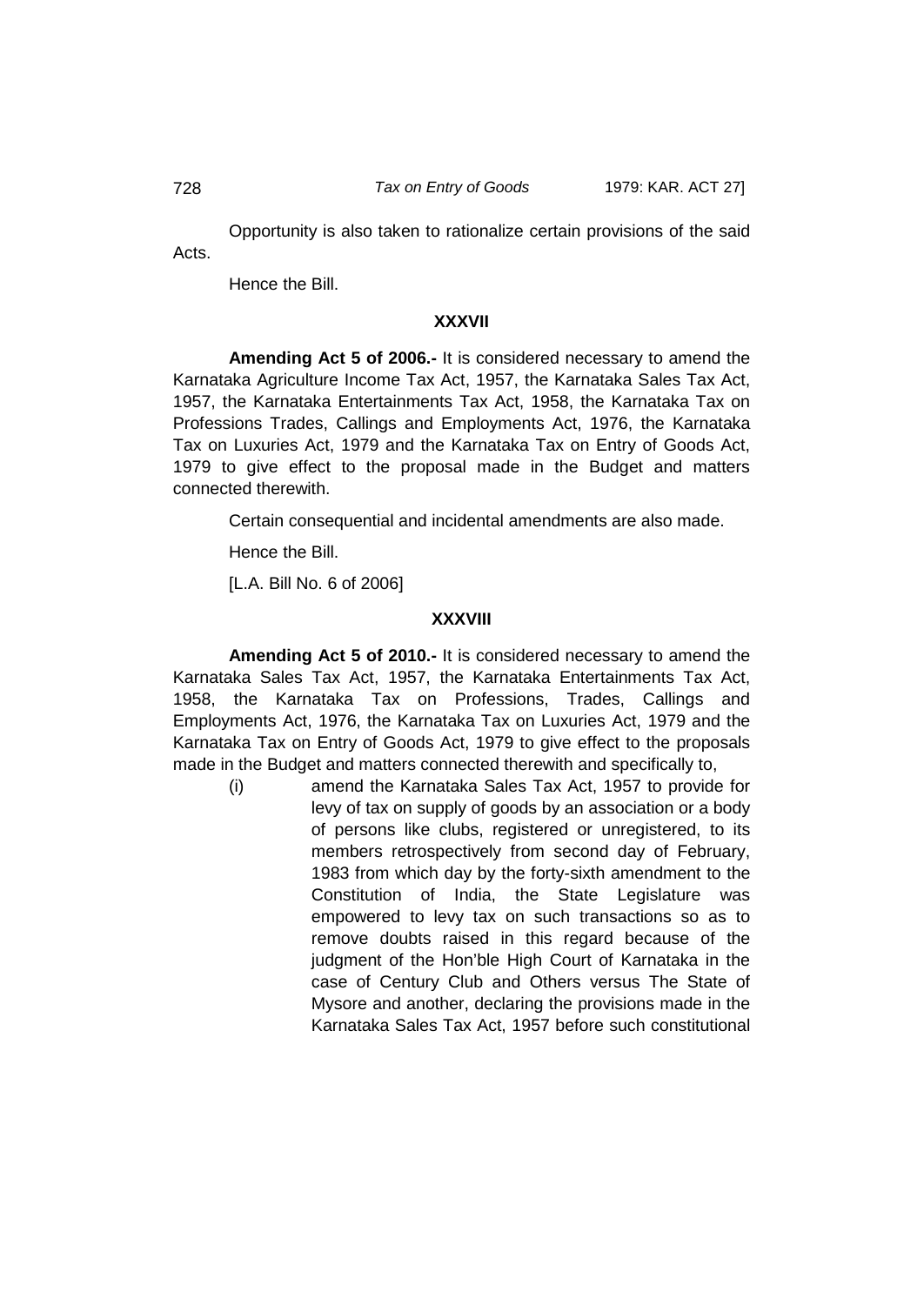amendment for levy of tax on such transactions as void and inoperative.

(ii) provide for collection of entry tax in advance under the Karnataka Tax on Entry of Goods Act, 1979 at the point of sugar factories selling sugar to dealers who subsequently cause entry of such sugar into any local area in the State.

Certain consequential and incidental amendments are also made. Hence the Bill.

[L.A.Bill No. 9 of 2010, File No.DPAL 12 Shasana 2010]

[Entry 52,54, 60 and 62 of List II of the Seventh Schedule to the Constitution of India.]

### **XXXIX**

**Amending Act 15 of 2011.-** It is considered necessary to amend the Mysore Betting Tax Act, 1932, the Mysore Race Courses Licensing Act, 1932, the Karnataka Entertainments Tax Act, 1958, the Karnataka Tax on Professions, Trades, Callings and Employments Act, 1976, the Karnataka Tax on Luxuries Act, 1979 and the Karnataka Tax on Entry of Goods Act, 1979 to,

- (i) extend the application of the Betting Tax Act, 1932 and the Mysore Race Courses Licensing Act, 1952 for the whole of State of Karnataka;
- (ii) to omit certain redundant provisions and the Schedules in the Betting Tax Act, 1932 and the Mysore Race Courses Licensing Act, 1952;

(iii) to repeal certain redundant enactments; and

(iv) give effect to the proposals made in the Budget and matters connected therewith.

Certain consequential and incidental amendments are also made. Hence the Bill.

[L.A. Bill No.11 of 2011, File No.Samvyashae 13 Shasana 2011]

[Entries 34,52, 60 and 62 of List II of the Seventh Schedule to the Constitution of India.]

**XL**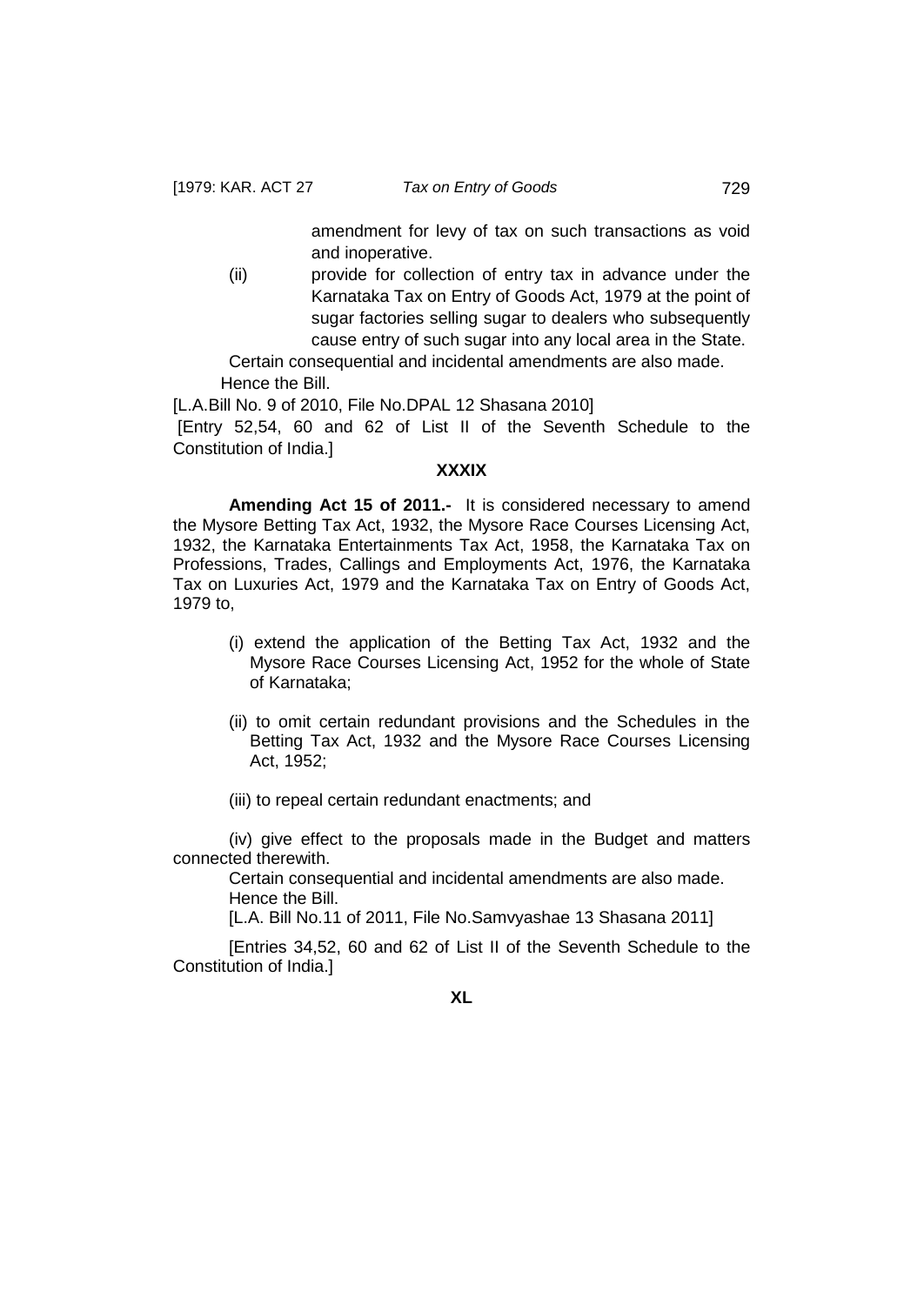**Amending Act 18 of 2012.-** It is considered necessary to amend the Karnataka Agricultural Income Tax Act, 1957, the Karnataka Entertainments Tax Act, 1958, the Karnataka Tax on Professions, Trades, Callings and Employments Act, 1976, the Karnataka Tax on Luxuries Act, 1979 and the Karnataka Tax on Entry of Goods Act, 1979 to give effect to the proposals made in the Budget and matters connected therewith.

Certain consequential and incidental amendments are also made. Hence the Bill.

[L.A. Bill No. 4 of 2012, File No.Samvyashae 24 Shasana 2012]

[Entries 46, 52, 60 and 62 of List II of the Seventh Schedule to the Constitution of India.]

### **XLI**

**Amending Act 27 of 2013.-** It is considered necessary to amend the Karnataka Tax on Professions, Trades, Callings and Employments Act, 1976 and the Karnataka Tax on Entry of Goods Act, 1979 to give effect to the proposals made in the Budget and matters connected therewith.

Hence the Bill.

[L.A. Bill No.9 of 2013, File No. Samvyashae 17 Shasana 2013] [Entries 52 and 60 of List II of the Seventh Schedule to the Constitution of India.]

#### **XLII**

**Amending Act 53 of 2013.-** It is considered necessary to amend the Karnataka Sales Tax Act, 1957, the Karnataka Entertainments Tax Act, 1958, the Karnataka Tax on Professions, Trades, Callings and Employments Act, 1976 and the Karnataka Tax on Entry of Goods Act, 1979 to give effect to the proposals made in the Budget and matters connected therewith particularly to specify that any clarification issued by the Commissioner of Commercial Taxes under the Karnataka Sales Tax Act, 1957 or the Karnataka Tax on Entry of Goods Act, 1979 overrides the clarification of the Authority for Clarification and Advance Rulings.

Certain consequential and incidental amendments are also made. Hence the Bill.

[L.A. Bill No. 07 of 2013, File No. Samvyashae 36 Shasana 2013] [Entries 52, 54, 60 and 62 of List II of the Seventh Schedule to the Constitution of India.]

#### **XLIII**

**Amending Act 14 of 2014.-** It is considered necessary to amend the Karnataka Tax on Luxuries Act, 1979 and Karnataka Tax on Entry of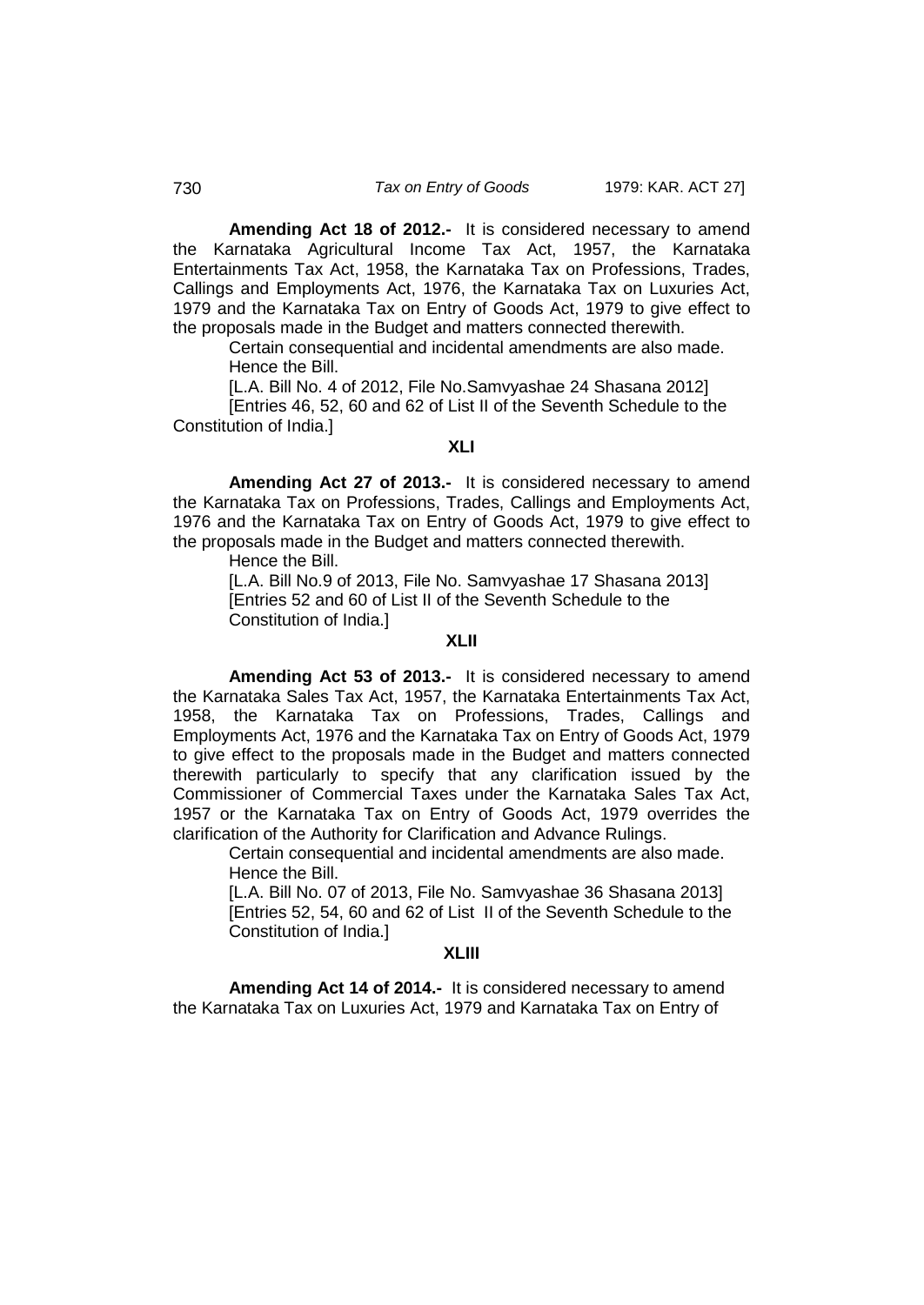Goods Act, 1979 to give effect to the proposals made in the Budget and matters connected therewith

Hence, the Bill.

[L.A. Bill No.32 of 2014, File No. Samvyashae 11 Shasana 2014] [Entries 52 and 62 of List II of the Seventh Schedule to the Constitution of India.]

## **XLVI**

**Amending Act 05 of 2016.-** To give effect to the proposals made in the Budget Speech, it is considered necessary to amend the Karnataka Entertainment Tax Act, 1958 (Karnataka Act 30 of 1958), Karnataka Tax on Professions, Trades, Callings and Employments Act, 1976 (Karnataka Act 35 of 1976), the Karnataka Tax on luxuries Act, 1979 (Karnataka Act 22 of 1979) and the Karnataka Tax on Entry of Goods Act, 1979(Karnataka Act 27 of 1979). Opportunity is also taken to rationalize certain provisions of the said Acts and repeal The Karnataka Agriculture Income-Tax 1957 (Karnataka Act 22 of 1957).

Hence the Bill

[L.A. Bill No.11 of 2016, File No. Samvyashae 19 Shasana 2016] [entries 46, 52,60 and 62 of List II of the Seventh Schedule to the Constitution of India.]

\* \* \*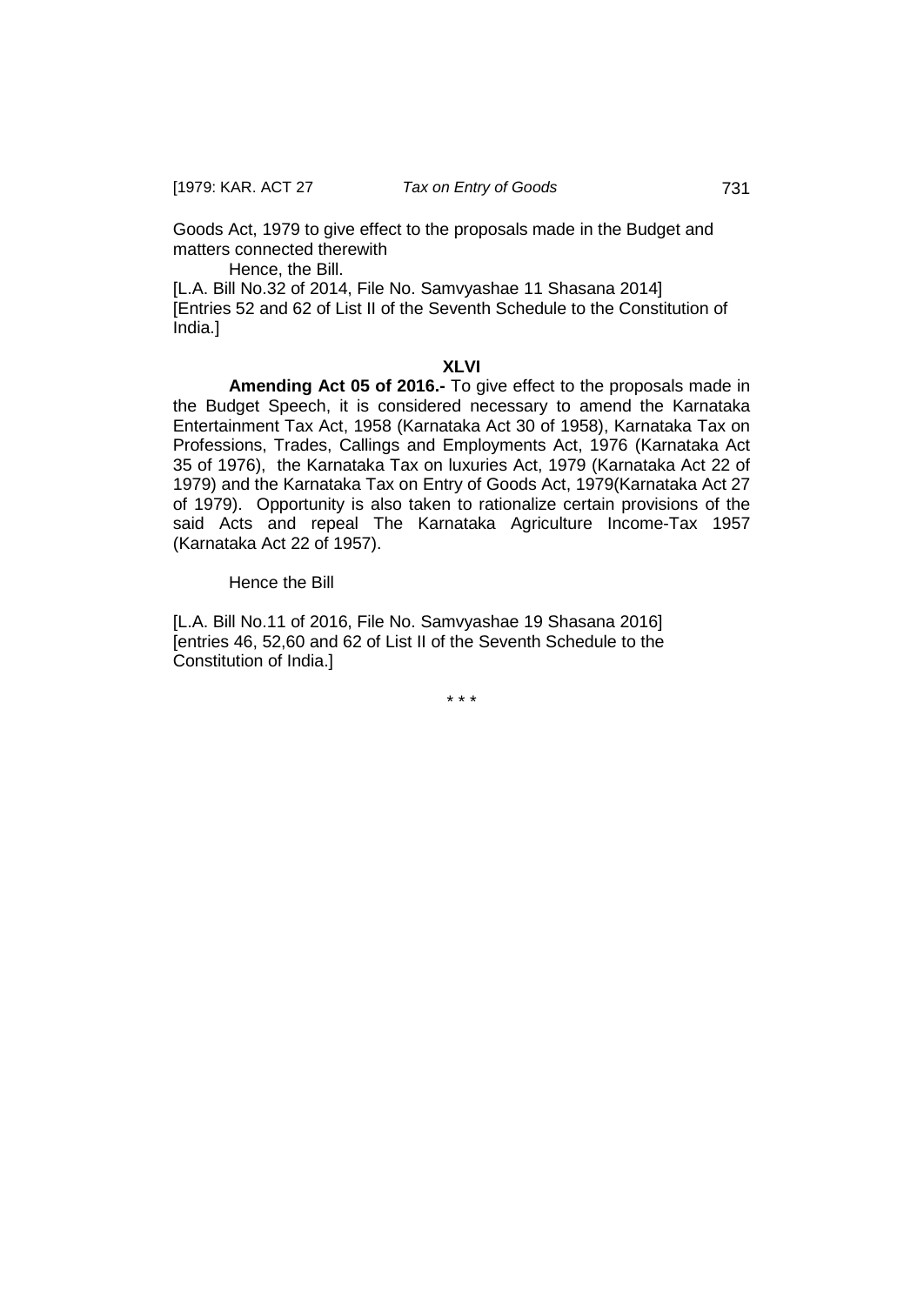#### **KARNATAKA ACT No 27 OF 1979**

*(First published in the Karnataka Gazette Extraordinary on the First day of June 1979)*

### **THE KARNATAKA TAX ON ENTRY OF GOODS ACT, 1979.**

*(Received the assent of the President on the Seventeenth day of May, 1979)*

(As Amended by Acts 12 of 1981, 13 of 1982, 38 of 1984, 28 of 1985, 12 of 1986, 41 of 1986, 42 of 1986, 43 of 1986, 11 of 1987, 8 of 1989, 18 of 1989, 9 of 1990, 14 of 1991, 15 of 1992, 5 of 1993, 8 of 1993, 14 of 1994, 18 of 1994, 45 of 1994, 3 of 1995, 6 of 1995, 1 of 1996, 15 of 1996, 7 of 1997, 3 of 1998, 4 of 1999, 18 of 1999, 5 of 2000 and 22 of 2000, 5 of 2001, 5 of 2002, 3 of 2003, 7 of 2003, 26 of 2004 , 11 of 2005, 5 of 2006, 5 of 2010, 15 of 2011,18 of 2012, 27 of 2013, 53 of 2013,14 of 2014 and 05 of 2016.)

**An Act to provide for the levy of tax on entry of goods into local areas for consumption, use or sale therein.**

WHEREAS it is expedient to provide for the levy by the State Government of a tax on the entry of goods into local areas for consumption, use or sale therein;

BE it enacted by the Karnataka State Legislature in the Thirtieth Year of the Republic of India as follows:-

## **CHAPTER I**

#### **PRELIMINARY**

**1. Short title <sup>1</sup> [extent and commencement]<sup>1</sup> .-** (1) This Act may be called the  $2$  [Karnataka Tax on Entry of Goods Act, 1979.]<sup>2</sup>

<span id="page-21-0"></span>1.Substituted by Act 12 of 1981 w.e.f. 1-10-1980

2.Substituted by Act 15 of 1992 w.e.f.1-5-1992

(2) It extends to the whole of the State of Karnataka.

 $1$ [ (3) It shall come into force on the first day of October, 1980.]<sup>1</sup>

<span id="page-21-1"></span>1.Substituted by Act 12 of 1981 w.e.f. 1-10-1980

**2. Definitions.-** <sup>1</sup> [A)]<sup>1</sup> In this Act, unless the context otherwise requires,-

 $2(1)$  agricultural produce or horticultural produce shall not include tea<sup>3</sup>[beedi leaves]<sup>3</sup>, coffee, rubber, cashew, cardamom, pepper and cotton ; and such produce as has been subjected to any physical, chemical or other process for being made fit for consumption, save mere cleaning, grading sorting or drying<sup>2</sup>;

- 1. Re-numbered by Act 28 of 1985 w.e.f.10.9.1985
- 2. Inserted by Act 15 of 1992 w.e.f.1.5.1992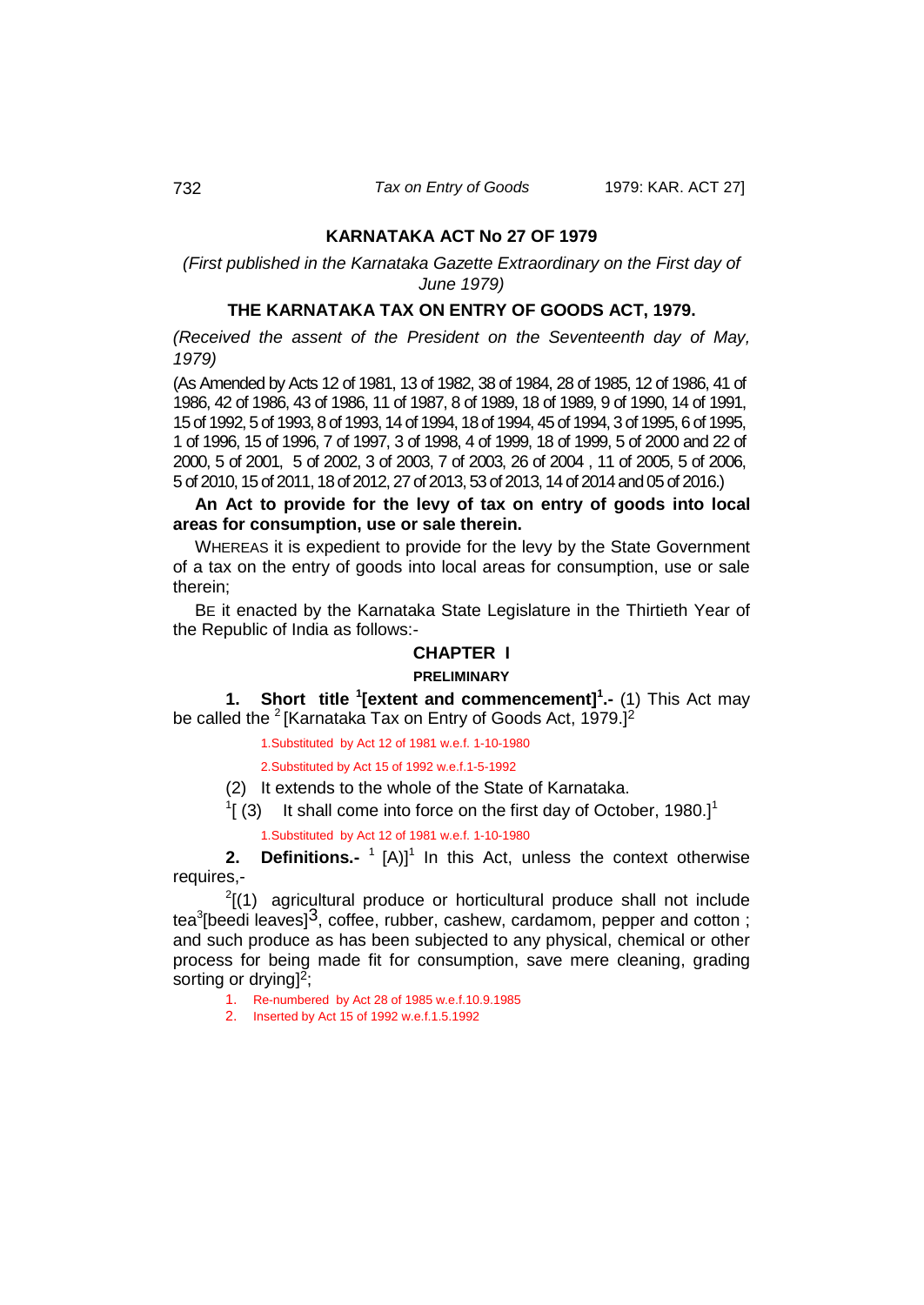3. Inserted by Act 18 of 1999 w.e.f.1-5-1992.

 $1$ [(1a)]<sup>1</sup> "Appellate Tribunal" means the Appellate Tribunal constituted under the Karnataka Appellate Tribunal Act, 1976 (Karnataka Act 10 of 1976);

1. Renumbered by Act 15 of 1992 w.e.f.1-5-1992

 $1/(1b)$  "assessee" means a person by whom tax is payable;]<sup>1</sup>

1. Inserted by Act 15 of 1992 w.e.f.1-5-1992

 $1/(2)$  "Assessing Authority" means any officer empowered to make an assessment under the Karnataka Sales Tax Act 1957;]1 2[or this Act by the Government or the Commissioner]<sup>2</sup>

1.Substituted by Act 14 of 1994 w.e.f.1-4-1994 2. Inserted by Act 11 of 2005 w.e.f.1-4-2005

 $\frac{1}{2}$  [2a)  $\frac{2}{2}$ [Deputy Commissioner]<sup>2</sup> and the <sup>2</sup>[Deputy Commissioner]<sup>2</sup> of Commercial Taxes appointed under the Karnataka Sales Tax Act, 1957 (Karnataka Act 25 of 1957)]<sup>1</sup>

1. Inserted by Act 28 of 1985 w.e.f.10-9-1985

2. Substituted by Act 5 of 1993 w.e.f.9-11-1992

 $1/(2b)$  business includes any trade, commerce or manufacture or any adventure or concern in the nature of trade, commerce or manufacture whether or not such trade, commerce, manufacture, adventure or concern is carried on with a motive to make gain or profit and whether or not any profit accrues from such trade, commerce, manufacture, adventure or concern and any transaction in connection with or incidental or ancillary to such trade, commerce, manufacture, adventure or concern. $]$ <sup>1</sup>

1. Inserted by Act 15 fo 1992 w.e.f.1-5-1992

(3) "Commissioner" means the person appointed to be the Commissioner of Commercial Taxes in the State;

 $1[(3a)$  "<sup>2</sup> [Joint Commissioner]<sup>2</sup>" means the <sup>2</sup>[Joint Commissioner]<sup>2</sup> ofCommercial Taxes appointed under the Karnataka Sales Tax Act,1957 (Karnataka Act 25 of 1957) ;]<sup>1</sup>

1. Inserted by Act 28 fo 1985 w.e.f.10-9-1985

2. Substituted by Act 5 of 1993 w.e.f.9.11.1992

 $1/(4)$  dealer' means any person who in the course of business, whether on his own account or on account of a principal or any other person, brings, or causes to be brought into a local area any goods or takes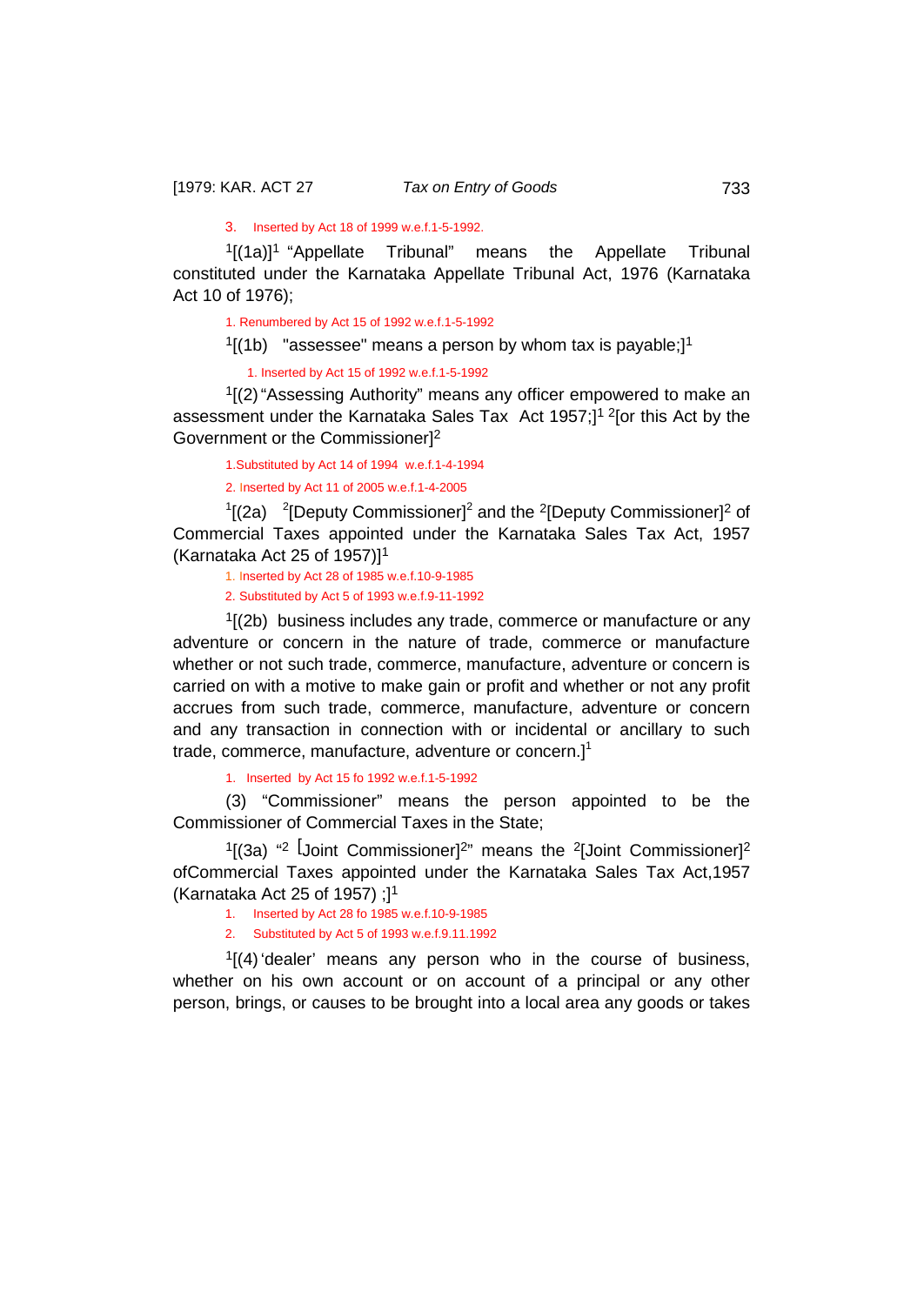delivery or is entitled to take delivery of goods on its entry into a local area and includes an occasional dealer.

**Explanation I.-** An industrial, commercial or trading undertaking of the Government of Karnataka, the Central Governement or any other State Government, a local authority, a company, a Hindu undivided family, an Aliyasanthana family, a firm, a society, a club or an association which carries on such business shall be deemed to be a dealer for purposes of this Act.

**Explanation II.** A society (including a co-operative society) club or firm or an association which, whether or not in the course of business, buys, sells, supplies or distributes goods from or to its members for cash, or for deferred payment or for commission, remuneration or other valuable consideration, shall be deemed to be a dealer for the purposes of this Act.

*Explanation III.***-** The Central Government or a State Government other than the Government of Karnataka which whether or not, in the course of business, buys, sells, supplies or distributes goods, directly or otherwise, for cash or deferred payment or for commission, remuneration or other valuable consideration shall be deemed to be a dealer for the purposes of this Act.

**Explanation IV**<sup>-</sup> When a consignee does not take delivery of goods upon its entry into a local area and such goods are sold under the provisions of any law, the buyer who takes delivery of such goods upon the goods being sold shall be deemed to be the dealer thereof.

**Explanation V.-** A person undertaking the execution of works contract involving the use or consumption of goods entering into a local area shall be deemed to be the dealer thereof.

**Explanation VI.** Any person who brings or causes to be brought any goods into a local area but resides out side the State of Karnataka (hereinafter referred to as a non-resident dealer) including his agent or manager shall be deemed to be the dealer thereof.

**Exception.-** Any agriculturist who brings exclusively agricultural produce grown on land cultivated by him personally shall not be deemed to be a dealer within the meaning of this clause. $]$ <sup>1</sup>

1. Substituted by Act 15 of 1992 w.e.f.1-5-1992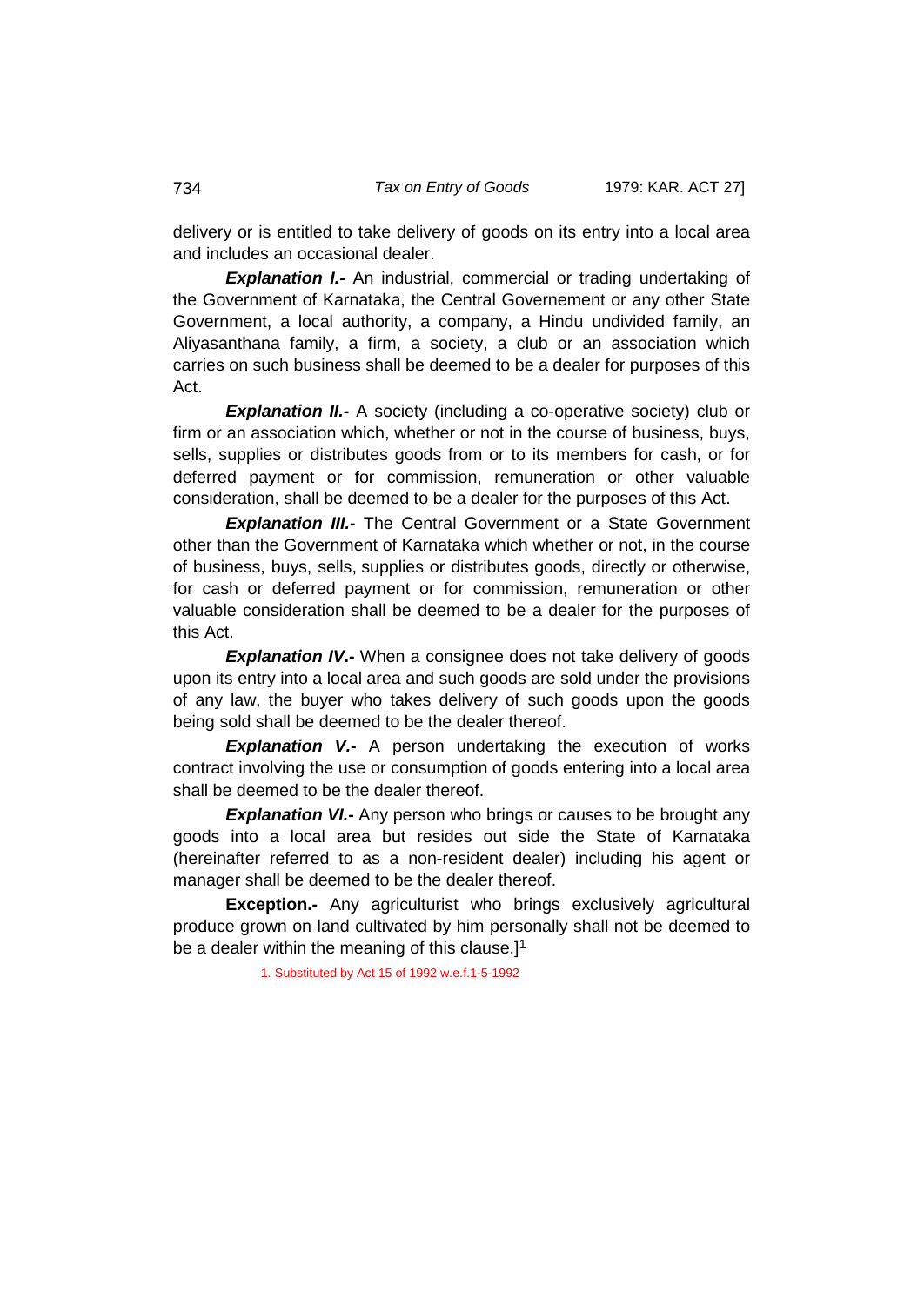$1/(4a)$  goods means all kinds of moveable property (other than newspapers, actionable claims, stocks and shares and securities) and includes livestock;

 (4b) 'goods vehicle' means any kind of vehicle used for carriage of goods either solely or in addition to passengers (other than aeroplanes and rail coaches) and includes push cart, animal drawn cart, tractor-trailer and the like.]<sup>1</sup>

#### 1. Inserted by Act 15 of 1992 w.e.f.1-5-1992

 $1[2[(4c)]^2$  "<sup>3</sup>[Additional Commissioner]<sup>3</sup>" means the <sup>3</sup>[Additional Commissioner]<sup>3</sup> of Commercial Taxes appointed under the Karnataka Sales Tax Act, 1957 (Karnataka Act of 1957);<sup>11</sup>

- 1. Inserted by Act 28 of 1985 w.e.f.10-9-1985
- 2. Re-numbered by Act 15 of 1992 w.e.f.1-5-1992
- 3. Substituted by Act 5 of 1993 w.e.f.1-5-1992

 $1(5)$  'local area' means an area within the limits of the city under the Karnataka Municipal Corporations Act, 1976 (Karnataka Act 14 of 1977), a Municipality under the Karnataka Municipalities Act, 1964 (Karnataka Act 22 of 1964), a Notified Area Committee, a Town Board, a Sanitary Board or a Contonment Board constituted or continued under any law for the time being in force and a Mandal under the Karnataka Zilla Parishads Taluk Panchayat Samithis, Mandal Panchayats and Nyaya Panchayats Act, 1983 (Karnataka Act 20 of 1985) <sup>2</sup>[and panchayat area under the Karnataka Panchayat Raj Act, 1993 (Karnataka Act 14 of 1993) $[2.1]$ <sup>1</sup>

1. Substituted by Act 15 of 1992 w.e.f.1-5-1992

2. Inserted by Act 14 of 1994 w.e.f. 10.5.1993

 $1(5a)$  'occasional dealer' means any person who, in the course of occasional transactions of business nature whether on his own account or an account of a principal, or any other person bring or causes to be brought into a local area any goods or takes delivery or is entitled to take delivery of goods on its entry into local area.

 (5b) 'place of business' means any place where a dealer is doing business and includes,-

(i) any warehouse, godown, or other place where the dealer stores or processes his goods ;

(ii) any place where the dealer produces or manufactures goods;

(iii) any place where the dealer keeps his books of accounts ;

(iv) any place where the dealer carries on business through an agent (by whatever name called), the place of business of such agent;]<sup>1</sup>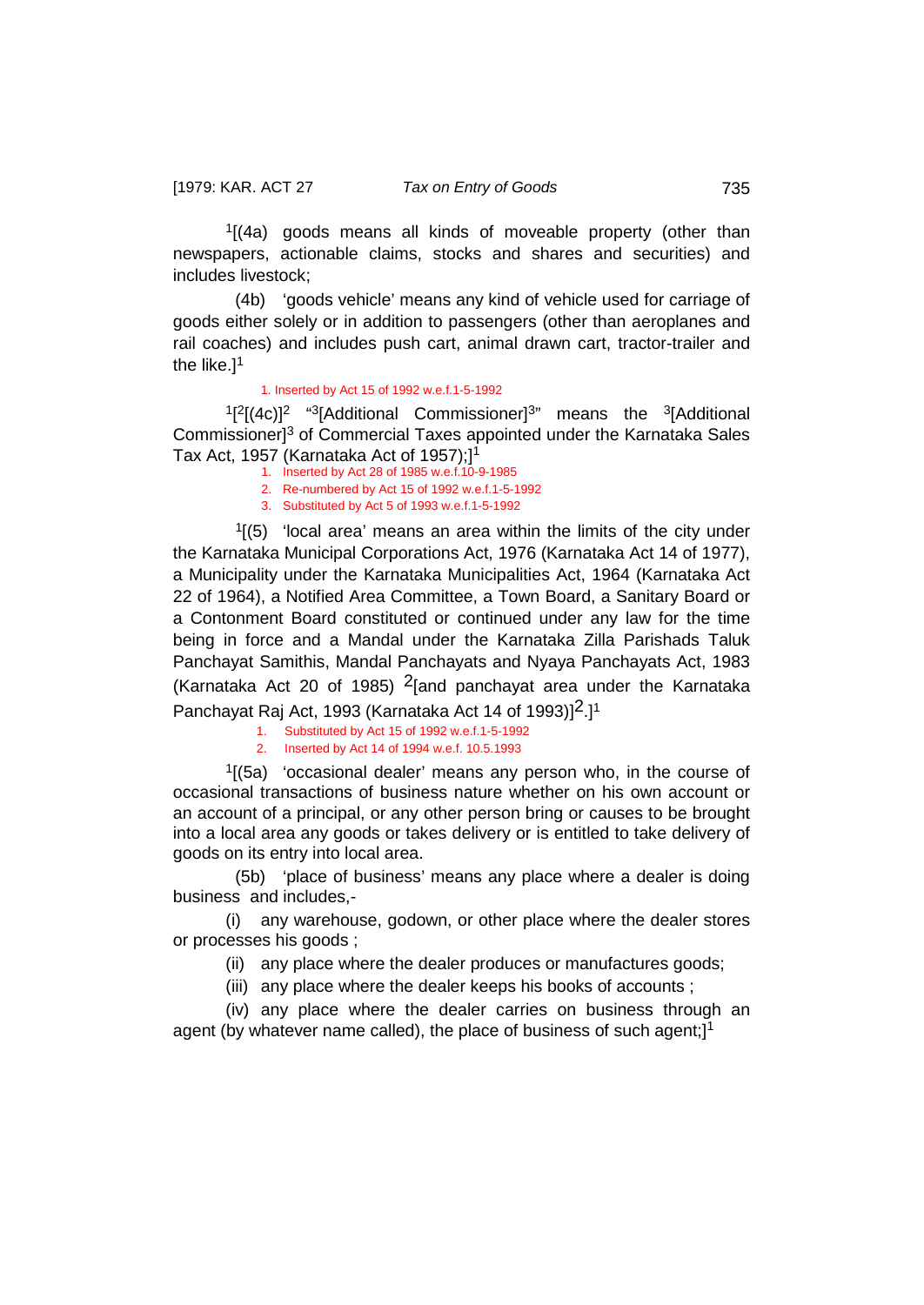1. Inserted by Act 15 of 1992 w.e.f.1-5-1992

- (6) "registered dealer" means a dealer registered under this Act;
- $1$ [(7) "Schedule" means a schedule appended to this Act: $1<sup>1</sup>$

1. Substituted by Act 15 of 1992 w.e.f.1-5-1992

(8) "tax" means tax leviable under this Act;

 $1$ <sup>1</sup>[(8a) 'Value of the goods' shall mean the purchase value of such goods, that is to say, the purchase price at which a dealer has purchased the goods inclusive of charges borne by him as cost of transportation, packing, forwarding and handling charges, commission, insurance, taxes, duties and the like , or if such goods have not been purchased by him, the prevailing market price of such goods in the local area.

(8b)"works contract" means any agreement for carrying out for cash, deferred payment or other valuable consideration, the construction, fitting out, improvement or repair of any building, road, bridge or any other immovable property, or manufacture, processing, fabrication, erection, installation, fitting out, improvement, modification, repair, conversion or commissioning of any movable property.]<sup>1</sup>

1. Substituted by Act 15 of 1992 w.e.f.1-5-1992

 $1(9)$ 'year' means the year commencing on the first day of April<sup>1</sup> 1. Substituted by Act 15 of 1992 w.e.f.1-5-1992

 $1[^{2}(B)]^{2}$  Words and expressions used in this Act, but not defined, shall have the meaning assigned to them in the Karnataka Sales Tax Act, 1957 (Karnataka Act 25 of 1957.]<sup>1</sup>

1. Inserted by Act 13 of 1982 w.e.f.1-4-1982

<span id="page-25-0"></span>2. Re Nmbered by Act 28 of 1985 w.e.f. 10.9.1985

### **CHAPTER II levy of tax**

 **1[3. Levy of tax.-** (1) There shall be levied and collected a tax on <sup>2</sup>[entry of any goods specified in the FIRST SCHEDULE]<sup>2</sup> into a local area for consumption, use or sale therein, at such rates not exceeding five percent of the value of the goods as may be specified <sup>3</sup>[retrospectively or prospectively by the State Government by notification and different dates]<sup>3</sup> and different rates may be specified in respect of different goods or different classes of goods or different local areas.

- 1. Section 3 Substituted by Act 15 of 1992 w.e.f.1-5-1992
- 2. Substituted by Act 3 of 1995 w.e.f.1-5-1992
- 3. Substituted by Act 8 of 1993 w.e.f.30-9-1992.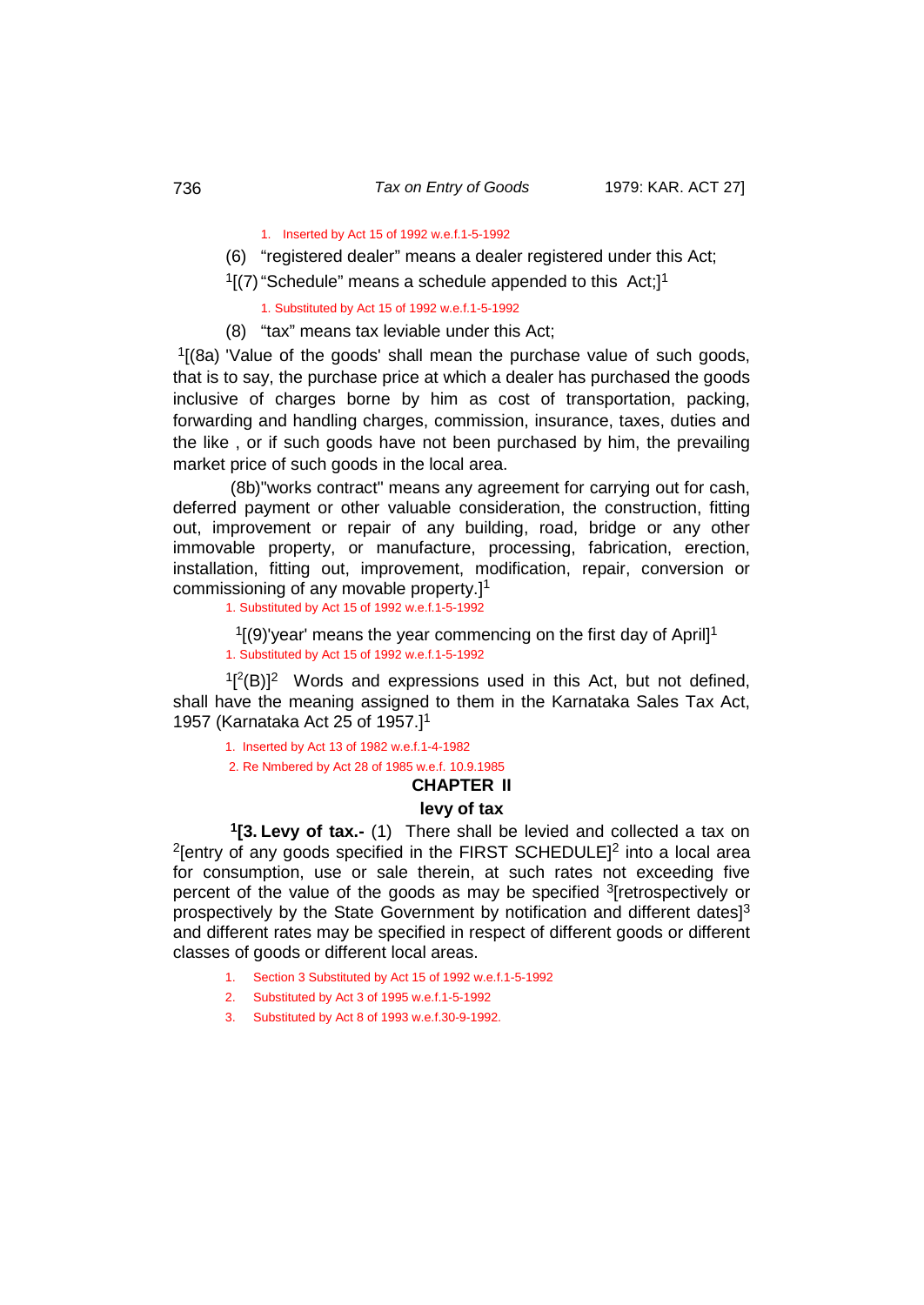(2) The tax levied under sub-section (1) shall be paid by every registered dealer or a dealer liable to get himself registered under this Act <sup>1</sup>[or the Central Government or a State Government other than the State Government of Karnataka]<sup>1</sup> who brings or causes to be brought into a local area the goods whether on his own account or on account of his principal or any other person or who takes delivery or is entitled to take delivery of such goods on its entry into a local area.

#### 1. Inserted by Act 5 of 2000 w.e.f. 1.4.2000

**Explanation.-** Where the goods are taken delivery of on its entry into a local area or brought into a local area by a person other than a dealer, the dealer who takes delivery of the goods from such person shall be deemed to have brought or caused to have brought the goods into the local area.

 $1(3)$  Notwithstanding anything contained in sub-section (1) or subsection (2), no tax shall be levied on and collected from a dealer who brings or causes to be brought into a local area any goods,-

(i) in respect of which tax has been paid or has become payable in any other local area under sub-section (1), or

(ii)  $2$ [other than Gutkha]<sup>2</sup> in respect of which tax has been paid or has become payable under section 4-B of the Karnataka Tax on Luxuries Act, 1979 (Karnataka Act 22 of 1979)]1.

- 1. Substituted by Act 7 of 1997 w.e.f.1-4-1997
- 2. Inserted by Act 5 of 2001 w.e.f.1.4.2000

 $1(4)$  The provisons of sub-sections (3) shall not apply unless the dealer preferring claim under the said sub-section furnishes to the assessing authority declaration in the prescribed from  $2$ [issued] $2$  by the dealer who is liable to pay tax on such goods under this Act or the stockist who is liable to pay tax on such goods under the Karnataka Tax on Luxuries Act, 1979 (Karnataka Act 22 of 1979), as the case may be.]<sup>1</sup>

- 1. Substiuted by Act 7 of 1997 w.e.f.1-4-1997
- 2. Inserted by Act 7 of 2003 w.e.f.1-4-2003

 $1/(4A)$  Notwithstanding anything contained in sub-sections (2) and (3), where a dealer purchases any scheduled goods within the same local area from another dealer having more than one place of business in two different local areas, he shall not be eligible for prefering claim under subsection (3) of section 3 unless such dealer furnishes to the assessing authority a declaration in the prescribed form obtained from the selling dealer.]1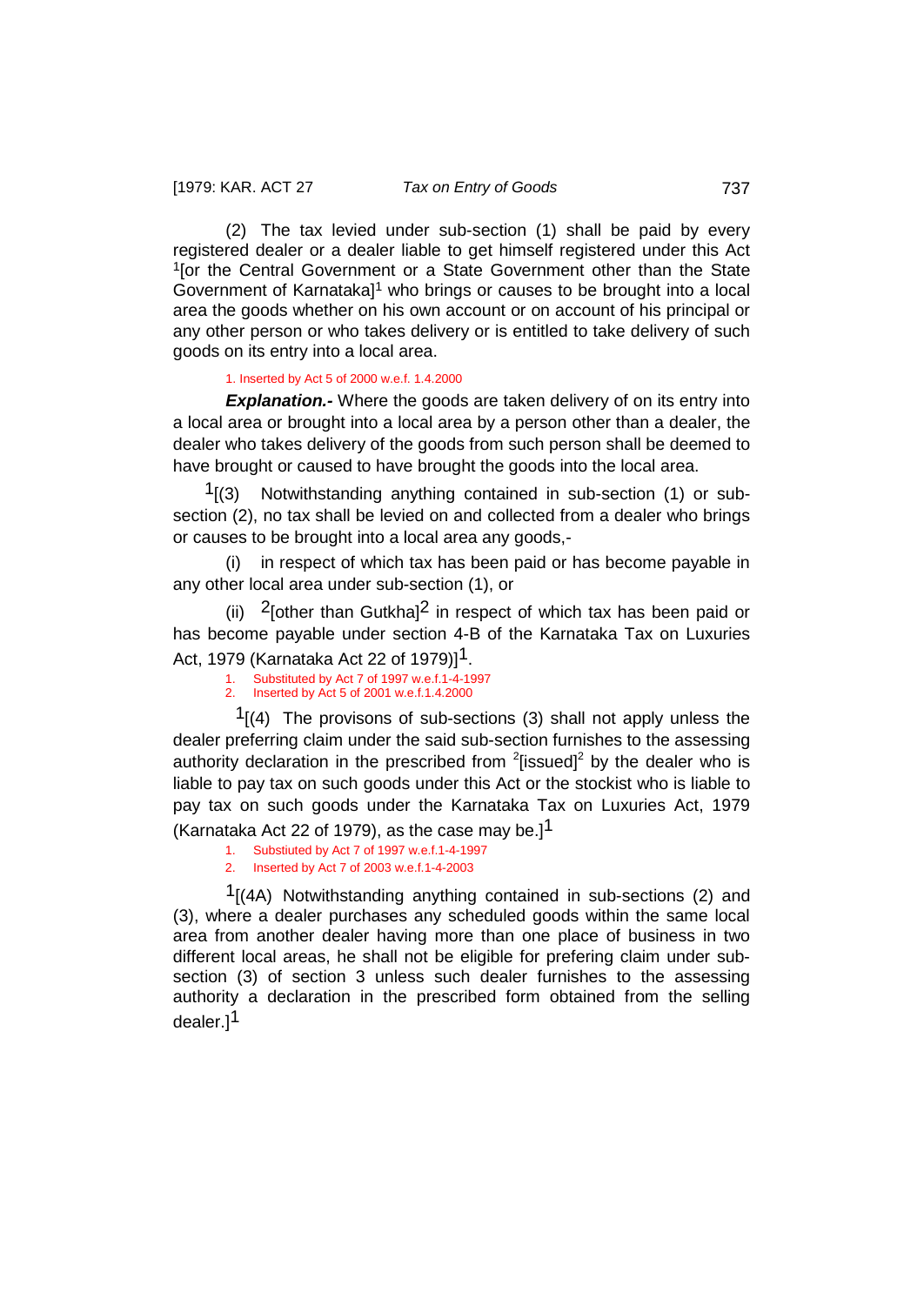#### 1.Inserted by Act 4 of 1999 w.e.f.1-4-1999

(5) Where a dealer brings or causes to be brought goods into a local area and claims exemption by furnishing a declaration as provided in subsection (4) and it is found that the said declaration is false, he shall be liable to pay the tax on such goods in addition to the penalty if any payable under section 28A.

(6) No tax shall be levied under this Act on any goods  $1$ [specified in the SECOND SCHEDULE<sup>11</sup> on its entry into a local area for consumption. use or sale therein.

1. Substituted by Act 3 of 1995 w.e.f.1-5-1992

 $1(6A)$  No tax shall be levied on a defence unit which causes entry of any goods liable to tax under the Act, into a local area for use by it in the manufacture, repair or research and development of defence and defence related goods.<sup>1</sup>

## 1. Inserted by Act 14 of 1994 w.e.f.1-5-1992

 $1/(7)$ Every manufacturer who brings or causes to be brought any goods into a local area or every dealer who brings or causes to be brought any goods into the State, the aggregate value of which is not less than one lakh rupees in a year and any other dealer who brings or causes to be brought any goods into a local area, the aggregate value of which is not less than  $^{2}$ [five lakh rupees] $^{2}$  , shall not be liable to pay tax for that year:] $^{\mathsf{1}}$ 

- 1. Substituted by Act 6 of 1995 w.e.f. 1.4.1995
- 2. Substituted by Act 27 of 2013 w.e.f. 1.4.2013

Provided that every non-resident dealer including his agent or manager, or every occassional dealer shall be liable to pay the tax each year at the rates specified irrespective of the aggregate value of the goods brought or caused to be brought into the local area during the year.

(8) The tax shall be assessed, levied and collected in such manner and in such installments if any, as may be prescribed.

(9) Subject to such rules as may be prescribed the Assessing Authority may assess a dealer for any year as if, the aggregate value of the goods brought or caused to be brought into local area in such year had been received as in the previous year.]<sup>1</sup>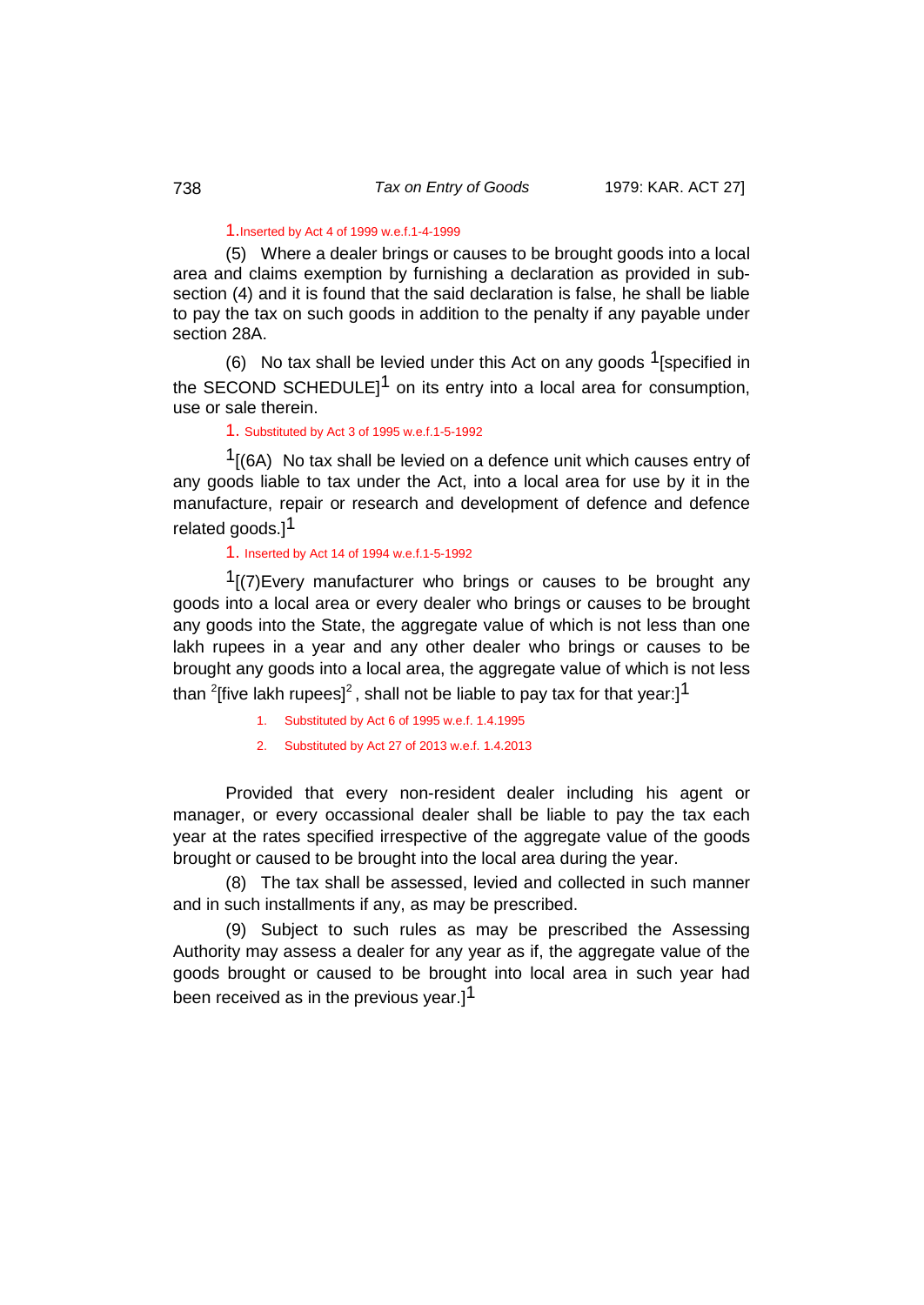<span id="page-28-0"></span>**1[3A. Collection of tax by registered dealer.-** (1) A person who is not a registered dealer shall not collect any amount by way of tax or purporting to be by way of tax under this Act, nor shall a registered dealer collect any amount by way of tax or purporting to be by way of tax at a rate or rates exceeding the rate or rates specified in a notification issued under <sup>2</sup>[section 3 <sup>3</sup>[x x x]<sup>3</sup>]<sup>2</sup>.

Section 3A and 3B Substituted by Act 38 of 1984 w.e.f.1.4.1983

- 2. Substituted by Act 8 of 1993 w.e.f. 1.5.1992<br>3. Omitted by Act 14 of 1994 w e f 1-4-1994
- <span id="page-28-1"></span>3. Omitted by Act 14 of 1994 w.e.f.1-4-1994

(2) No dealer shall collect any amount by way of tax or purporting to be way of tax in respect of the entry of any goods on which no tax is payable by him under the provisions of this Act.

**1[3AA. Collection of tax by Central Government or State Government.-** Notwithstanding anything contained in this Act, the Central Government or the State Government shall be entitled to collect by way of tax any amount which a registered dealer would be entitled to collect by way of tax under this Act.<sup>11</sup>

<span id="page-28-2"></span>1. Inserted by Act 18 of 1989 w.e.f.1-4-1989

**1[3B. Penalty for collection in contravention of section 3A.-** If any person contravenes any of the provisions of section 3A the assessing authority may, after giving such person a reasonable opportunity of being heard by order in writing, impose upon him by way of penalty a sum not exceeding one and a half times of such amount :

Provided that no prosecution for an offence under section 21 shall be instituted in respect of the same contravention for which a penalty has been imposed under this section.] $1]$ 

<span id="page-28-3"></span>1. Substitued by Act 18 of 1994 w.e.f.1-4-1994

**1[3BB. Payment and disbursement of amounts wrongly collected by dealers as tax.-** (1) Where any amount is collected by way of tax or purporting to be by way of tax from any person by any dealer in contravention of section 3A, whether knowingly or not, such dealer shall pay the entire amount so collected to the assessing authority within twenty days after the close of the month in which such amount was collected, notwithstanding that the dealer is not liable to pay such amount as tax or that only a part of it is due from him as tax under this Act.

1. Inserted by Act 18 of 1994 w.e.f. 1.4.1994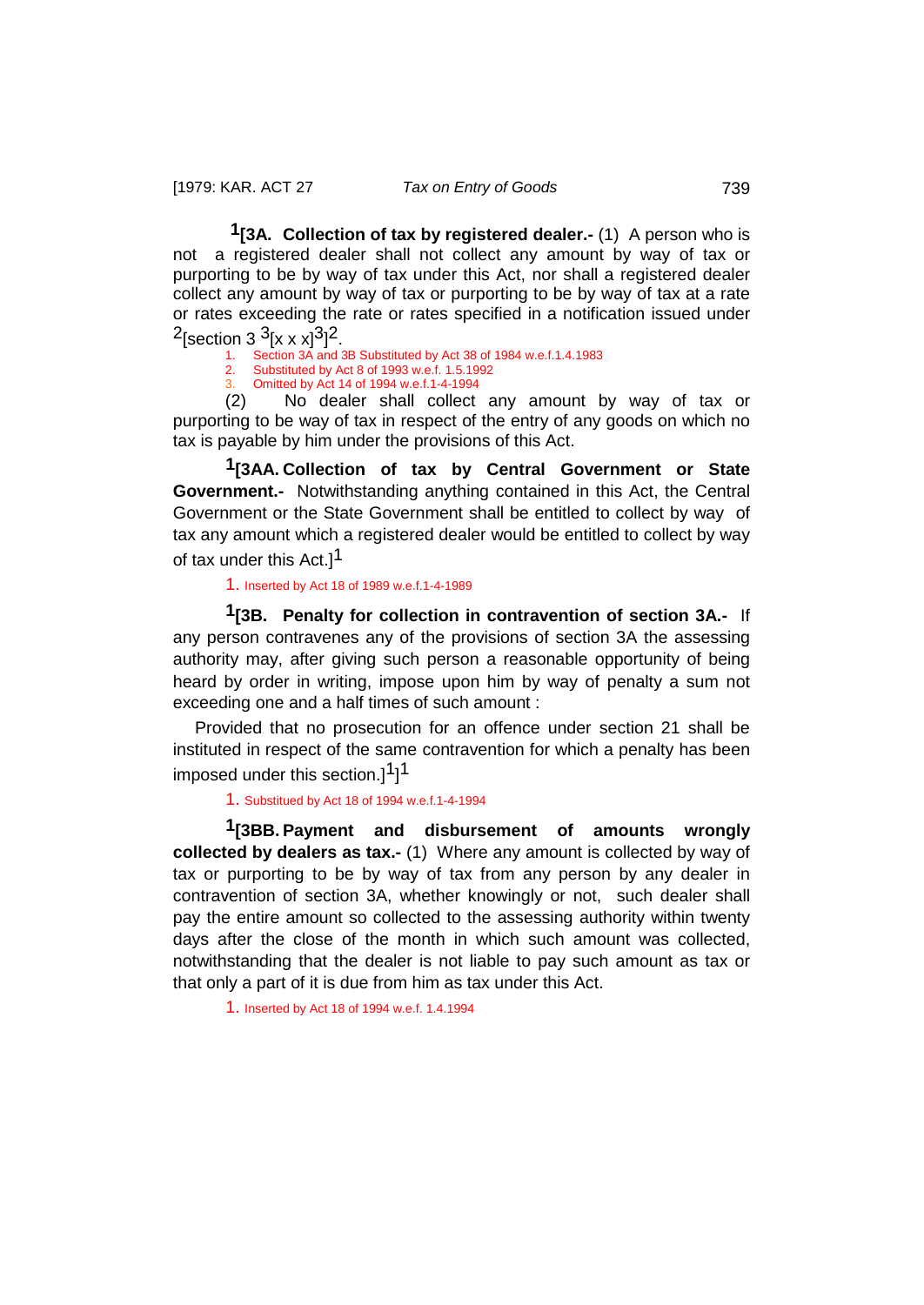(2) If default is made in payment of the amount in accordance with sub-section (1),-

(i) the whole of the amount outstanding on the date of default shall become immediately due and shall be a charge on the properties of the dealer ;

(ii) the dealer liable to pay the amount shall pay interest at the rate of  $1$ [one and a quarter per cent] $1$  of such amount for each month of default; and

#### 1. Substitued by Act 11 of 2005 w.e.f.1-4-2005

(iii) the whole of the amount remaining unpaid along with the interest calculated under clause (ii) of this sub-section shall be recoverable in the manner specified in section 8.

1 [**Explanation.-** For the purpose of this sub-section, non-payment during any period during which recovery of any amount due under this Section is stayed by an order of any authority or Court in any appeal or other proceedings disputing such amount, shall be deemed to be a 'default', unless the appeal or other proceeding is allowed by such Authority. $]^{1}$ 

1. Inserted by Act 11 of 2005 w.e.f.1-4-1994

(3) Notwithstanding anything contained in this Act or in any other law for the time being in force, any amount paid or payable by any dealer under sub-section (1) shall, to the extent it is not due as tax be forfeited to the State Government and be recovered from him and such payment or recovery shall discharge him of the liability to refund the amount to the person from whom it was collected.

(4) Where any amount is paid or recovered by or from any dealer under sub-section (1) or (3), a refund of such amount or any part thereof can be claimed from the State Government by the person from whom it was realised by way of tax provided an application in writing in the prescribed from is made to the Commissioner within two years from the date of the order of forfeiture. On receipt of any such application, the Commissioner shall hold such inquiry as he deems fit and if the Commissioner is satisfied that the claim is valid and admissable and that amount as claimed as refund is actually paid or recovered, he shall refund the amount or any part thereof, which is found due to the persons concerned.

(5) Where any amount is collected by way of tax or purporting to be by way of tax in contravention of section 3A at any time before the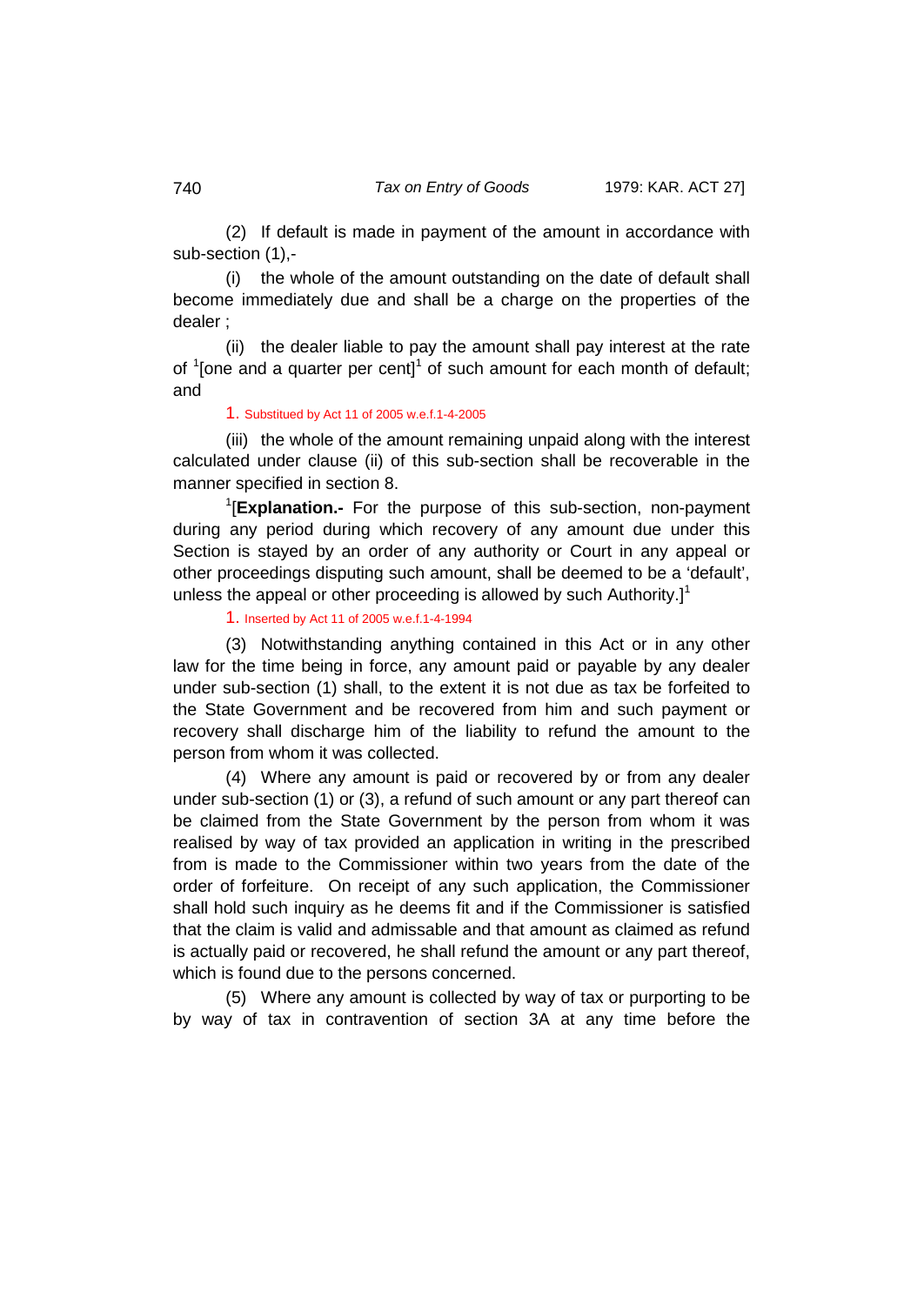commencement of the Karnataka Taxation Laws (Amendment) Act, 1994 the provisions of sub-sections (3) and (4) shall apply to such amounts collected.]1

<span id="page-30-0"></span>**1[3C.**  $x \times x$ ]<sup>1</sup>

1. Inserted by Act 18 of 1989 and omitted by Act 5 of 1993 w.e.f.9.11.1992

<span id="page-30-1"></span>**1[4. Registration of dealers.-** (1) Every dealer,-

(a) who buys or receives goods liable to tax under this Act and who is doing business in a local area and  $2$  [is registered or is liable for registration under section 10 of the Karnataka Sales Tax Act, 1957 (Karnataka Act 25 of 1957)  $3$ [or section 22 of the Karnataka Value

Added Tax Act, 2003 (Karnataka Act 32 of 2004)] $^{3}$ ]<sup>2</sup> or

- 3. Section 4 Substituted by Act 15 of 1992 w.e.f.1.5.1992<br>4. Substituted by Act 5 of 1993 w.e.f. 11.9.1992
- 4. Substituted by Act 5 of 1993 w.e.f. 11.9.1992
- 5. Inserted by Act 11 of 2005 w.e.f.1-4-2005
- (b) who brings or causes to be brought such goods into a local area or takes delivery or is entitled to take delivery of such goods, the aggregate value of which is not less than  $^{2}$ [1 [five lakh rupees] $^{1}$ ]<sup>2</sup> rupees in a year.

shall get himself registered under this Act in such manner on payment of such fee and within such period as may be prescribed. The registration shall be renewed from year to year on payment of the prescribed fee until it is cancelled.

- 1. Substituted by Act 6 of 1995 w.e.f. 1.4.1995
- 2. Substituted by Act 27 of 2013 w.e.f. 1.4.2013

<sup>1</sup>[Provided that every manufacturer who buys or causes to be brought any goods into a local area or every dealer who brings or causes to be brought any goods into the State, shall get himself registered under this Act, if the aggregate value of such goods brought into a local area or into the State, as the case may be, is not less than one lakh rupees in a year.]<sup>1</sup>

<sup>2</sup>["Provided further that the Commissioner may notify the website in which an application shall be made electronically. $]^{2}$ 

- 1. Inserted by Act 6 of 1995 w.e.f.1-4-1995
- 2. Inserted by Act 15 of 2011 w.e.f. 1.4.2011
- (2) Notwithstanding anything contained in sub-section (1),-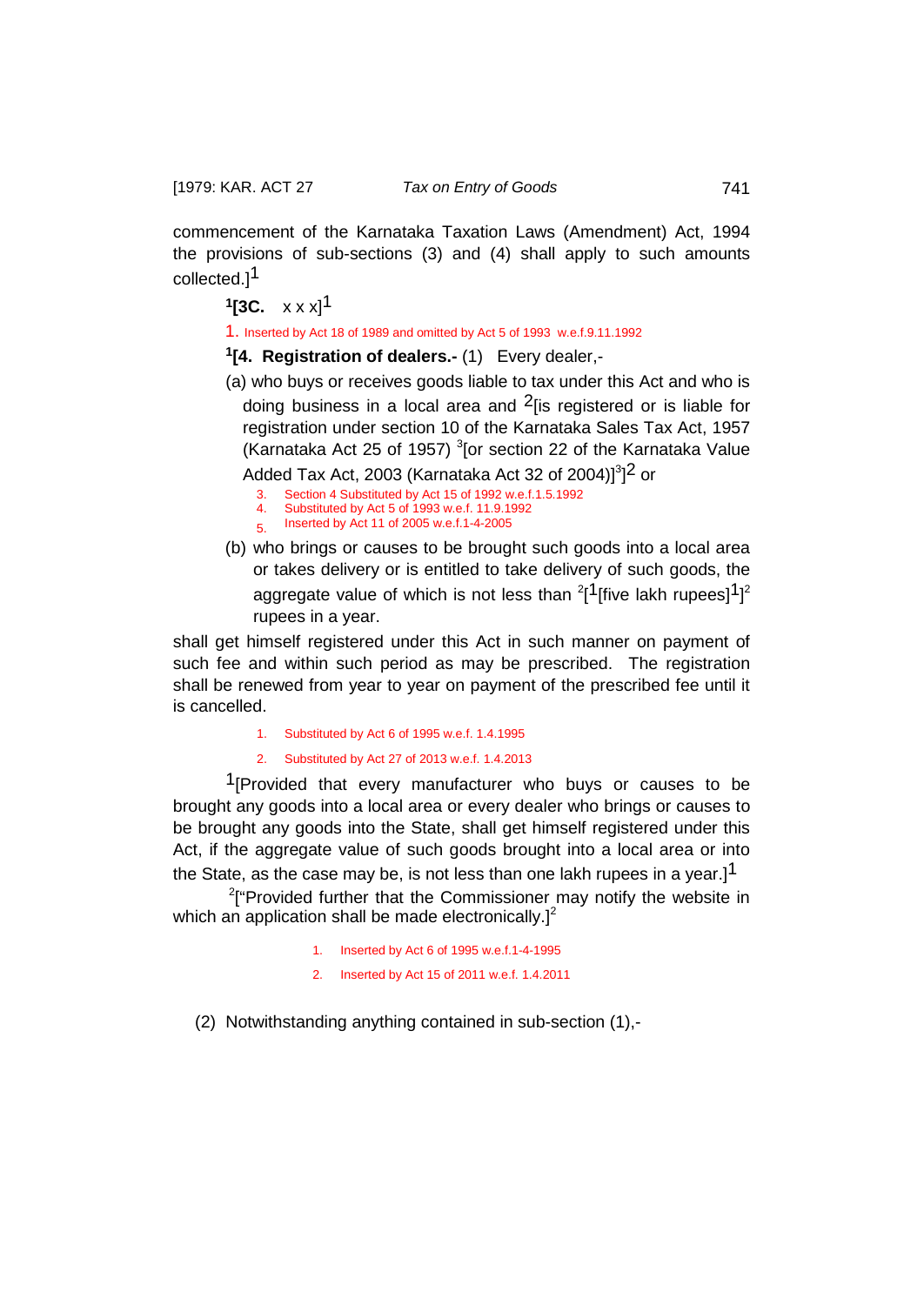- (i) every dealer undertaking execution of works contract involving the use or consumption of goods entering into a local area;
- (ii) every non-resident dealer ;
- (iii) every occasional dealer ;
- (iv) every manager or agent or a non-resident dealer ; other than a dealer dealing exclusively in the goods specified in the schedule,

shall get himself registered irrespective of the value of such goods:

(3) No dealer who is already registered under the Karnataka Sales Tax Act, 1957 (Karnataka Act 25 of 1957) <sup>1</sup>[or the Karnataka Value Added Tax Act, 2003 (Karnataka Act 32 of 2004)]<sup>1</sup>, shall be required to pay registration or renewal fee under this Act.

### 1. Inserted by Act 11 of 2005 w.e.f.1-4-2005

(4) Nothing contained in this section shall apply to any State Government or the Central Government.<sup>1</sup>

## **1[CHAPTER IIA**

<span id="page-31-0"></span>1. Chapter IIA Sections 4A to 4E inserted by Act 45 of 1994 w.e.f.1-4-1995

 **4A. Definitions.-** In this Chapter, unless the context otherwise requires,-

(a) "accessories" means air-conditioners, music system and any other articles fitted to a motor vehicle and which are not included in the original invoices ;

(b) "entry of motor vehicle into a local area from outside the State" with all its grammatical variations and cognate expressions, means entry of motor vehicle into a local area from any place outside the State for use or sale therein;

(c) "importer" means a person who brings a motor into a local area from any place outside the State for use or sale therein and who owns the vehicle at the time of its entry into a local area;

(d) "motor vehicle" means a motor vehicle as defined in clause (28) of section 2 of the Motor Vehicles Act, 1988 ;

(e) "person" includes any company or association or body of individuals whether incorporated or not and also a Hindu Undivided family, a firm, a society, a club, an individual, the Central Government or the Government of any other State, Union Territory, or a local Authority ;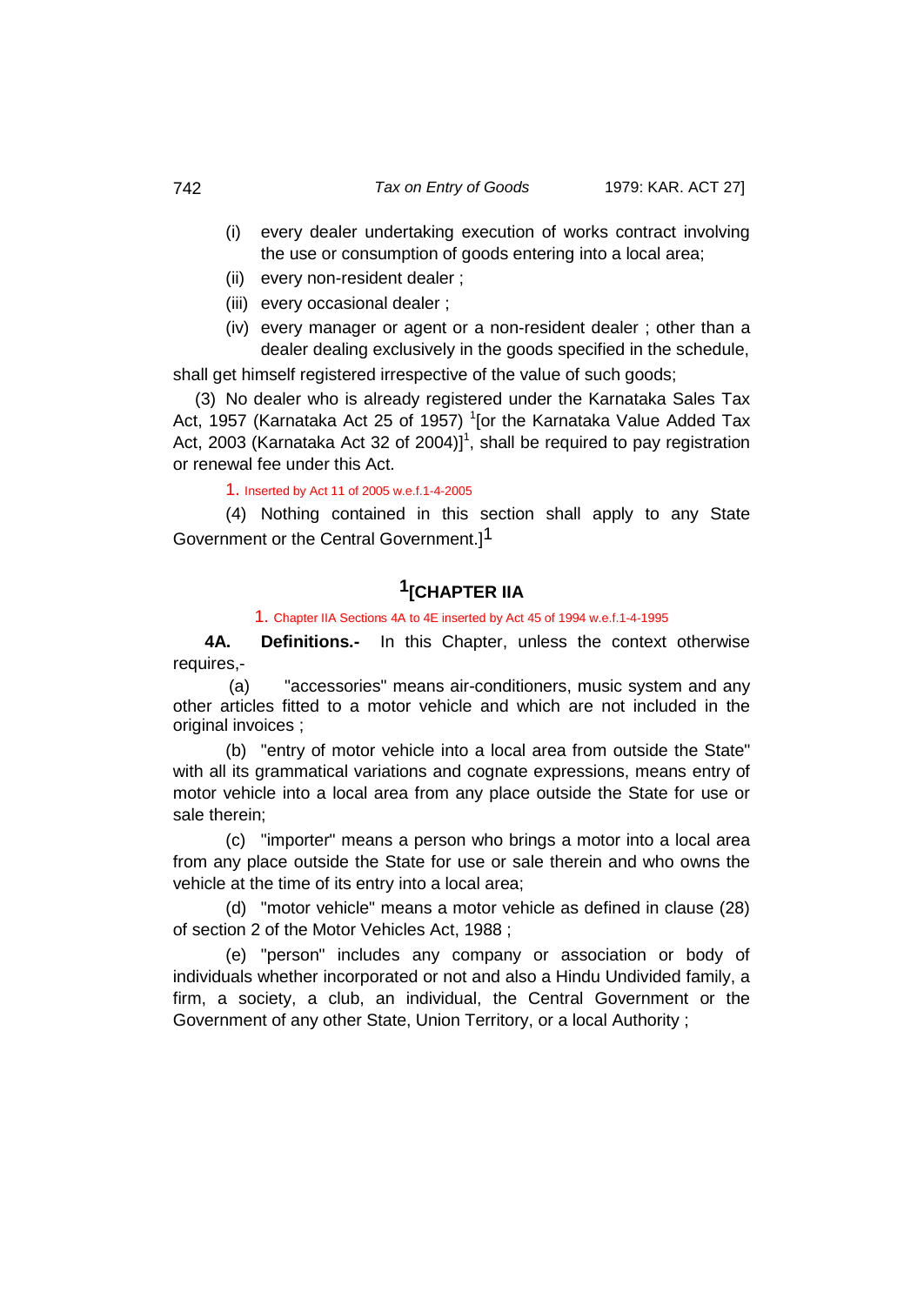(f) "purchase value" means the value of motor vehicle as ascertained from the invoice and includes the value of accessories fitted to the vehicle, insurance, excise duty, countervailing duties, sales tax, transport fee, freight charges and all other charges incidently levied on the purchase of a motor vehicle :

Provided that, where purchase value of a motor vehicle is not ascertainable on account of non-availability or non-production of invoice or when the invoice produced is proved to be false or if the motor vehicle is acquired or obtained otherwise than by way of purchase, then the purchase value shall be at the value or price of being sold in open market ;

<span id="page-32-0"></span>(g) "State" means the State of Karnataka.

<sup>1</sup> **[4B. Levy of Tax.-** (1) Notwithstanding anything contained in Section 3, there shall be levied and collected a tax on the purchase value of a motor vehicle an entry of which is effected into a local area for use or sale therein and which is liable for registration or assignment of a new registration mark in the State under the Motor Vehicles Act, 1988, at such rate as may be fixed retrospectively or prospectively by the State Government by notification but not exceeding the rates specified in respect of motor vehicles under the Karnataka Sales Tax Act, 1957: <sup>1</sup>[or the Karnataka Value Added Tax Act, 2003]<sup>1</sup>

#### 1. Inserted by Act 11 of 2005 w.e.f.1-4-2005

 Provided that, no tax shall be levied and collected in respect of a motor vehicle which is registered in any Union Territory or any other State under the Motor Vehicles Act, 1988 fifteen months prior to the date on which a new registration mark is assigned in the State under the said Act.

 (2) The tax levied under the section shall be paid by the importer in such manner and within such time as may be prescribed.

 **4-BB. Reduction of tax liability.-** (1) Where a person liable to pay tax under this Act becomes liable to pay tax under the Karnataka Sales Tax Act, 1957  $\rm$ <sup>1</sup>[or the Karnataka Value Added Tax Act, 2003] $\rm ^1$  on the sale or purchase of such motor vehicles, then his liability under the Karnataka Sales Tax Act, 1957  $\rm$ <sup>1</sup>[or the Karnataka Value Added Tax Act, 2003]<sup>1</sup> shall be reduced to the extent of the tax paid under this Act on such motor vehicle.

#### <span id="page-32-1"></span>1. Inserted by Act 11 of 2005 w.e.f.1-4-2005

 (2) Where the liability to pay tax under this Act is in respect of motor vehicle subjected to tax under the Karnataka Sales Tax Act, 1957, then, the tax payable under this Act shall be reduced by an amount of tax already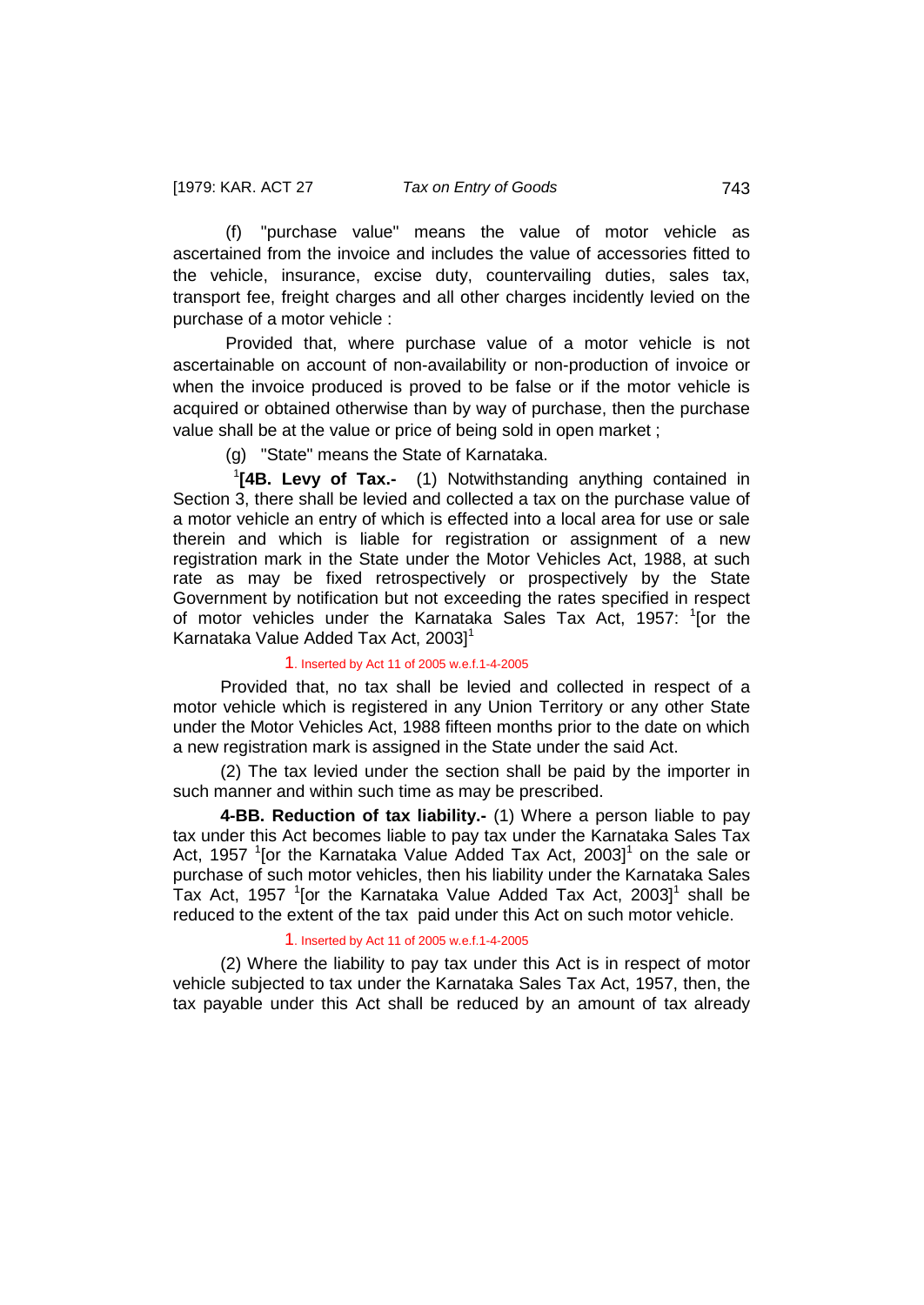paid under the Karnataka Sales Tax Act, 1957 on such motor vehicle subject to production of proof.

 (3) The amount of tax leviable under this Act shall, subject to such conditions as may be prescribed, be reduced to the extent of the amount of tax paid, if any, under the law relating to General Sales Tax or Central Sales Tax as may be in force in any other State or Union Territory by an importer who not being a dealer in motor vehicles had purchased the motor vehicle for his own use  $^{2}[ \mathrm{\mathsf{x}} \mathrm{\mathsf{x}} \mathrm{\mathsf{x}} ]^{2}]^{1}$ 

1. Section 4B and 4BB deemed to have been inserted by Act 11 of 2005 w.e.f.1-4-1995

<span id="page-33-0"></span>2. Omitted by Act 5 of 2006 w.e.f. 1.10.1980

**4C. Levy and collection of tax and penalties.-** The provisions of this Act in so far they relate to tax authorities registration, filing of returns, assessments, re-assessments, levy of penalties, collection and recovery of tax and penalties, appeals, revision, offences and prosecutions shall apply *mutatis mutandis* to the levy of tax on entry of motor vehicles into a local area for use or sale therein under this Chapter :

Provided that in the case of an importer other than a dealer liable for registration under this Act, causing entry of motor vehicle into a local area for use or sale therein, he shall pay tax to such authority as Commissioner may notify, within fifteen days from the date of entry of such vehicle into a local area or before an application is made for registration of the said vehicle or assignment of a new registration mark to such vehicle under the Motor Vehicles Act, 1988, whichever is earlier.

<sup>1</sup>[Provided further that in the case of a dealer in motor vehicles, he shall pay tax under this Act at the time when the tax under the Karnataka Sales Tax Act, 1957 is payable on the sale of such motor vehicle]<sup>1</sup>

#### 1. Inserted by Act 3 of 2003 w.e.f. 1.4.1995

**4D. Exemption of Tax in certain circumstances.-** Where any person is causing entry of motor vehicle into a local area within a period of fifteen months from the date of registration of such vehicle in any Union Territory or any other State under the Motor Vehicles Act, 1988, and that such entry is occasioned as a result of shifting the place of his residence from such Union Territory or State into this State <sup>1</sup>[Joint Commissioner]<sup>1</sup> may exempt such person from payment of entry tax on entry of such vehicle subject to production of proof in this regard by him.

#### <span id="page-33-1"></span>1.Substituted by Act 3 of 1998 w.e.f.1-4-1998

**4E. Restriction to registration etc.-** Notwithstanding anything contained in any other law for the time being in force where the liability to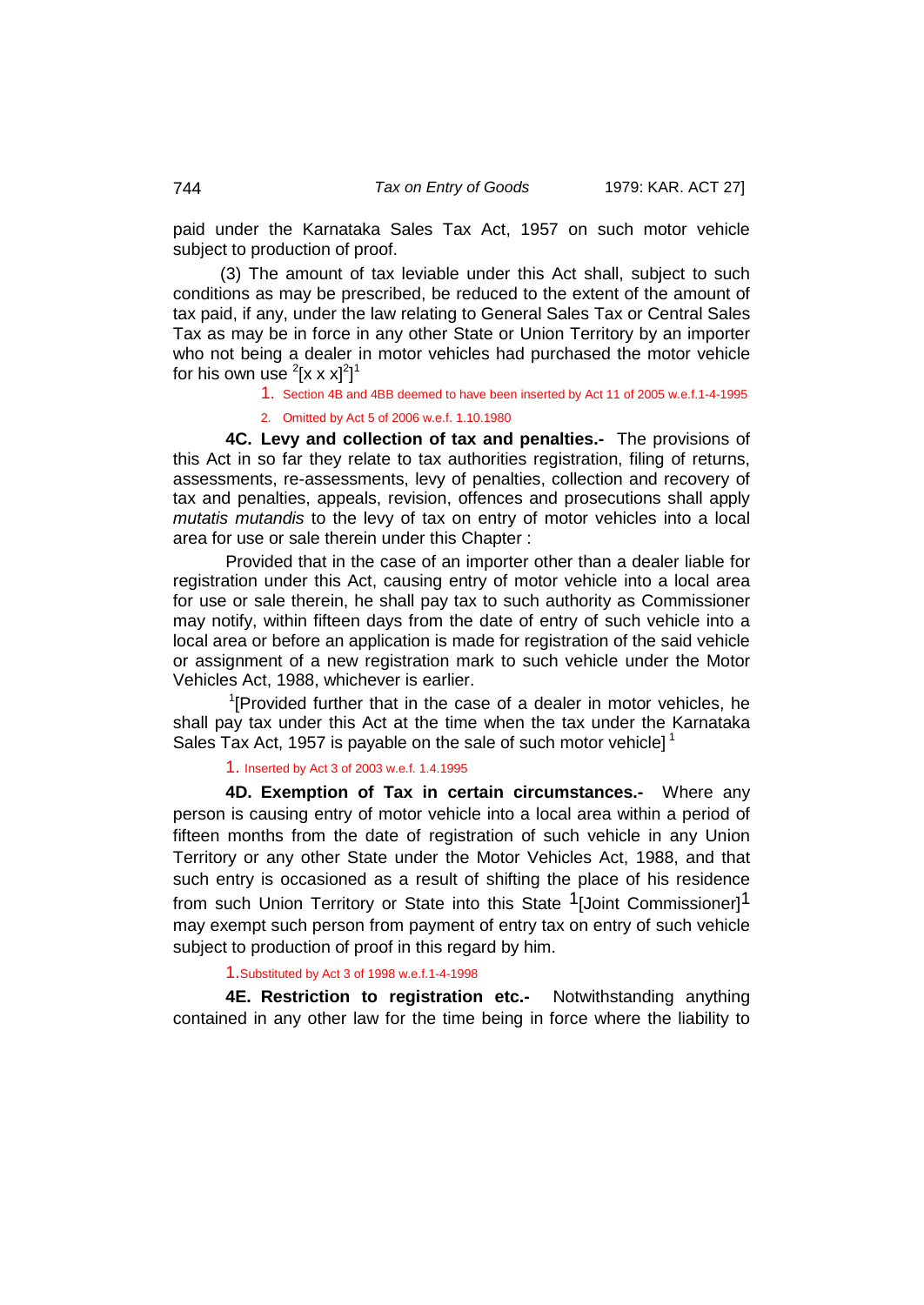pay tax in respect of a motor vehicle arises under this Act and such motor vehicle is required to be registered or a new registration mark is required to be assigned to it in the State under the Motor Vehicles Act, 1988, no registering authority shall either register any such motor vehicle or assign any new registration mark to such motor vehicle unless payment of such tax has been made by the person concerned in respect of such vehicle.]<sup>1</sup>

## **CHAPTER III**

### **return, assesment, payment, recovery and collection of taxes**

1[**5. Returns.-** (1) Subject to sub-sections (2) to (4), every registered dealer, and every dealer who is liable to get himself registered under this Act, shall furnish a return to the assessing authority in such form and manner, including electronic methods, and shall pay the tax due on such return within twenty days or fifteen days after the end of the preceding month or any other tax period as may be prescribed:

Provided that the specified class of dealers as may be notified by the Commissioner shall furnish particulars for preparation of the return in the prescribed form or submit the return in the prescribed form, electronically in the manner specified in the notification issued:

Provided further that the specified class of dealers as may be notified by the Commissioner shall pay tax payable on the basis of the return, by electronic remittance in the manner specified in the notification issued.

(2) The tax on entry of goods declared in a return furnished shall become payable at the expiry of the period specified in sub-section (1) without requiring issue of a notice for payment of such tax.

(3) Subject to such terms and conditions as may be specified, the assessing authority may require any registered dealer.-

- (a) to furnish a return for such periods, or
- (b) to furnish separate branch returns where the registered dealer has more than one place of business.

(4) If any dealer having furnished a return under this Act, other than a return furnished under sub-section (3) of Section 5-D, discovers any omission or incorrect statement therein, other than as a result of an inspection or receipt of any other information or evidence by the assessing authority,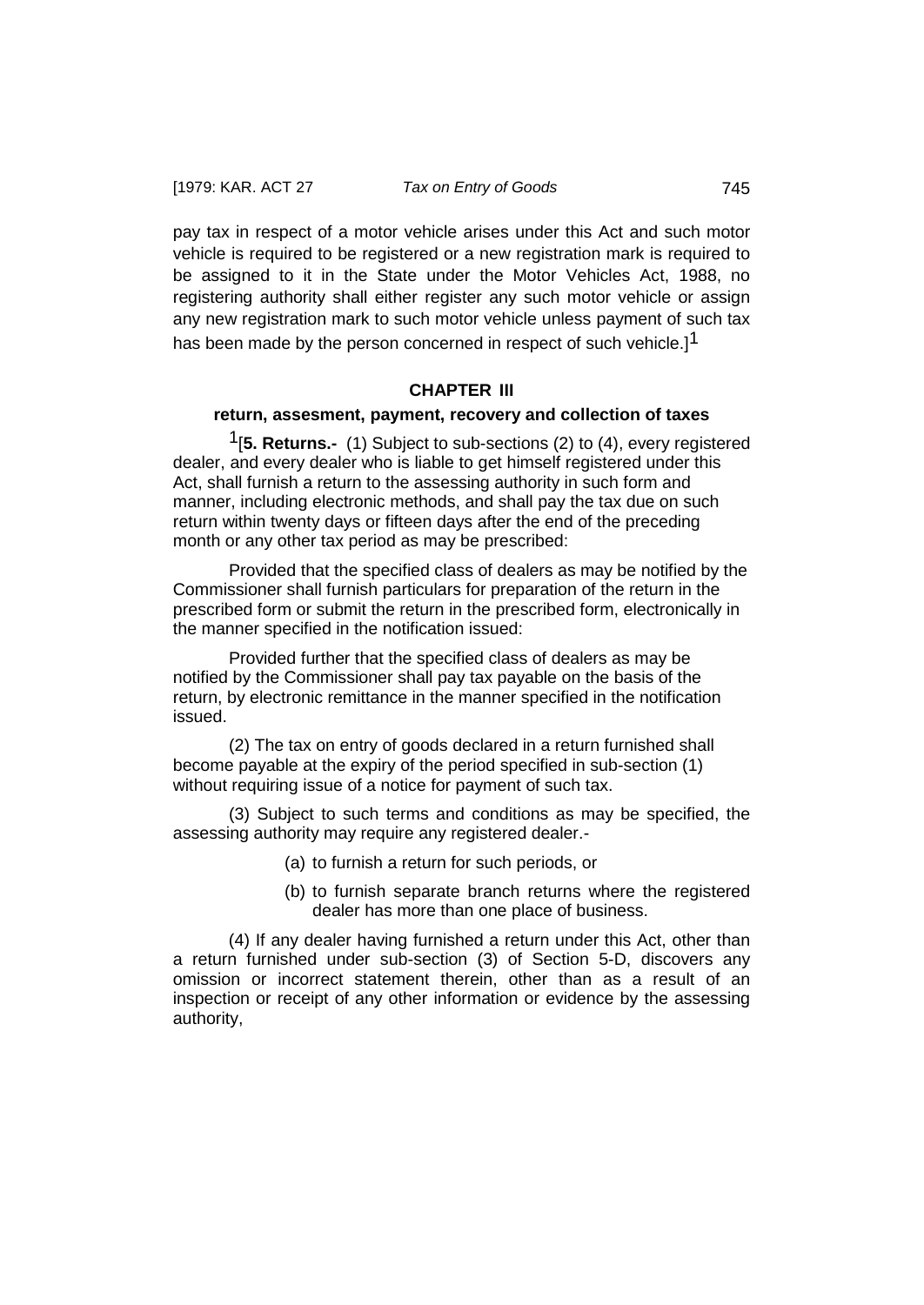#### 746 *Tax on Entry of Goods* 1979: KAR. ACT 27]

- (a) he shall furnish a revised return within the time prescribed for filing the return for the succeeding tax period; and
- (b) he shall furnish a revised return any time thereafter but within six months from the end of the relevant tax period, if so permitted by the assessing authority.

(5) Every registered dealer shall furnish every year to the assessing authority, a statement in such form, containing such particulars and within such period as may be prescribed.] $^{\text{1}}$ 

#### <span id="page-35-0"></span>1. substituted by Act 14 of 2014 w.e.f. 01.04.2014.

 **1[5A. Security deposit.-** (1) The assessing authority may, for good and sufficient reasons, demand from any dealer liable to pay tax under this Act, security for the proper payment of tax payable by him and on such demand such dealer shall furnish the same within seven days from the date of receipt of an order demanding security from the aforesaid authority.

(2) The amount of security payable under sub-section (1) for any year shall not exceed an amount equivalent to one-half of the tax anticipated to be payable by the dealer for that year :

Provided that the assessing authority shall have power to demand at any time additional security if such authority has reason to believe that the security fixed was too low.

(3) The security paid under sub-section (2), in any year shall be maintained in full until it is dispensed with by the assessing authority on being satisfied that the reason for its demand no longer exists or until the registration certificate is cancelled, whichever is earlier.<sup>1</sup>

<span id="page-35-1"></span>1. Inserted by Act 13 of 1982 w.e.f. 1.4.1982

1[ **5-B. Interest in case of failure to furnish returns or to pay tax declared on returns or other amounts payable.-** (1) Every dealer shall be liable to pay simple interest on any amount of tax which should have been declared on a return, but which has been omitted from it, unless that omission is corrected within three months of the omission subject to subsection (2) of Section 20-B, and such interest is payable from the date the tax should have been declared, and the dealer shall declare his liability to pay that interest in such form and manner as may be prescribed.

(2) If a dealer required to furnish a return under this Act.-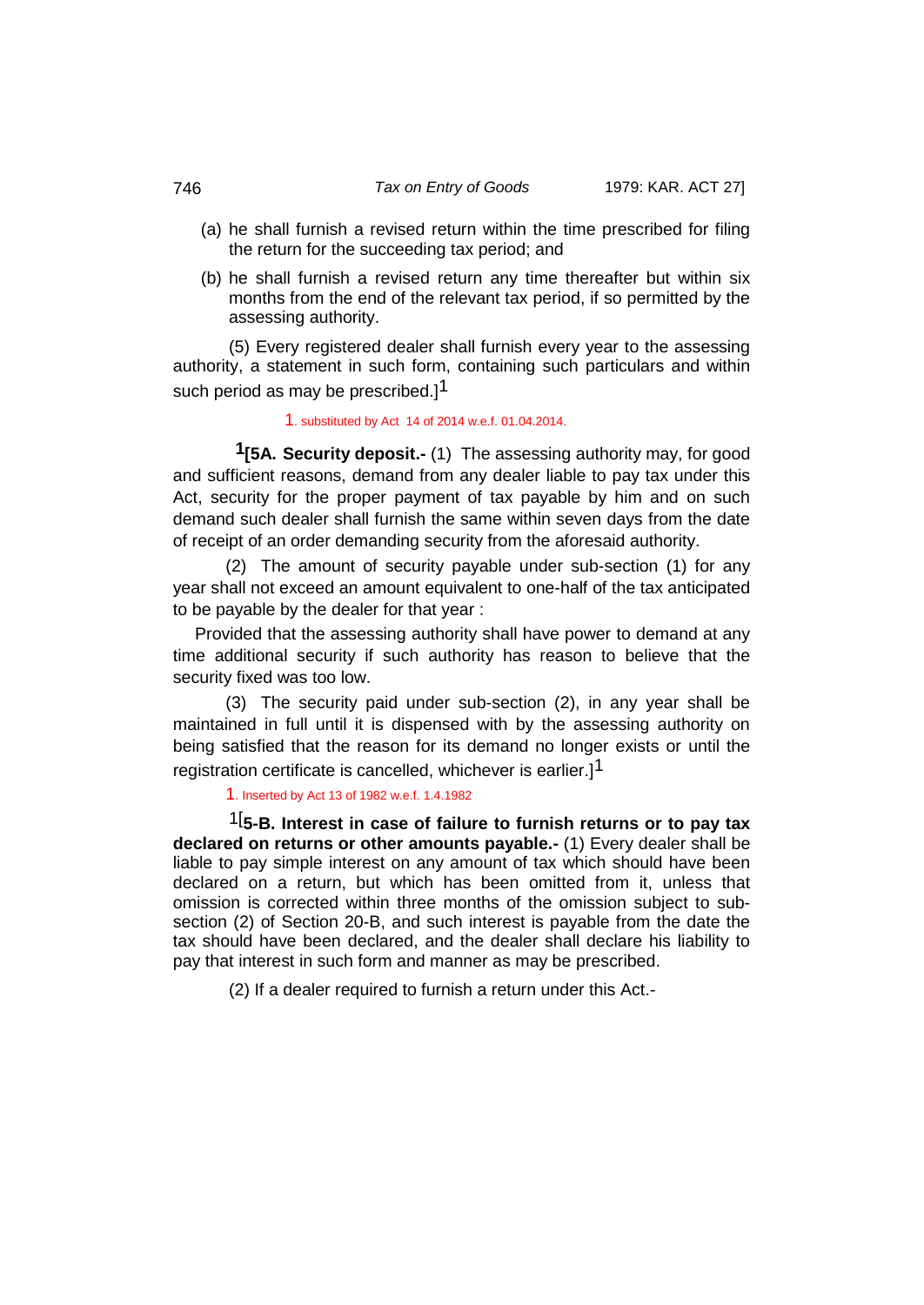- (a) fails to pay any amount of tax or additional tax declared on the return, or
- (b) furnishes a revised return more than three months after tax became payable, declaring additional tax, but fails to pay any interest declared to be payable under sub-section (1), or
- (c) fails to declare any tax or interest which should have been declared, or
- (d) fails to make a return,

such dealer shall be liable to pay interest in respect of the tax and additional tax payable declared by him or the tax payable and interest payable under sub-section (1) for the period for which he has failed to furnish a return.

(3) Where any other amount is payable under this Act is not paid within the period specified in Section 8, interest shall be payable on such amount from such period.

(4) The interest shall also be payable under this Section during any period during which recovery of any tax or other amount payable under the Act is stayed by an order of any authority or Court in any appeal or other proceedings disputing such tax or amount.]1

1. substituted by Act 14 of 2014 w.e.f. 01.04.2014.

1[ **5-C. Rate of interest.-** (1) The rate of simple interest payable under Section 5-B shall be one and one half per cent per month:

- (a) from the date the tax had become payable to the date of its payment or to the date of any assessment under this Act, whichever is earlier; and
- (b) from the date on which any amount payable under this Act was due.

(2) For the purpose of this Section interest in respect of parts of a month shall be computed proportionately and month shall mean any period of thirty days<sup>11</sup>

# 1. substituted by Act 14 of 2014 w.e.f. 01.04.2014.

1[ **5-D. Assessment.-** (1) Every dealer shall be deemed to have been assessed to tax based on the return filed by him under section 5, except in cases where the Commissioner may notify the dealer of any requirement of production of accounts before the assessing authority in support of a return filed for any period and such authority shall proceed to assess such dealer,-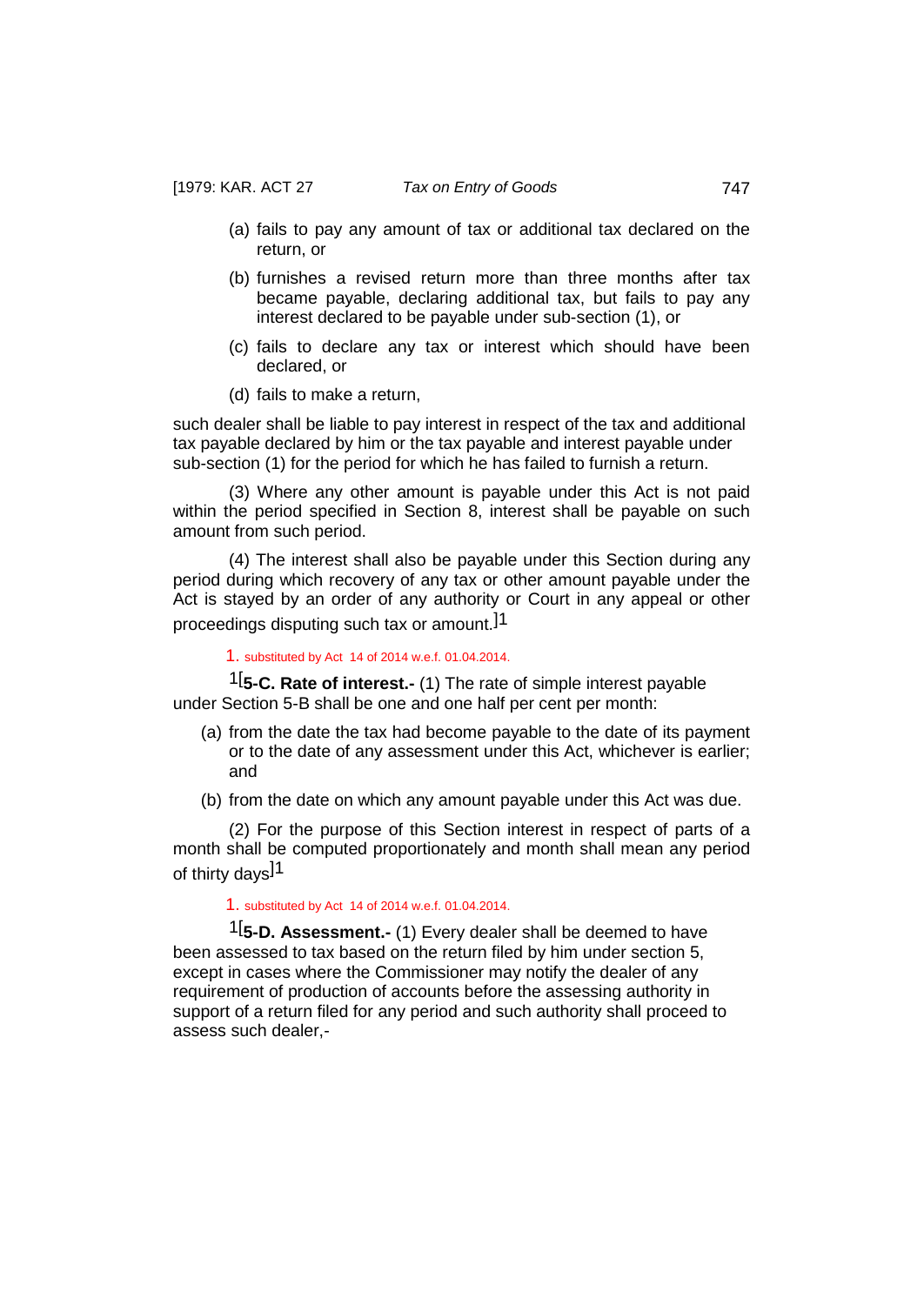- (a) on the basis of the return filed where he is satisfied that the return filed is correct and complete, or
- (b) to the best of its judgment, where the return filed appears to be incorrect or incomplete, after giving the dealer an opportunity of showing cause against such assessment in writing and any additional tax assessed shall be paid within thirty days from the date of service of such assessment on the dealer.

(2) Where a registered dealer fails to furnish his return on or before the date provided in this Act or the rules made thereunder, the assessing authority shall issue an assessment to the registered dealer to the best of its judgement and the tax assessed shall be paid within ten days from the date of service of such assessment on the dealer.

(3) Where an assessment has been made under sub-section (2) and the dealer subsequently furnishes a return for the period to which the assessment relates, the assessing authority may withdraw the assessment but the dealer shall be liable to penalties and interest as applicable.

(4) Where the dealer furnishes a return under sub-section (3), such return shall be furnished within one month of service of such assessment on the dealer.

(5) (a) The assessing authority on any evidence showing a liability to tax coming to its notice may with the previous permission of his Joint Commissioner or Additional Commissioner issue a protective assessment in the case of a dealer registered under this Act or a dealer liable to be registered under this Act, if the assessing authority has reason to believe that such dealer will fail to pay any tax, penalty or interest so assessed or imposed or payable and such tax, penalty or interest shall become payable forthwith.

(b) On any application made within thirty days from the date of receipt of such protective assessment by the dealer or on his own motion within thirty days from the date of issue of such protective assessment, if the Joint Commissioner or Additional Commissioner considers that any protective assessment issued is erroneous, he may after giving the dealer concerned an opportunity of being heard and after making such enquiry as he deems necessary, pass such order thereon as the circumstances of the case may justify.

(6) The authority authorized by the Commissioner in this behalf shall assess, a dealer who fails, within the time specified, to get registered though liable to do so, to the best of its judgement for the tax period or periods that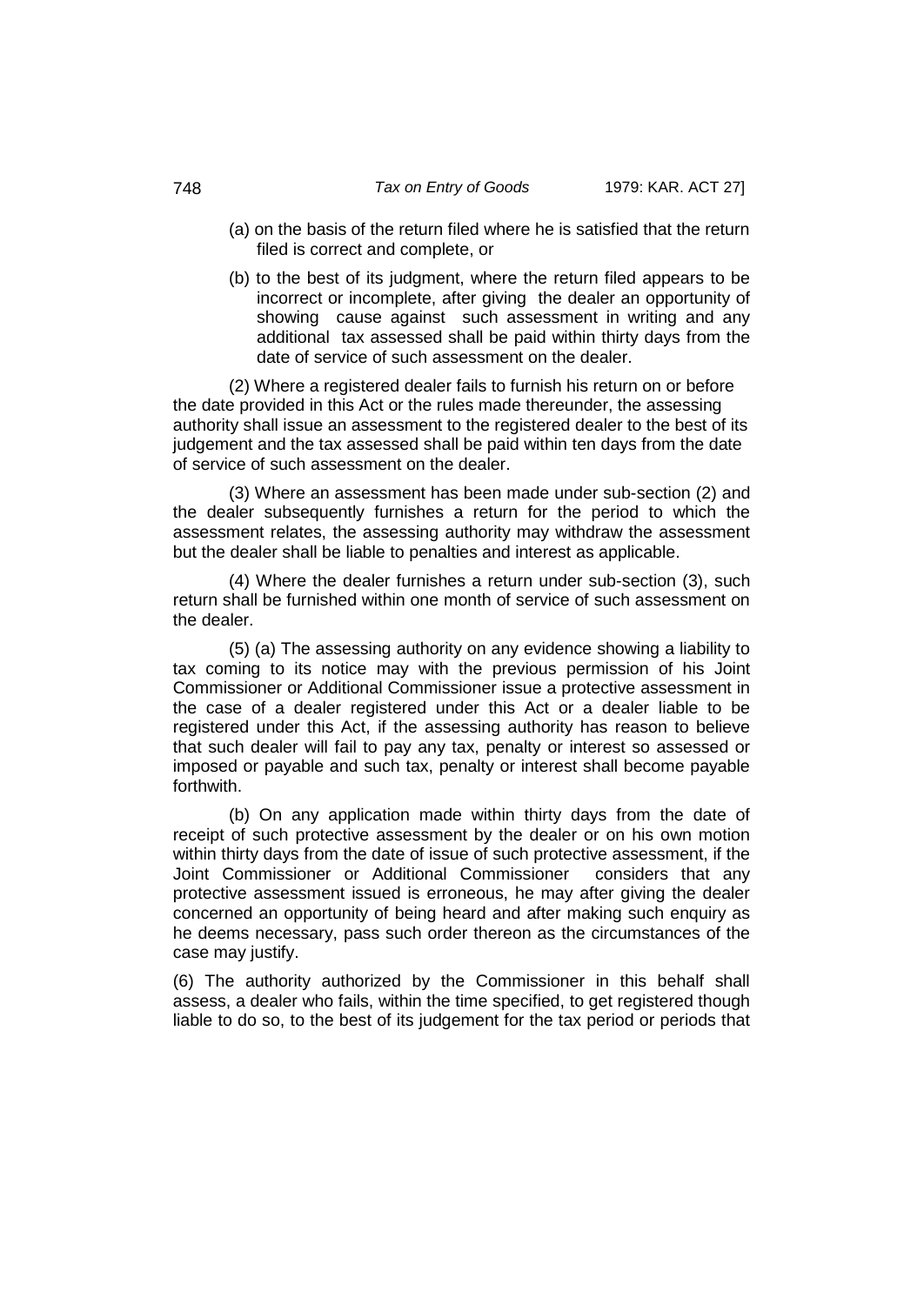would apply to such dealer if he were to be registered, after giving the dealer an opportunity of showing cause against such assessment in writing and the tax assessed and any interest payable shall be paid within ten days from the date of service of such assessment on the dealer.]1

1. Inserted by Act 14 of 2014 w.e.f. 01.04.2014.

1[**"6. Re-assessment of tax.-**(1) Where the assessing authority has grounds to believe that any return furnished which is deemed as assessed or any assessment issued under Section 5-B understates the correct tax liability of the dealer, it,-

- (a) may, based on any information available, re-assess, to the best of its judgement, the additional tax payable and also impose any penalty under sub-section (2) of section 20-B and demand payment of any interest; and
- (b) shall issue a notice of re- assessment to the dealer demanding that the tax shall be paid within thirty days of the date of service of the notice after giving the dealer the opportunity of showing cause against such re-assessment in writing.

(2) Where after making a re-assessment under this Section.-

(a) any further evidence comes to the notice of the assessing authority; or

(b) if the assessing authority has reason to believe that the whole or any part of the turnover of a dealer or the value of taxable goods brought or caused to be brought into a local area by a dealer whether on his own account or on account of his principal or any other person or who has taken delivery or is entitled to take delivery of such goods on its entry into local area in respect of any tax period has escaped re-assessment to tax; or

(c) tax has been under re-assessed; or

(d) has been re-assessed at a rate lower than the rate at which it is assessable under this Act; or

(e) any deductions or exemptions have been wrongly allowed in respect thereof,

The assessing authority may, notwithstanding the fact that whole or part of such escaped turnover or value of taxable goods as the case may be, was already before the said authority at the time of assessment or reassessment, proceed to make assessment or any further re-assessments in

addition to such earlier assessment or re-assessment]<sup>1</sup>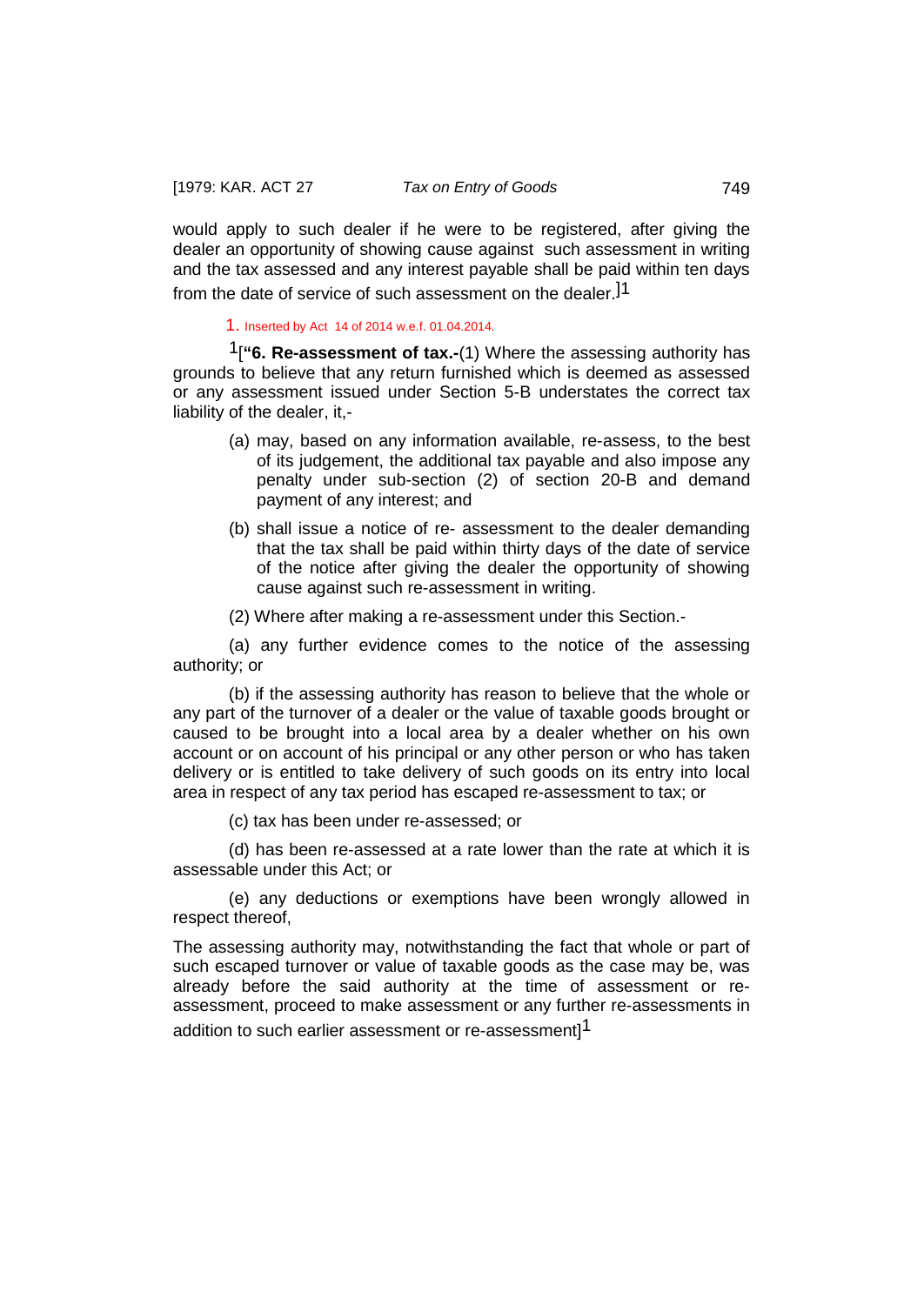## 1. substituted by Act 14 of 2014 w.e.f. 01.04.2014.

1[**7. Period of limitation for assessment and re-assessment.-** (1) An assessment under Section 5-D or re-assessment under Section 6 of an amount of tax due for any prescribed tax period shall not be made after five years after the end of the prescribed tax period.

Provided that an assessment or re-assessment relating to any tax period up to the period ending 31<sup>st</sup> day of March, 2014 shall be made within a period of eight years after the end of the prescribed tax period;

(2) Notwithstanding anything contained in sub-section (1), if any tax is, not paid by a dealer who has failed to get registered though liable to do so or fraudulently evaded attracting punishment under sub-section (2) of Section 21, an assessment or re-assessment may be made within eight years from the end of the prescribed tax period;

Provided that an assessment or re-assessment relating to any tax period up to the period ending  $31<sup>st</sup>$  day of March, 2014 shall be made under this sub-section within a period of ten years after the end of the prescribed tax period.

(3) In computing the period of limitation specified for assessment or re-assessment, as the case may be under this Act, the period taken for disposal of any appeal against an assessment or other proceeding by the appellate authority, a tribunal or competent court shall not be taken into account in computing such period for assessment or reassessment as the case may be.

Provided that nothing contained in this section limiting the time within which any action may be taken or any order, assessment or re-assessment may be made, shall apply to an assessment or re-assessment made on the dealer or any person in consequence of, or to give effect to, any finding, direction or order made under sections 13, 14, 15, 15-A or 16 or any judgement or order made by the Supreme Court, the High Court, or any other court]<sup>1</sup>

# 1. substituted by Act 14 of 2014 w.e.f. 01.04.2014.

**8. Payment and <sup>3</sup> [recovery of tax, penalties, interest and other amounts] 3 .- <sup>3</sup>** [(1) Every registered dealer shall furnish returns to the assessing authority or prescribed authority, and the tax payable or any penalty or interest due shall be paid in such manner as may be prescribed, within the period specified and on an application by a dealer, the Government or Commissioner may permit, subject to such conditions as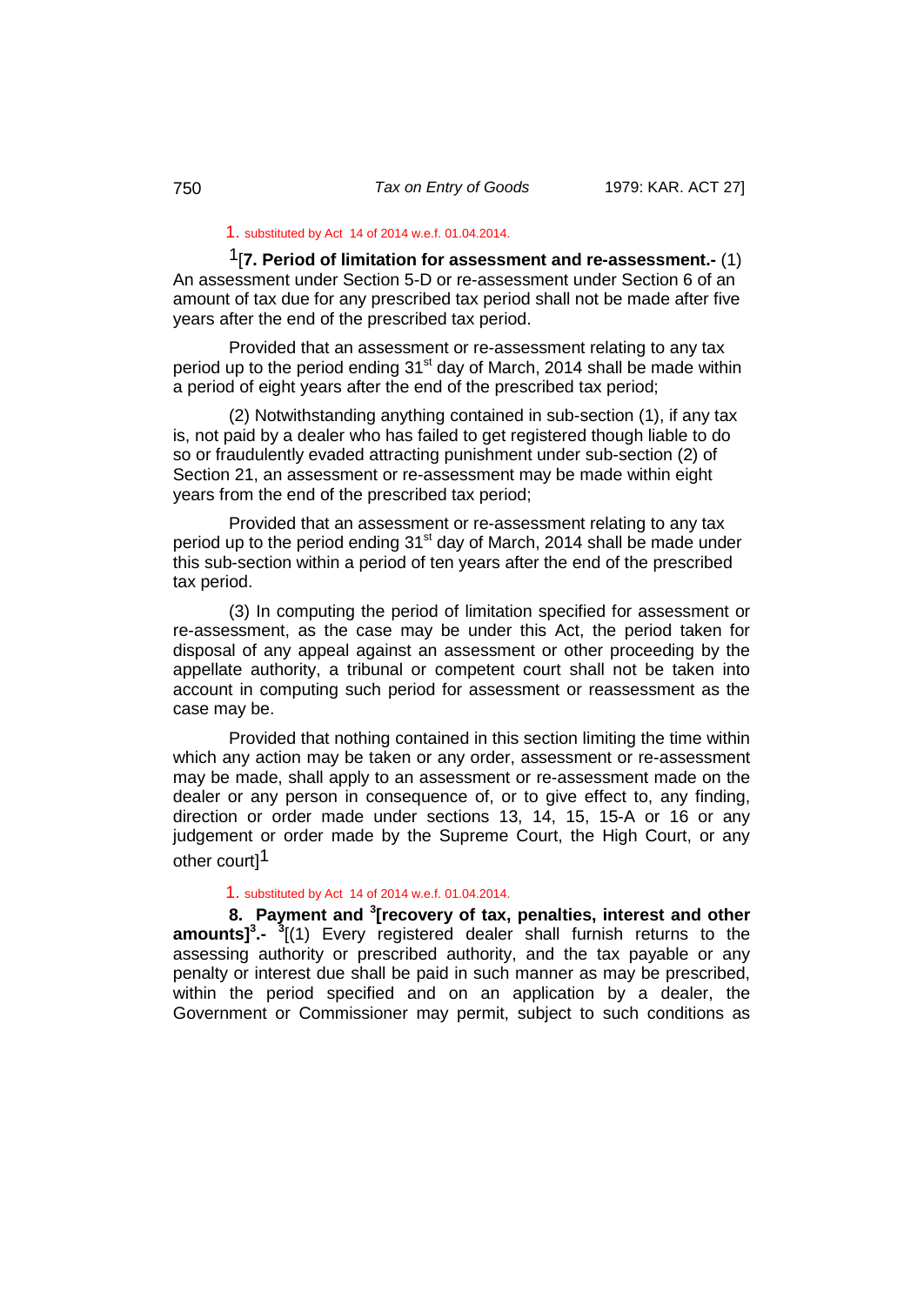may be specified or prescribed, payment of tax or any other amount payable, in such instalments and at such intervals as may be prescribed]**<sup>3</sup>**

 $2$ [Provided further that the specified class of dealers as may be notified by the Commissioner shall pay the tax or any other amount due under this Act, by electronic remittance through internet in the manner specified in the said notification. $]^{2}$ 

**4** [(1-A) Where the amount paid falls short of the aggregate of the tax or any other amount due and interest payable, the amount so paid shall first be adjusted towards interest payable and the balance, if any, shall be adjusted towards the tax or any other amount due.

(1-B) A registered dealer, furnishing a revised return in accordance with this Act which shows a greater amount of tax to be due than was paid or payable in accordance with the original return, shall pay with that revised return the tax so payable in such manner as may be prescribed]**<sup>4</sup>**

- 1. Inserted by Act 28 of 1985 w.e.f. 10.9.1985.
- 2. Inserted by Act 5 of 2010 w.e.f. 1.4.2010.<br>3. Substituted by Act 14 of 2014 w e f 1.04
- 3. Substituted by Act 14 of 2014 w.e.f..1.04.2014.<br>4 Inserted by Act 14 of 2014 w e f 01 04 2014 4. Inserted by Act 14 of 2014 w.e.f. 01.04.2014.

(2) If default is made in making payment in accordance with sub-section (1),-

(i) the whole of the amount outstanding on the date of default shall become immediately due and shall be a charge on the property of the person or persons liable to pay tax under this Act;

 $<sup>1</sup>$ [(ii) the person or persons liable to pay the tax or any other amount</sup> due under this Act shall pay  $2$ [interest] $2$  equal to  $3$ [one and a quarter percent $\beta$ <sup>3</sup> of the amount of tax or any other amount due remaining unpaid for each month after the expiry of the time specified under sub-section (1).<sup>1</sup>

1. Substituted by Act 5 of 2000 w.e.f.1.4.2000 2. Substituted by Act 5 of 2001 w.e.f. 1.4.2001 3. Substituted by Act 11 of 2005 w.e.f. 1.4.2005

**2 [***Explanation I]<sup>2</sup> .-* For the purposes of clause (ii) the 1[interest]1 payable for a part of a month shall be proportionately determined.

1. Substituted by Act 5 of 2001 w.e.f. 1.4.2001

2. Renumbered by Act 11 of 2005 w.e.f. 1.4.2005

**1 [Explanation II.-** For the purpose of this sub-section, non-payment during any period during which recovery of any amount due under the Act is stayed by an order of any authority or Court in any appeal or other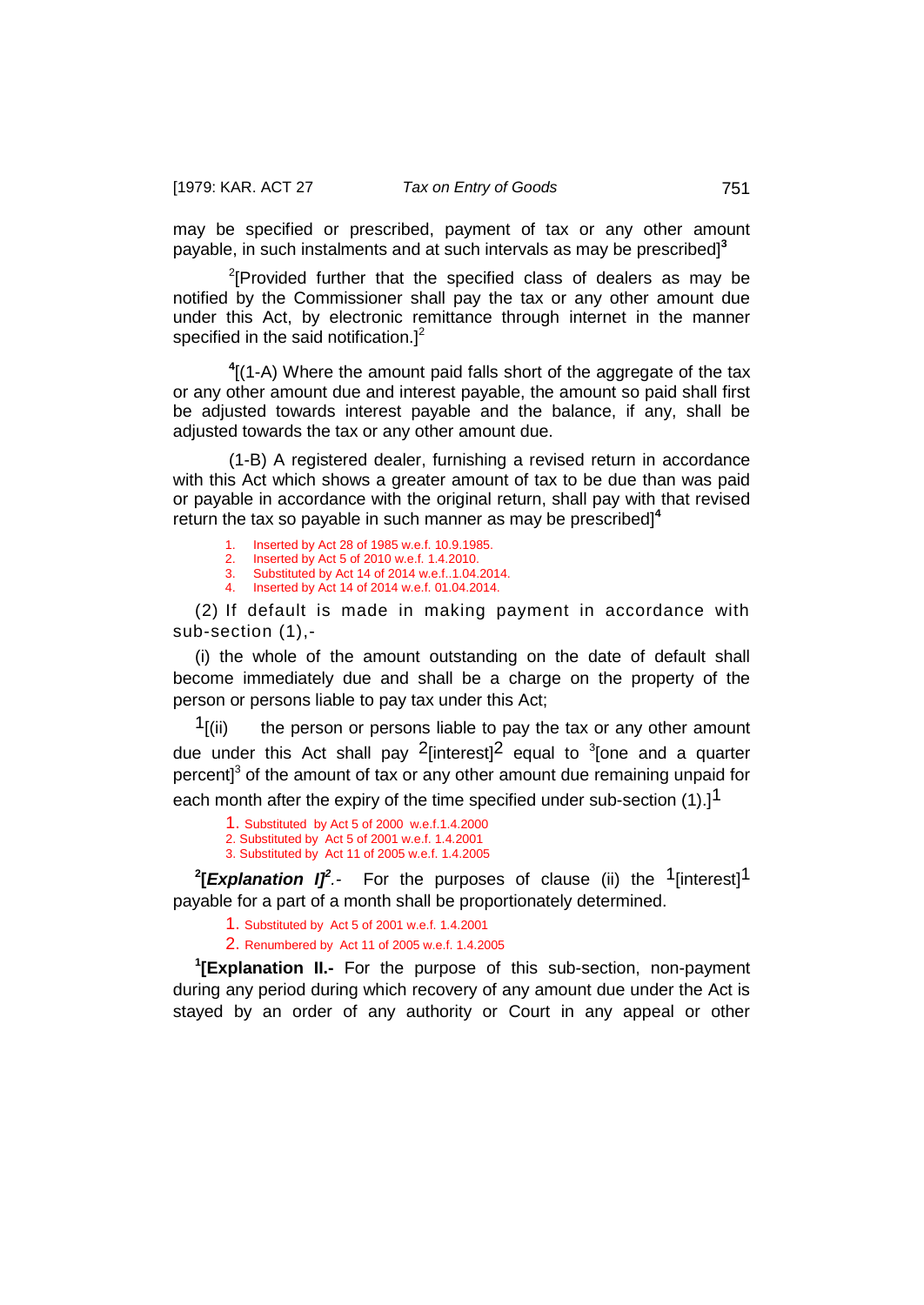proceedings disputing such amount, shall be deemed to be a 'default, unless such appeal or other proceeding is allowed by such Authority $l^1$ 

1. Inserted by Act 11 of 2005 w.e.f. 1.10.1980

(3) Notwithstanding anything contained in sub-section (2),  $1$ [where the amount of  $2$ [interest] $2$  does not exceed rupees five lakh, the Commissioner and in any other case, the State Government<sup>1</sup> may subject to such conditions as may be prescribed remit the whole or any part of the  $2$ [interest]<sup>2</sup> payable in respect of any period by any person or class of persons.

1. Substituted by Act 7 of 1997 w.e.f. 1.4.1997 2. Substituted by Act 5 of 2001 w.e.f. 1.4.2001

(4) Any tax assessed, or any other amount due under this Act from a  $1[x \times x]$ <sup>1</sup> dealer may without prejudice to any other mode of collection be recovered,-

1. Omitted by Act 13 of 1982 w.e.f. 1.4.1982

(a) as if it were an arrear of land revenue, or

(b) by attachment and sale or by sale without attachment of any property of such dealer or any other person by the prescribed officer in accordance with such rules as may be prescribed;

(c) notwithstanding anything contained in the Code of Criminal Procedure, 1973 (Central Act 2 of 1974), on application to any Magistrate, by such Magistrate, as if it were a fine imposed by him:

Provided that where a  $1[x \times x]^1$  dealer who has appealed or applied for revision of any order made under this Act and has complied with an order made by the appellate or the revising authority in regard to the payment of tax or other amount no proceedings for recovery under this sub-section shall be made or continued until the disposal of such appeal or application for revision.

## 1. Omitted by Act 13 of 1982 w.e.f. 1.4.1982

1[(5) The High Court may, either *suo motu* or on an application by the Commissioner or any person aggrieved by the order, revise any order made by a Magistrate under clause (c) of subsection  $(4)$ ]<sup>1</sup>

1. Inserted by Act 14 of 2014 w.e.f. 1.04.2014.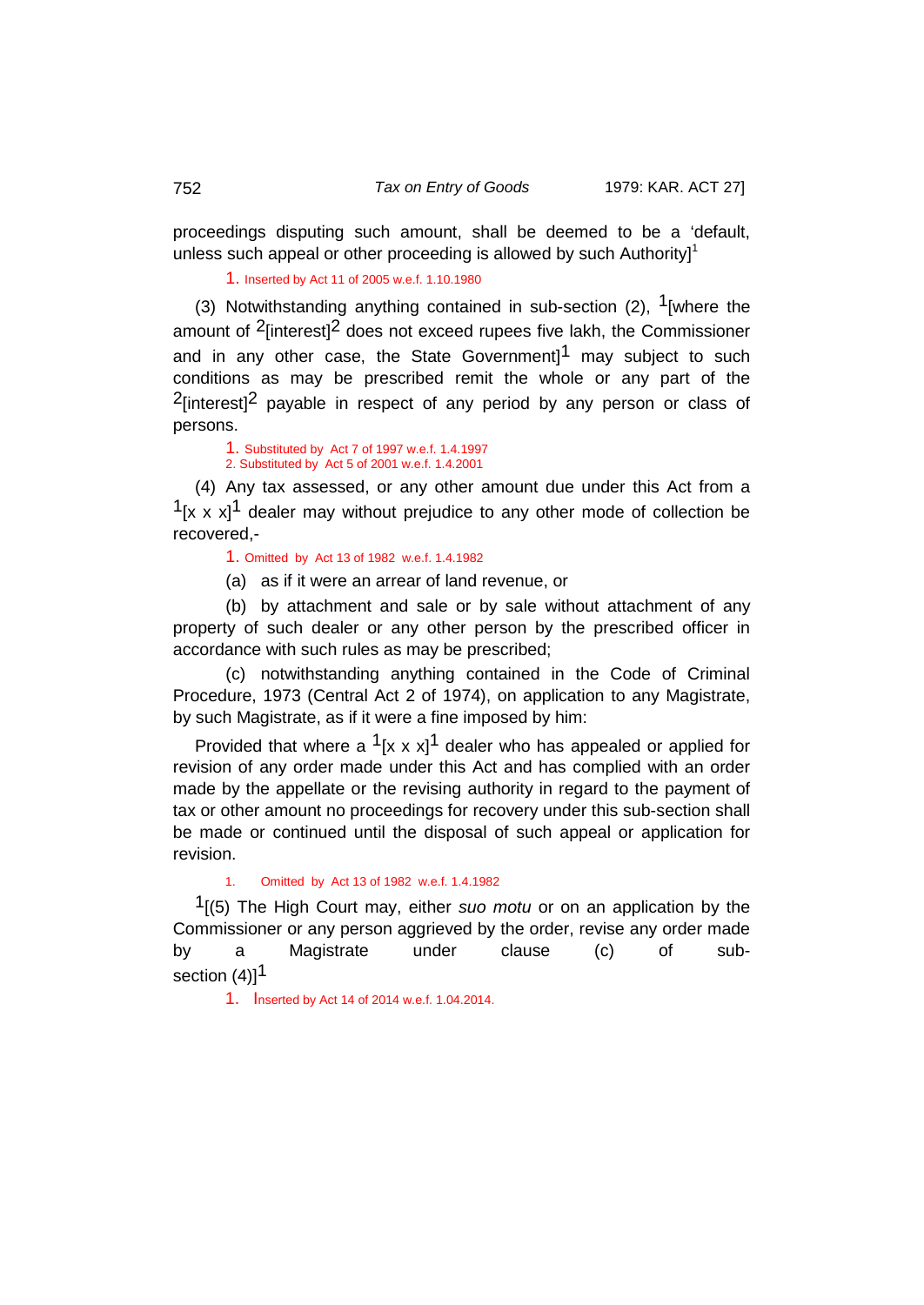1[**8A. Power to withhold refund in certain cases.-** (1) Where an order giving rise to refund is the subject matter of an appeal or further proceeding or where any other proceeding under this Act is pending and the authority competent to grant such refund is of the opinion that the grant of refund is likely to adversely affect the revenue, such authority may, with the previous approval of the Commissioner withhold the refund till such time as the Commissioner may determine.

(2) Where a refund is withheld under sub-section (1) the State Government shall pay interest at the rate of  $2$ [six per cent] $2$  per annum on the amount of refund ultimately determined to be due to the person as a result of the appeal or further proceedings, for the period from the date immediately following the expiry of ninety days from the date of the order referred to, in sub-section  $(1)$  to the date of refund.<sup>11</sup>

1. Inserted by Act 18 of 1994 w.e.f. 1.4.1994 2. Substituted by Act 7 of 1997 w.e.f. 1.4.1997 and Again Substituted by Act 26 of 2004 w.e.f. 1.8.2004

**1 [8-B. Payment of tax at source in the case of sugar.-** (1) Notwithstanding anything contained in sections 7 and 8, every dealer purchasing sugar from a manufacturer in the State, shall pay an amount equivalent to the tax payable by such dealer under the Act on entry of sugar so purchased into a local area in the State by such dealer to such manufacturer of sugar.

(2) Every manufacturer of sugar to whom an amount is payable by a purchaser as specified under sub-section (1), shall deliver sugar to the purchaser only after payment of such amount to him and where the sugar is delivered without payment of such amount, it shall be deemed to be an amount due under this Act from such manufacturer of sugar.

(3) Every manufacturer of sugar in the State shall submit every month to the prescribed authority a statement in the prescribed form containing particulars of tax paid to him under sub-section (1) during the preceding month and remit the amount of tax so paid to him within twenty days after the close of the preceding month in which such payment was made and the amount liable to be so remitted shall be deemed to be an amount due under this Act.

Provided that the specified class of manufacturers as may be notified by the Commissioner shall submit the statement in the prescribed form,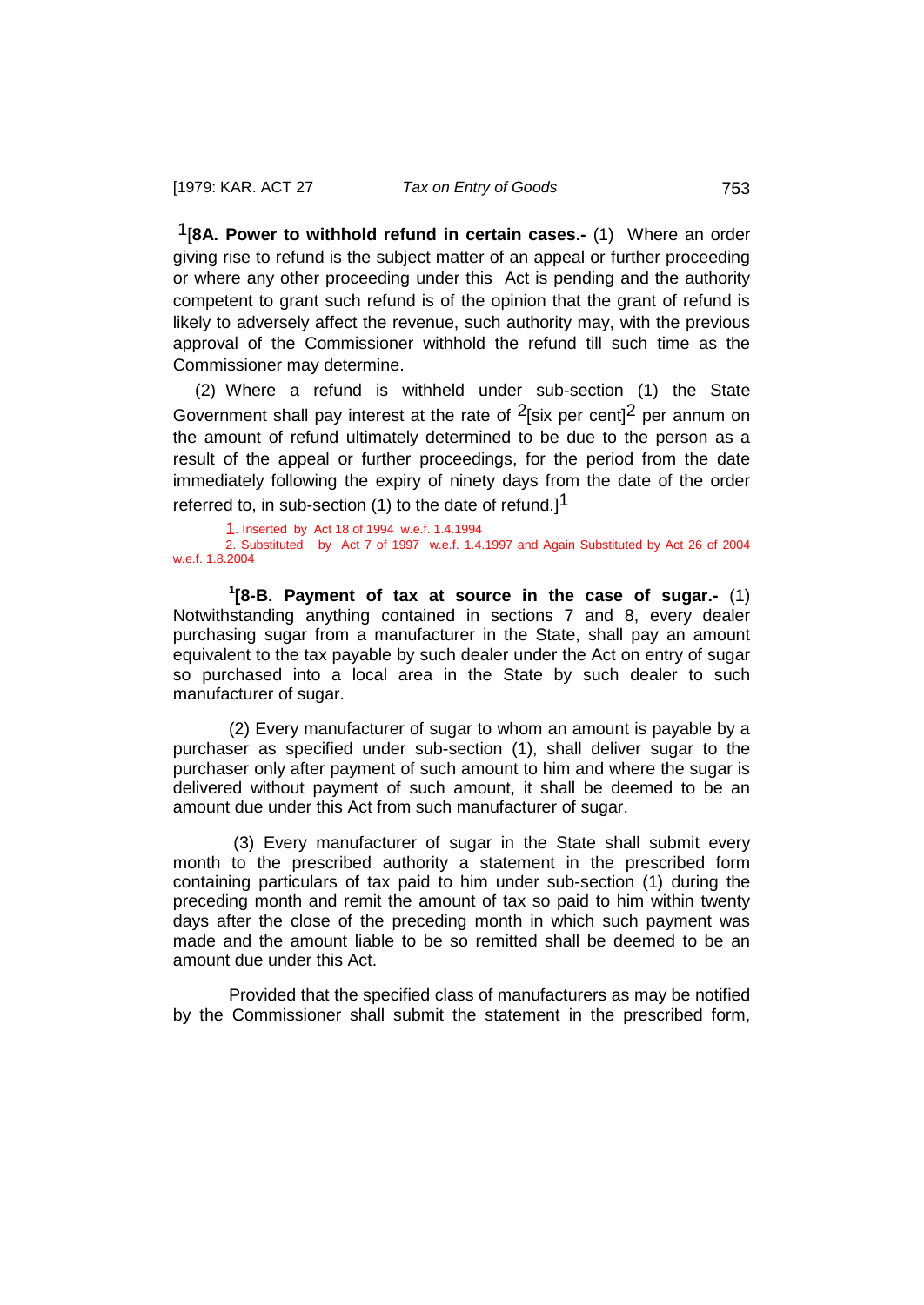electronically through internet and also pay the amount of tax payable on such statement, by electronic remittance through internet, in the manner specified in the said notification.

(4) The manufacturer of sugar to whom payment is made under sub-section (3), shall furnish to the purchaser who has made such payment, a certificate obtained from the prescribed authority containing such particulars as may be prescribed.

(5) Payment in accordance with sub-section (1), shall be without prejudice to any other mode of recovery of tax due under this Act from the purchasing dealer on entry of sugar purchased.

(6) Where tax in respect of purchase of sugar is remitted under subsection (3), the tax payable by the purchasing dealer on entry of such sugar or where no tax is payable in respect of purchase of such sugar, any other tax payable by the purchasing dealer, shall be reduced by the amount of tax already remitted under the said sub-section.

(7) The burden of proving that the tax on such entry of sugar has already been remitted and of establishing the exact quantum of tax so remitted shall be on the dealer claiming the reduction. $l^1$ 

1. Inserted by Act 5 of 2010 w.e.f. 1.4.2010.

**9. Recovery of tax from certain other persons.-** (1) The assessing authority may, at any time or from time to time, by notice in writing (a copy of which shall be forwarded to the  $1[x \times x]^1$  dealer from whom any tax assessed is due at his last address known to the assessing authority) require any person from whom money is due to the  $1[x \times x]$ <sup>1</sup> dealer or any person who holds or may subsequently hold money for or on account of the  $1[x \times x]$ <sup>1</sup> dealer to pay to the assessing authority either forthwith upon the money becoming due or being held at or within the time specified in the notice (not being before the money becomes due or is held) so much of the money as is sufficient to pay the amount due by the  $1[x \times x]$ <sup>1</sup> dealer in respect of arrears of tax or penalty or the whole of the money when it is equal to or less than that amount.

1. Omitted by Act 13 of 1982 w.e.f. 1.4.1982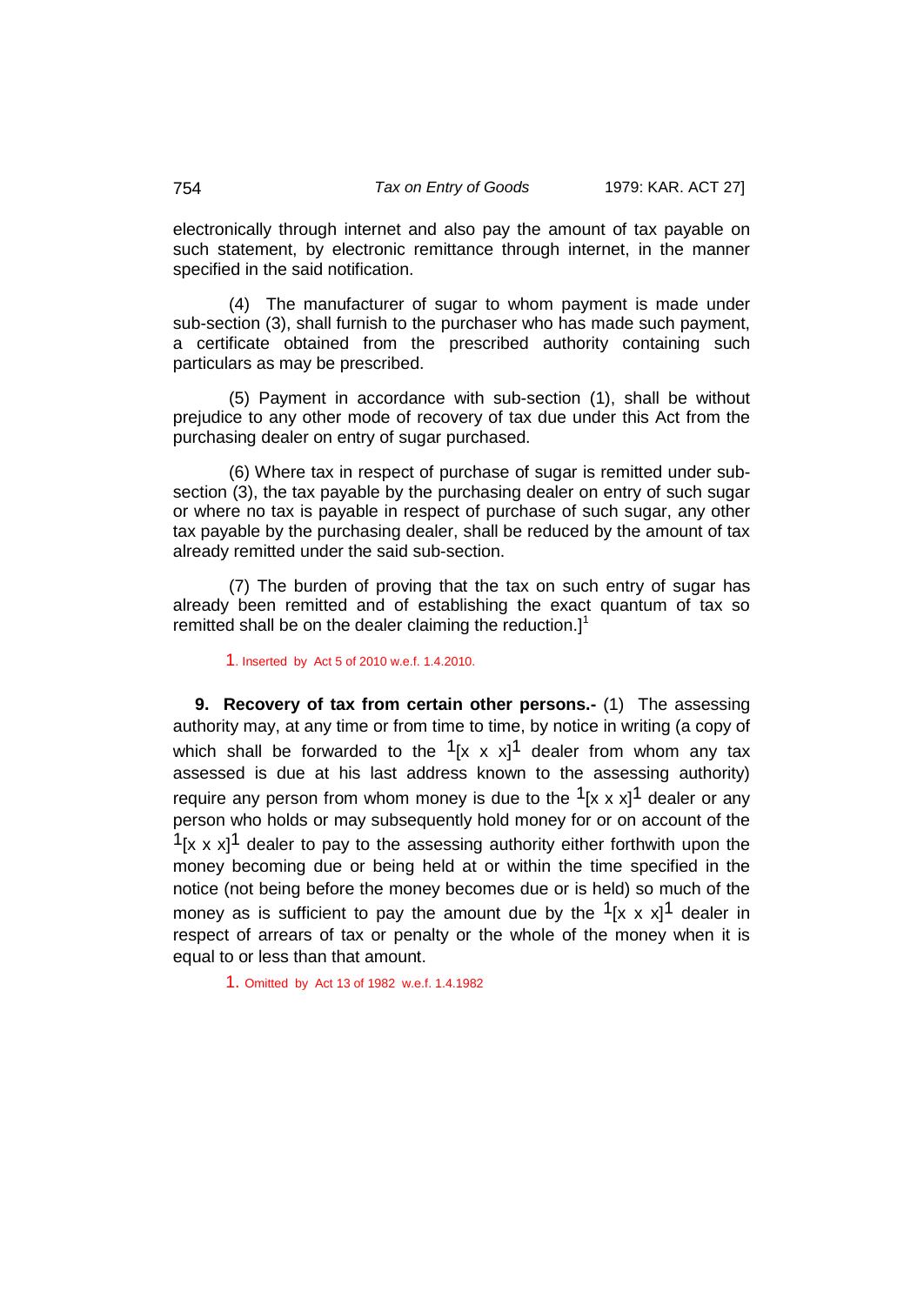(2) The assessing authority may, at any time or from time to time, amend or revoke any such notice or extend the time for making any payment in pursuance of the notice.

(3) Any person making any payment in compliance with a notice under this section shall be deemed to have made the payment under the authority of the  $1[x \times x]^1$  dealer and the receipt of the assessing authority shall constitute a good and sufficient discharge of the liability of such person to the extent of the amount referred to in the receipt.

1. Omitted by Act 13 of 1982 w.e.f. 1.4.1982

(4) Any person discharging any liability to the  $1\frac{1}{x}$  x x $1\frac{1}{y}$  dealer after receipt of the notice referred to in this section shall be personally liable to the assessing authority to the extent of the liability discharged or to the extent of the liability of the  $1[x \times x]^1$  dealer for the amount due under this Act, whichever is less.

1. Omitted by Act 13 of 1982 w.e.f. 1.4.1982

(5) Where any person to whom a notice under this section is sent objects to it on the ground that the sum demanded or any part thereof is not due by him to the  $1[x \times x]^1$  dealer or that he does not hold any money for or an account of the  $1[x \times x]^1$  dealer, then nothing contained in this section shall be deemed to require such person to pay the sum demanded or any part thereof, to the assessing authority.

1. Omitted by Act 13 of 1982 w.e.f. 1.4.1982

(6) Any amount which a person is required to pay to the assessing authority or for which he is personally liable to the assessing authority under this section shall, if it remains unpaid, be a charge on the properties of the said person and may be recovered as if it were an arrear of land revenue.

**Explanation.-** For the purposes of this section, the amount due to a  $1[x \times x]^1$  dealer or money held for or an account of a  $1[x \times x]^1$  dealer shall be computed after taking into account such claims, if any, as may have fallen due for payment by such  $1[x \times x]^1$  dealer to such person and as may be lawfully subsisting.

1. Omitted by Act 13 of 1982 w.e.f. 1.4.1982  $1$ [**9A.**  $x x x$ ]<sup>1</sup> 1. Omitted by Act 5 of 2000 w.e.f. 1.4.2000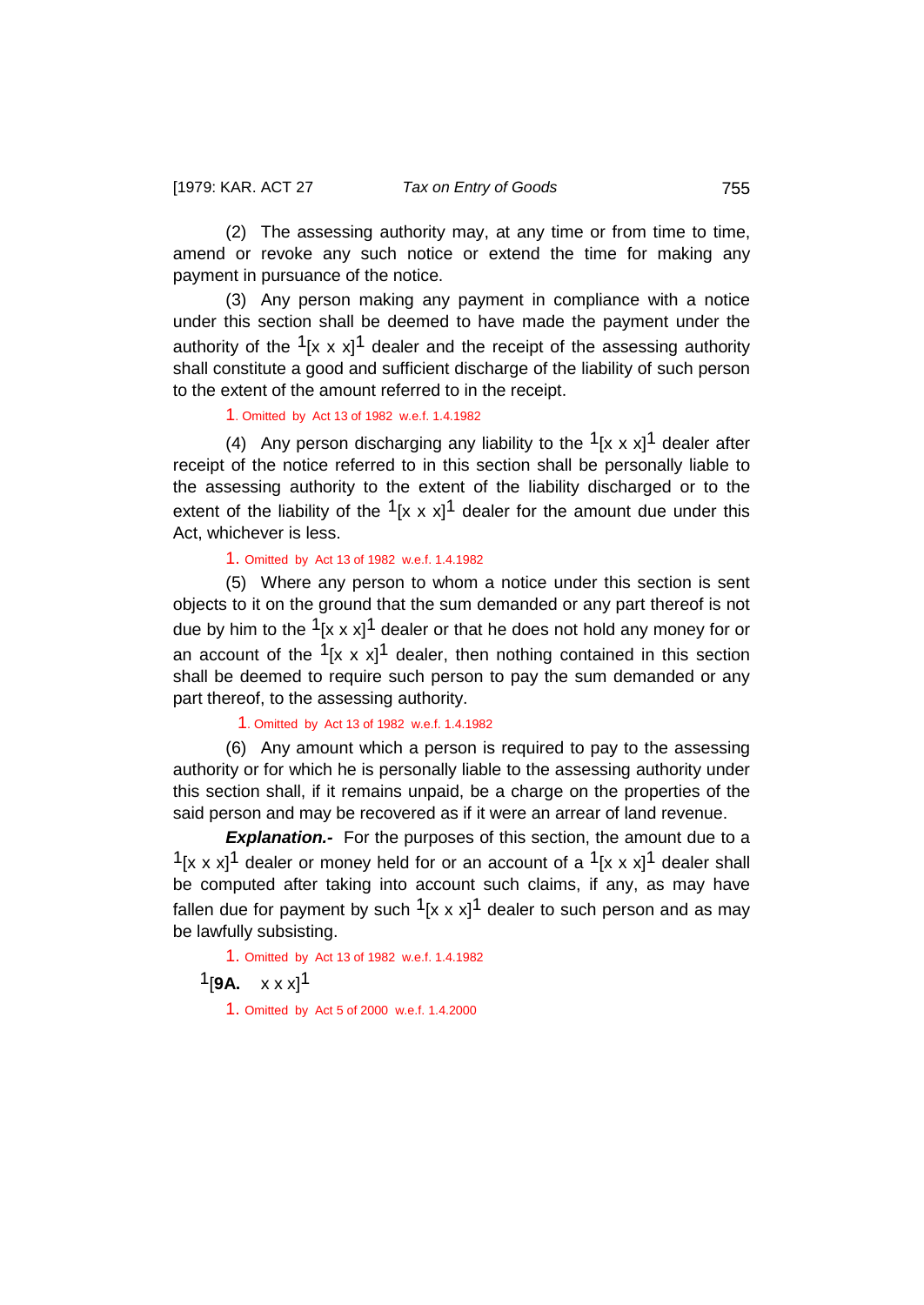**10. Liability of firms.-** (1) Where any firm is liable to pay any tax or other amount under this Act, the firm and each of the partners of the firm shall be jointly and severally liable for such payment.

(2) Where a partner of a firm liable to pay any tax or other amount under this Act retires, he shall, notwithstanding any contract to the contrary, be liable to pay the tax, or other amount remaining unpaid at the time of his retirement and any tax, or other amount due upto the date of retirement, through unassessed.

**1[10A. Assessment of legal representative.-** Where a dealer dies, his executor, administrator or other legal representative shall be deemed to be the dealer for the purposes of this Act and the provisons of this Act shall apply to him in respect of the business of the said deceased dealer:

Provided that, in respect of any tax, penalty or fee assessed as payable by any such dealer or any tax, penalty or fee which would have been payable by him under this Act if he had not died, the executor, administrator or other legal representative shall be liable only to the extent of the assets of the deceased in his hands.<sup>[1]</sup>

# 1. Inserted by Act 7 of 1997 w.e.f. 1.4.1997

**11. Tax payable on transfer of business, etc.-** (1) When the ownership of the business of a  $1[x \times x]^1$  dealer liable to pay any tax or penalty, or any other amount under the provisions of this Act, is transferred, the transferror and the transferee shall jointly and severally be liable to pay any tax or penalty or any other amount payable but remaining unpaid at the time of transfer, and for the purpose of recovery from the transferee, such transfree shall be deemed to be the  $1[x \times x]^1$  dealer liable to pay the tax or penalty or other amount under this Act.

1.Omitted by Act 13 of 1982 w.e.f. 1.4.1982

(2) When a firm liable to pay the tax, or penalty is dissolved the assessment of the tax and imposition of penalty shall be made as if no dissolution of the firm had taken place, and every person who was at the time of dissolution a partner of the firm and the legal representative of any such person who is deceased, shall be jointly and severally liable to pay the tax or penalty assessed or imposed.

(3) When an undivided Hindu family or Aliyasanthana family liable to pay the tax or penalty is partitioned the assessment of the tax and the imposition of penalty shall be made as if no partition of the family had taken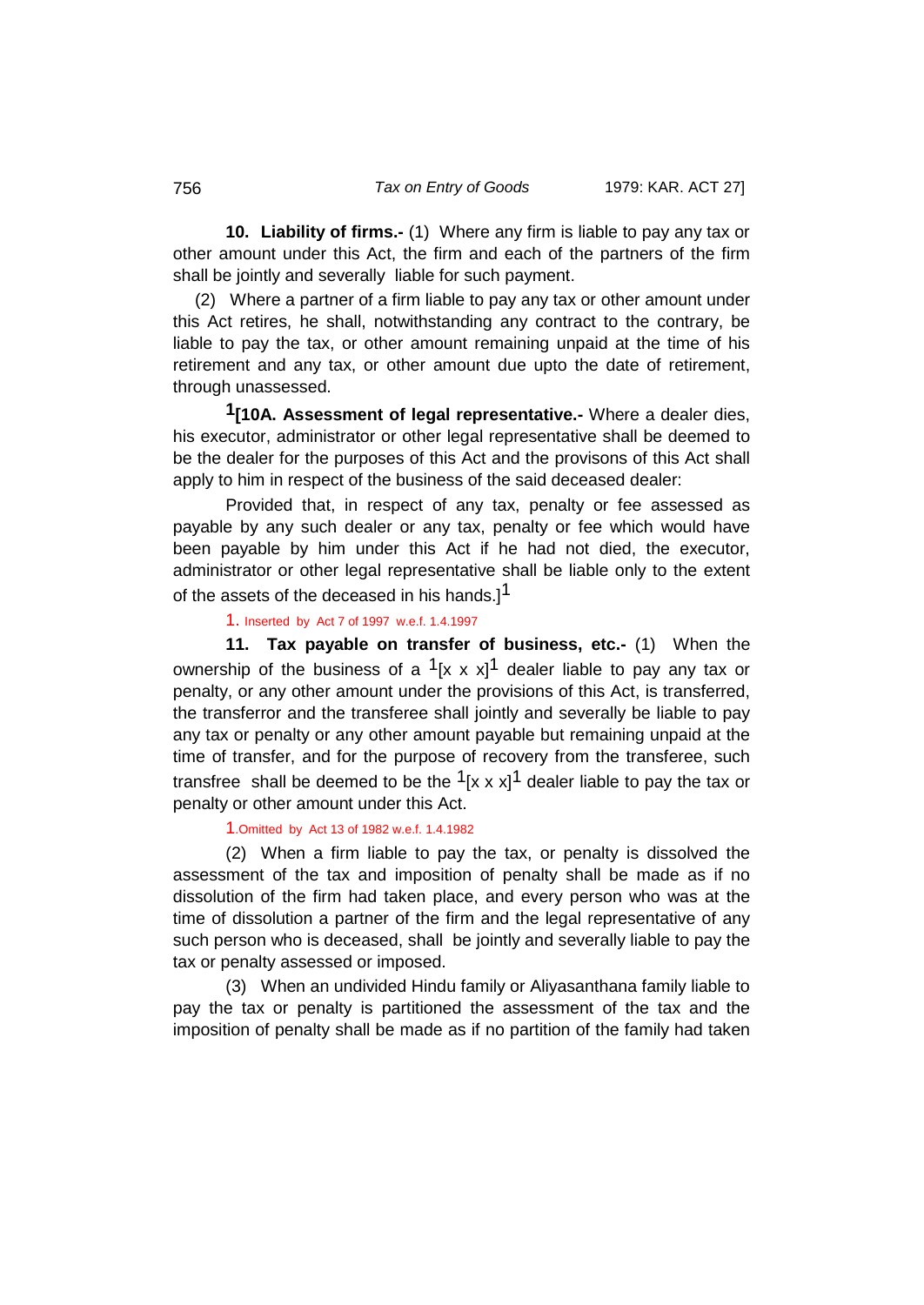place and every person who was a member of the family before the partition shall be jointly and severally liable to pay the tax or penalty assessed or imposed.

(4) Where a  $1[x \times x]^1$  dealer dies, his executor, administrator or other legal representative shall be deemed to be the  $1[x \times x]$ <sup>1</sup> dealer for the purposes of this Act and the provisions of this Act shall apply to him in respect of the business of the said deceased  $1[x \times x]$ <sup>1</sup> dealer, provided that, in respect of any tax or penalty assessed as payable by any such dealer or any tax or penalty which would have been payable by him under this Act if he had not died, the executor, administrator or other legal representative shall be liable only to the extent of the assets of the deceased in his hands.

1.Omitted by Act 13 of 1982 w.e.f. 1.4.1982

**1[11A. Power of State Government to exempt or reduce tax.-**   $<sup>2</sup>[(1)]<sup>2</sup>$  The State Government may, if in its opinion it is necessary in public</sup> interest so to do, by notification and subject to such restrictions and conditions and for such period as may be specified in the notification, exempt or reduce  $3$  either prospectively or retrospectivelty  $3$  the tax payable under this Act,-

(i) by any specified class of persons or class of dealers or in respect of any goods or class of goods ; or

(ii) on entry of all or any goods or class of goods into any specified local area.<sup>11</sup>

1.Substituted by Act 15 of 1992 w.e.f. 1.5.1992 2.Re-numbered by Act 18 of 1994 w.e.f. 1.4.94 3.Inserted by Act 4 of 1999 w.e.f. 1.4.1999

 $1(2)$  The State Government may, by notification cancel or vary any notification issued under sub-section (1).

(3) Where any restriction or condition specified under sub-section (1) is contravened or is not observed by a dealer or a declaration furnished under the said sub-section is found to be wrong, then such dealer shall be liable to pay by way of penalty an amount equal to twice the difference between the tax payable at the rates specified by or under the Act and the tax paid at the rates specified under the notification on the value of such goods in respect of which such contravention or non-observance has taken place or a wrong declaration is furnished: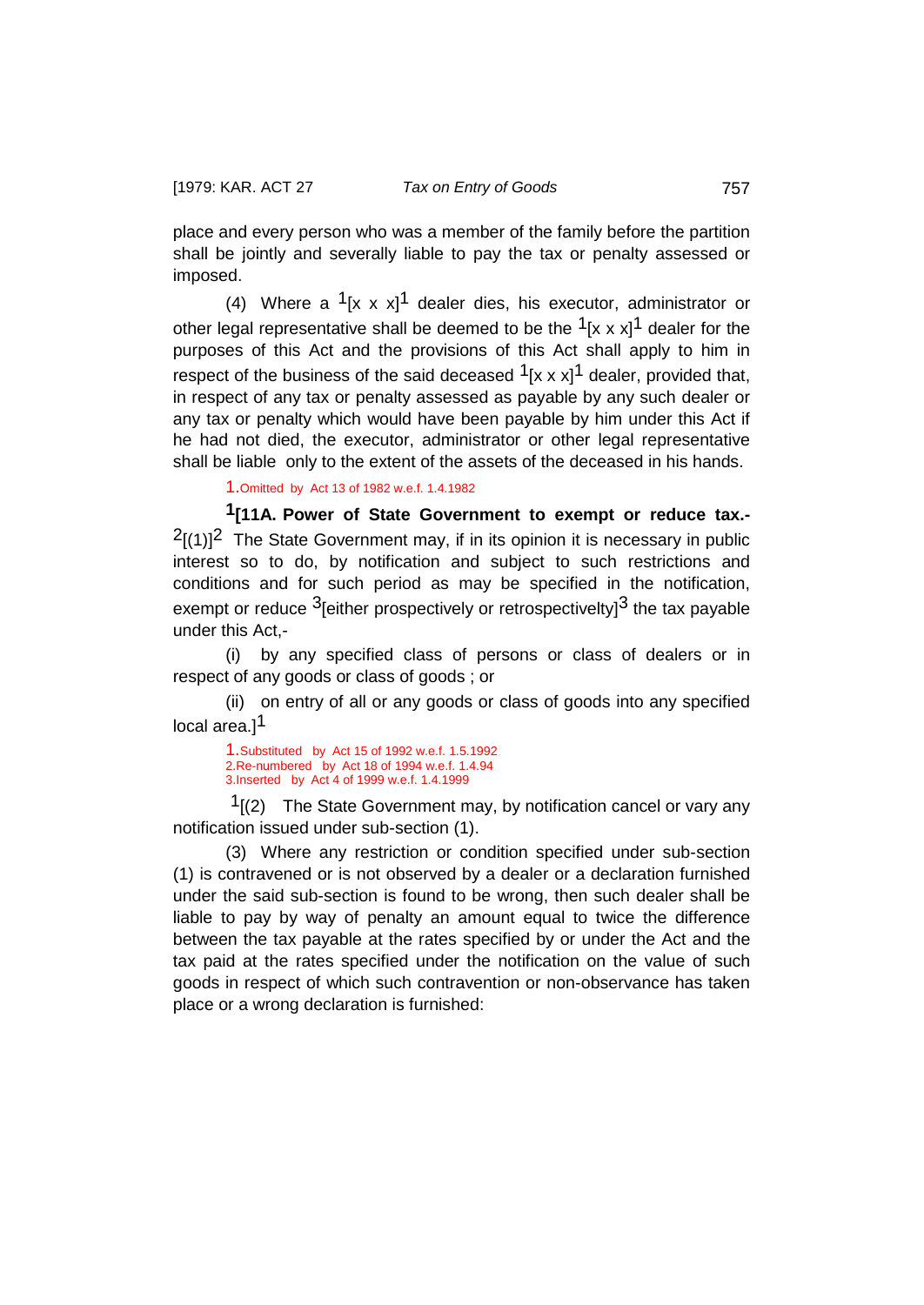Provided that before taking action under the sub-section the dealer shall be given a reasonable opportunity of being heard.]<sup>1</sup>

1.Inserted by Act 18 of 1994 w.e.f. 1.4.1994

# **CHAPTER IV**

# **TAX AUTHORITIES**

 **1[12. The Authorities.-** 2[(1) The Officers exercising powers, discharging duties and performing functions under the Karnataka Sales Tax Act, 1957 in any area or in respect of any dealer or classes of dealer, shall exercise power, discharge duties and perform functions under this Act in respect of such area and such dealer or classes of dealers.<sup>12</sup>

1. Substituted by Act 15 of 1992 w.e.f. 1.5.1992 2. Substituted by Act 14 of 1994 w.e.f. 1.4.1994

 $1$ <sup>1</sup> $(2)$  Notwithstanding anything contained in sub-section (1), the State Government or the Commissioner may, by notification, authorise officers to exercise powers and discharge duties and perform functions under this Act in respect of such area and such dealer or classes of dealers, or such cases or classes of cases as may be specified in the notification.<sup>1</sup>

1. Omitted by Act 14 of 1994 w.e.f. 1.4.1994 and again inserted by Act 11 of 2005 w.e.f. 1.4.2005  $1$ [(3) x x x] $1$ 

1. Omitted by Act 14 of 1994 w.e.f. 1.4.1994

(4) The Commissioner may, by order in writing, at any time transfer any case pending before one officer to another officer and the officer to whom the case is so transferred may proceed either *de novo* or from the stage at which it was transferred.

(5) Where a case pending before an officer is transferred to another officer under sub-section (4), the officer to whom the case is transferred shall notwithstanding anything contained in this Act have the same powers and perform the same duties as those respectively conferred and imposed on the officer from whom the case is so transferred.

(6) The State Government and the Commissioner may, from time to time, issue such orders, instructions and directions to all officers and persons employed in the execution of this Act as they may deem fit for the administration of this Act and all such officers and persons shall observe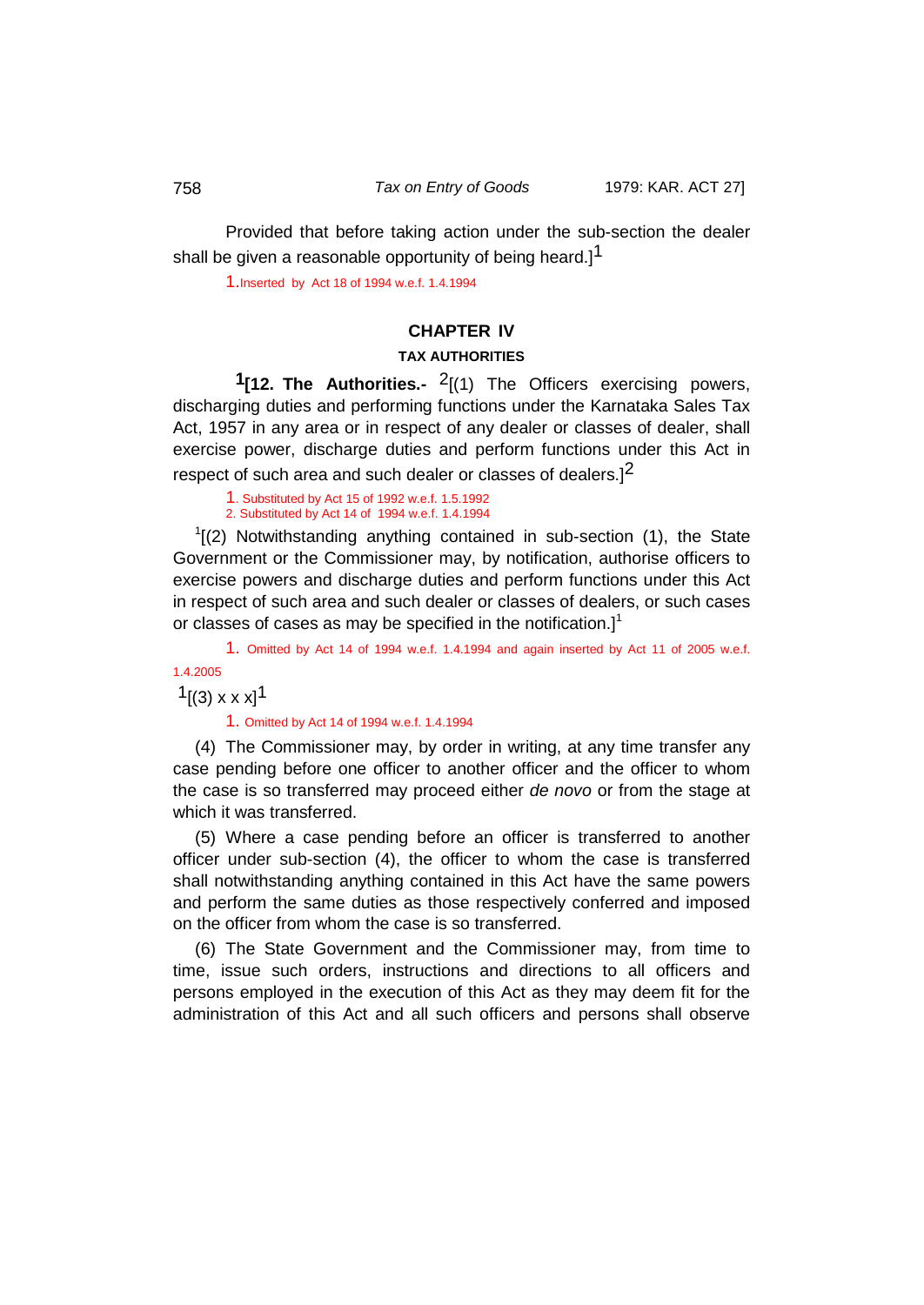and follow such orders, instructions and directions of the State Government and the Commissioner :

Provided that no such orders, instructions or directions shall be issued so as to interfere with the discretion of any appellate authority in the exercise of it appellate functions.

(7) Without prejudice to the generality of the foregoing power, the Commissioner may on his own motion or on an application by a dealer liable to pay tax under this Act, if he considers it necessary or expedient so to do, for the purpose of maintaining uniformity in the work of assessments and collection of revenue or for the removal of any doubt, clarify the rate of tax payable under this Act in respect of goods liable to tax under the Act or the doubts as the case may be, and all officers and persons employed in the execution of this Act shall observe and follow such clarification.

**Explanation.-** In this section, the word 'case' in relation to any dealer specified in any direction or order issued thereunder means all proceedings under this Act in respect of any year which may be pending on the date of such order or direction or which may have been completed on or before such date and includes also all proceedings under this Act which may be commenced after the date of such order or direction in respect of any year:<sup>1</sup>

<sup>1</sup>[Provided that no such application shall be entertained unless it is accompained by proof of payment of such fee paid in such manner as may be prescribed.<sup>1</sup>

## 1. Inserted by Act 18 of 1994 w.e.f. 1.4.1994

**1[12A. State Representative.-** (1) The State Representative appointed or empowered under the Karnataka Sales Tax Act, 1957 (Karnataka Act 25 of 1957), shall be the State Representative for the purposes of this Act.

(2) In proceedings before the Appellate Tribunal the State Representative shall be competent,-

- (i) to prepare and sign application, appeals and other documents ;
- (ii) to appear, represent, act and plead ;
- (iii) to receive notices and other processes ; and
- (iv) to do all other acts connected with such proceedings,

on behalf of the State Government or any officer appointed under this Act.]<sup>1</sup>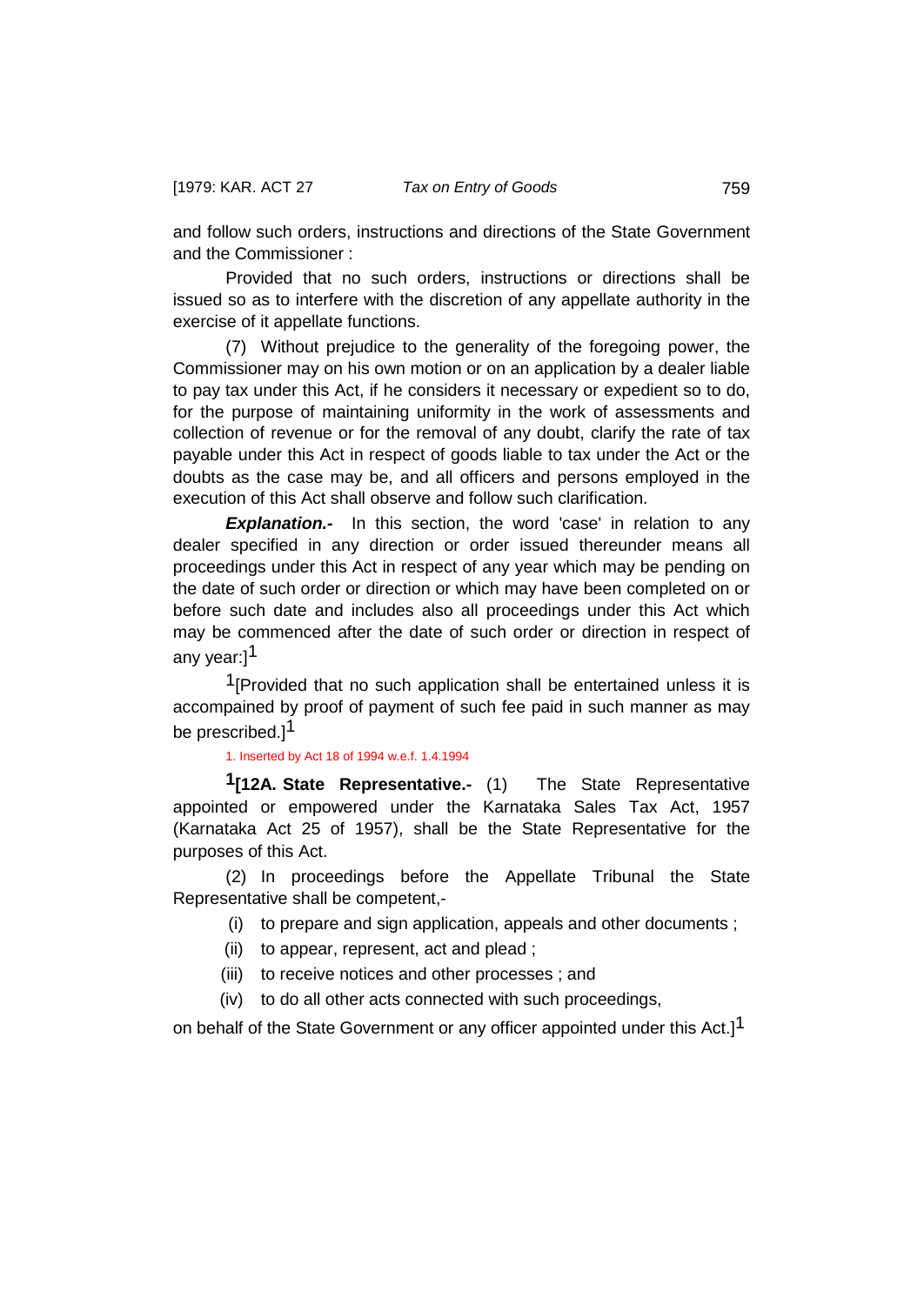# 1. Inserted by Act 15 of 1992 w.e.f. 1.5.1992

1[**12B. Change of incumbent of an office.-** Whenever in respect of any proceeding under this Act, an assessing authority or any other officer ceases to exercise jurisdiction and is succeeded by another who has, and exercises jurisdiction, the authority or officer so succeeding may continue the proceeding from the stage at which the proceeding was left by his or its predecessor:

Provided that the assessee concerned may demand that before the proceeding is so continued the previous proceeding or any part thereof be re-opened or that before any order of assessment is passed against him, he be re-heard.<sup>11</sup>

## 1. Inserted by Act 14 of 1994 w.e.f. 1.4.1994

1[**12-C. Provision for clarification and advance rulings.-** The 'Authority for Clarification and Advance Rulings', (hereinafter referred to in this section as Authority) constituted under <sup>3</sup>[section 60 of the Karnataka Value Added Tax Act, 2003 (Karnataka Act 32 of 2004)] <sup>3</sup> (hereinafter referred to as the 'said Act') shall be authorized to clarify the rate of tax applicable under this Act in respect of any goods liable to tax under the Act or the exigibility of any transaction to tax under the Act on an application by a dealer registered under the Act.

(2) All the provisions of the said Act including  $2$ [provisions relating to appeal and<sup> $2$ </sup> the rules made thereunder relating to the manner of making an application for issue of clarification, payment of fee, disposal and implementation of the order passed by the Authority shall *mutatis mutandis* apply to this section] $^{\text{1}}$ 

- 1. Inserted by Act 7 of 2003 w.e.f. 1.4.2003
- 2. Inserted by Act 26 of 2004 w.e.f. 1.8.2004
- 3. Substituted by Act 5 of 2010 w.e.f.1.4.2010.

 $1(3)$  Notwithstanding any clarification or any ruling given by the 'Authority for Clarification and Advance Rulings' under sub-section (1) pertaining to any particular goods, the rate of tax payable in respect of such goods by the applicant shall be at such rate as may be clarified by the Commissioner under sub-section (7) of section 12, from the date of its publication in the official Gazette.<sup>1</sup>

#### 1. Inserted by Act 53 of 2013 w.e.f. 1.8.2013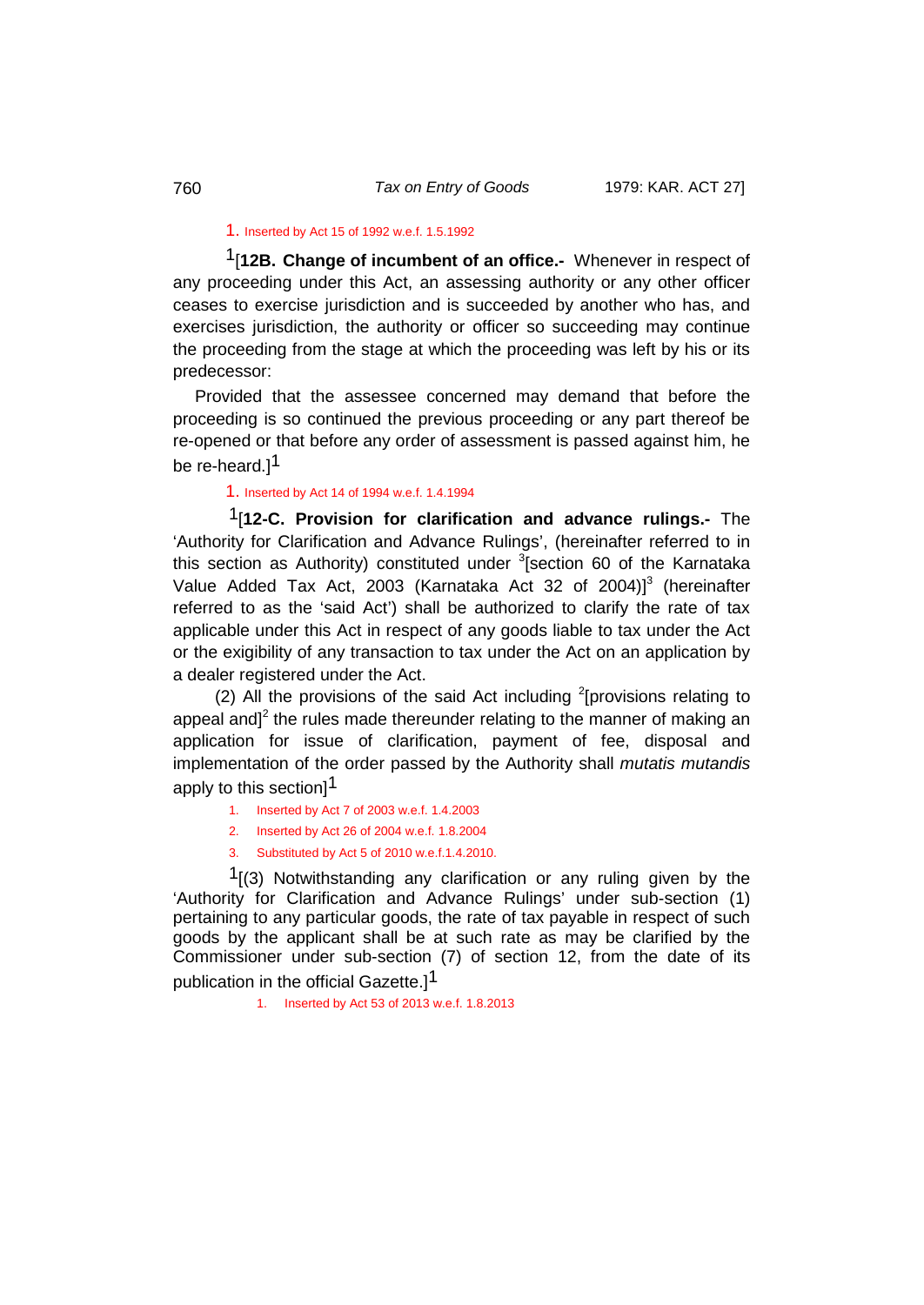# **CHAPTER V**

# **APPEAL AND REVISION**

**13. Appeals.-** 1[(1)Any person objecting to an order affecting him passed under the provisions of this Act by,-

(i) a Commercial Tax Officer, may appeal to the Deputy Commissioner; and

(ii) an Assistant Commissioner of Commercial Taxes or a Deputy Commissioner, may appeal to the Joint Commissioner:

Provided that any appeal preferred against the orders of the Commercial Tax Officer and pending before the date of commencement of this Act shall stand transferred to the Deputy Commissioner<sup>1</sup>

### 1. Substituted by Act 5 of 2001 w.e.f. 1.4.2001

(2) The appeal shall be preferred within thirty days,-

(i) in respect of an order of assessment, from the date on which the notice of assessment was served on the appellant, and

(ii) in respect of any other order, from the date on which the order was communicated to the appellant:

Provided that the appellate authority may admit an appeal preferred after the period of thirty days aforesaid  $1$ [but within a further period of one hundred and eighty days]<sup>1</sup> if it is satisfied that the appellant has sufficient cause for not preferring the appeal within that period.

1. Inserted by Act 7 of 1997 w.e.f. 1.4.1997

(3) (a)No appeal against an order of assessment shall be entertained by the appellate authority unless it is accompanied by satisfactory proof of the payment of the  $2$ [tax and other amount] $2$  not disputed in the appeal.

(b) Notwithstanding that an appeal has been preferred under subsection (1), the tax or other amount shall be paid in accordance with the order against which the appeal has been preferred:

<sup>1</sup>[Provided that the appellate authority may, in its discretion,  $2$ [tax and other amount]<sup>2</sup> if the appellant  $2$ [makes payment of the balance thirty per cent of the tax and other amount]<sup>2</sup> along with the prescribed form of appeal.

Provided further that where any application made by an applicant for staying proceedings of recovery of any tax or other amount has not been disposed of by the Appellate Authority within a period of thirty days from the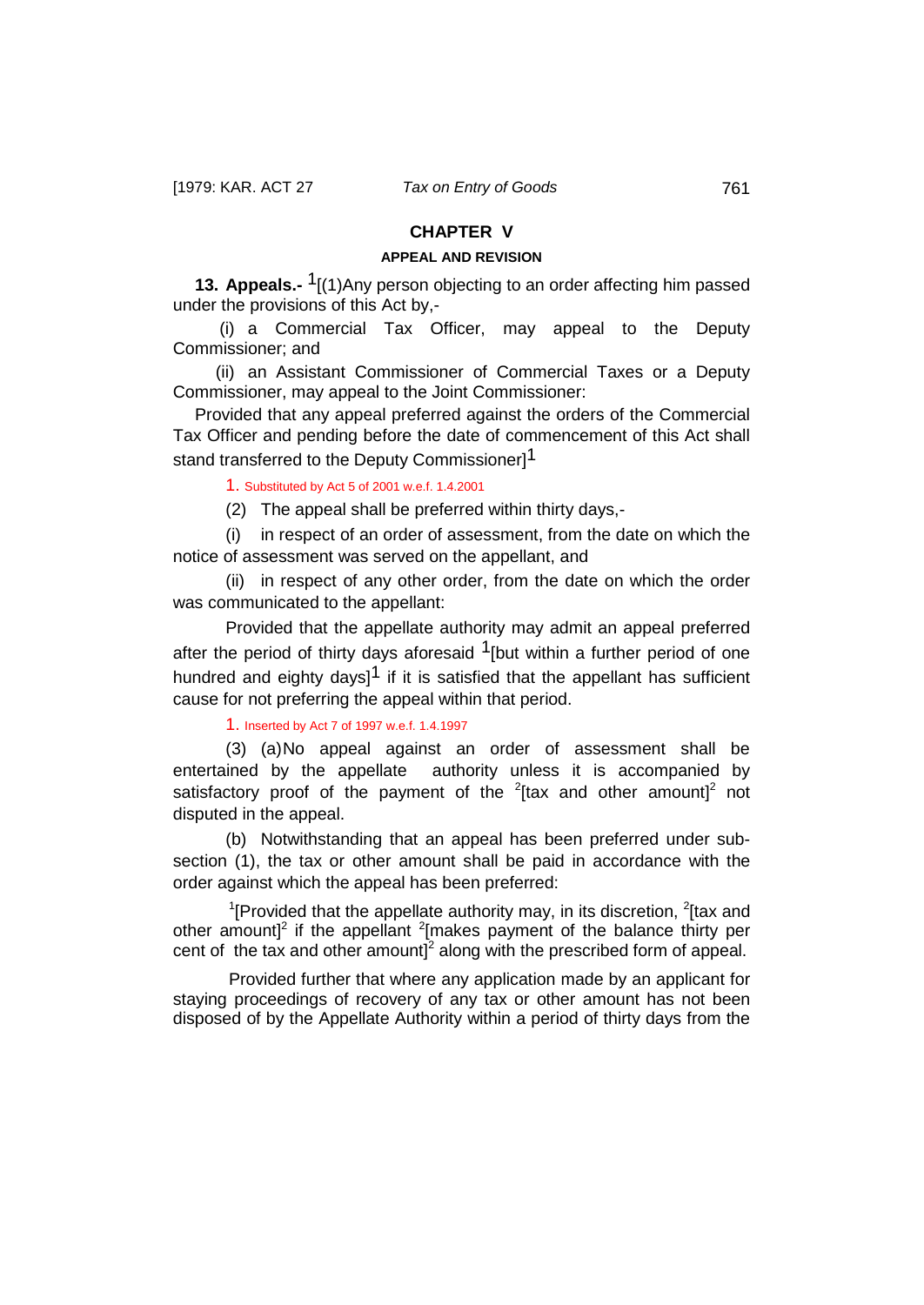date of such application, it shall be deemed that the Appellate Authority has made an order staying proceedings for recovery of such tax or other amount subject to <sup>2</sup>[payment of thirty percent of tax and other amount]<sup>2</sup> disputed and furnishing of sufficient security to the satisfaction of the assessing authority in regard to the  $2$ [balance seventy percent of such tax and other amount] $2$  or amount within a further period of fifteen days.

Provided also that where an order staying proceedings of recovery of any tax or other amount is made in any proceedings relating to an appeal under sub-section (1), the Appellate Authority shall dispose of the appeal within a period of ninety days from the date of such order.

Provided also that if such appeal is not so disposed of within the period specified in the third proviso, the order of stay shall stand vacated after the expiry of the said period and the Appellate Authority shall not make any further order staying proceedings of recovery of the said tax or other amount.] 1

- 1. substituted by Act 26 of 2004 w.e.f. 1.8.2004
- 2. Substituted by Act 05 of 2016 w.e.f. 01.04.2016.

(4) The appeal shall be in the prescribed form and shall be verified in the prescribed manner.

<sup>1</sup>[Provided that the Commissioner may notify the website in which appeal shall be filed electronically.]<sup>1</sup>

# 1. Substituted by Act 05 of 2016 w.e.f. 01.04.2016.

 $1/(4A)$  Notwithstanding anything contained in sub-section (1), the appeals filed before the Deputy Commissioner of Commercial Taxes on or before the date of commencement of Karnataka Taxation Laws (Amendment) Act, 2000 and pending on such date shall be deemed to have been filed before the Joint Commissioner and such appeals shall be disposed off by him in accordnace with this section.]<sup>1</sup>

1. Inserted by Act 5 of 2000 w.e.f. 1.4.2000

(5) In disposing of any appeal, the appellate authority may, after giving the appellant a reasonable opportunity of being heard,-

(a) in the case of an order of assessment or penalty,-

(i) confirm, reduce, enhance or annual the assessment or penalty or both;

 $(ii)$ <sup>1</sup>[xxx]<sup>1</sup>

1. Omitted by Act 26 of 2004 w.e.f. 1.8.2004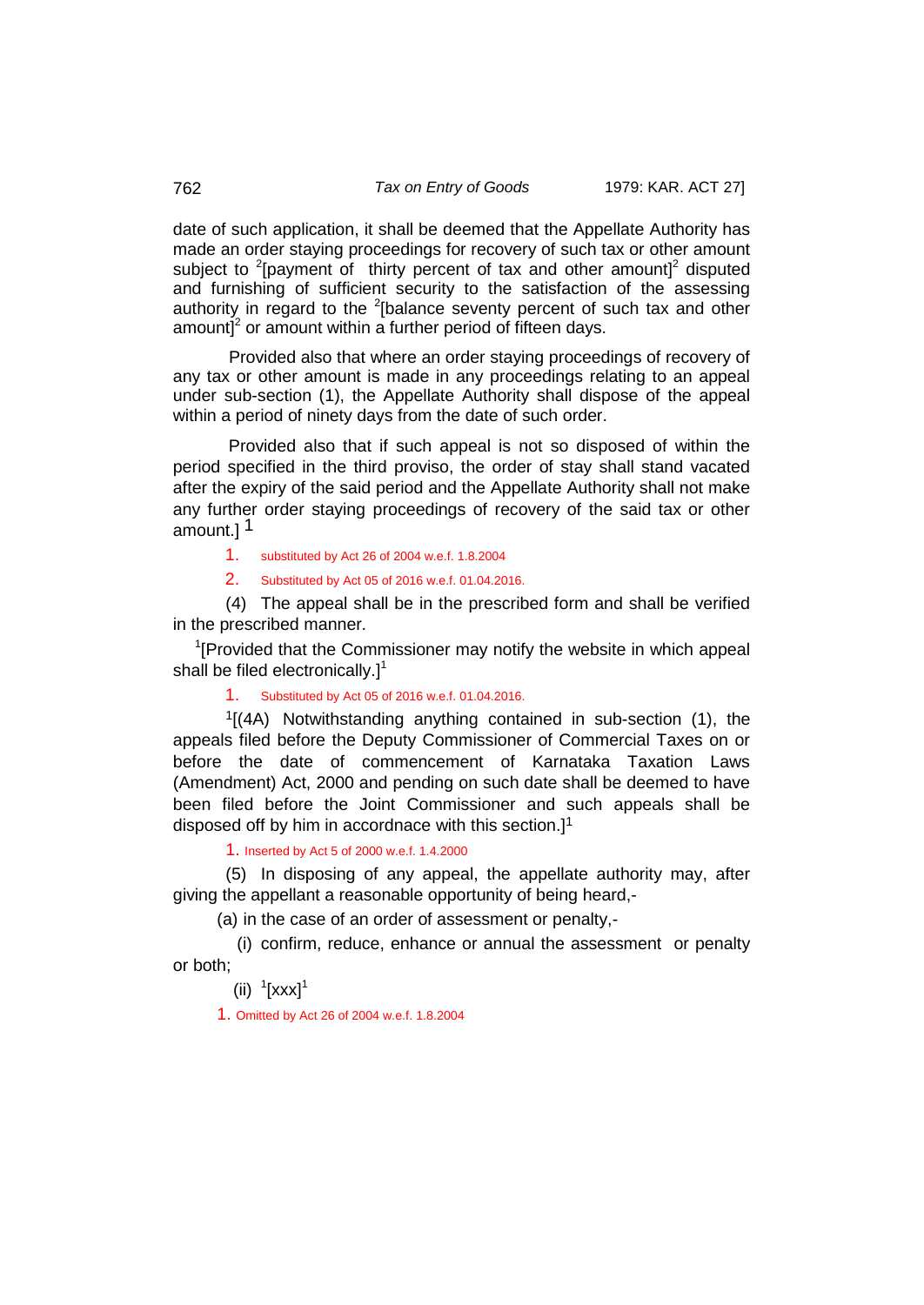- (iii) pass such other orders as it may think fit; and
- (b) in the case of any other order, confirm, cancel or vary such order.

<sup>1</sup>[Provided that the Appellate Authority shall not set aside any order of assessment or any other order and direct the assessing authority or other authority to make a fresh assessment or to make a fresh order:

Provided further that the Appellate Authority shall pass an order disposing of an appeal, within a period of thirty days from the date on which the hearing of the case was concluded and where it is not practicable so to do on the ground of the exceptional and extraordinary circumstances of the case, the Appellate Authority shall fix a future date for passing the order, and such day shall not be a day beyond sixty days from the date on which the hearing of the case was concluded, and due notice of the day so fixed shall be given to the appellant. $]$ <sup>1</sup>

1. Inserted by Act 26 of 2004 w.e.f. 1.8.2004

(6) Every order passed on appeal under this section shall, subject to the provisions of sections 14 to 17, be final.

**14. Appeal to the Appellate Tribunal.-** (1) Any officer  $1$ [empowered by the State Government or the Commissioner] $1$  in this behalf or any other person objecting to an order passed by the appellate authority  $2$ [under section 13 or an order passed by a revisional authority under  $3$ [subsection (3)<sup>3</sup> of section 15<sup>2</sup> may appeal to the Appellate Tribunal within a period of sixty days from the date on which the order was communicated to him.

1. Substituted by Act 5 of 2006 w.e.f. 1.4.2006.

2. Inserted by Act 18 of 1994 w.e.f. 1.4.1994

3. Substituted by Act 7 of 1997 w.e.f. 1.4.1997

(2) The Appellate Tribunal may admit an appeal preferred after the period of sixty days referred to in sub-section (1)  $1$ [but within a further period of one hundred and eighty days]<sup>1</sup> if it is satisfied that the appellant had sufficient cause for not preferring the appeal within that period.

## 1. Inserted by Act 7 of 1997 w.e.f. 1.4.1997

 $1/(2)$  The officer authorised under sub-section (1) or the person against whom an appeal has been preferred, as the case may be, on receipt of notice that an appeal against the order of the  $2$ [Deputy Commissioner] $2$  or the  $2$ [Joint Commissioner]<sup>2</sup> has been preferred under sub-section (1) by the other party, may, notwithstanding that he has not appealed against such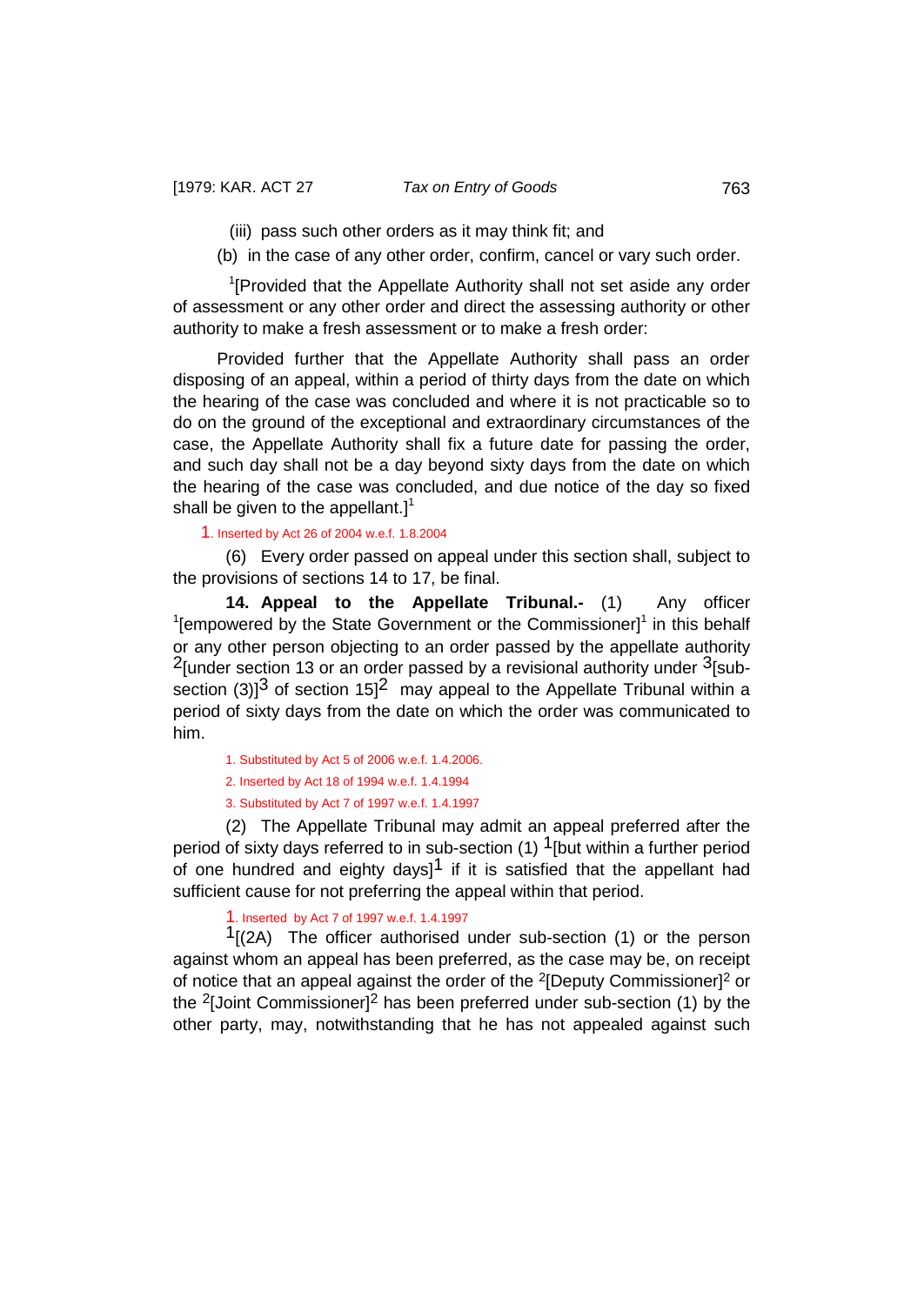order or any part thereof, file  $3$ [at any time before the appeal is finally heard $1^3$  a memorandum of cross objections, verified in the prescribed manner against any part of the order of the  $2$ [Deputy Commissioner]<sup>2</sup> or the  $2$ [Joint Commissioner]<sup>2</sup> as the case may be, and such memorandum shall be disposed of by the Appellate Tribunal as if it were an appeal presented within the time specified in sub-section  $(1)$ .<sup>1</sup>

1. Inserted by Act 18 of 1989 w.e.f. 1.4.1989

2. substituted by Act 5 of 1993 w.e.f. 9.11.1992

3. Substituted by Act 14 of 1991 w.e.f. 1.4.1991

 $<sup>1</sup>$ [(3) The appeal or the memorandum of cross objections shall be in</sup> the prescribed form, shall be verified in the prescribed manner, and in the case of an appeal preferred by any person other than an officer empowered by the State Government under sub-section (1) shall be accompanied by <sup>2</sup>[proof of payment of <sup>4</sup>[thirty per cent of the tax and other amount]<sup>4</sup> disputed and alsol<sup>2</sup> a fee equal to two per cent of the amount of assessment objected to, provided that the sum payable in no case be less than two hundred rupees or more than one thousand rupees.

 $3$ [Provided that a single appeal may be preferred against orders of assessment or reassessment or any other orders or proceedings, in respect of more than one tax periods of any year] 3

- 1. Sub-sections (3) to (11) substituted by Act 18 of 1994 w.e.f. 1.4.1994
- 2. Inserted by Act 26 of 2004 w.e.f. 1.8.2004
- 3. Inserted by Act 14 of 2014 w.e.f.1.04.2014
- 4. Substituted by Act 05 of 2016 .w.e.f 01.04.2016.

 $1$ [(4) Notwithstanding that an appeal has been preferred under subsection (1), and notwithstanding anything contained in any other law for the time being in force, tax or any other amount shall be paid in accordance with the assessment or other order made in the case:

Provided that the Appellate Tribunal may, in its discretion,  $2$ [stay payment of seventy percent of tax and other amount]<sup>2</sup> disputed, if the appellant  $2$ [makes payment of the thirty per cent of the tax and other amount] $2$  disputed along with the prescribed form of appeal:

Provided further that the Appellate Tribunal shall dispose of such appeal within a period of one hundred eighty days from the date of the order staying proceedings of recovery of <sup>2</sup>[seventy percent of tax and other amount] $^2$  and, it such appeal is not so disposed of within the period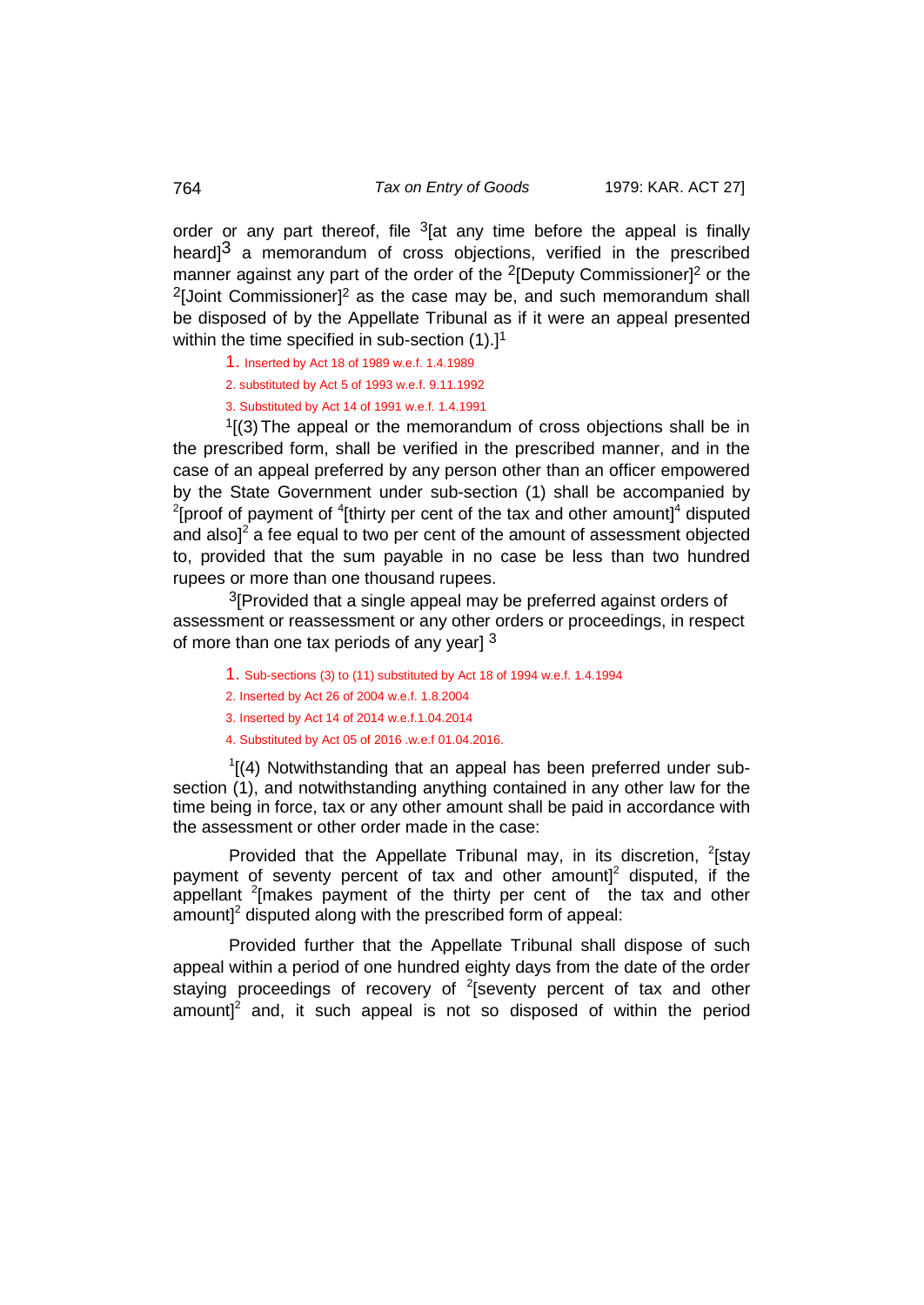specified, the order of stay shall stand vacated after the said period and the Appellate Tribunal shall not make any further order staying proceedings of recovery of the said  $2$ [tax and other amount.] $1]^2$ 

- 1. Substituted by Act 7 of 2003 w.e.f. 1.4.2003 and again substituted by Act 26 of 2004 w.e.f. 1.8.2004.
- 2. Substituted by Act 05 of 2016 .w.e.f 01.04.2016.

(5) The Appellate Tribunal shall, after giving both parties to the appeal a reasonable opportunity of being heard, pass such orders thereon as it thinks fit :

Provided that if the appeal involves a question of law on which the Appellate Tribunal has previously given its decision in another appeal and either a revision petition in the High Court against such decision or an appeal in the Supreme Court against the order of the High Court thereon is pending the Appellate Tribunal may defer the hearing of the appeal before it till such revision petition in the High Court or the appeal in the Supreme Court is disposed of :

Provided further that if as a result of the appeal any change becomes necessary in the assessment, which is the subject matter of the appeal, the Appellate Tribunal may authorise the assessing authority to amend the assessment, and the assessing authority shall amend the assessment accordingly and thereupon, any amount over paid by the assessee shall be refunded to him without interest, or any additional amount of tax due from him shall be collected in accordance with the provisions of the Act, as the case may be.

 $(6)$ <sup>1</sup>[xxxxx]<sup>1</sup>

### 1. Omitted by Act 26 of 2004 w.e.f. 1.8.2004

(7) (a)The Appellate Tribunal may, on the application either of the appellant or of the respondent, review any order passed by it under subsection (5) on the basis of facts which were not before it when it passed the order :

Provided that no such application shall be preferred more than once in respect of the same order.

(b) The application for review shall be preferred in the prescribed manner within six months from the date on which the order to which application relates was communicated to the applicant ; and where the application is preferred by any person other than an officer empowered by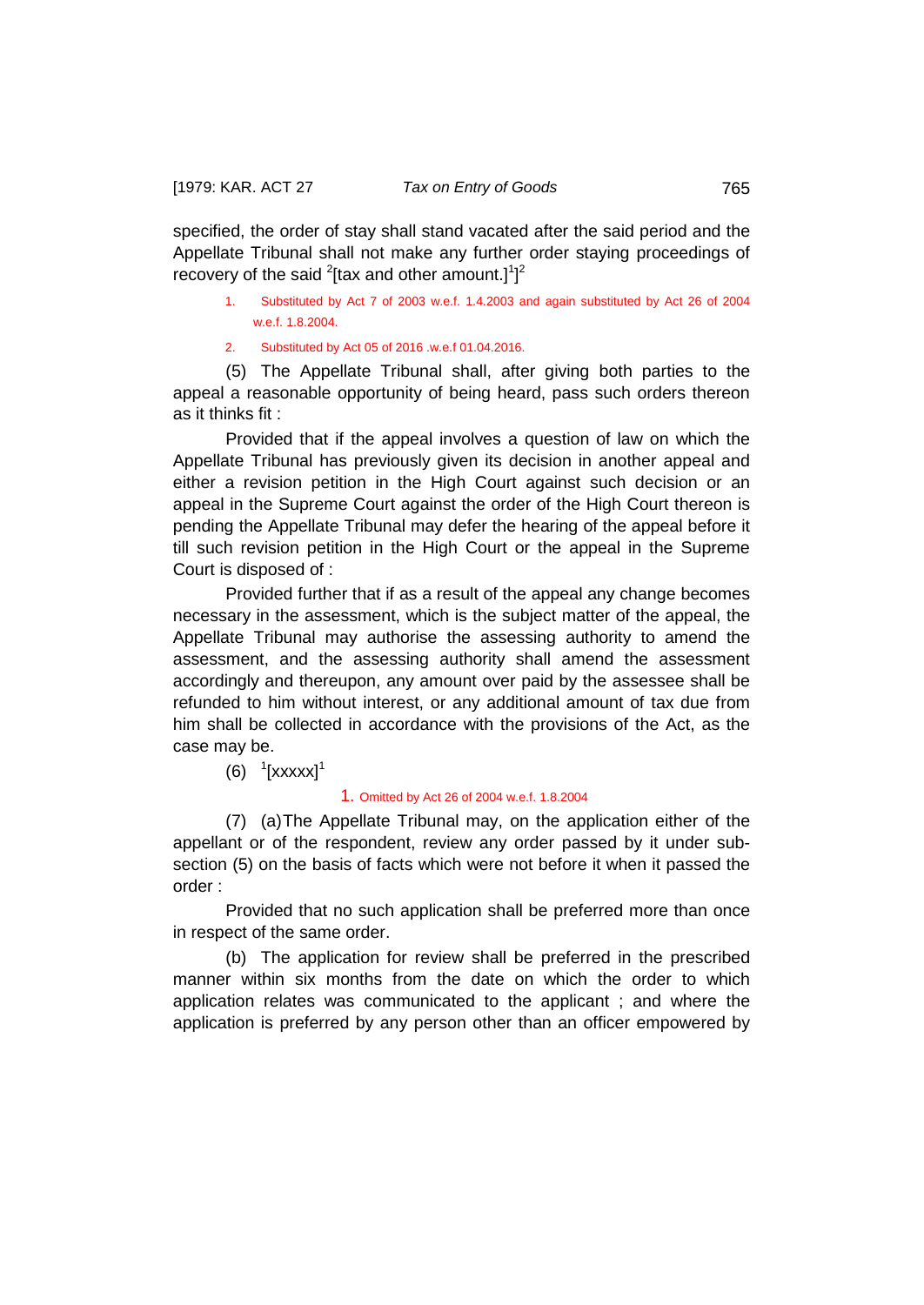the State Government under sub-section (1), it shall be accompanied by a fee equal to that which had been paid in respect of the appeal :

Provided that if the application for review is preferred within ninety days from the date on which the order to which application relates is communicated to the applicant, the application shall be accompanied by half the fee which had been paid in respect of the appeal.

(8) With a view to rectifying any mistake apparent from the record, the Appellate Tribunal may, at any time, within five years from the date of order passed by it under sub-section (5) or sub-section (7) amend such order :

Provided that no order under this sub-section shall be made without giving both parties affected by the order a reasonable opportunity of being heard.

(9) Except as provided in the rules made under this Act the Appellate Tribunal shall not have power to award costs to either of the parties to the appeal or review.

(10) Every order passed by the Appellate Tribunal under sub-section (5) or sub-section (7) or sub-section (8) shall be communicated to the appellant, the respondent the authority on whose order the appeal was preferred and the Joint Commissioner concerned if he is not such authority, and the Commissioner.

(11) Every order passed by the Appellate Tribunal under sub-section (5) shall, subject to the provisons of sub-section (6), sub-section (7) and section 15-A be final.] $<sup>1</sup>$ </sup>

**1[15. Revisional powers of Commissioner, Additional Commissioner, Joint Commissioner and Deputy Commissioner.-** (1) The Commissioner may on his own motion call for and examine the record of any proceeding under this Act and if he considers that any order passed therein by any officer subordinate to him is erroneous in so far as it is prejudicial to the interests of the revenue, he may, if necessary, stay the operation of such order for such period as he deems fit and after giving the assessee an opportunity of being heard and after making or causing to be made such inquiry as he deems necessary pass such orders thereon as the circumstances of the case justify, including an order enhancing or modifying the assessment, or cancelling the assessment or directing a fresh assessment.

1. Sub-sections (1) to (4) substituted by Act 18 of 1994 w.e.f. 1.4.1994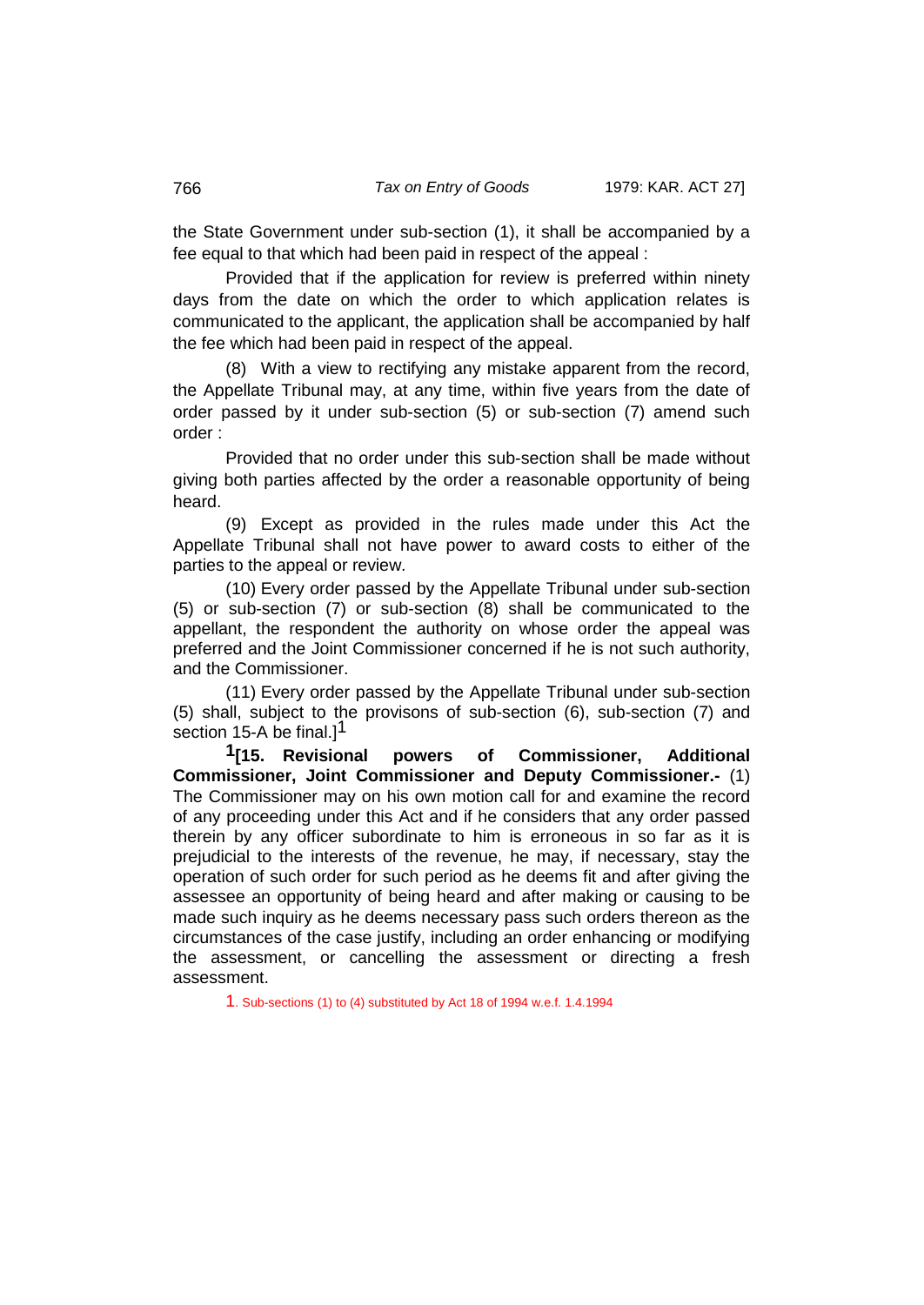(2) The Additional Commissioner may on his own motion call for and examine the record of any proceedings under this Act, and if he considers that any order passed therein by <sup>1</sup>[a Joint Commissioner, or an appellate authority of the rank of a Deputy Commissioner<sup>1</sup> is erroneous in so far as it is prejudicial to the interests of revenue, he may, if necessary, stay the operation of such order for such period as he deems fit and after giving the assessee an opportunity of being heard and after making or causing to be made such inquiry as he deems necessary, pass such orders thereon as the circumstances of the case justify including an order enhancing or modifying the assessment or canceling the assessment or directing a fresh assessment.

#### 1. Substituted by Act 7 of 1997 w.e.f. 1.4.1997

(3) The Joint Commissioner may on his own motion call for and examine the record of proceeding under this Act and if he considers that any order passed therein by any officer who is not above the rank of a Deputy Commissioner is erroneous in so far as it is prejudicial to the interests of revenue, he may, after giving the assessee an opportunity of being heard and after making or causing to be made such inquiry as he deems necessary, pass such order thereon as the circumstances of the case justify including an order enhancing or modifying the assessment, or canceling the assessment or directing a fresh assessment.

(4) The power under sub-sections (1) to (3) shall be exercisable only within a period of four years from the date of the order sought to be revised was passed.

**Explanation.-** In computing the period of limitation for the purpose of sub-section (4) any period during which any proceeding under this section is stayed by an order or injunction of any Court shall be excluded;<sup>1</sup>

**1**[15A. Revision by High Court.- (1) Within <sup>3</sup>[<sup>2</sup>[one hundred and eighty days] $^{2}$ ]<sup>3</sup> from the date on which an order under sub-section (5) or clause (a) of sub-section (7) or sub-section (8) of section 14 was communicated to him, the appellant or the respondent may prefer a petition to the High Court against the order on the ground that the Appellate Tribunal has either failed to decide or decided erroneously any question of law :

Provided that the High Court may admit a petition preferred after the period of  $3$ <sup>2</sup>[one hundred and eighty days]<sup>2</sup>]<sup>3</sup> aforesaid if it is satisfied that the petitioner has sufficient cause for not preferring the petition within that period.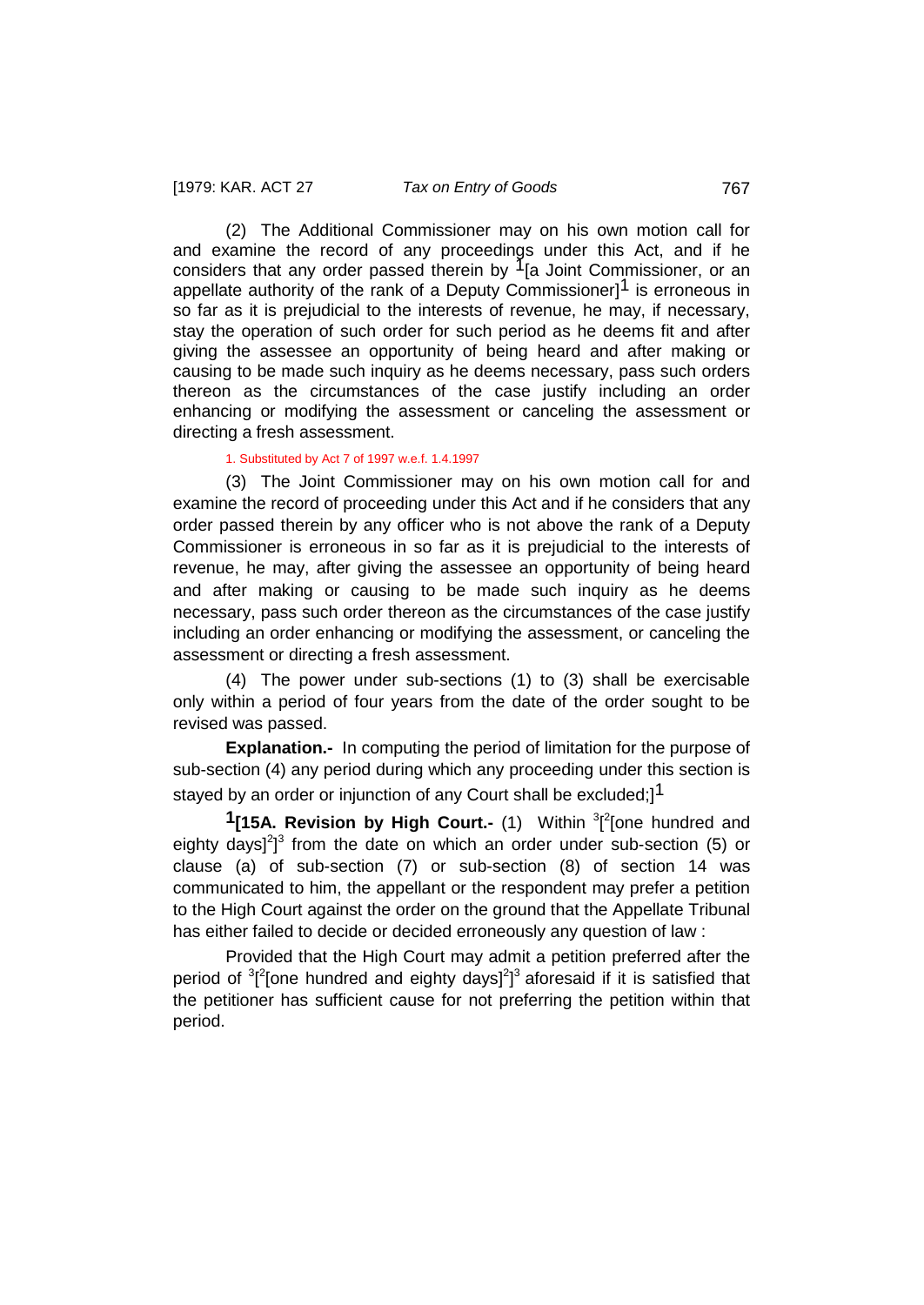1. Sub-sections (1) to (8) inserted by Act 18 of 1994 w.e.f. 1.4.1994

2. Substituted by Act 11 of 2005 w.e.f. 1.4.2005

3. Substituted by Act 18 of 2012 w.e.f. 1.4.2012

(2) The petition shall be in the prescribed form, shall be verified in the prescribed manner, and shall, when it is preferred by any person other than an officer empowered by the State Government, under sub-section (1) of section 14 be accompained by a fee of one hundred rupees.

(3) If the High Court, on perusing the petition considers that there is no sufficient ground for interfering, it may dismiss the petition summarily :

Provided that no petition shall be dismissed unless the petitioner has had a reasonable opportunity of being heard in support thereof.

(4) (a)If the High Court does not dismiss the petition summarily, it shall, after giving both the parties to the petition a reasonable opportunity of being heard, determine the question or questions of law raised and either reverse, affirm or amend the order against which the petition was preferred or remit the matter to the Appellate Tribunal with the opinion of the High Court on the questions or question of law raised or pass such other order in relation to the matter as the High Court thinks fit.

(b) Where the High Court remits the matter to the Appellate Tribunal under clause (a) with its opinion on question of law raised, the latter shall amend the order passed by it in conformity with such opinion.

(5) Before passing an order under sub-section (4) the High Court may, if it considers necessary so to do remit the petition to the Appellate Tribunal and direct it to return the petition with its finding on any specific questions or issue.

(6) Notwithstanding that a petition has been preferred under subsection (1), the tax shall be paid in accordance with the assessment made in the case:

Provided that if as a result of the petition, any change becomes necessary in such assessment, the High Court may authorise the assessing authority, to amend the assessment and the assessing authority shall amend the assessment accordingly and thereupon the amount overpaid by the assessee shall be refunded to him without interest or the additional amount of tax due from him shall be collected in accordance with the provisions of this Act, as the case may be.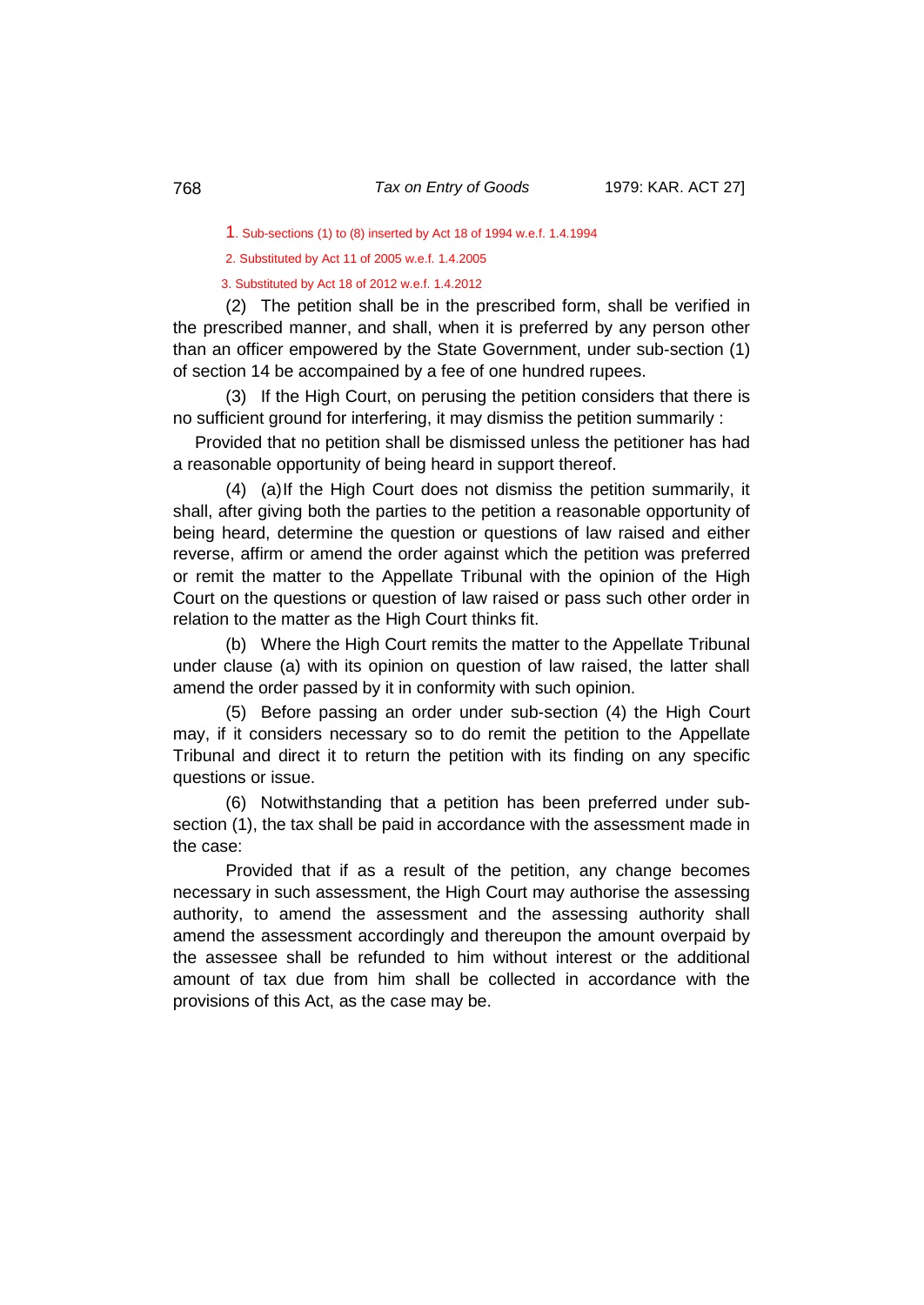(7) With a view to rectify any mistake apparent from the record, the High Court may, at any time, within five years from the date of the order passed by it under sub-section (4) amend such order:

Provided that no order under this sub-section shall be made without giving both parities affected by the order a reasonable opportunity of being heard.

(8) In respect of every petition preferred under sub-section (1) or (7), the costs shall be in the discretion of the High Court]<sup>1</sup>

**1[15B. Limitation in regard to passing orders in respect of certain proceedings.-** (1) Notwithstanding anything contained in sections 6 and 15, where any proceedings is initiated under section 6 or any records have been called for under section 15, the authority referred to in the said sections shall pass orders within a period of  $2$ [three years] $2$  from the date of initiation of such proceedings or calling for the records, as the case may be:

Provided that in respect of the proceedings initiated or records called for before the date of commencement of the Karnataka Taxation Laws (Amendment) Act, 1997, orders shall be passed within a period of  $3$ [four years<sup>3</sup> from such commencement.

(2) In computing the period specified in sub-section (1), the period during which a proceeding has been deferred on account of any stay granted by any court or any other authority shall be excluded.]<sup>1</sup>

1. Inserted by Act 7 of 1997 w.e.f. 1.4.1997 2. substituted by Act 4 of 1999 w.e.f. 1.4.1997 3. Substiuted by Act 5 of 2000 w.e.f. 1.4.1997

**16. Appeal to High Court.-** (1) Any assessee objecting to an order passed under <sup>1</sup>[sub-sections (1) and (2) of section 15]<sup>1</sup> may appeal to the High Court within sixty days from the date on which the order was communicated to him:

### 1. Substituted by Act 7 of 1997 w.e.f. 1.4.1997

Provided that the High Court may admit an appeal preferred after the period of sixty days aforesaid if it is satisfied that the assessee had sufficient cause for not preferring the appeal within that period.

(2) The appeal shall be in the prescribed form shall be verified in the prescribed manner, and shall be accompained by a fee of  $1$ [five hundred rupees.<sup>1</sup>

1. Substituted by Act 7 of 1997 w.e.f. 1.4.1997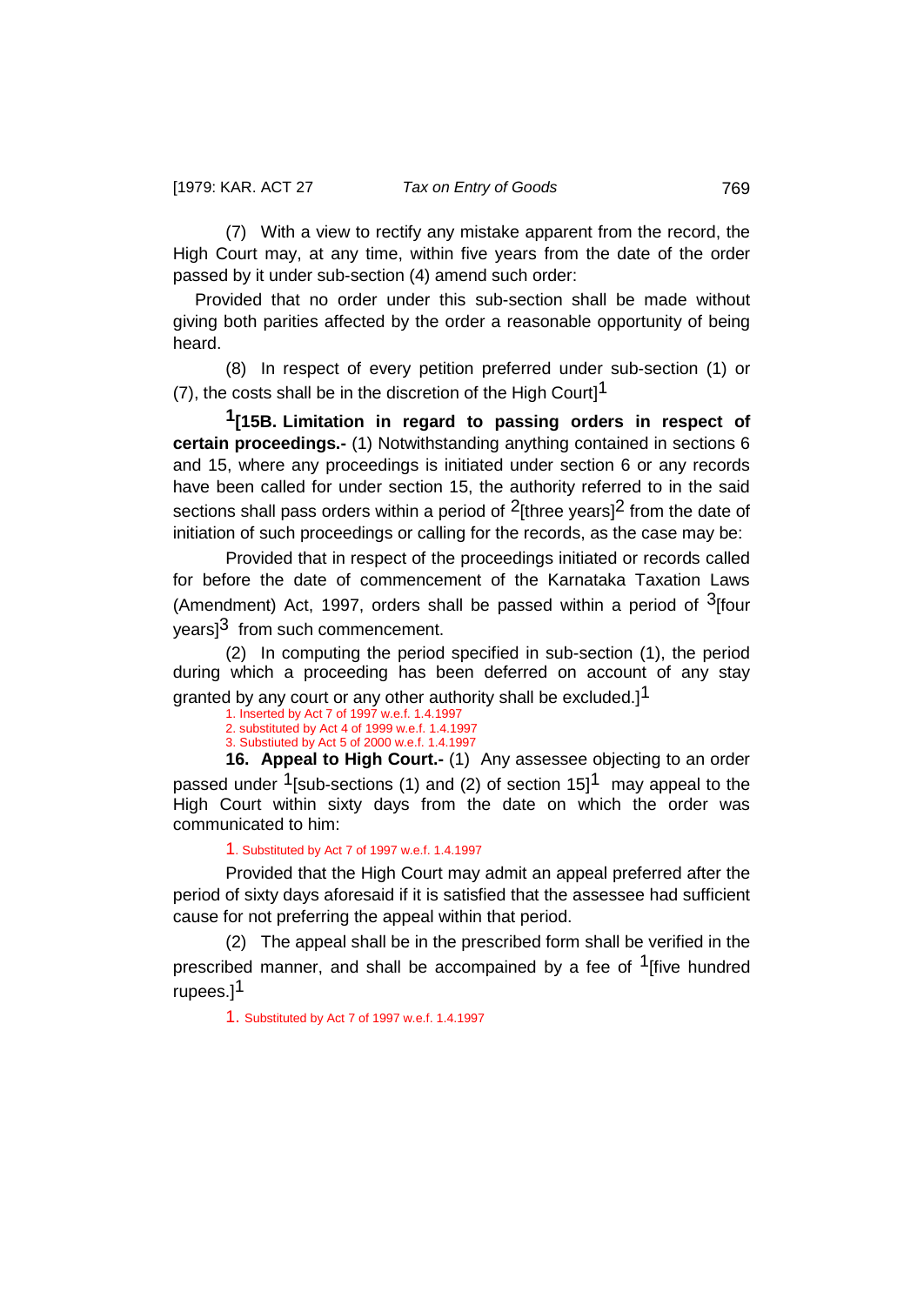(3) The High Court shall, after giving both parties to the appeal a reasonable opportunity of being heard pass such order thereon as it thinks fit.

# 1**[17. Rectification of apparent mistakes and power of rectification of assessment or re-assessment in certain cases.-**

(1) With a view to rectifying any mistake apparent from the record, the prescribed authority, appellate authority or revising authority, may, at any time within five years from the date of an order passed by it, amend such order.

(2) Any amendment which has the effect of enhancing an assessment or otherwise increasing the liability of the person concerned shall not be made unless the prescribed authority, appellate authority or revising authority, as the case may be, has given notice to the person concerned of its intention to do so and has allowed the person concerned the opportunity of showing cause in writing against such amendment.

(3) Where an order has been considered and decided in any proceedings by way of appeal or revision relating to an order referred to in sub-section (1), the authority passing such order may, notwithstanding anything contained in any law for the time being in force, amend the order under that sub-section in relation to any matter other than the matter which has been so considered and decided.

(4) An order passed under sub-section (1), shall be deemed to be an order passed under the same provision of law under which the original order, the mistake in which was rectified, has been passed."

(5) Where any assessment or re-assessment or an order of an appellate authority or a revisional authority other than a court or tribunal, is found to be erroneous in so far as it is prejudicial to the interest of the public revenue by a judgement or an order of any court, then notwithstanding anything contained in this Act, authority concerned may proceed to rectify such assessment or re-assessment or order and determine the tax payable by the dealer in accordance with such judgement or order at any time within a period of three years from the date of such judgement or order.

(6) Where any court makes an order or gives judgement to the effect that any tax assessed under this Act or any other law should have been assessed under a provision of a law different from that under which it was assessed, then in consequence of such order or judgement or to give effect to any finding or direction contained in any such order or judgement, such turnover or part thereof, may be assessed or re-assessed to tax, as the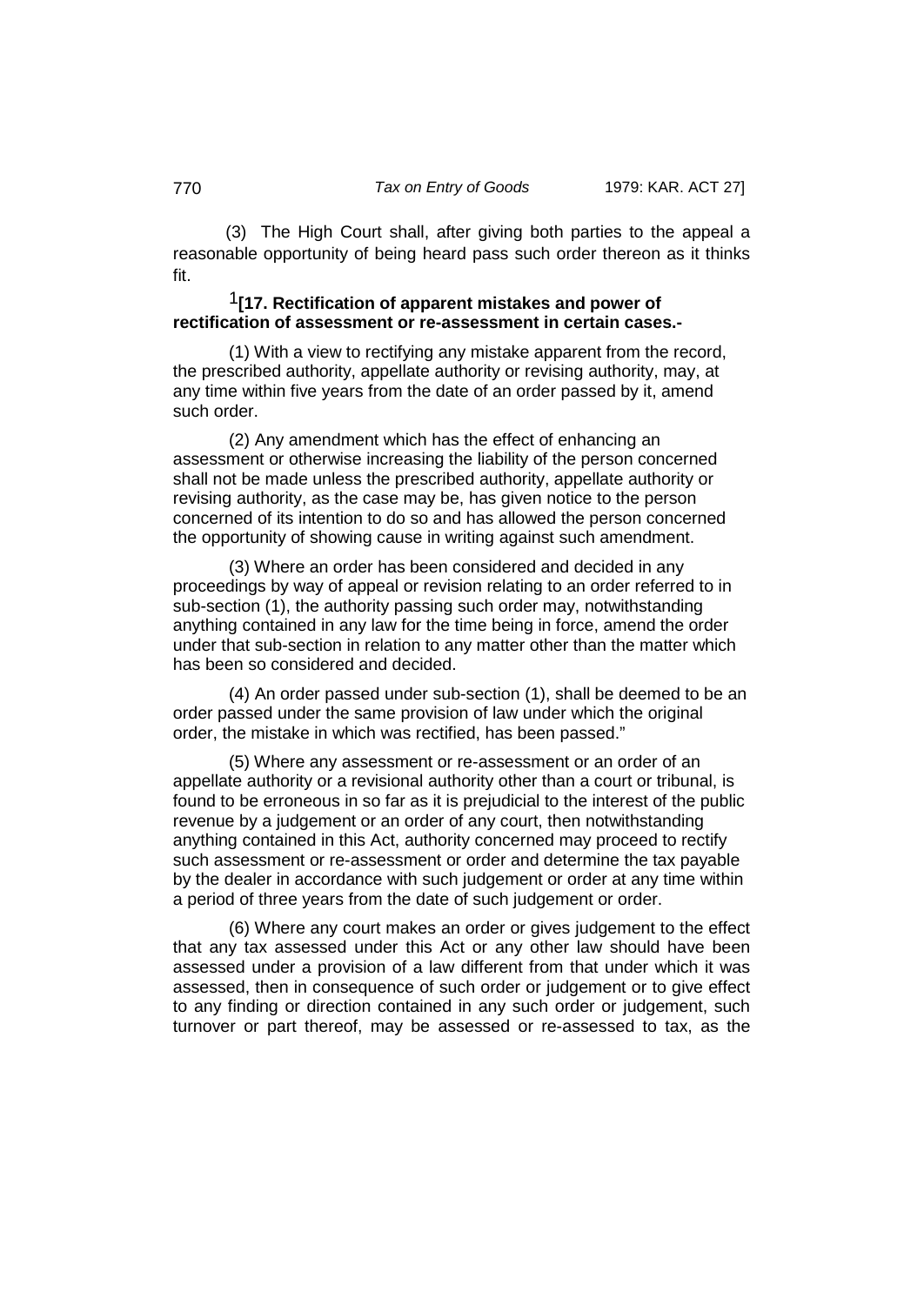case may be, at any time within five years from the date of such order or judgement, notwithstanding any limitation period which would otherwise be applicable under the law applicable to that assessment or re-assessment.

(7) Where any proceedings for the recovery of any tax, penalty, interest or any part thereof remaining unpaid, have been commenced in a court and the amount of tax, penalty or interest is subsequently modified, enhanced or reduced in consequence of any decision made or order passed in the appeal, the prescribed authority may, in such manner and within such period as may be prescribed, inform the dealer or the person and the authority under whose order the recovery is to be made, and thereupon such proceedings may be continued with the modified, enhanced or reduced amount of tax, penalty or interest therein substituted.

Provided that a rectification which has the effect of enhancing an assessment or otherwise increasing the liability of the assessee shall not be made unless the assessing authority, appellate authority or revising authority, as the case may be, has given notice to the assessee of its intention to do so and has allowed the assessee a reasonable opportunity of being heard.]<sup>1</sup>

# 1. Substituted by Act 14 of 2014 w.e.f.1.04.2014

## **CHAPTER VI**

# **MISCELLANEOUS**

**1[17A. Maintenance of accounts by dealers and issue of sale bills or cash memorandum.-** (1) Every registered dealer and every dealer liable to get himself registered for the purposes of this Act shall maintain and keep true and complete accounts relating to his business as well as such other registers or records as may be prescribed in this regard. All such accounts, registers or records shall be retained by the dealer in his safe custody till his assessment or re-assessment, as the case may be, for the relevant year is completed or, in cases where any appeal , revision or other proceedings in respect of such year has been filed and is pending, the same is disposed of.

# 1. Section 17A Sub-section with (1) to (3) inserted by Act 13 of 1982 w.e.f. 1.4.1982

(2) Every registered dealer and every dealer liable to get himself registered for the purposes of this Act shall issue, in respect of all  $1$ [goods] $1$ sold by him a bill or cash memorandum signed and dated by him or his servant, manager, or agent, showing particulars of his name, address, registration number, if any, and description, quantity and value of the good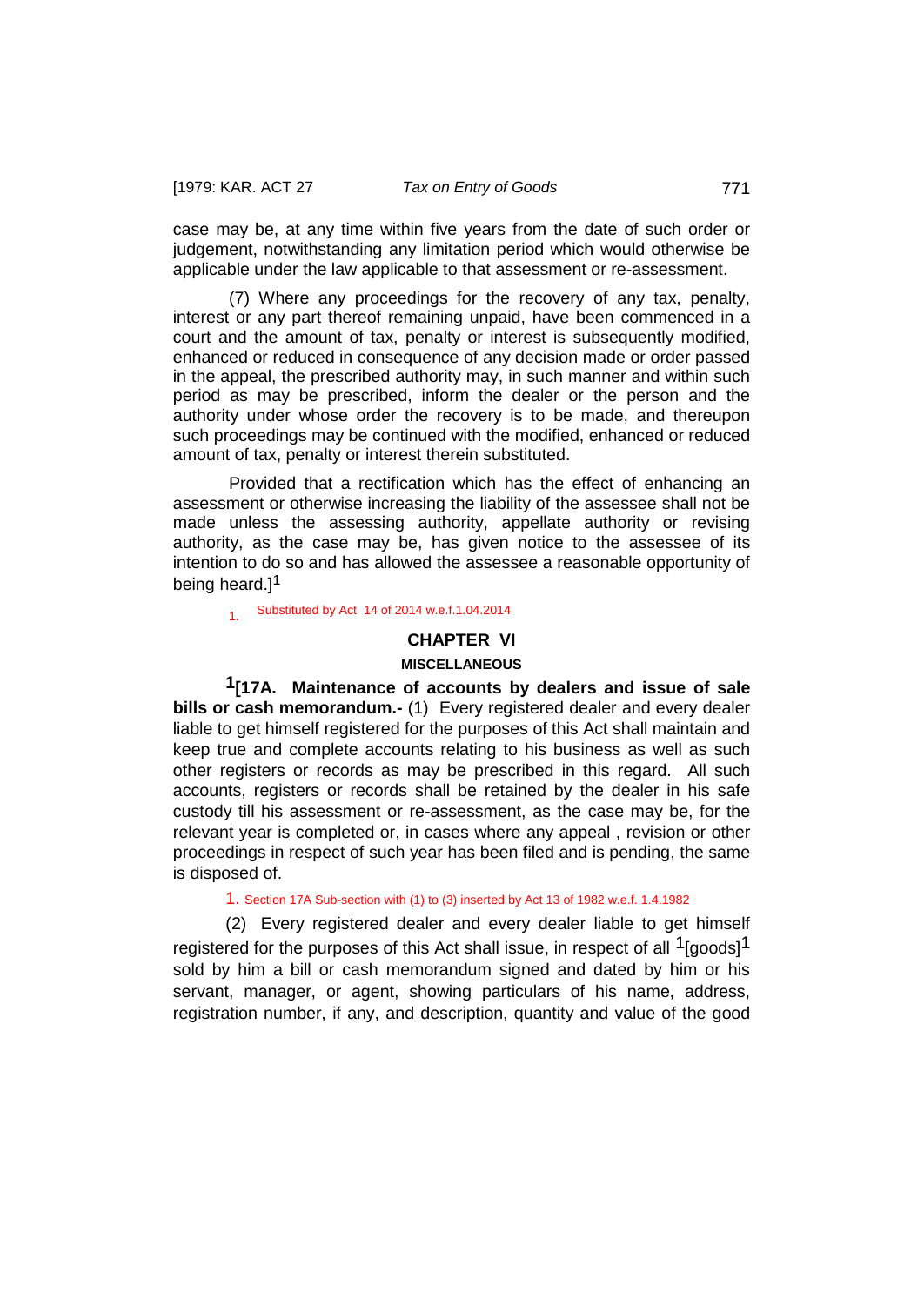sold, and shall keep the counter foil or duplicate of such bill or cash memorandum with him and retain it in his custody for the period mentioned in sub-section (1) :

Provided that the selling dealer shall also obtain and record in the sale bill or cash memorandum, the name and full address of the buyer, together with his registration number, if any, where the buyer is a dealer, in cases where the sale price of goods is one thousand rupees or more ;

Provided further that the provisions of this sub-section shall not apply to a dealer whose total turn over in scheduled as well as other goods in a year does not exceed <sup>2</sup>[fifty thousand rupees.]<sup>2</sup>

1. Substituted by Act 15 of 1992 w.e.f. 1.5.1992

2. Substituted by Act 7 of 1997 w.e.f. 1.4.1997

(3) Every sale bill or cash memorandum to be issued as per sub-section (2) shall be serially machine numbered; $]^{1}$ 

 **1[18. Powers to order production of account and powers of entry, inspection and seizure.-** (1) Any Officer empowered by the State Government  $2$  for the Commissioner<sup> $2$ </sup> in this behalf, may for the purpose of this Act, require any dealer carrying on business in any  $3$ [goods $3<sup>4</sup>$  to produce before him the accounts and other documents, and to furnish any information relating to the stocks of the  $3$ [goods] $3$  of or purchases, sales and deliveries of the  $3$ [goods] $3$  by the dealer and also any other information relating to his business.

1. Section 18 Sub-section with (1) to (4) substituted by Act 9 of 1990 w.e.f. 1.4.1990

2. Inserted by Act 7 of 1997 w.e.f. 1.4.1997 3. Substituted by Act 15 of 1992 w.e.f. 1.5.1992

(2) (i) All accounts and registers maintained by dealers in the ordinary course of their business and documents relating to the stock of the  $1$ [goods]<sup>1</sup>, or purchases, sales and deliveries of  $1$ [goods]<sup>1</sup> by any dealer 2[computer hardware and software used for data inputting, processing and storage of all such information]<sup>2</sup>, the <sup>1</sup>[goods]<sup>1</sup> in their possession and their offices, shops, godowns, vessel, receptacles or vehicles, shall be open to inspection at all reasonable times by such officers as may be authorised by State Government in this behalf.

1. Substituted by Act 15 of 1992 w.e.f. 1.5.1992 2. Inserted by Act 7 of 1997 w.e.f. 1.4.1997

(ii) For the purposes of inspection referred to in clause (i), any such officer shall have power to enter and search any office, shop, godown,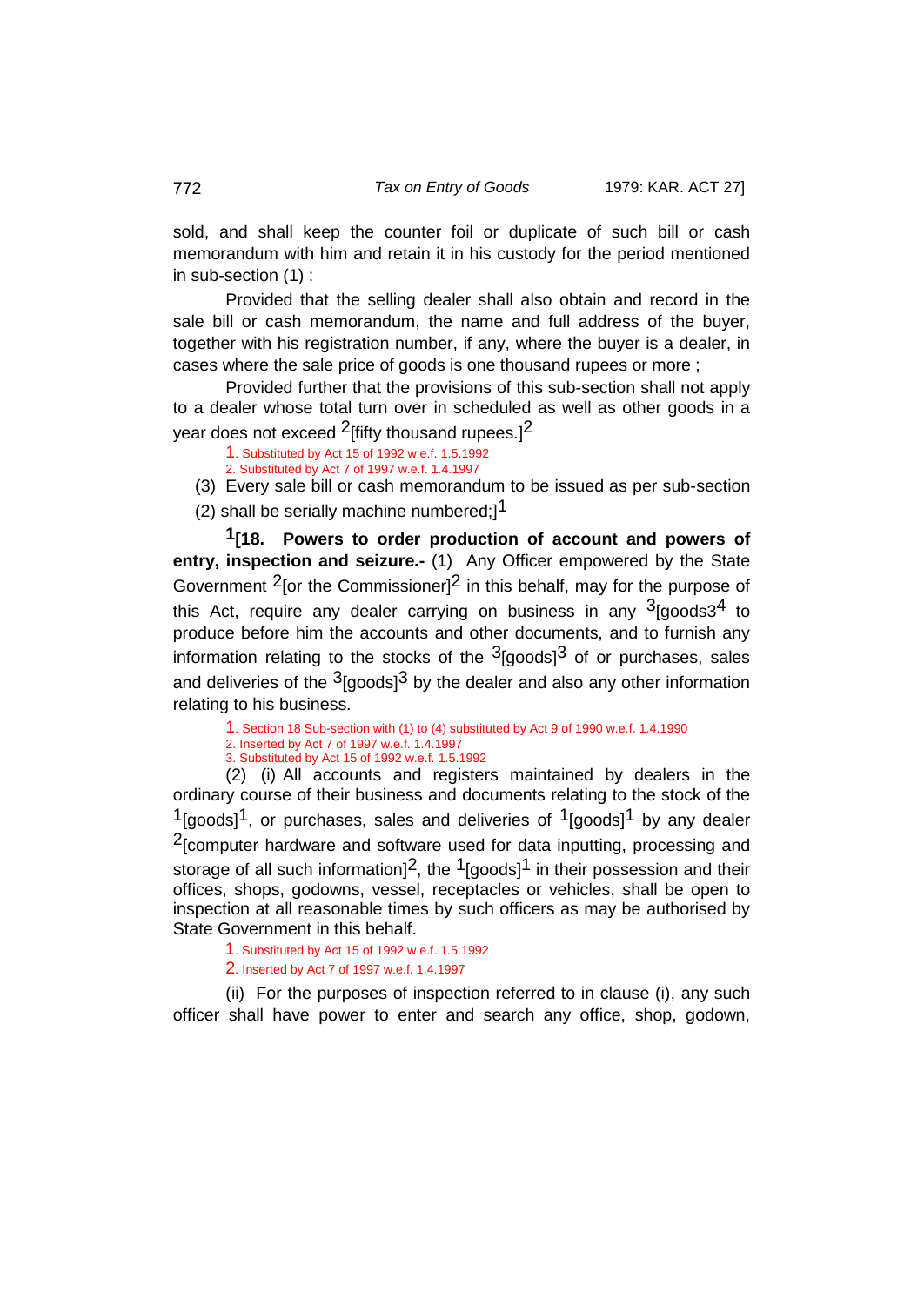vessel, receptacle, vehicle or any other place of business or any building or place where such officer has reason to believe that the dealer keeps or is for the time being keeping, any accounts, registers or documents of his business:

Provided that no residential accommodation (not being a place of business-cum-residence) shall be entered into and searched by such officer except on the authority of a search warrant issued by a Magistrate having jurisdiction over the area, and all searches under this sub-section shall so far, as may be, made in accordance with the provisions of the Code of Criminal Procedure, 1973 (Central Act 2 of 1974).

(3) If any such officer has reason to suspect that any dealer is attempting to evade the payment of any tax, fee or other amounts due from him under this Act, he may, for reasons to be recorded in writing, seize such accounts, registers, records  $1$ [and computer hardware and software] $1$ , or other documents of the dealer as he may consider necessary and shall give the dealer a receipt for the same. The accounts registers, records <sup>1</sup>[and computer hardware and software $1^1$  and documents so seized shall be retained by such officer only for so long as may be necessary for their examination and for any inquiry or proceeding under this Act:

Provided that accounts, registers, records <sup>1</sup>[and computer hardware and software]<sup>1</sup> and other documents so seized shall not be retained by such officer for a period exceeding one hundred and eighty days from the date of seizure, unless the reasons for retaining the same beyond the said period are recorded by him, in writing and the approval of the next higher authority is obtained and such approval in any case shall not be for more than sixty days at time.

#### 1. Inserted by Act 7 of 1997 w.e.f 1.4.1997

(4) It shall be open to the State Government to authorise different classes of officer for the purpose of taking action under clause (i) of sub-section  $(2)$ .]<sup>1</sup>

**1[18A. Recognition of sales tax check posts or barriers for the purposes of the Act.-** (1) With a view to prevent or check evasion of tax under this Act, check posts or barriers or both, as the case may be established or erected under the provisions of the Karnataka Sales Tax Act, 1957 (Karnataka Act 25 of 1957) (hereinafter referred to as the "Sales Tax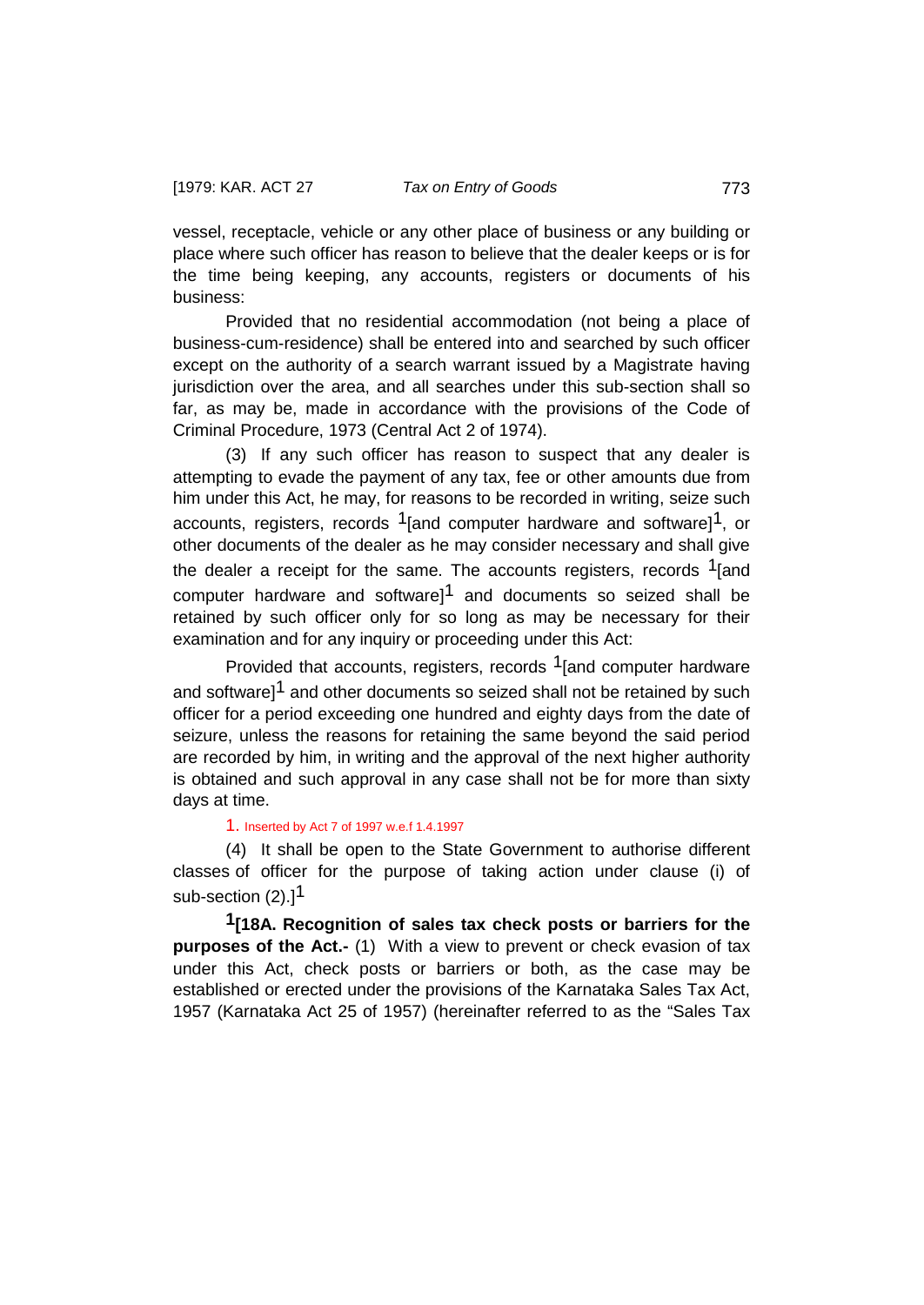Act") <sup>2</sup>[or the Karnataka Value Added Tax Act, 2004 (Karnataka Act 32 of 2003) (hereinafter referred to as the "Value Added Tax Act") $1^2$  shall be recognised for the purposes of this Act.

1. Section 18A inserted by Act 38 of 1984 w.e.f. 1.4.1983

2. Inserted by Act 11 of 2005 w.e.f 1.4.2005

(2) The owner or person in charge of a goods vehicle carrying any of the  $1$ [goods] $1$  shall carry with him the documents prescribed for the purpose of sub-section (2) of section 28A of the Sales Tax Act <sup>2</sup>[or subsection (2) of section 53 of the Value Added Tax  $Act|^2$  and produce and give a copy of the same in the manner and to the officer prescribed in the said section.

1. Substituted by Act 15 of 1992 w.e.f. 1.5.1992

2. Inserted by Act 11 of 2005 w.e.f 1.4.2005

 $1$ [(2A) Where the owner or persons incharge of the goods vehicle carrying any goods is not required to carry the documents prescribed for the purpose of sub-section (2) of section 28A of the Karnataka Sales Tax Act, 1957,  $^{2}$ [or sub-section (2) of section 53 of the Value Added Tax Act]<sup>2</sup> he shall give a declaration in the prescribed form to the officer prescribed in the said section.<sup>1</sup>

1. Inserted by Act 15 of 1992 w.e.f. 1.5.1992

2. Inserted by Act 11 of 2005 w.e.f 1.4.2005

(3) The officer referred to in sub-section (4) of section 28A of the Sales Tax Act  $2$ [or sub-section (12) of section 53 of the Value Added Tax Act]<sup>2</sup> may, in cases of the type and in the circumstances mentioned in the said sub-section levy  $1$ [a penalty, which,-

(a) shall not be less than the amount of tax leviable but shall not exceed one and half of the amount of tax leviable in respect of the goods under trans- port in contravention of clause (e) of sub-section (2) of Section 28-A of the Sales Tax Act,  $1$ [or clause (d) of sub-section (2) of section 53 of the Value Added Tax Act]<sup>1</sup> if a dealer registered under this Act accepts that he is the consignor or consignee of the goods,

(b) in cases other than those falling under clause (a), shall not be less than double the amount of tax leviable but shall not exceed two and half times the amount of tax leviable in respect of the goods under transport  $1<sup>1</sup>$ 

1. Substituted by Act 5 of 2002 w.e.f. 1.4.2002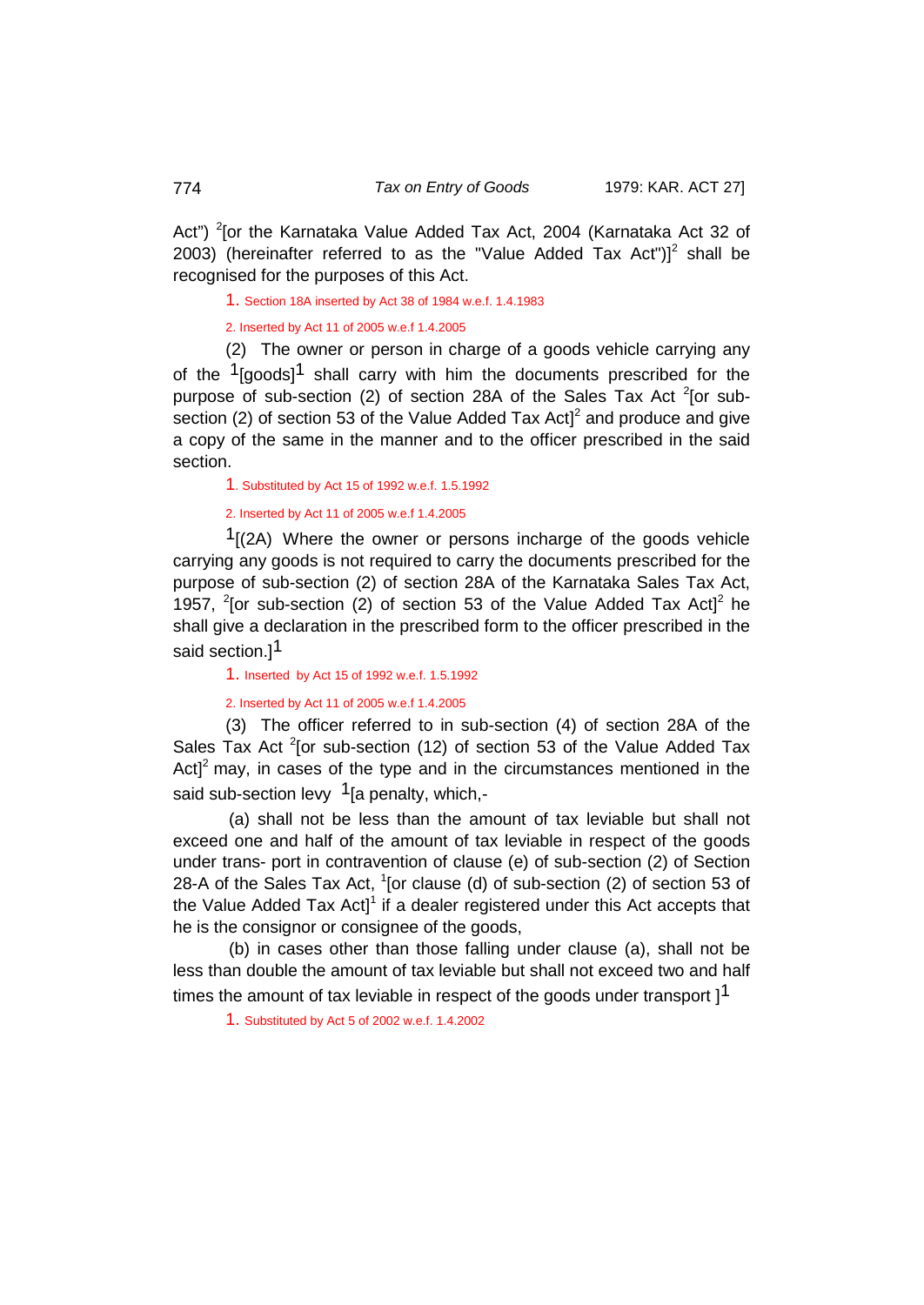## 2. Inserted by Act 11 of 2005 w.e.f 1.4.2005

 $1(3)$  Where goods are delivered to a carrier or other bailee for transmission, the movement of the goods shall be deemed to commence at the time of such delivery and terminate at the time when delivery is taken from such carrier or bailee. Where before delivery is taken from him a carrier or bailee to whom goods are delivered for transmission, keeps the said goods in any office, shop, godown, vessel, receptacle, vehicle or any other place of business or any building or place, any officer empowered to exercise the powers under this section shall have power to enter into and search such office, shop, godown, vessel, receptacle, vehicle or other place of business or building or place, and to examine the goods and inspect all records relating to such goods. The carrier or bailee or the person-incharge of the goods and records shall give all facilities for such examination or inspection and shall, if so required, produce the bill of sale or delivery note or other documents referred to in sub-section (2) and give a declaration containing such particulars as may be prescribed regarding the goods and give his name and address and the name and address of the carrier or the bailee and the consignee.

#### 1. Sub-sections (3A) to (3F) inserted by Act 4 of 1999 w.e.f. 1.4.1999

(3B) If any officer empowered to enter into and search any office, shop, godown, vessel, receptacle, vehicle or any other place of business or any building or place where a carrier or bailee keeps the goods delivered to him for transmission, has reason to suspect that such carrier or bailee has colluded with the owner of the goods in evading payment of any tax, he may for reasons to be recorded in writing, seize accounts, registers, records or other documents of the bailee or carrier as he may consider necessary and shall give a receipt for the same. The accounts, registers, records and other documents seized shall be retained by such officer only for so long as may be necessary for their examination and for any inquiry or proceeding under this Act:

Provided that all searches and seizures under sub-section (3A) or (3B) shall, so far as may be, made in accordance with the provisions of the Code of Criminal Procedure, 1973 (Central Act 2 of 1974):

Provided further that accounts, registers, records and other documents so seized shall not be retained by such officer for a period exceeding one hundred eighty days from the date of seizure, unless the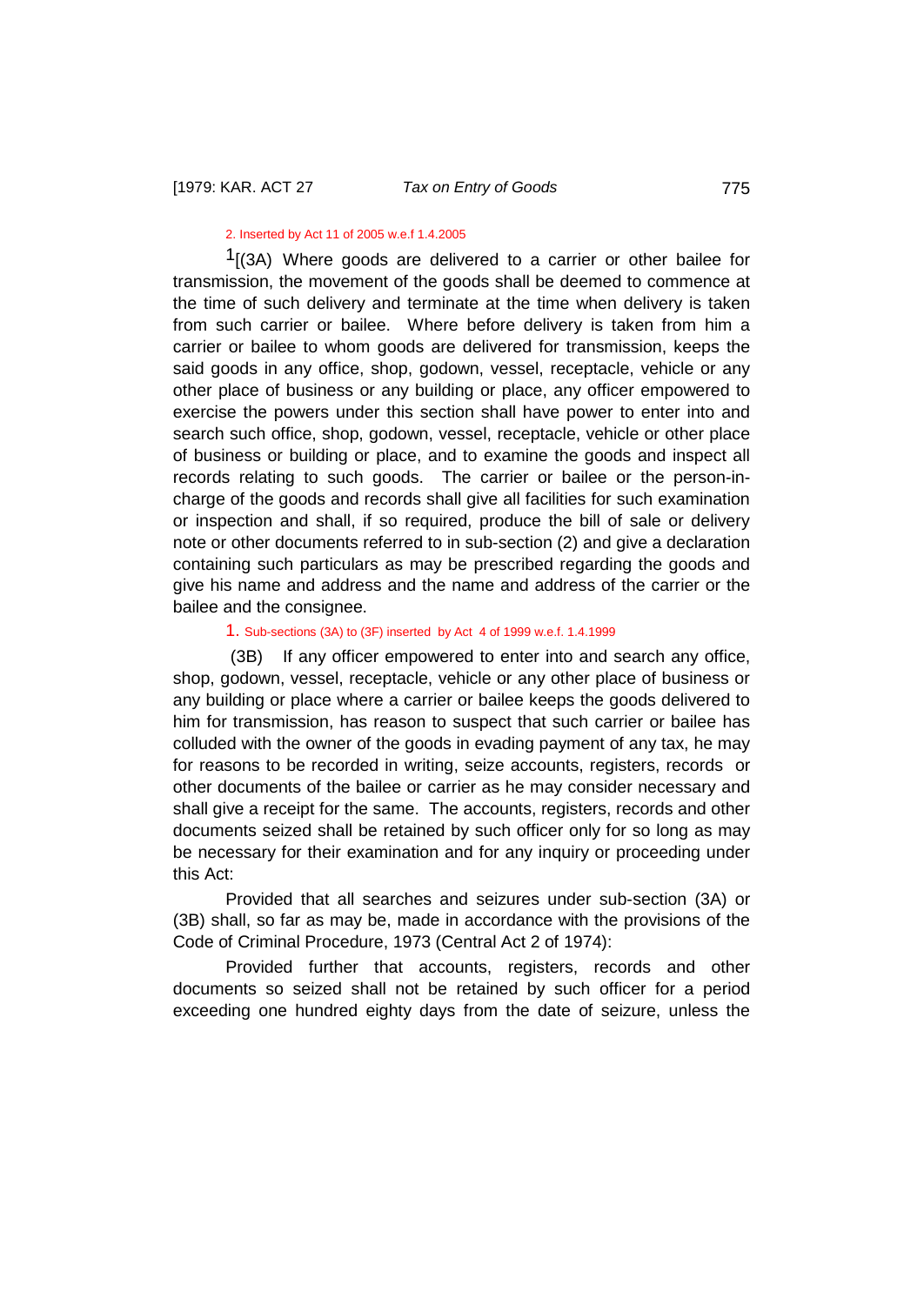reasons for retaining the same beyond the said period are recorded by him in writing and the approval of the next higher authority is obtained and such approval in any case shall not be for more than sixty days at a time.

(3C) Where the officer-in-charge of the checkpost or barrier, or the officer empowered as aforesaid on interception of the goods vehicle or inspection of any godown, is of the opinion that further verification is necessary with respect to either accuracy of the particulars furnished in the documents accompanying the goods under transport or in transit, or as to the sufficiency and the cause adduced in respect of any contravention of sub-section (2), he may verify the particulars himself or if it is necessary cause it to be verified by referring the matter to any other officer and if such verification is not likely to be completed within a reasonable time, he may direct in writing the carrier or the person-in-charge of the goods vehicle or the godown not to deliver the goods until permitted to do so by him or such other officer to whom the matter is referred for verification and allow the intercepted vehicle, if any, to pass through.

(3D)The verification under sub-section (3C) shall be completed within a period of fifteen days from the date of the direction issued under that sub-section and where such verification cannot be completed within the aforesaid period the officer who has issued such direction, or, as the case may be, the officer to whom the matter is referred for verification shall obtain the permission in writing of the next higher authority to extend such period for completion of the verification, so however such extension shall not be permitted for the period exceeding fifteen days at a time.

 (3E) Where such officer or other officer to whom the matter is referred, upon such verification is of the opinion that there is a noncompliance with sub-section (2), punishable under sub-section (3), he may, proceed against such goods in the custody of the carrier, or the person-incharge of vehicle or the godown in accordance with sub-sections (3) and (4) of this section.

 (3F) Where the oficer-in-charge of the checkpost or any empowered officer has issued a notice for contravention of any of the provisions of this section, further proceedings in pursuance to such notice may, subject to such conditions and in such manner as may be prescribed, be continued by any other officer empowered by the Commissioner in this behalf, from the stage at which it is pending.] $<sup>1</sup>$ </sup>

(4) The provisions of section 28A of the Sales Tax Act  $1$ [or section 53 of the Value Added Tax Act]<sup>1</sup> relating to the recovery or penalty and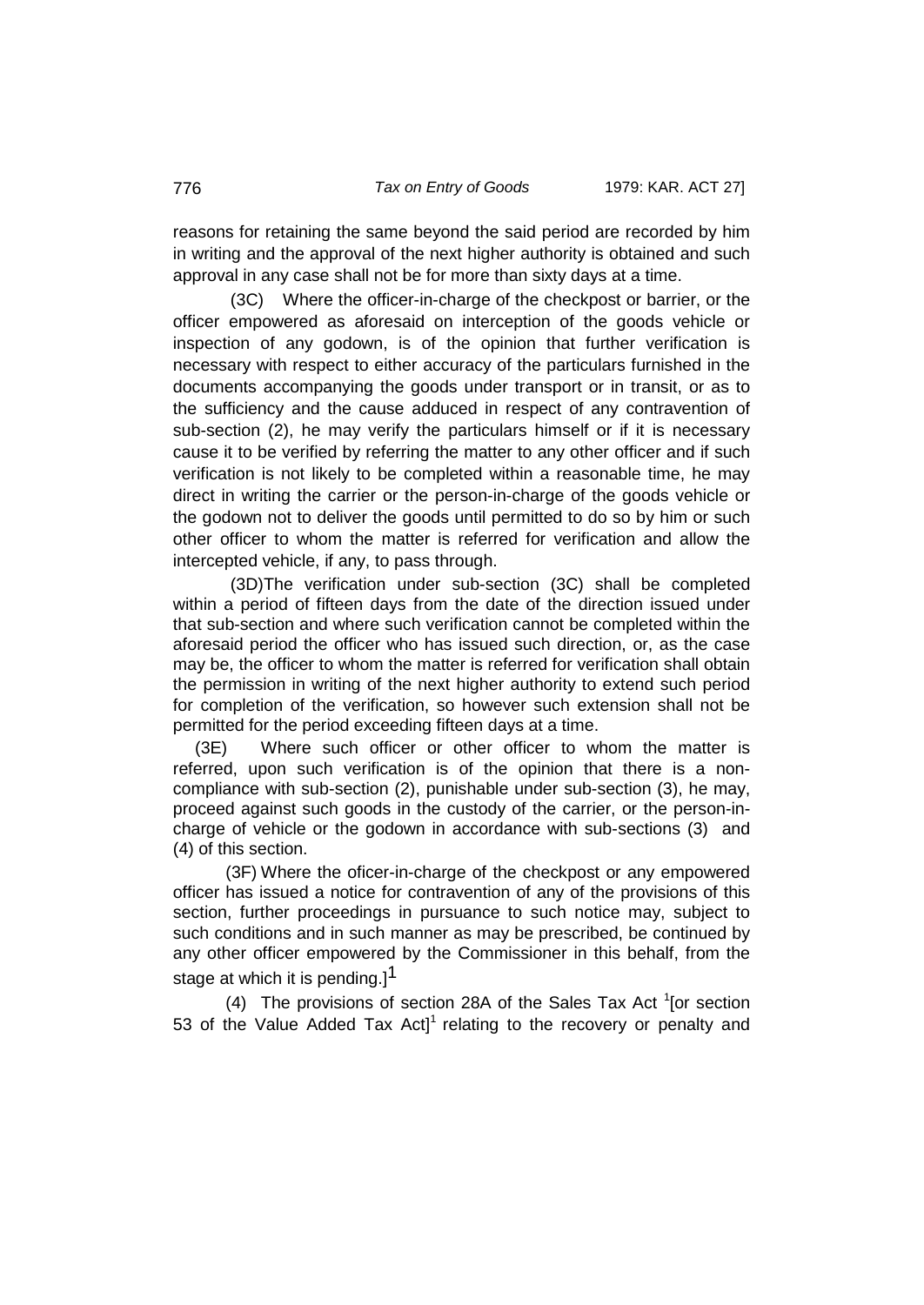appeals shall *mutatis mutandis* apply to the penalty leviable under subsection (3) of this section.1<sup>1</sup>

1. Inserted by Act 11 of 2005 w.e.f. 1.4.2005

**1[18B. Transit of goods by road through the State and issue of Transit pass.-** <sup>2</sup>[(1) Where a vehicle is carrying goods taxable under this Act,-

- (a) from any place outside the State and bound for any place outside the State and through this State; or
- (b) and which goods are imported into the State from any place outside the country and such goods are being carried to any place outside the State,

the driver or any other person-in-charge of such vehicle shall furnish the necessary information and obtain a transit pass in duplicate containing such particulars as may be prescribed, from the officer-in-charge of the first check post or barrier after his entry into the State or after movement has commenced from the State as the case may be, or from the officer empowered for the purposes of sub-section  $(3)$  of  ${}^{3}$ [Section 28-A of the Karnataka Sales Tax Act, 1957 (Karnataka Act 25 of 1957) or sub-section (3) of Section 53 of the Karnataka Value Added Tax Act, 2003 (Karnataka Act 32 of 2004) $]$ <sup>3</sup> upon interception of the goods vehicle after its entry into

the State or after movement has commenced as the case may be; $]^{2}$ 

1. Section 18B inserted by Act 15 of 1992 w.e.f. 1.5.1992

2. Substituted by Act 5 of 2000 w.e.f. 1.4.2000

3. Substituted by Act 15 of 2011 w.e.f. 1.4.2011

(2) The driver or the person incharge of the vehicle shall deliver within the stipulated time a copy of transit pass obtained under sub-section (1) to the officer-incharge at last checkpost or barrier before his exit from the State:

(3) If for any reason, the goods carried in a goods vehicle are, after entry into the State  $1$  [or after commencement of movement, as the case may be]<sup>1</sup> not moved out of the State within the time stipulated in the transit pass, the owner of the goods vehicle shall furnish to the officer empowered in this behalf the reasons for such delay and other particulars if any thereof and such officer shall after due enquiry extend the time of exit by suitably amending the transit pass :

1. Inserted by Act 5 of 2000 w.e.f. 1.4.2000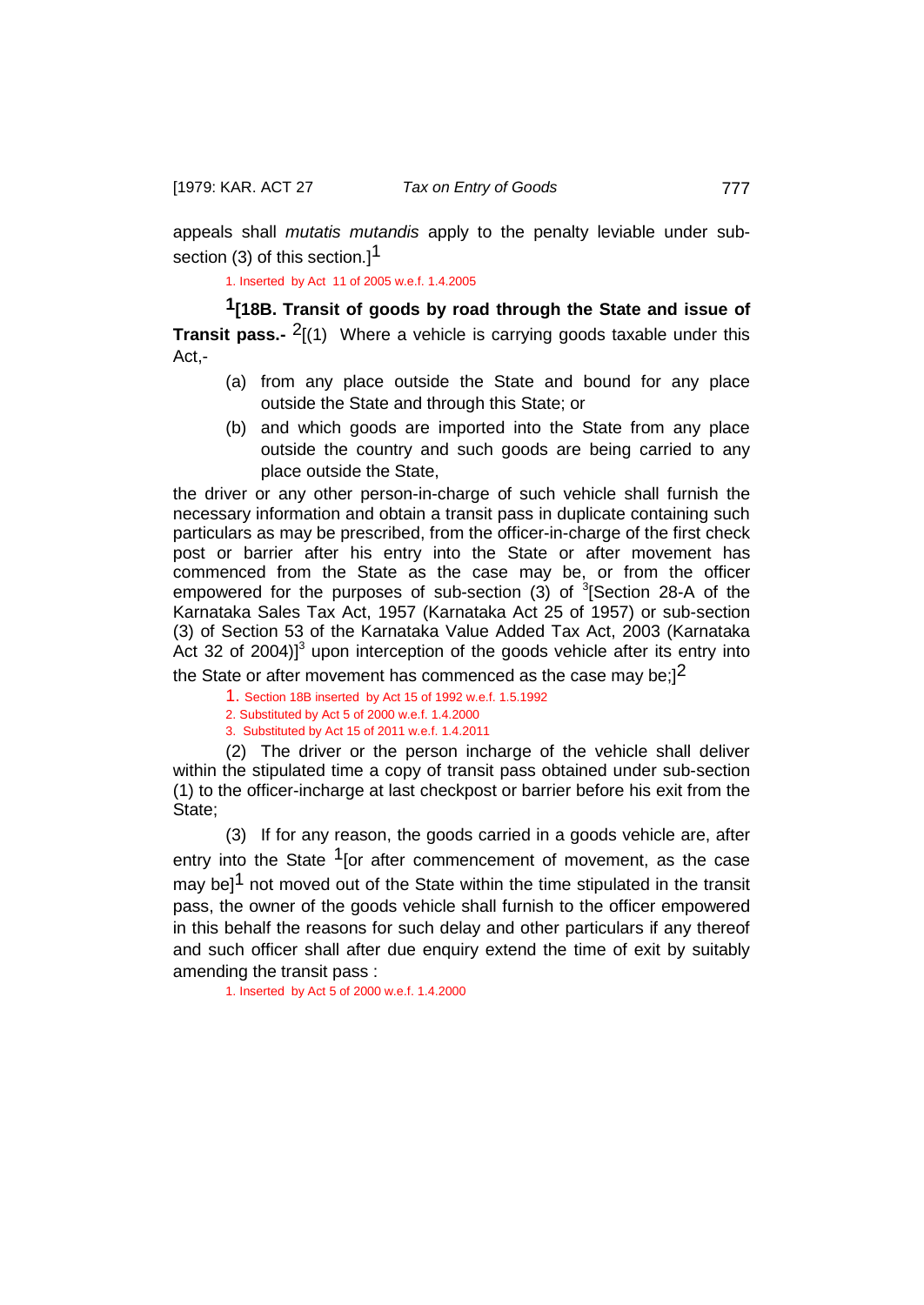Provided that where the goods carried by a vehicle are, after their entry into the State,  $1$  [or after commencement of movement, as the case may bel<sup>1</sup> transported outside the State by any other vehicle or conveyances, the onus of proving that the goods have actually moved out of the State shall be on the owner of the vehicle who originally brought the goods into the State.

# 1. Inserted by Act 5 of 2000 w.e.f. 1.4.2000

(4) If the driver or any other person incharge of the vehicle does not comply with sub-section (2), it shall be presumed that the goods carried thereby have been sold within the State by the owner of the vehicle and shall, notwithstanding anything contained in this Act, be assessed to tax by the officer empowered in this behalf in the prescribed manner.

(5) If the owner of the vehicle fails to obtain the transit pass as provided under sub-section (1), or fails to deliver the same as provided under sub-section (2), he shall be liable to pay by way of penalty a sum not exceeding double the amount of tax leviable on the goods transported.

(6) The amount of tax and the penalty levied under this section shall be recovered in the prescribed manner.

<sup>1</sup>[Explanation.- In case where a vehicle owned by a person is hired for transportation of goods by some other person including a transporting or any other similar agency, both the persons shall for the purposes of this Section, be deemed to be the owner of the vehicle, and shall be jointly and severally liable to pay any amount of tax or penalty payable.] $1]$ 

# 1. Substituted by Act 15 of 2011 w.e.f. 1.4.2011

**19. Forwarding agency, etc., to submit returns.-** Every clearing of forwarding house or agency, transporting agency, shipping agency, shipping out-agency or steamer agency in the State shall submit to the assessing authority of the area such return as may be prescribed of all  $1$ [goods]<sup>1</sup> cleared, forwarded, transported or shipped by it into the concerned local area. The assessing authority concerned shall have the power to call for and examine the books of accounts or other documents in the possession of such agency with a view to verify the correctness of the return submitted.

## 1.Substituted by Act 15 of 1992 w.e.f. 1.5.1992

**20. Submission of certain records, by owners, etc., of vehicles and boats.-** The owner or other person in charge of a <sup>1</sup>[goods]<sup>1</sup> vehicle or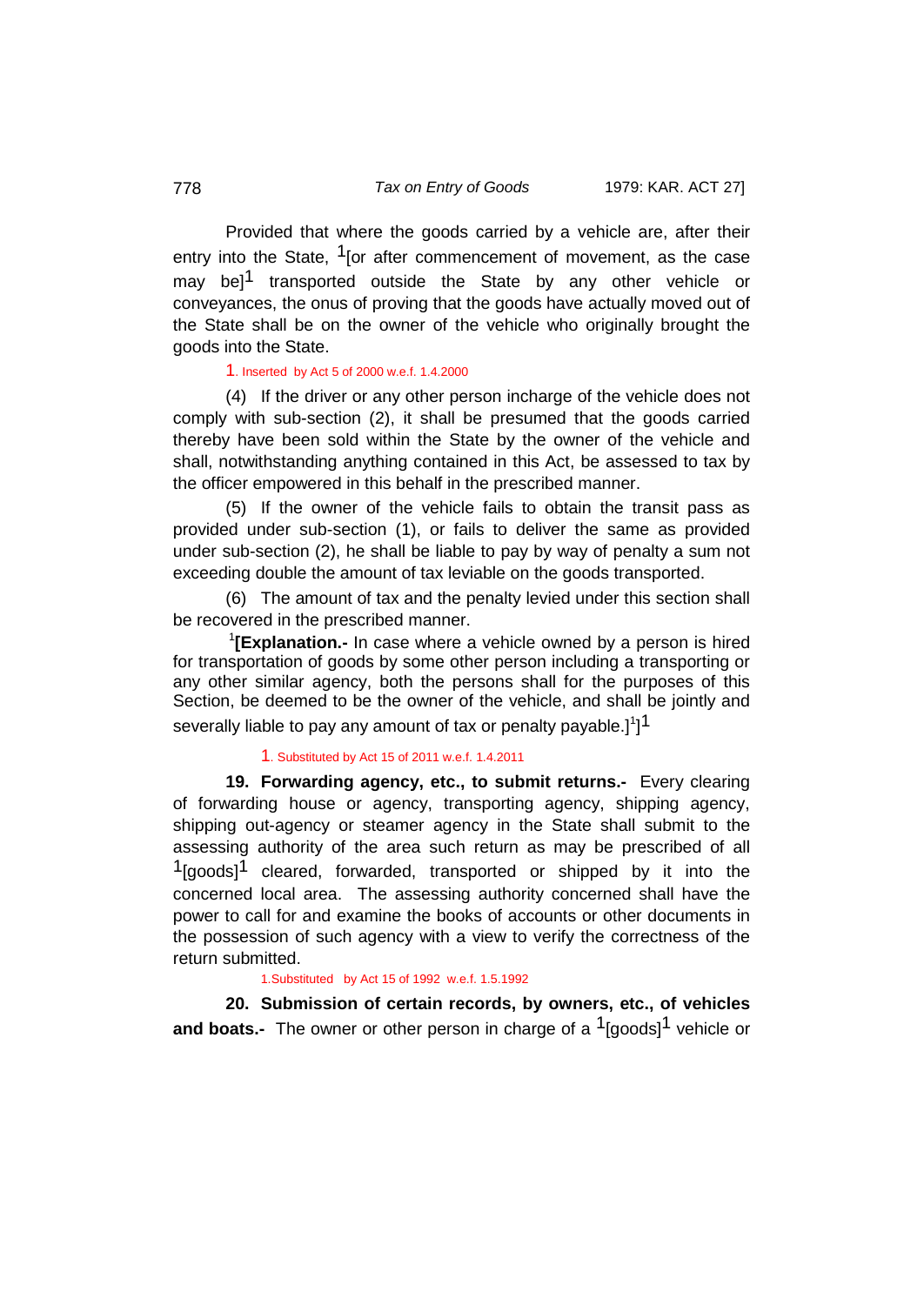boat shall in respect of the goods transported by him in such vehicle or boat submit to the assesing authority having jurisdiction over the local area in which the  $1$ [goods]<sup>1</sup> are delivered, such particulars thereof and within such time and manner as may be prescribed.

1.Substituted by Act 15 of 1992 w.e.f. 1.5.1992

1**[20-A. Penalties relating to registration.-** (1)A dealer who, without reasonable cause, fails to apply for registration within the time prescribed in section 4 shall be liable to a penalty of two thousand rupees in addition to the interest chargeable on the tax payable at the rate provided under section 5-C.

(2) The power to levy the penalties shall be vested in the registering authority as prescribed.

**20-B. Penalties relating to returns and assessment.-** (1) A dealer who fails to furnish a return or who fails to pay the tax due on any return furnished as required under the Act shall be liable to pay together with any tax or interest due,

- (a) a penalty of fifty rupees for each day of default and where such default is for more than five days, such penalty.-
- (i) shall not exceed two hundred and fifty rupees if the tax due is less than the said amount;
- (ii) shall be calculated at fifty rupees per day not exceeding the amount of tax due, if the tax due is more than two hundred and fifty rupees; and
- (b) a further penalty equal to.-
- (i) five percent of the amount of tax due or fifty rupees whichever is higher, if the default is not for more than ten days, and
- (ii) ten percent of the tax due, if the default is for more than ten days.

(2) A dealer who for any prescribed tax period furnishes particulars for preparation of a return or furnishes a return which understates his liability to tax or overstates his entitlement to a tax deduction by more than five per cent of his actual liability to tax, of his actual tax deduction, as the case may be shall after being given the opportunity of showing cause in writing against the imposition of a penalty, be liable to a penalty equal to ten per cent of the amount of such tax understated or overstated.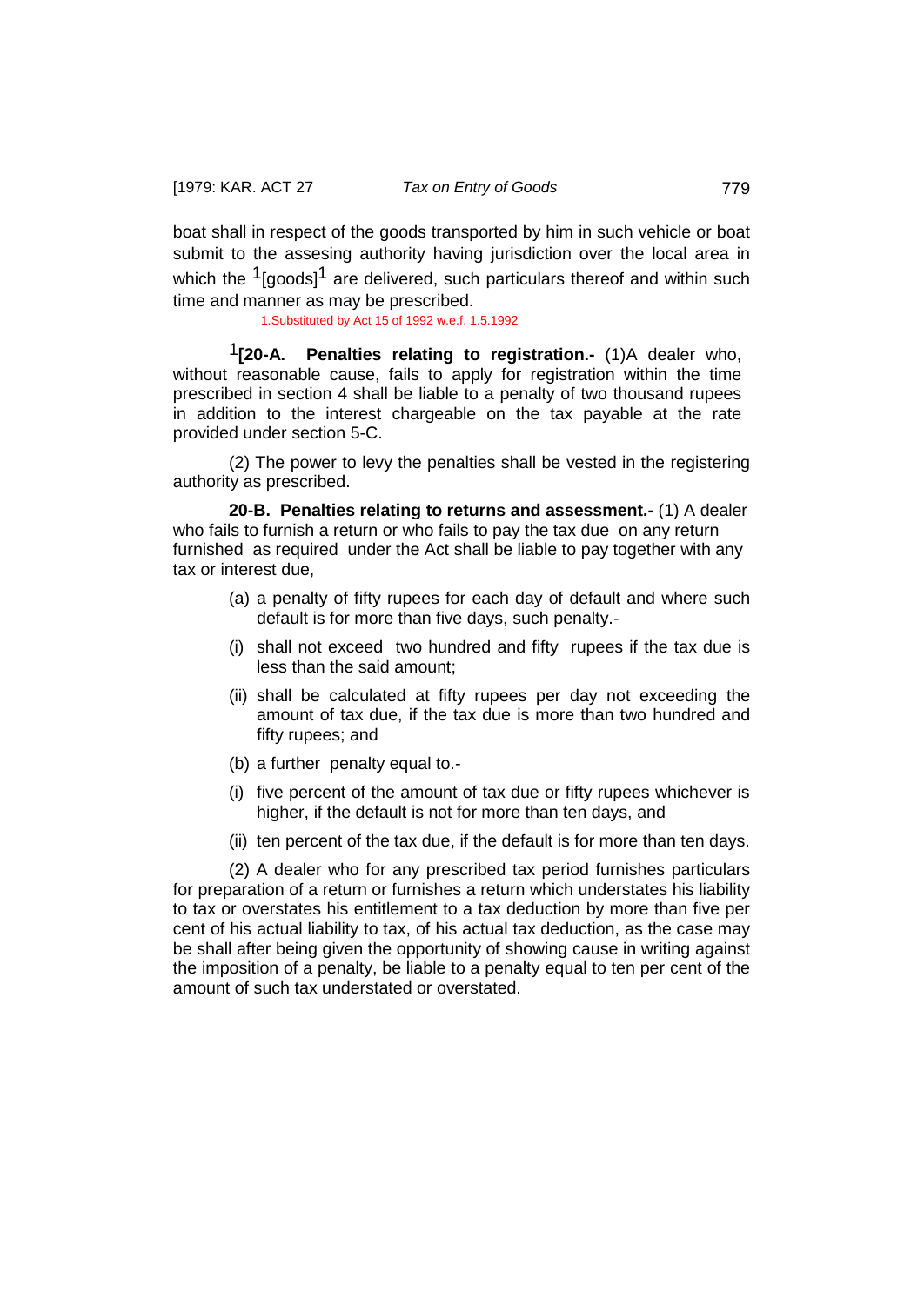(3) A dealer who furnishes a return which is incomplete or incorrect in any material particular as informed in a notice issued to him, shall be liable to a penalty of fifty rupees for each day the return remains incomplete or incorrect.

(4) In any case where a dealer who has failed to furnish a return has been issued with an assessment showing less than his actual liability to tax and he pays such tax as assessed, such dealer, after being given the opportunity of showing cause in writing against the imposition of a penalty, shall be liable to a penalty of ten percent of the amount of the tax underassessed.

(5) A dealer who fails, within the time specified, to get registered though liable to do so, after being given an opportunity of showing cause in writing against the imposition of a penalty, shall be liable to pay penalty of thirty percent of the amount of tax payable by him as assessed under section 5-D or re-assessed under section 6.

(6) The power to levy the above penalties shall be vested in the prescribed authority to which returns are required to be furnished or the prescribed authority making an assessment or re-assessment.

(7) Any dealer who fails to submit returns as required by the provisions of the Act continuously for three months or two quarters, as the case may be, shall on conviction, in addition to recovery of any tax or penalty or interest or other amount that may be due from him or levied on him, be punishable with simple imprisonment which may extend to six months or with a fine which shall not be less than five thousand rupees but which may extend to twenty five thousand rupees or with both and when the offence is a continuing one, with a daily fine not exceeding two hundred rupees during the period of continuance of the offence<sup>[1]</sup>

1. Inserted by Act 14 of 2014 w.e.f.1.04.2014.

## **21. Offences and penalties.-** (1) Any person who-

 $^{4}$ [ $^{1}$ [XXX] $^{4}$ 

- (g) fails to issue a sale bill or cash memorandum in accordance with the provisions of sub-sections (2) and (3) of section 17-A; or
- (h) fails to keep true and complete accounts.]<sup>1</sup>

shall, on conviction by a Magistrate,  $2$ [be liable to a fine which shall not be less than  $3$  five hundred rupees<sup>3</sup> but which may extend to two thousand rupees.]<sup>2</sup>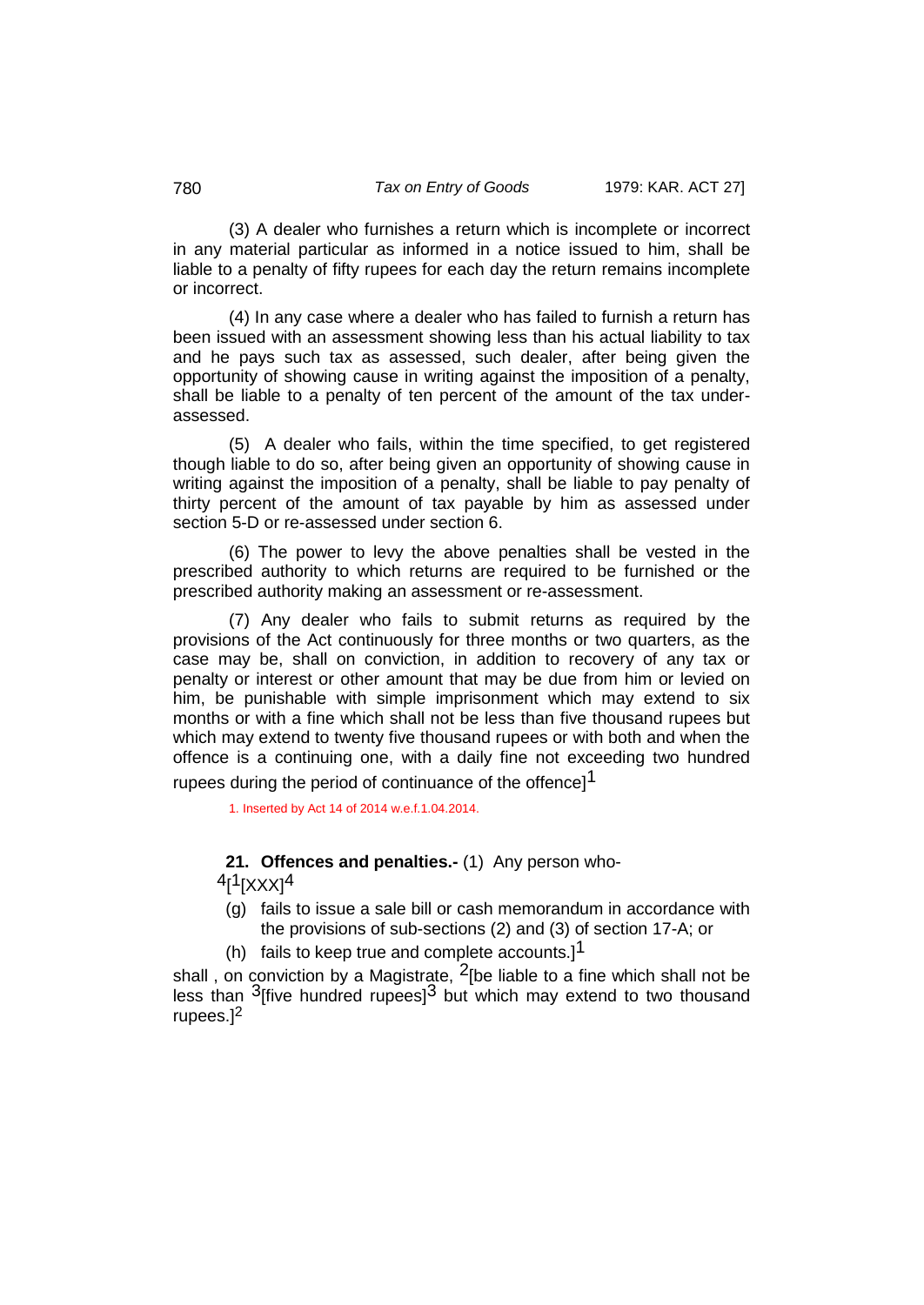1.Substituted by Act 3 of 1998 w.e.f. 1.4.1998 2. Substituted by Act 13 of 1982 w.e.f. 1.4.1982 3. Substituted by Act 7 of 1997 w.e.f. 1.4.1997

4. Ommitted by Act 14 of 2014 w.e.f.1.04.2014

(2) Any person who,-

 $3$ [XXX] $3$ 

- (c) fraudulently evades the payments of any tax assessed on him, or other amount due from him under this Act, or
- (d) wilfully acts in contravention of any of the provisions of this Act or the rules made thereunder,

shall on conviction in addition to the recovery of any tax that may be due from him, be punishable with simple imprisonment  $1$ [which may extend to twelve months or with fine which shall not be less than  $2$ [five thusand rupees but which may extend to twenty-five thousand rupees] $\int$  or with both and when the offence is a continuing one, with a daily fine not exceeding two hundred rupees]<sup>2</sup> during the period of the continuance of the offence.

1.Substituted by Act 13 of 1982 w.e.f. 1.4.1982

- 2. Substituted by Act 7 of 1997 w.e.f. 1.4.1997
- 3. Ommitted by Act 14 of 2014 w.e.f.1.04.2014

**22. Cognizance of offences.-** (1) No court shall take cognizance of any offence punishable under sub-section (2) of section 21 except with the previous sanction of the <sup>1</sup>[Joint Commissioner.]<sup>1</sup>

1.Substituted by Act 26 of 2004 w.e.f. 1.8.2004

(2) Notwithstanding anything contained in the Code of Criminal Procedure, 1973 (Central Act 2 of 1974) all offences punishable under subsection (2) of section 21 shall be cognizable and bailable.

**23. Composition of offences.-** The prescribed authority may accept from any person who has committed or is reasonably suspected of having committed an offence punishable under this Act, by way of composition of such offence-

(a) where the offence consists of the failure to pay or the evasion of, any tax or other amount recoverable under this Act in addition to the tax or amount so recoverable, a sum of money not exceeding  $1$ [five thousand rupees<sup>11</sup> or double the amount of the tax or amount recoverable, whichever is greater, and

(b) in other cases, a sum of money not exceeding  $1$ [two thousand rupees but not less than five hundred rupees]<sup>1</sup>.

1. Substituted by Act 7 of 1997 w.e.f. 1.4.1997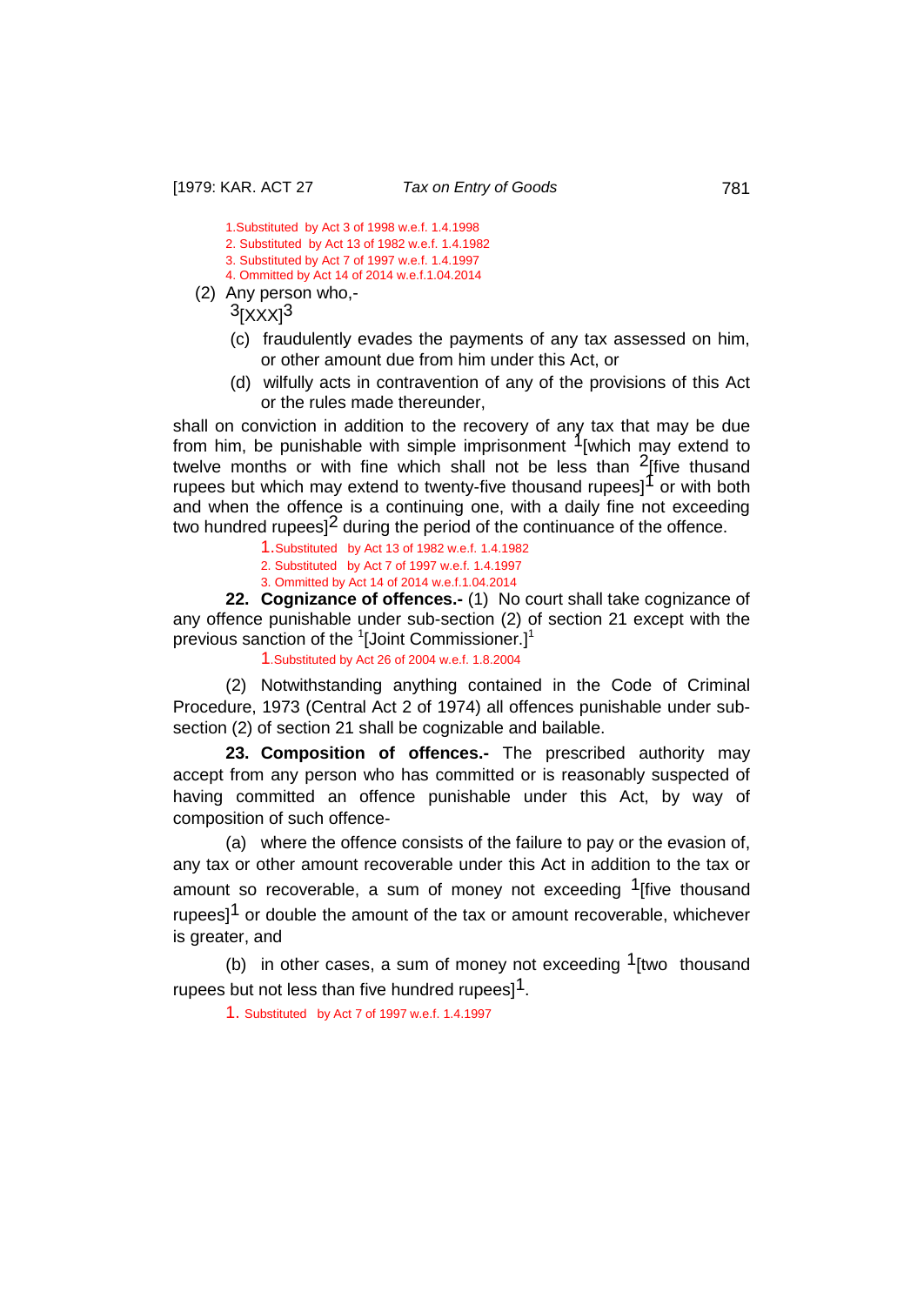**24. Offences by Companies.-** (1) If the person committing an offence under this Act is a company, the company as well as every person in charge of, and responsible, to the company for the conduct of its business at the time of the commission of the offence shall be deemed to be guilty of the offence and shall be liable to be proceeded against and punished accordingly:

Provided that nothing contained in this sub-section shall render any such person liable to any punishment if he proves that the offence was committed without his knowledge or that he exercised all due diligence to prevent the commission of such offence.

(2) Notwithstanding anything contained in sub-section (1) where an offence under this Act has been committed by a company and it is proved that the offence has been committed with the consent or connivance of, or that the commission of the offence is attributable to any neglect on the part of any director, manager, managing agent or any other officer of the company, such director, manager, managing agent or other officer shall also be deemed to be guilty of that offence and shall be liable to be proceed against and punished accordingly.

*Explanation.-* For the purposes of this section,-

(a) "company" means any body corporate and includes a firm or other association of individuals ; and

(b) "director" in relation to a firm means a partner in the firm.

**25. Assessment, etc., not to be questioned in prosecution.-**  The validity of the assessment of any tax or of the levy of any fee or other amount, made under this Act, or the liability of any person to pay any tax, fee or other amount so assessed or levied shall not be questioned in any criminal court in any prosecution or other proceeding whether under this Act or otherwise.

**26. Bar of certain proceedings.-** (1) No suit, prosecution or other proceeding shall lie against any officer or servant of the State Government, for any act done or purporting to be done under this Act without the previous sanction of the State Government.

(2) No officer or servant of the State Government shall be liable in respect of any such act in any civil or criminal proceeding if the act was done in good faith in the course of the execution of duties or the discharge of the functions imposed by or under this Act.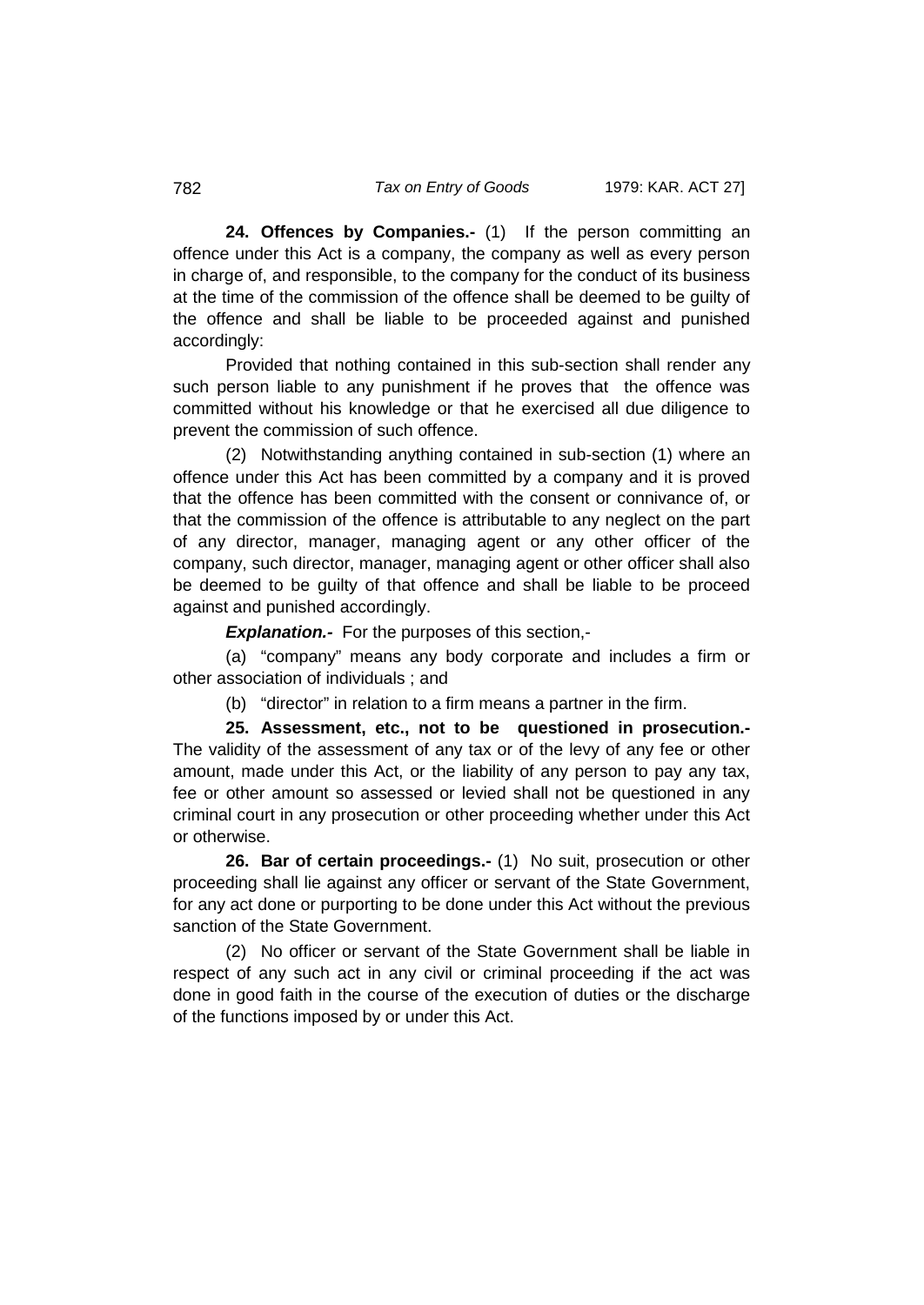**27. Courts not to set aside or modify assessment except as provided in this Act.-** No suit or other proceedings shall except as expressly provided in this Act, be instituted in any court to set aside or modify any assessment made under this Act.

# **1[28.**  $x \times x$ ]<sup>1</sup>

1. Omitted by Act 1 of 1996 w.e.f. 1.4.1995

**1[2[28A. Burden of proof.-** (1) For purposes of assessment of tax under this Act, the burden of proving that goods brought into or caused to be brought into a local area or taken delivery of by a dealer, is not liable to tax under this Act shall be on the such dealer.

1. Section 28A and 28B inserted by Act 13 of 1982 w.e.f. 1.4.1982 2. Substituted by Act 15 of 1992 w.e.f. 1.5.1992

 $1$ [(2)Notwithstanding anything contained in this Act or any other law, where any dealer or person prefers claim under sub-section (3) of section 3 that he is not liable to pay tax under this Act in respect of any goods on which tax is leviable, such dealer or person shall be deemed to be the dealer or person liable to tax under this Act, unless he proves that in respect of such goods tax under this Act has already been paid or has become payable or that tax under the Karnataka Tax on Luxuries Act, 1979 (Karnataka Act 22 of 1979) has already been paid or has become payable, as the case may be.] $<sup>1</sup>$ </sup>

1. Inserted by Act 7 of 1997 w.e.f. 1.4.1997

 $1(3)$ ]<sup>1</sup> Where a dealer furnishes, issues or produces bill of sale, voucher, the declaration, certificate or any other document which he knows or has reason to believe to be false with a view to support or make any claim that he or any other dealer is not liable to be taxed under this Act, the assessing authority shall on detecting such furnishing or issue or production direct the dealer furmishing, issuing or producing such a bill of sale, voucher, the declaration, the certificate or other documents to pay as penalty,-

1. Re-numbered by Act 7 of 1997 w.e.f. 1.4.1997

(i) in the case of first detection, three times the tax levied or leviable in respect of such goods; and

(ii) in the case of second or subsequent detection, five times the tax levied or leviable in respect of such goods: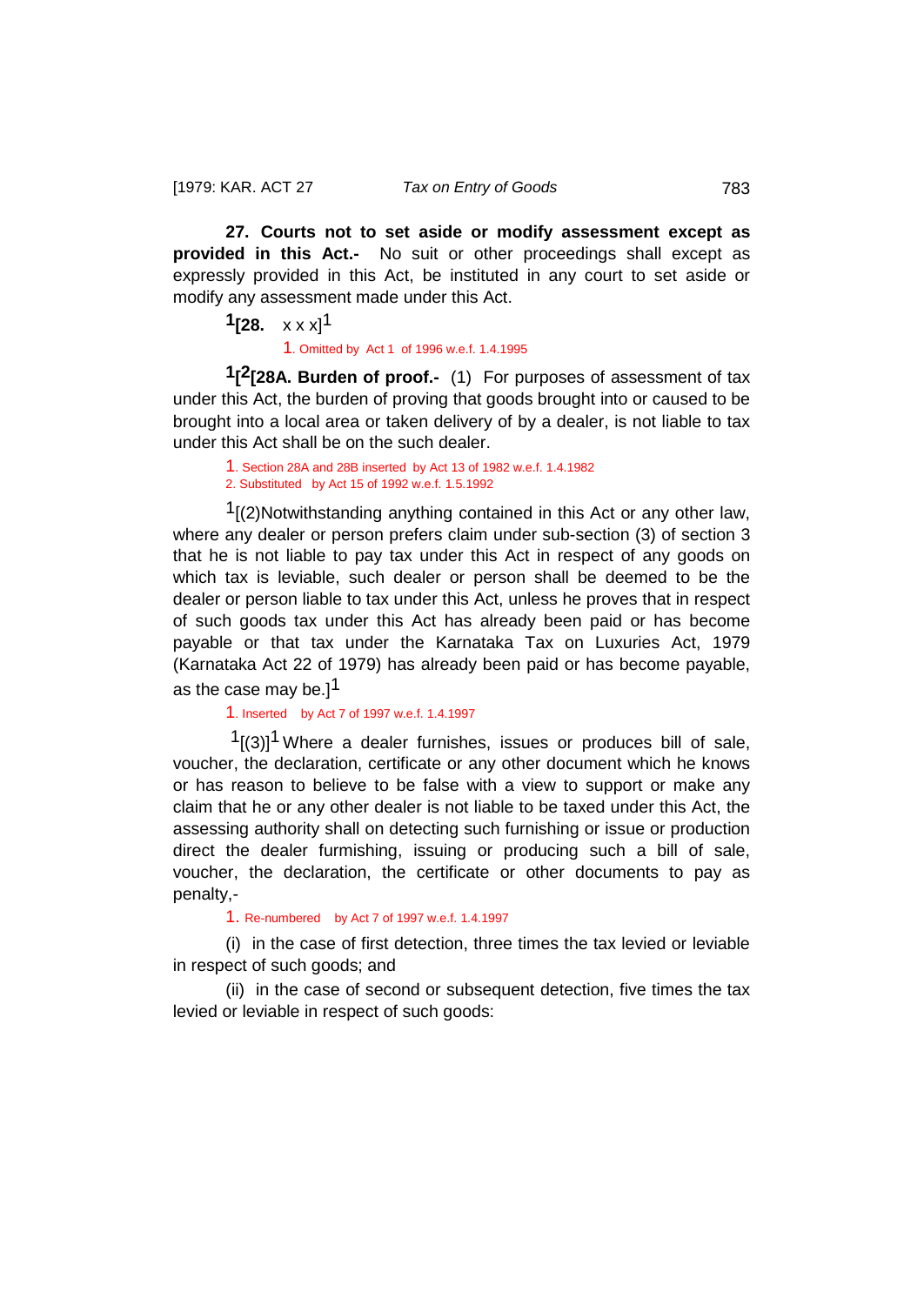Provided that before issuing any direction for payment of penalty under this sub-section, the assessing authority shall give to the dealer an opportunity of being heard against the levy of such penalty.]2

**28B. Refund of tax in certain cases.-** The tax paid by a registered dealer in respect of any  $1$ [goods]<sup>1</sup> shall be refunded to him, where such goods are sold by him in the course of export out of the territory of India.

1. Substituted by Act 15 of 1992 w.e.f. 1.5.1992

**Explanation.-** (1) For the purposes of this section, the expression "export out of the territory of India "shall have the meaning assigned to it under the provisions of sub-section (1) of section 5 of the Central Sales Tax Act, 1956 (Central Act 74 of 1956.)

(2) The burden of proving that any  $\frac{1}{9}$  [goods]<sup>1</sup> were sold in the course of export out of the territory of India shall be on the registered dealer.]<sup>1</sup>

1. Substituted by Act 15 of 1992 w.e.f. 1.5.1992

**29. Assignment of proceeds of the tax.-** Subject to such conditions as may be prescribed there shall be paid to each local authority every year such sum as may be determined by the Government from out of the tax collected under this Act.

**30. Power to make rules.-** (1) The State Government may, subject to the condition of previous publication, make rules, by notification, to carry out the purpose of this Act :

Provided that previous publication shall not be necessary where the rules are made for the first time after the commencement of this Act.

(2) In particular and without prejudice to the generality of the foregoing power, such rules may provide for,-

(a) all matters expressly required or allowed by this Act to be prescribed;

- (b) the assessment to tax in respect of a business which is discontinued or the ownership of which has changed ;
- $<sup>1</sup>$ [(b1) the procedure for assesment of Central and State Government</sup> Departments, statutory bodies and local authorities;<sup>11</sup>

1. Inserted by Act 7 of 1997 w.e.f. 1.4.1997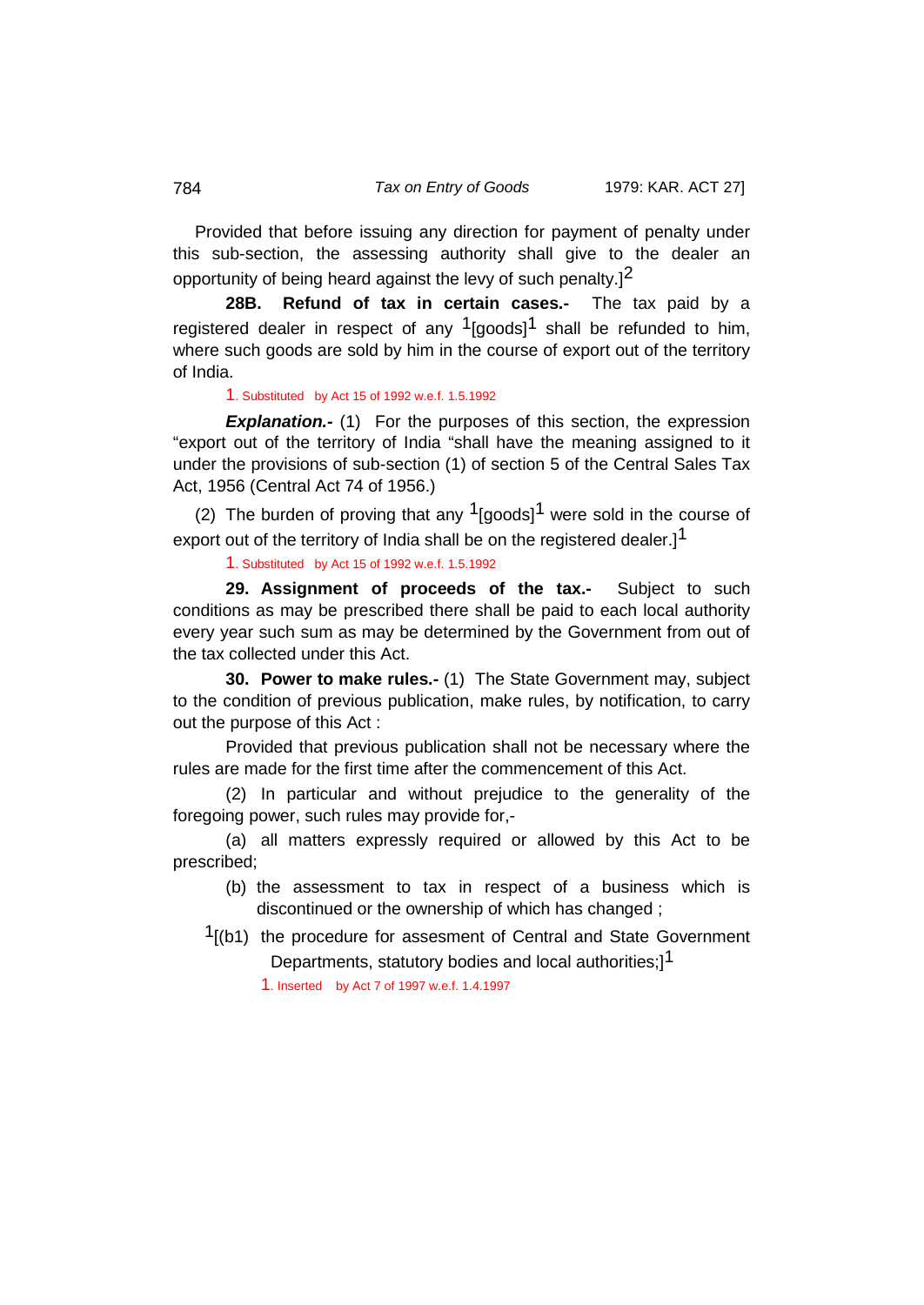- (c) the assessment to tax in respect of a business owned by minors and other incapacitated persons or by persons residing outside the State of Karnataka ;
- (d) the assessment of tax under this Act of any  $1$ [goods]<sup>1</sup> which have escaped assessment.

1. Sub-stituted Act 15 of 1992 w.e.f. 1.5.1992

- (e) procedure for registration of dealers under section 4 ;
- (f) refund of tax collected if the  $1$ [goods]<sup>1</sup> has not been consumed, sold or used within the local area ;

1. Substituted by Act 15 of 1992 w.e.f. 1.5.1992

- (g) compelling the submission of returns and the production of documents and enforcing the attendance of persons and examining them on oath or affirmation ;
- $1$ [(g1) specifying the class of dealers who need not furnish statement under section 7:1<sup>1</sup>

1. Inserted by Act 28 of 1985 w.e.f. 10.9.1985

- (h) the duties and powers of officers appointed for the purpose of enforcing the provisions of this Act ;
- (i) generally regulating the procedure to be followed, and the forms to be adopted in proceedings under this Act;
- (j) any other matter including levy of fees for which there is no provision or no sufficient provision in this Act and for which provisions is, in the opinion of the State Government, necessary for giving effect to the purposes of this Act.

(3) In making a rule under sub-section (1) or sub-section (2), the Government may provide that a person guilty of a breach thereof shall, on conviction be punishable with fine which may extend to  $1$  five thousand]<sup>1</sup> rupees and, where the breach is a continuing one, with further fine which may extend to  $1$  [one hundred rupees]<sup>1</sup> for every day after the first day during which the breach continues.

1. Substituted by Act 7 of 1997 w.e.f. 1.4.1997

(4) Any rule under this Act may be made to have effect retrospectively and when any such rule is made a statement specifying the reasons for making such a rule shall be laid before both Houses of the State Legislature along with the rule, under sub-section (5). All rules made under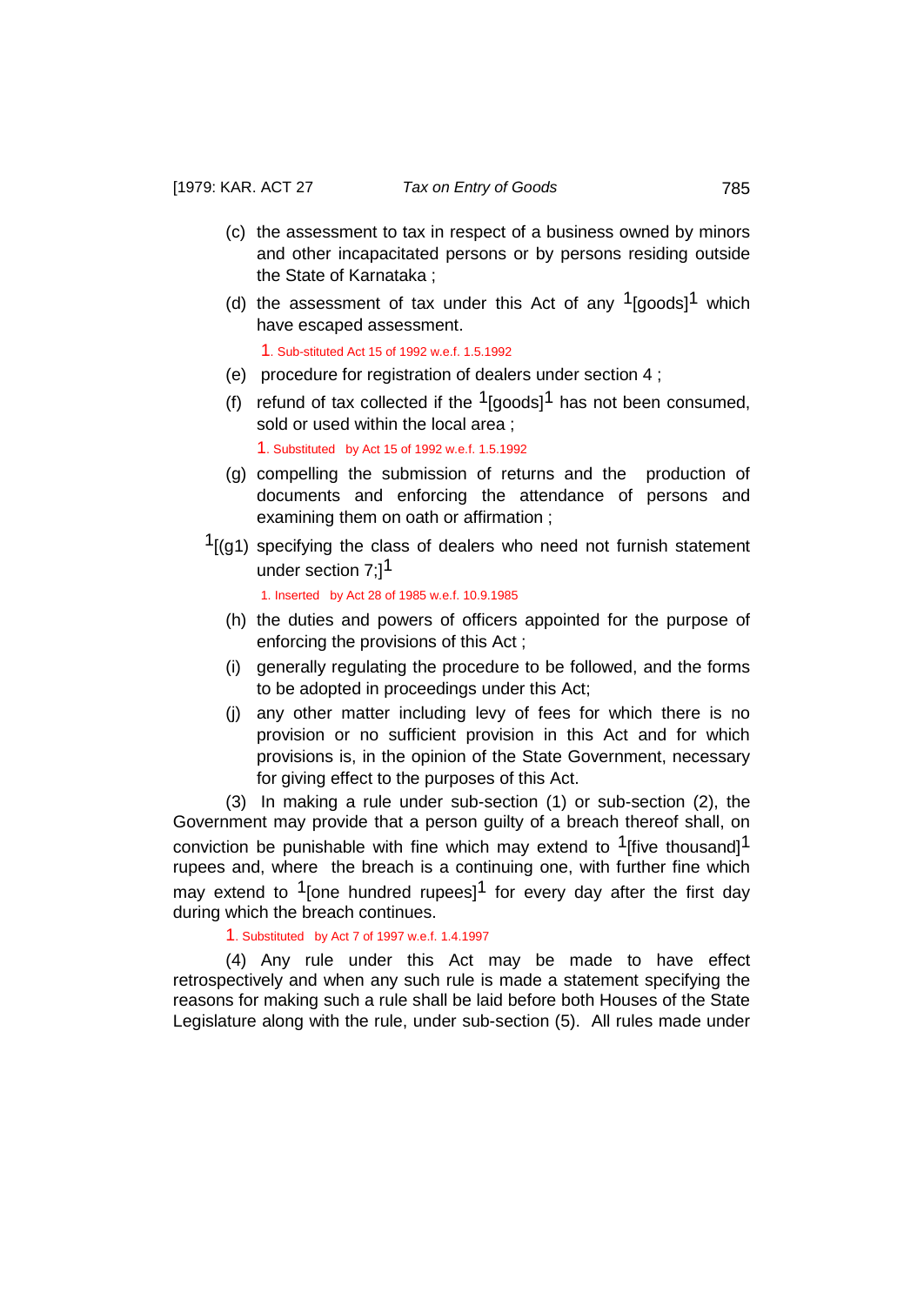this Act, shall, subject to any modification made under sub-section (5), have effect as if enacted in this Act

 $1$ [(5)  $x x x$ ]<sup>1</sup>

1. Omitted by Act 15 of 1992 w.e.f. 1.5.1992

**1[30A. Assessment of tax in certain cases.-** 2[(1)]2 Notwithstanding anything certained in this Act, every registered dealer and every dealer liable to get himself registered under this Act whose assessment year commenced on a date after the first day of April, 1986 shall complete his accounts and close them on thirty-first day of march, 1987. He shall be assessed to the period ending thirty-first March, 1987 in accordance with the

procedure laid down in section 5 of this Act.]1 1. Inserted by Act 11 of 1987 w.e.f. 1.4.1987

2. Re-numbered by Act 14 of 1994 w.e.f. 1.4.1994

 $1(2)$  Notwithstanding anything contained in this Act, where a dealer who is permitted to pay tax under section 5C has caused entry of goods into local area for use, sale or consumption therein and has not paid tax on such goods under that section up to the date of commencement of the Karnataka Tax on Entry of Goods (Third Amendment) Act, 1993 shall pay tax under section 3 at the rates prevailing on the date immediately prior to the date of such commencement.]<sup>1</sup>

1. Inserted by Act 14 of 1994 w.e.f. 1.4.1994

**1[31. Laying of Rules and Notifications before the State Legislature.-** Every rule made under this Act and every Notification issued under the provision of this Act shall be laid as soon as may be after it is published before each House of the State Legislature while it is in session for a total period of thirty days which may be comprised in one session or in two more successive sessions, and if before the expiry of the session in which it is so laid or the sessions immediately following both Houses agree in making any modification in the rule or notification or both Houses agree that the rule or notification should not be made, the rule or notification shall thereafter have effect only in such modified form or be of no effect, as the case may be; so, however, that any such modification or annulment shall be without prejudice to the validity of anything previously done under that rule or notification.<sup>11</sup>

1. Inserted by Act 15 of 1992 w.e.f. 1.5.1992

**1[32]1. Power to remove difficulties.-** If any difficulty arises in giving effect to the provisions of this Act, the State Government may, by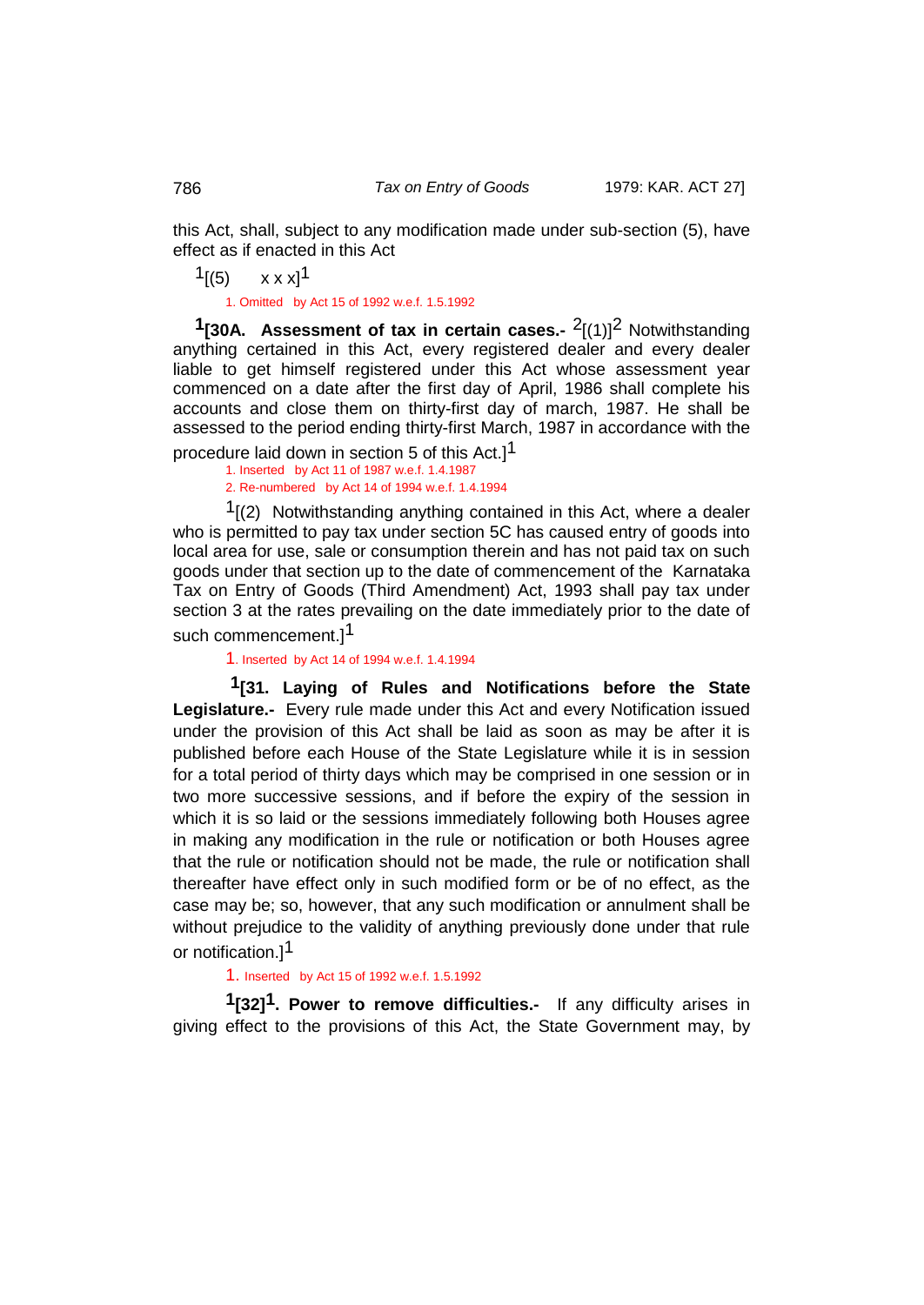notification make such provisions as appear to it to be necessary or expedient for removing the difficulty.

1. Re-numbered by Act 15 of 1992 w.e.f. 1.5.1992

1[**33. Savings.-** The amendments made to the provisions of this Act by Karnataka Taxation Laws (Amendment) Act, 2014 shall not affect the previous operation of the said provisions before commencement of the said Act and payment of tax in advance, submission of statement and return, assessment including self-assessment and cancellation of assessment, reassessment, levy of penalty, liability for payment of interest, period of limitation for assessment or re-assessment and all other similar matters and obligations imposed in respect of any year prior to the commencement of the said Act shall be governed by the relevant provisions as if the said Act had not passed<sup>1</sup>

1. Inserteds by Act 14 of 2014 w.e.f.1.04.2014

# **1 [FIRST SCHEDULE**

## (See Section 3 (1))

1. First Schedule with Serial Number 1 to 103 inserted by Act 3 of 1995 w.e.f. 1.5.1992

- 1. Air-conditioning plants, air coolers and airconditioners and parts thereof.
- 2. Arms of all kinds including guns, rifles, revolvers, pistols and ammunition for the same.
- 3. Batteries and parts thereof including dry cells and dry cell batteries.
- 4. Brass, bronze and copper articles including sheets circles, rods, rounds, squares, and flats made of brass, bronze and copper but excluding those specified elsewhere.
- 5. Bricks and tiles other than those specified elsewhere.
- 6. Bullion and specie and articles made of gold and silver other than those specified elsewhere.
- 7. Butter, ghee and chees.
- 8. Cassette tape recorders and players (audio and video) including audio and video cassettes.
- 9. Cement and water and weather proofing compounds.
- 10. Chemicals of all kinds.
- 11. Chinaware, porcelainware and stoneware (articles) other than those specified elsewhere.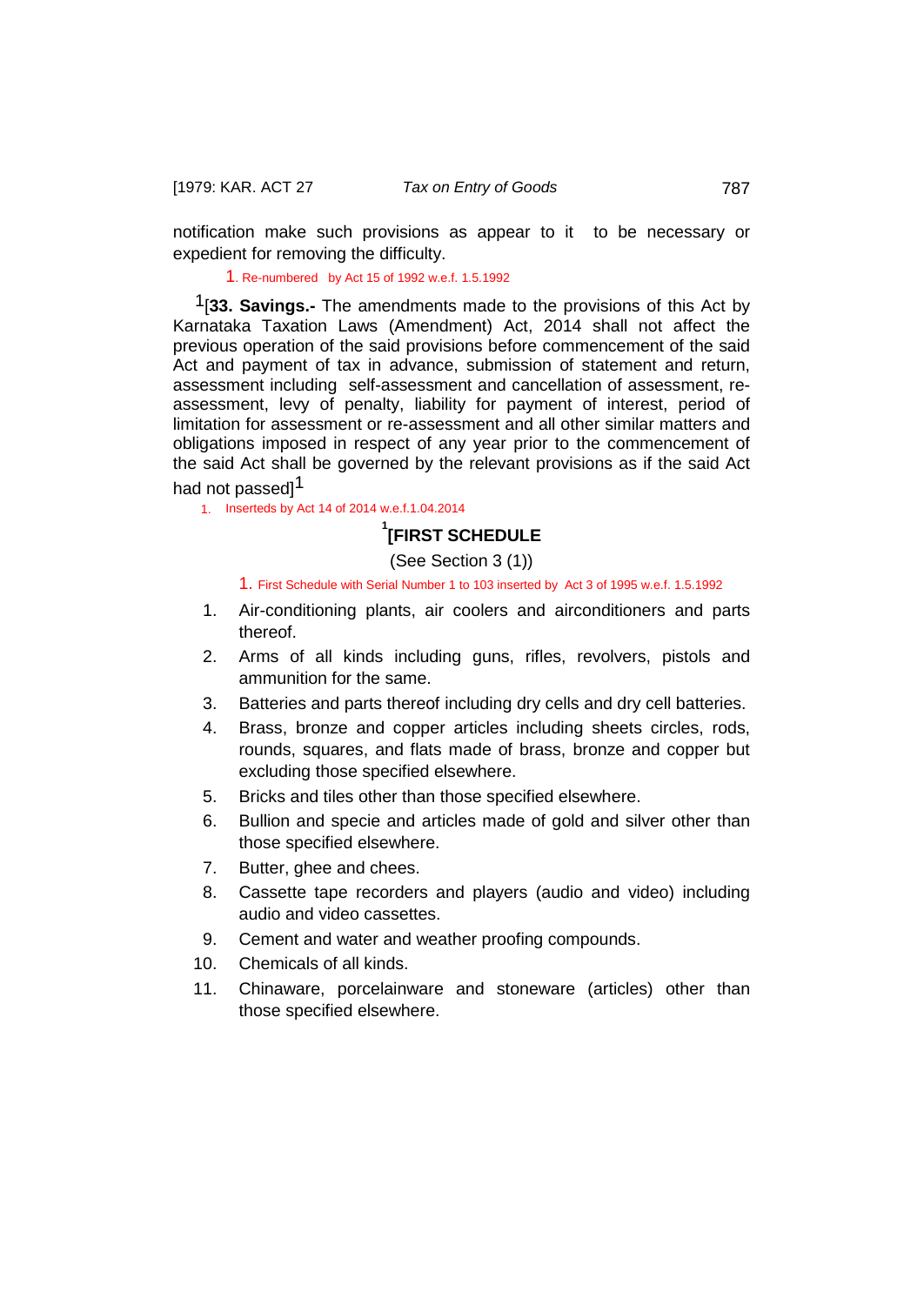- 12. Chicory powder.
- 13. Cigar and cigarette cases, holder and lighters, and tobacco pipes.
- 14. Cinematographic, photographic and other cameras, projectors, enlargers, lenses and parts and accessories thereof.
- 15. Clocks, time pieces and watches (all kinds) and parts thereof including watch straps and chains (made of base metals.)
- 16. Coir products including rubberised coir products
- 17. Confectionery, biscuits and cakes.
- 18. Coppersulphate.
- 19. Cotton yarn waste and cotton waste.
- 20. Crockery and cutlery.
- 21. Deodrants, disinfectants, germicides other than those falling under any other entry.
- 22. Dictaphones and other similar apparatus for recording sound and parts and accessories thereof.
- 23. Diesel engines and parts thereof.
- 24. Dry fruits including almonds, walnuts and pista
- 25. Druggets and durries.
- 26. Dyes.
- 27. Edible oils including hydrogenated oil and cooking medium.
- 28. Electrical and electronic goods, appliances, instruments and apparatus and parts and accessories thereof but excluding those specified elsewhere.
- 29. Fiberglass sheets and article made of fiberglass.
- 30. Films (all kinds) including X-ray films.
- 31. Fire fighting equipments and devices.
- 32. Fire works and colour matches.
- 33. Foamed rubber, plastic foam or any other synthetic foam articles such as sheets cushions, pillows mattresses and the like.
- 34. Food and non-alcoholic drinks that is to say :-
	- (i) Ready to serve foods, processed foods, semi cooked or semi processed food stuffs, fruits (other than dry fruits including almonds, walnuts and pista) and dried vegetables products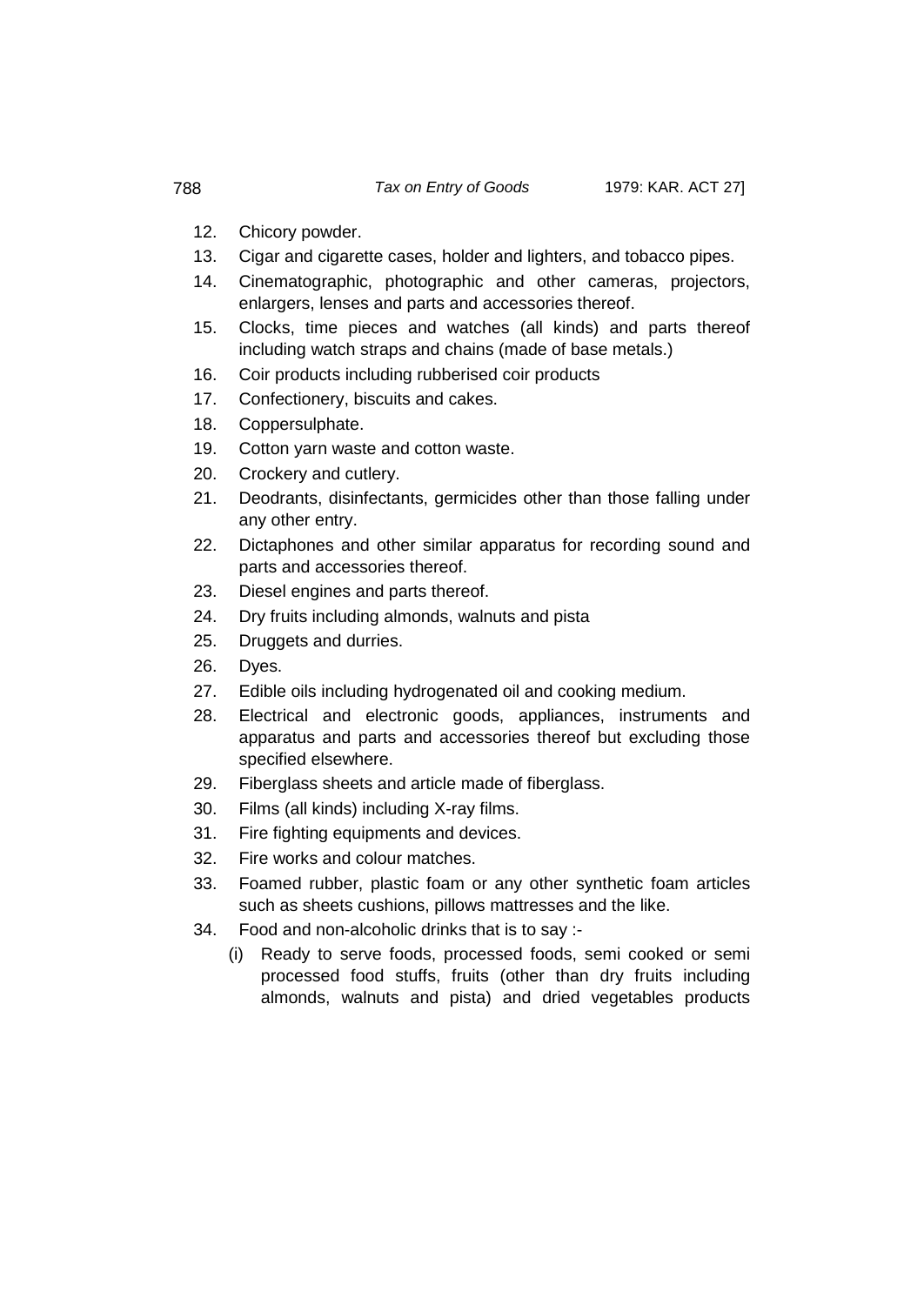(whether cooked or not), fruits and vegetables products when sold in tins, cans, bottles or in any kind of sealed containers.

- (ii) Instant mix, such as jamoon mix, idli mix, ice cream mix, jelly mix and the like ; sambar and rasam powders and pastes, curry powder and pastes, and the like ; soft drink concentrates (other than fruit and vegetable concentrates) whether in liquid or powder or crystal form.
- (iii) Aerated water including ready to drink soft drinks whether or not flavoured or sweetened and whether or not containing vegetable or fruit juice or fruit pulp when sold in bottles, tins, cans or in any kind of sealed containers but excluding soft drinks concentrates.
- 35. Food preservatives, food colours and food flavours.
- 36. Footwear and polishes.
- 37. Furniture of all kinds, including treasure chest, safes and lockers and parts and accessories thereof.
- 38. Furs and skins and articles made therefrom including hides and skins.
- 39. Glass sheets and all articles made of glass.
- 40. Gramaphones of every description and accessories and parts thereof.
- 41. Gramaphone records and needles.
- 42. Hardware, that is to say :-
	- (i) fittings of doors, windows and furniture (made of base metal and alloy thereof).
	- (ii) bolts, nuts and rivets, screws of base metal or alloy thereof including bolt ends, screw studdings, self tapped screw, screw hooks, screw rings, wire nails, measuring tapes and scales.
	- (iii) Metallic barbed wire, metallic wire, metallic wire mesh and metallic wire nettings.
- 43. Industrial gas, such as oxygen, acetylene, nitrogen and the like.
- 44. Insecticides, pesticides, weedicides, fungicides and plant nutrients and plant regulators.
- 45. Ivory and sandal wood articles including sandal wood oil.
- 46. Jaggery.
- 47. Kitchen ware (all kinds) used for cooking as well as serving.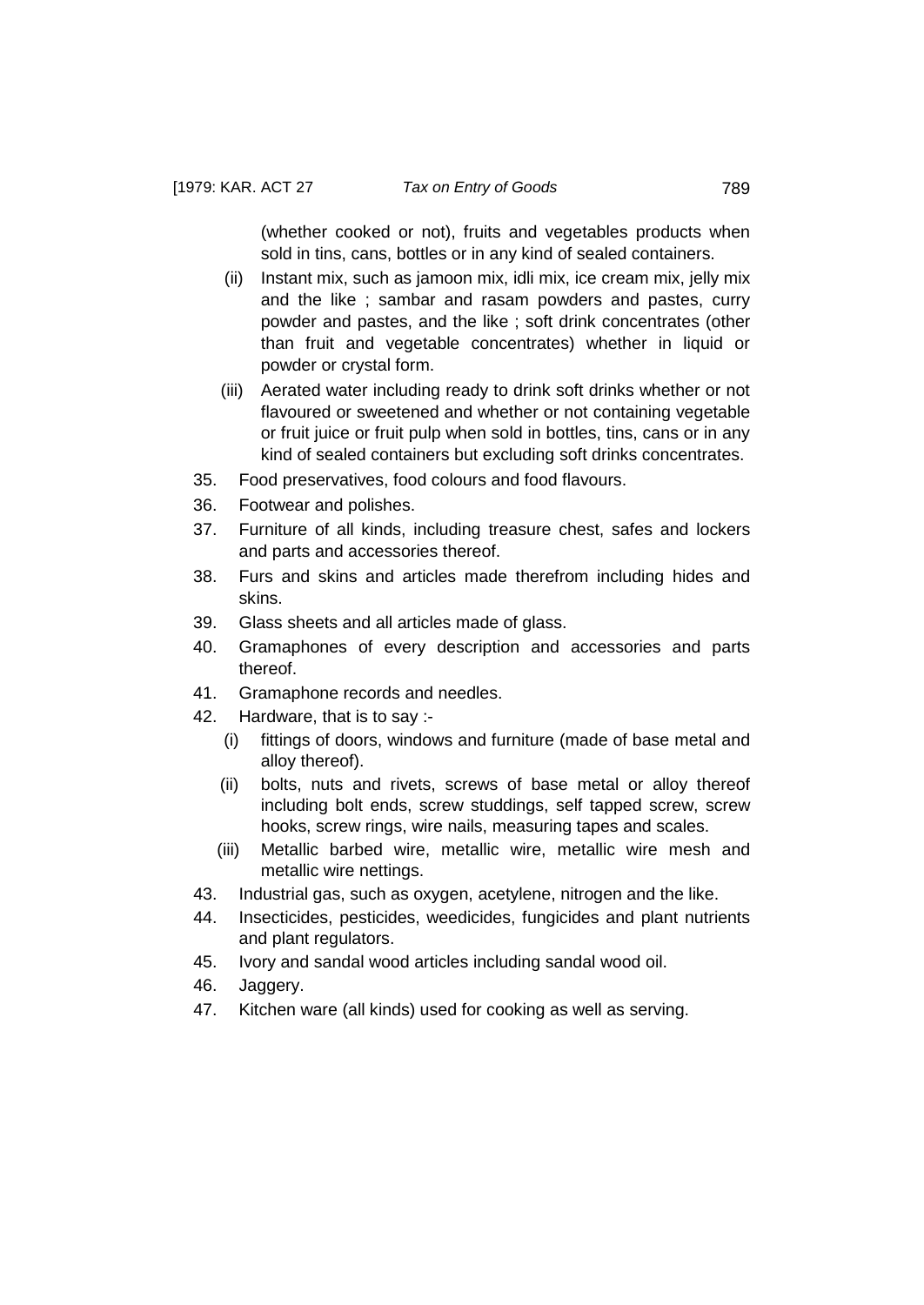- 48. Laminated, impregnated or coated matting materials such as linoleum generally used for floor covering (other than floor tiles).
- 49. Leather goods other than footware and those specified elsewhere.
- 50. Lifts, elevators and escalators whether operated by electrically or hydraulic power.
- 51. Liquor including arrack and toddy.
- 52. Machinery (all kinds) and parts and accessories thereof but excluding agricultural machinery.
- 53. Man made or synthetic staple fibres, fibre-yarn, or filament yarn (all kinds)
- 54. Marble slabs and articles made therefrom.
- 55. Medicinal and Pharmaceutical preparations.
- 56. Mill yarn (all kinds) excluding cotton yarn and those specified elsewhere.
- 57. Mineral water sold in container.
- 58. Motor vehicles (all kinds) and parts and accessories thereof including chassis of Motor Vehicles.
- 59. Non-edible oils (other than petroleum products and those specified elsewhere)
- $1$ [60.  $x x x$ ]<sup>1</sup>

## 1. Omitted by Act 6 of 1995 w.e.f. 1.4.1995

- 61. Oil cake.
- 62. Opium, Ganja and Bhang.
- 63. Optical goods (all kinds) including spectacles, sunglasses, goggles, lenses and frames including attachment parts and accessories thereof.
- 64. Paints, colours, varnishes, pigments, polishes, indigo, enamel, bale oil, white oil, turpentine (all kinds), thinners, primers and paint brushes.
- 65. Paper (all kinds) including carbon paper, blotting paper, water proof paper, PVC coated paper, ferro paper, ammonia paper, stencil paper, but excluding photographic paper; pulp boards, art boards, duplex boards, triplex boards, cardboards, corrugated boards and the like ; cellophane.
- 66. Packing materials namely :-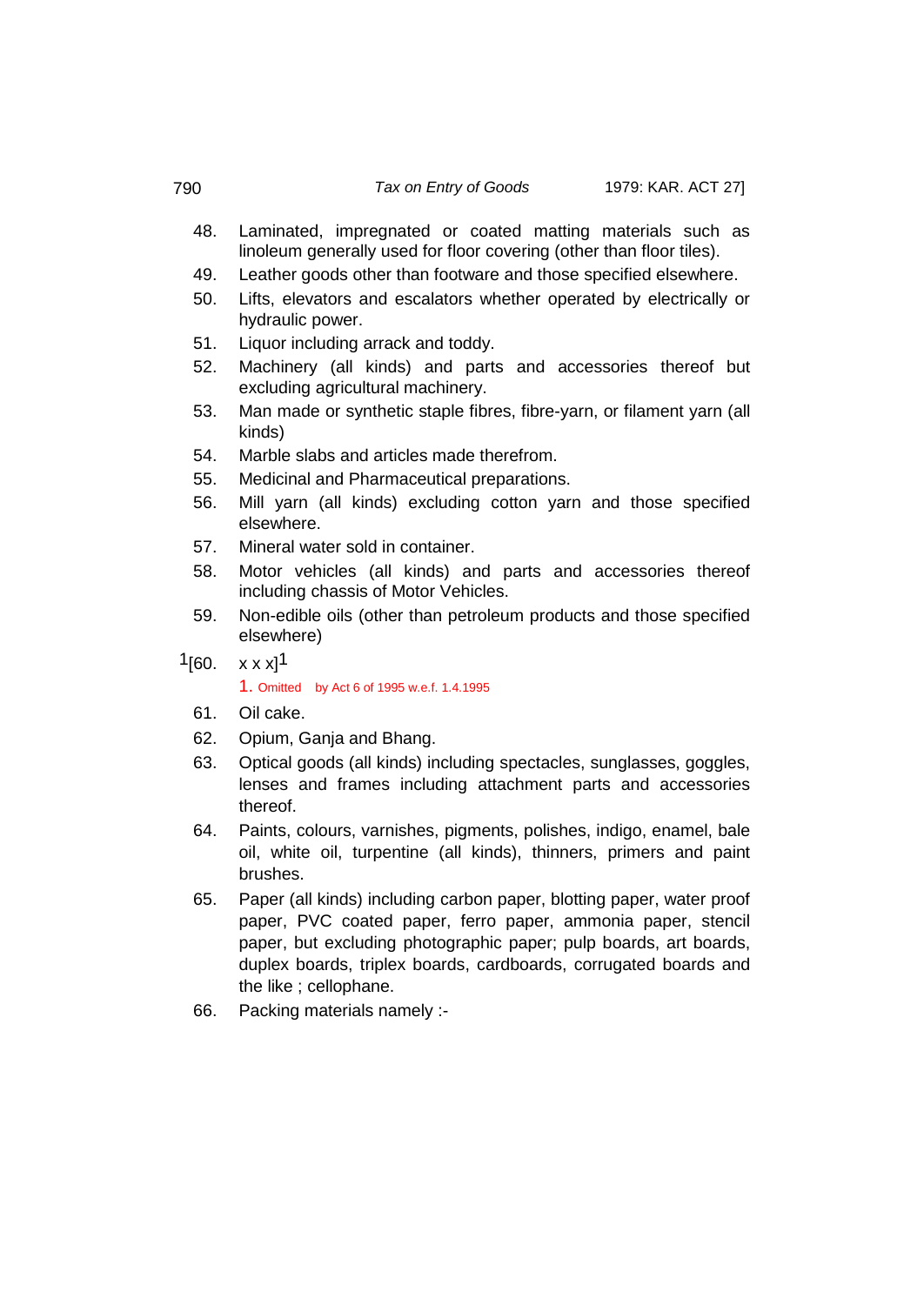- (i) fibre board cases, paper boxes, folding cartons, paper bags, carrier bags and card board boxes, corrugated board boxes and the like.
- (ii) tin plate containers (cans, tins and boxes) tin sheets, aluminium foil, aluminium tubes, collapsible tubes, aluminium or steel drums, barrels and crates and the like ;
- (iii) plastic, poly-vinyl chloride and polyethylene films bottles, pots, jars, boxes, crates, cans, carboys, drums, bags and cushion materials and the like ;
- (iv) wooden boxes, crates, casks and containers and the like;
- (v) gunny bags, bardan (including batars), hessian cloth, and the like;
- (vi) glass bottles, jars and carboys and the like ;
- (vii) laminated packing materials such as bitumanised paper and hessian based paper and the like ;
- 67. Petroleum products, that is to say, petrol, diesel, crude oil, lubricating oil, transformer oil, brake or clutch fluid, bitumen (asphalt), tar and others, but excluding aviation fuel, liquid petroleum gas (LPG), kerosene and naptha for use in the manufacture of fertilizers.
- 68. Photographic paper and photo albums
- 69. Pipes, tubes and fittings of iron and steel other than those specified in section 14 of the Central Sales Tax Act, 1956), cement and asbestos.
- 70. Plastic sheets, granules and articles made from all kinds and all forms of plastic including articles made of polypropylene, polysterene and like materials
- 71. Playing cards of every description.
- 72. Precious stones namely diamonds, emeralds, rubies, real pearls and sapphires and articles in which such precious stones are set, semi-precious stones and articles in which such semi-precious stones are set..
- 73. Pressure cookers and parts and accessories thereof
- 74. Raw-wool, woolen yarn and woolen blended yarn
- 75. Readymade garments including caps, neck ties and bows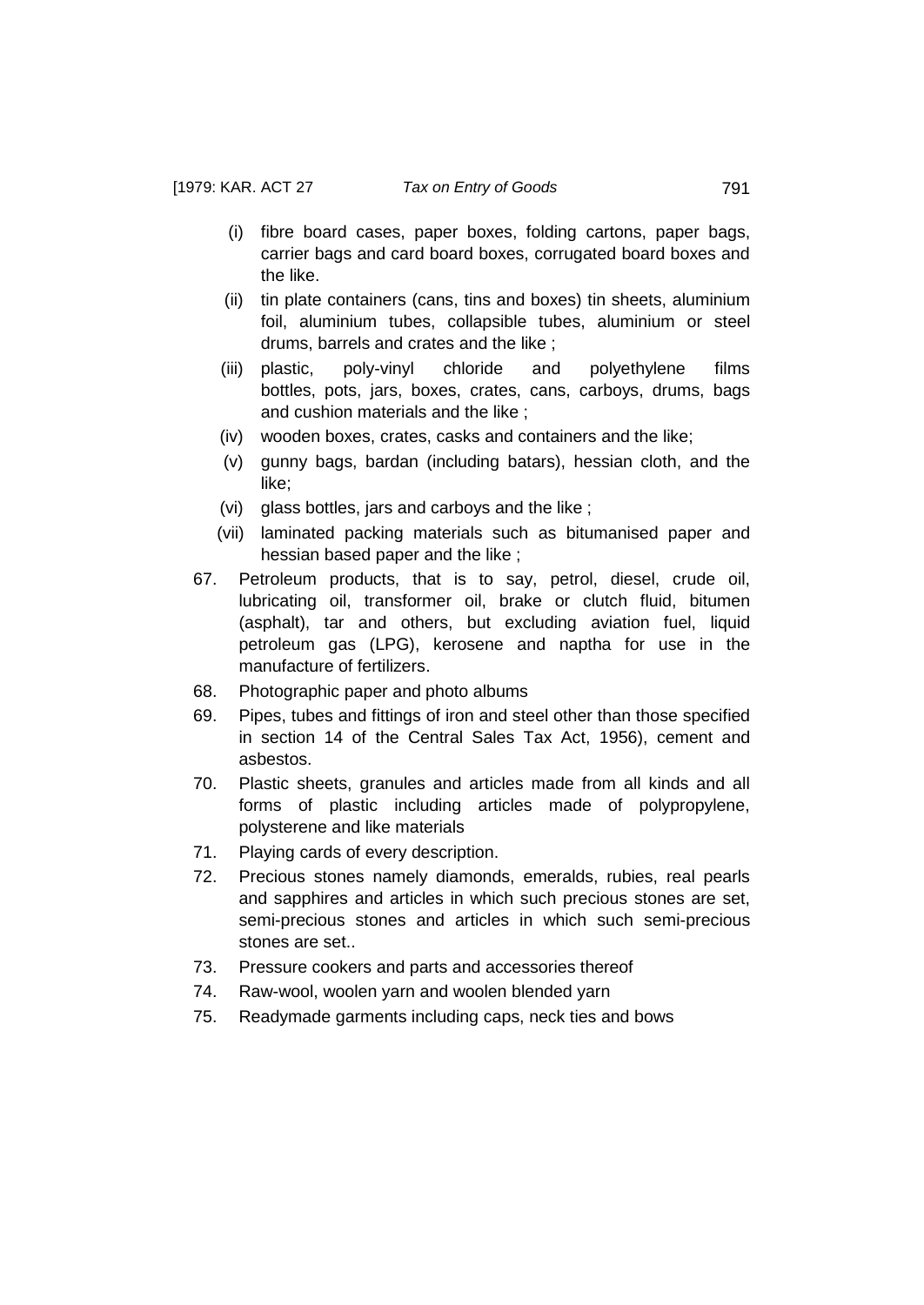- 76. Refrigerators, including deep freezers, bottle coolers, water coolers, cold storage equipments and the like and parts thereof
- 77. Rolling shutters and collapsible gates whether operated manually, mechanically or electrically and their parts.
- 78. Roofing , light roofing and false roofing materials including cement and asbestos sheets, asphalt sheets, straw boards hard and soft boards, plywood, veneered boards and panels and laminated sheets.
- 79. Rubber, that is to say :-
	- (i) Rubber plates, sheets and strips unhardened whether vulcanised or not and whether combined with any textile material or otherwise.
	- (ii) Piping and tubing of unhardened vulcanised rubber.
	- (iii) Transmission, conveyor or elevator belts or belting of vulcanised rubber whether combined with any textile material or otherwise.
	- (iv) Synthetic rubber including butadiene rubber and butyls rubber, synthetic rubber latex including prevulcanised synthetic rubber latex.
	- (v) Rubber articles, that is, articles made wholly of rubber (other than those specified elsewhere).
- $1$ [80. Raw materials component parts and inputs which are used in the manufacture of an intermediate or finished product<sup>1</sup>

1. Substituted by Act 5 of 2001 w.e.f. 1.4.2001

- 81. Rubber and other tyres, tubes and flaps other than those specified in Section 14 of the Central Sales Tax Act, 1956.
- 82. Sanitary fittings of every description excluding pipes and fittings of stoneware, cement, iron and steel.
- 83. Slotted angles and ready to assemble parts of steel racks.
- 84. Soaps, Soap flakes, soap powders, detergent powders and liquids and laundry brighteners.
- 85. Sound transmitting equipments including loudspeakers and Parts thereof excluding telephones and its parts.
- 86. Spirits and alcohol, that is to say,-
	- (i) denatured spirit :
	- (ii) rectified spirit :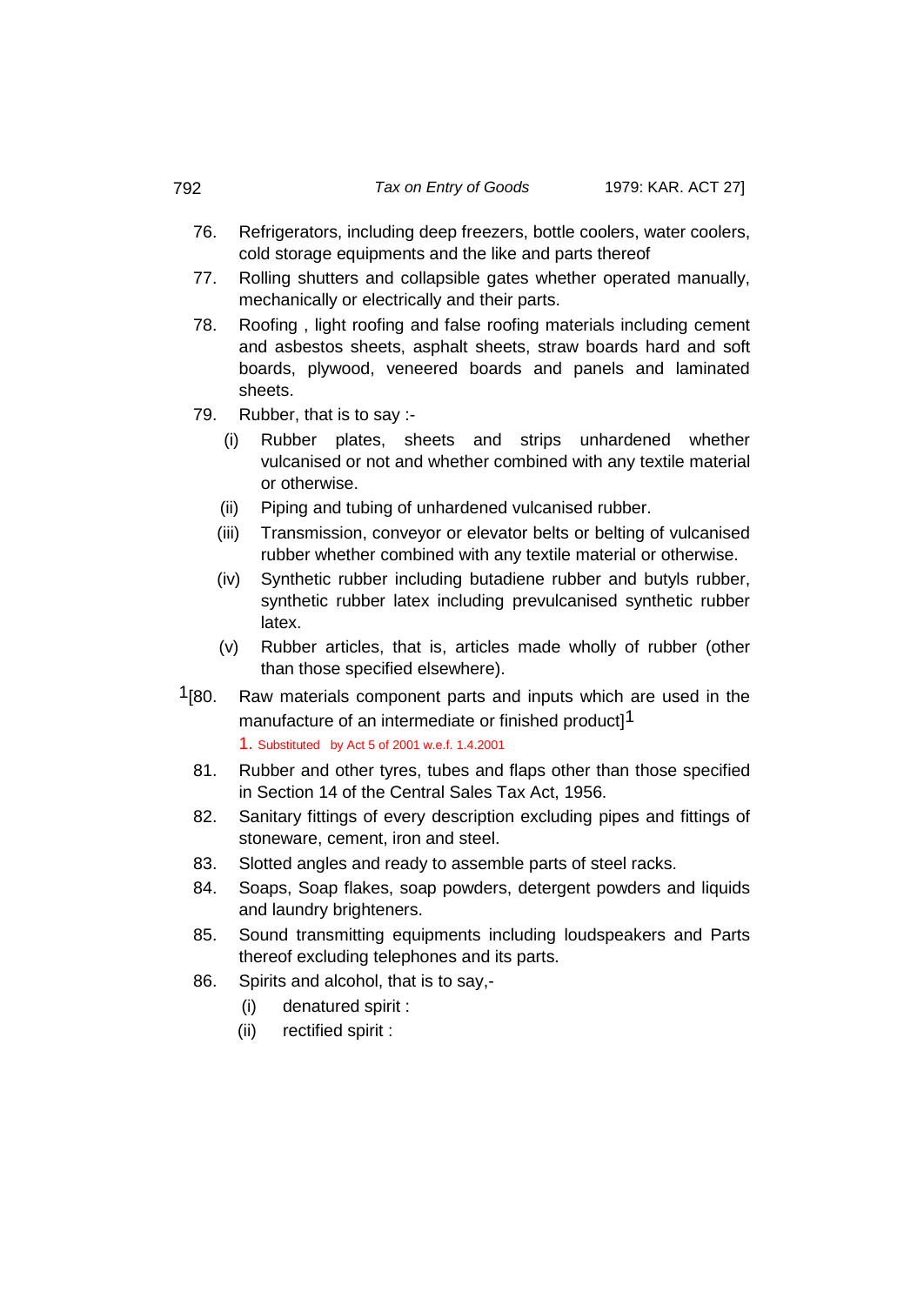- (iii) ethyl-alcohol :
- 87. Stationery articles namely :-
	- (i) Account books, paper envelops, dairies, calenders, race cards, catalogues, greetings cards, invitation cards, humour post cards, picture post cards, cards for special occasion and stamps albums.
	- (ii) office desk materials.
- 88. Stones, that is to say:-
	- (i) Granite stones, slabs and chips
	- (ii) Cuddapah stones and slabs
	- (iii) Shahabad stones and slabs
- 89. Stoves and parts and accessories thereof.
- 90. Sugar other than confectionery and the like.
- 91. Suit cases, brief cases, attache cases and despatch cases including those made of leather but excluding steel trunks.
- 92. Silk yarn that is to say, twisted or thrown silk yarn, spun silk yarn and noil silk yarn.
- 93. Telephones of every description and parts thereof.
- 94. Textiles namely cotton, woolen or silk or artificial silk including rayon or nylon and other man-made or synthetic fabrics manufactured in mills or powerlooms and hosiery cloth in length, and including fabrics coated with or impregnated with P.V.C. or cellulose derivatives (whether or not manufactured in mills or powerlooms.)
- 95. Tiles (all kinds) used for floors and walls other than those specified elsewhere.
- 96. Tobacco products of all description including beedies, cigarettes, cigars, churuts, snuff, zarda-quimam etc.
- 97. Toilet articles (whether medicated or not) except toilet soaps but including razors and razor blades and cartidges.
- 98. Typewriters and parts and accessories thereof and typewriter ribbon.
- 99. Vacuum flasks and refills.
- 100. Weights and measures.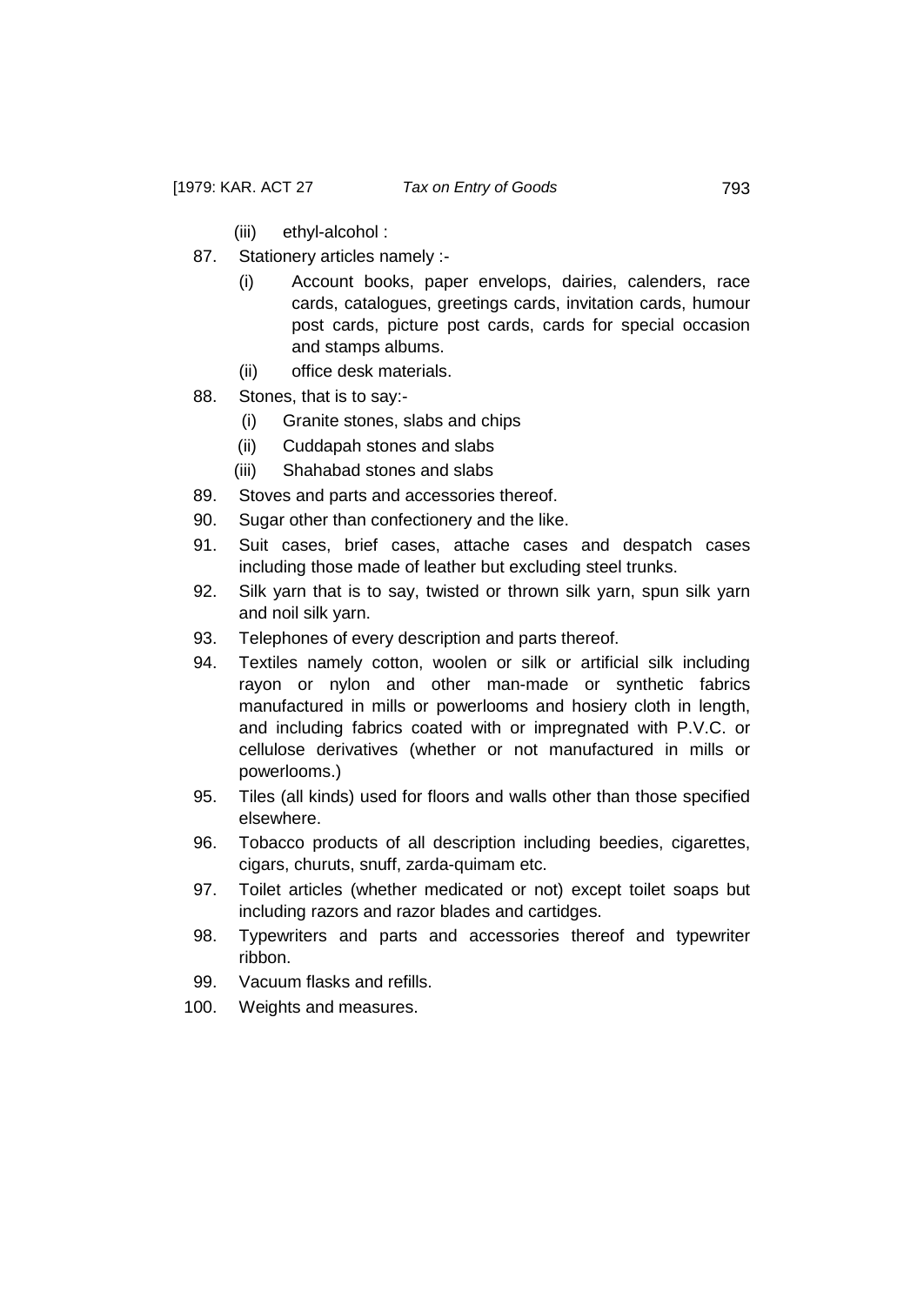- 101. Wireless reception instruments and apparatus including televisions and components thereof ; amplifiers and synthesisers.
- 102. X-ray apparatus.
- 103. Goods other than those specified in any of entries in this schedule, but excluding those specified in the second schedule.]<sup>1</sup>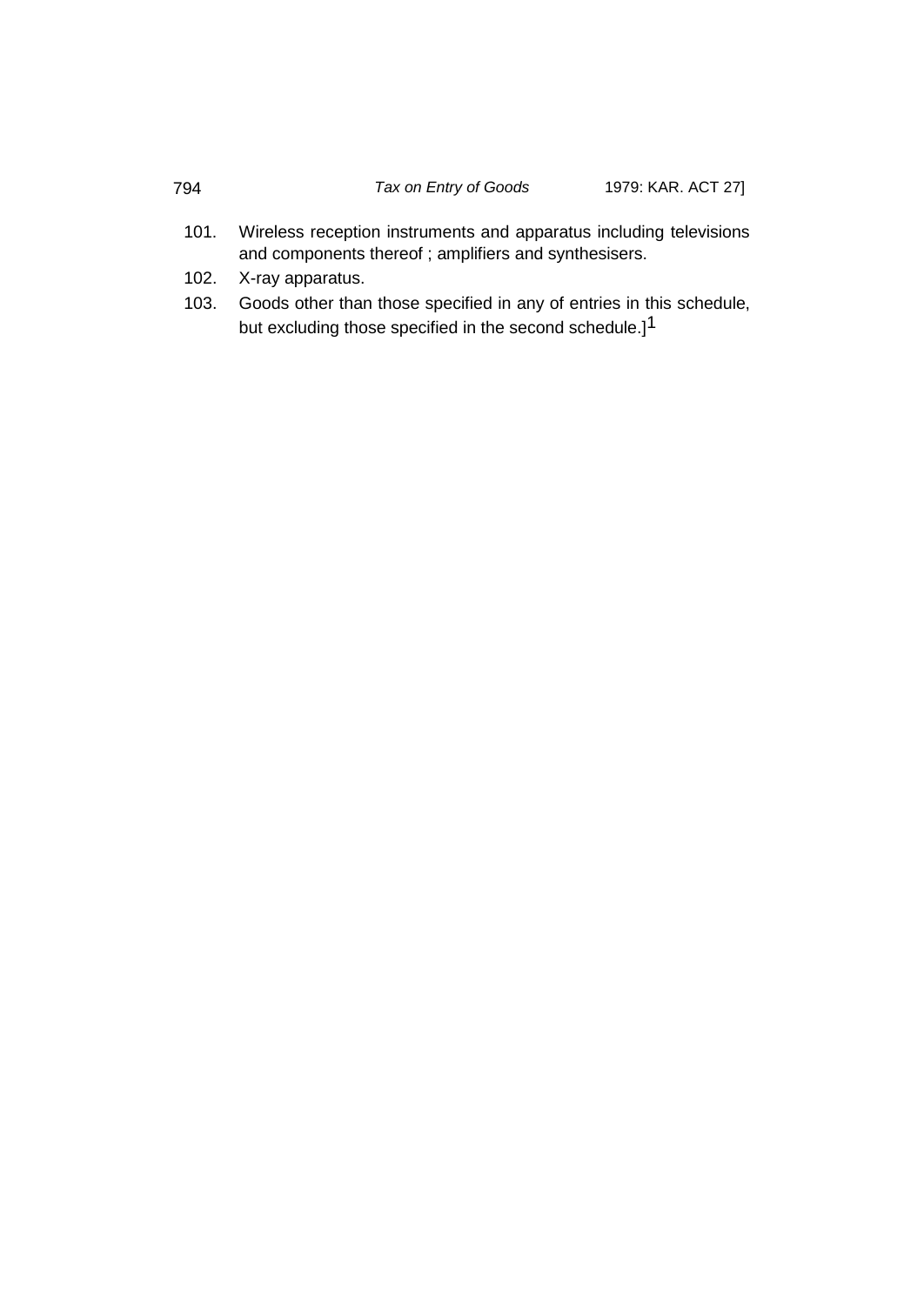# **1[2[SECOND SCHEDULE]2**

(*See* section 3 (6))

1. Serial Number 1 to 35 substituted by Act 15 of 1992 w.e.f. 1.5.1992

| 2. Substituted by Act 3 of 1995 w.e.f. 1.5.1992 |                                                                                   |
|-------------------------------------------------|-----------------------------------------------------------------------------------|
| SI. No.                                         | Description of goods                                                              |
| 1.                                              | Agricultural implements.                                                          |
| 2.                                              | Agricultural produce including Tea, Coffee and cotton (whether                    |
|                                                 | ginned or unginned) $1[x x x]$ <sup>1</sup>                                       |
|                                                 | 1. Omitted by Act 3 of 1995 w.e.f. 1.5.1992                                       |
| 3.                                              | Agricultural machinery.                                                           |
| 4.                                              | Aviation fuel.                                                                    |
| 5.                                              | Books meant for reading.                                                          |
| 6.                                              | Bread.                                                                            |
| 7.                                              | Ballot boxes.                                                                     |
| 8.                                              | Contraceptives.                                                                   |
| 9.                                              | Coal including coke.                                                              |
| 10.                                             | Cotton yarn.                                                                      |
| 11.                                             | Charakas and its parts and accessories.                                           |
| 12.                                             | Country bullock carts and spare parts thereof.                                    |
| 13.                                             | Compost manure.                                                                   |
| 14.                                             | Dinner leaves including plantain leaves.                                          |
| 15.                                             | Electrical energy.                                                                |
| 16.                                             | Earthen pots.                                                                     |
| 17.                                             | Fishmeal, poultry feed and processed animal feed.                                 |
| 18.                                             | Fodder.                                                                           |
| 19.                                             | Fish, eggs and meat except when sold in sealed containers.                        |
| 20.                                             | Firewood and charcoal.                                                            |
| 21.                                             | Gober gas and Bio-gas plants, their parts and accessories.                        |
| 22.                                             | Human blood.                                                                      |
| 23.                                             | Horns and bones.                                                                  |
| 24.                                             | Iron and steel as defined under section 14 of the Central Sales Tax<br>Act, 1956. |
| 25.                                             | Kum kum.                                                                          |
| 26.                                             | Mangalasutra.                                                                     |
| 27.                                             | Fresh milk.                                                                       |
|                                                 |                                                                                   |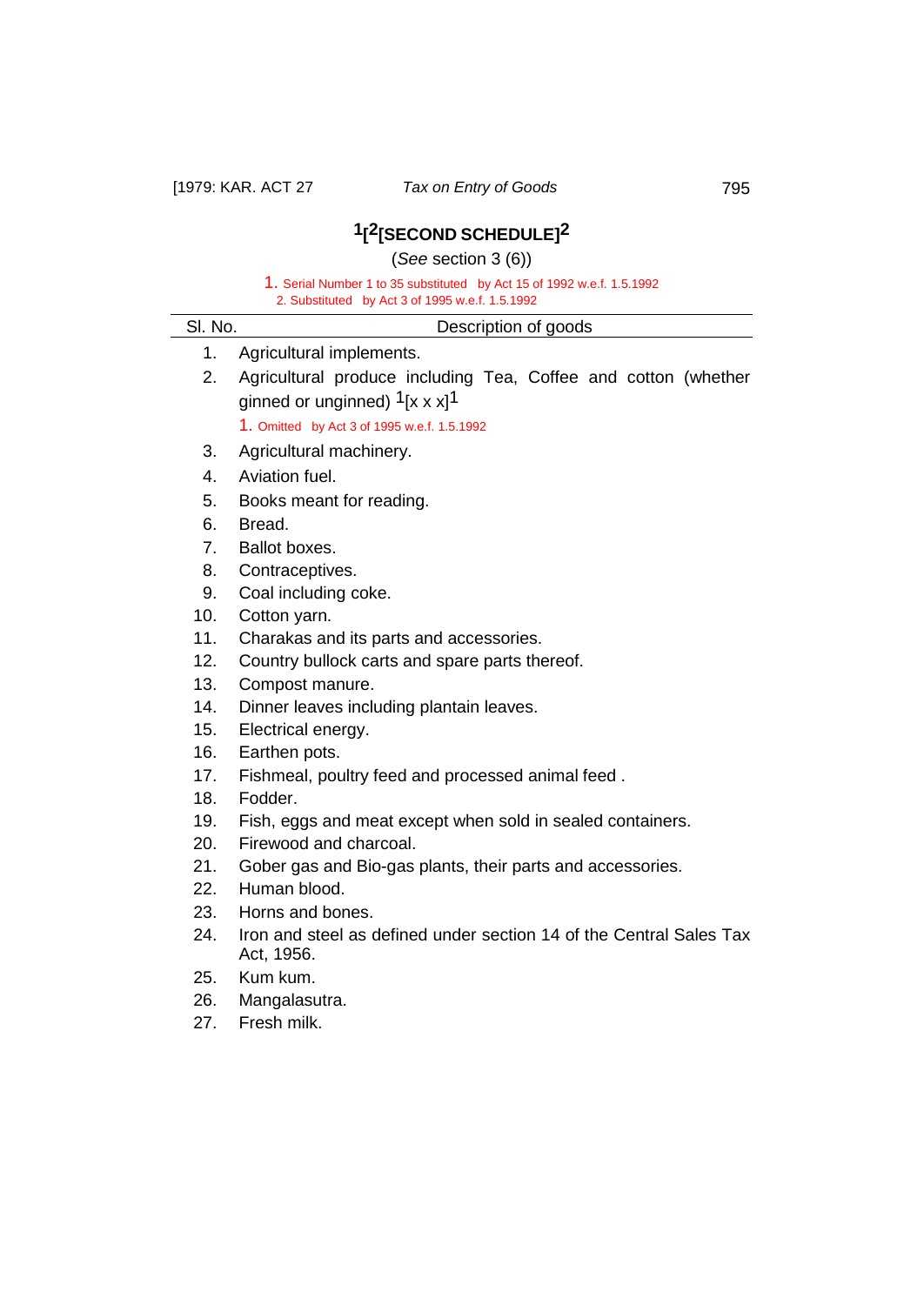- 28. News paper.
- 29. National flag.
- <sup>1</sup>[29A. All non-ferrous metal including ores and concentrates.]<sup>1</sup> 1. Inserted by Act 6 of 1995 w.e.f. 1.4.1995
	- 30. Plants.
	- 31. Slate and slate pencils.
	- 32. Stamp paper.
	- 33. Salt.
- 1[33A. Textiles namely cotton, wollen, silk or artifical silk including rayon or naylon and other man-made or synthetic fabrics manufactured in handlooms.<sup>11</sup> 1. Inserted by Act 3 of 1995 w.e.f. 1.5.1992
	- 34. Vegetables and fruits except when sold in sealed containers.
	- 35. Water other than mineral or aerated water.<sup>11</sup>

# **\* \* \* \* NOTIFICATION I**

## **Bangalore, dated 31st March, 1995. [No. FD. 43 CET, 95 (1)]**

In exercise of the powers conferred by sub-section (2) of section 1 of the Karnataka Tax on Entry of Goods (Amendment) Act, 1994 (Karnataka Act 45 of 1994) the Government of Karnataka, hereby appoints the First day of April, 1995, as the date on which all provisions of the Act shall come into force.

By order and in the name of the Governor of Karnataka,

#### **(M. KARIYAPPA),**

Under Secretary to Government,

Finance Department (Taxes).

(Published in the Karnataka Gazette (Extraordinary) Part IV-2C(ii) as No. 433, dated 31-3-1995.)

#### II

# **Bangalore, dated 31st August, 1999. [No. FD. 211 CSL, 99)]**

In exercise of the powers conferred by sub-section (2) of section 1 of the Karnataka Taxation Laws (Third Amendment) Act, 1999 (Karnataka Act 18 of 1999) the Government of Karnataka, hereby appoints the First day of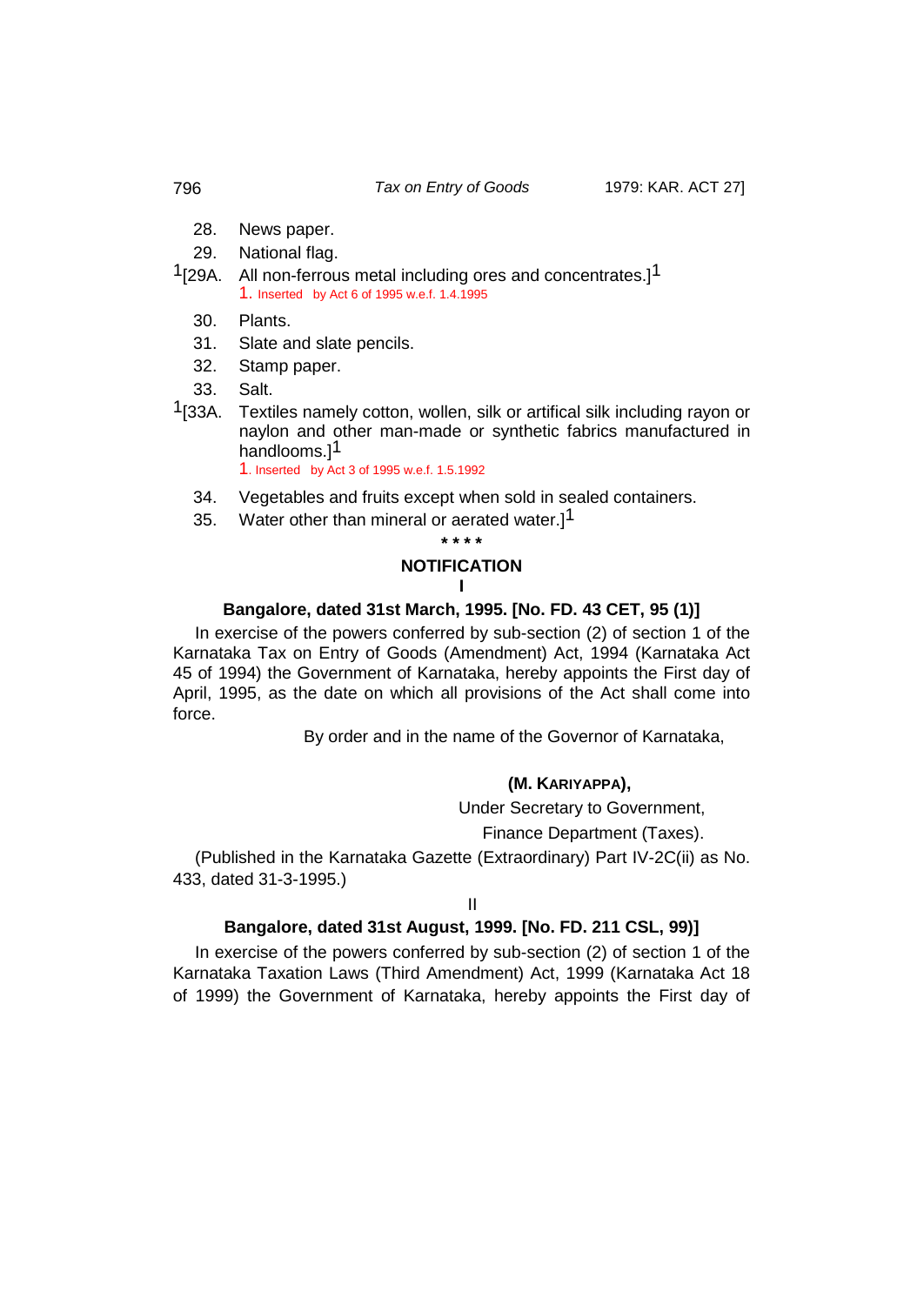September, 1999, as the date on which all the provisions of the said Act shall come into force.

By order and in the name of the Governor of Karnataka,

 (K.M. ANAND), Under Secretary to Government, Finance Department (C.T.1). (Published in the Karnataka Gazette (Extraordinary) Part IV-2C(ii) as No. 1091, dated 31-8-2000.)

\* \* \* \*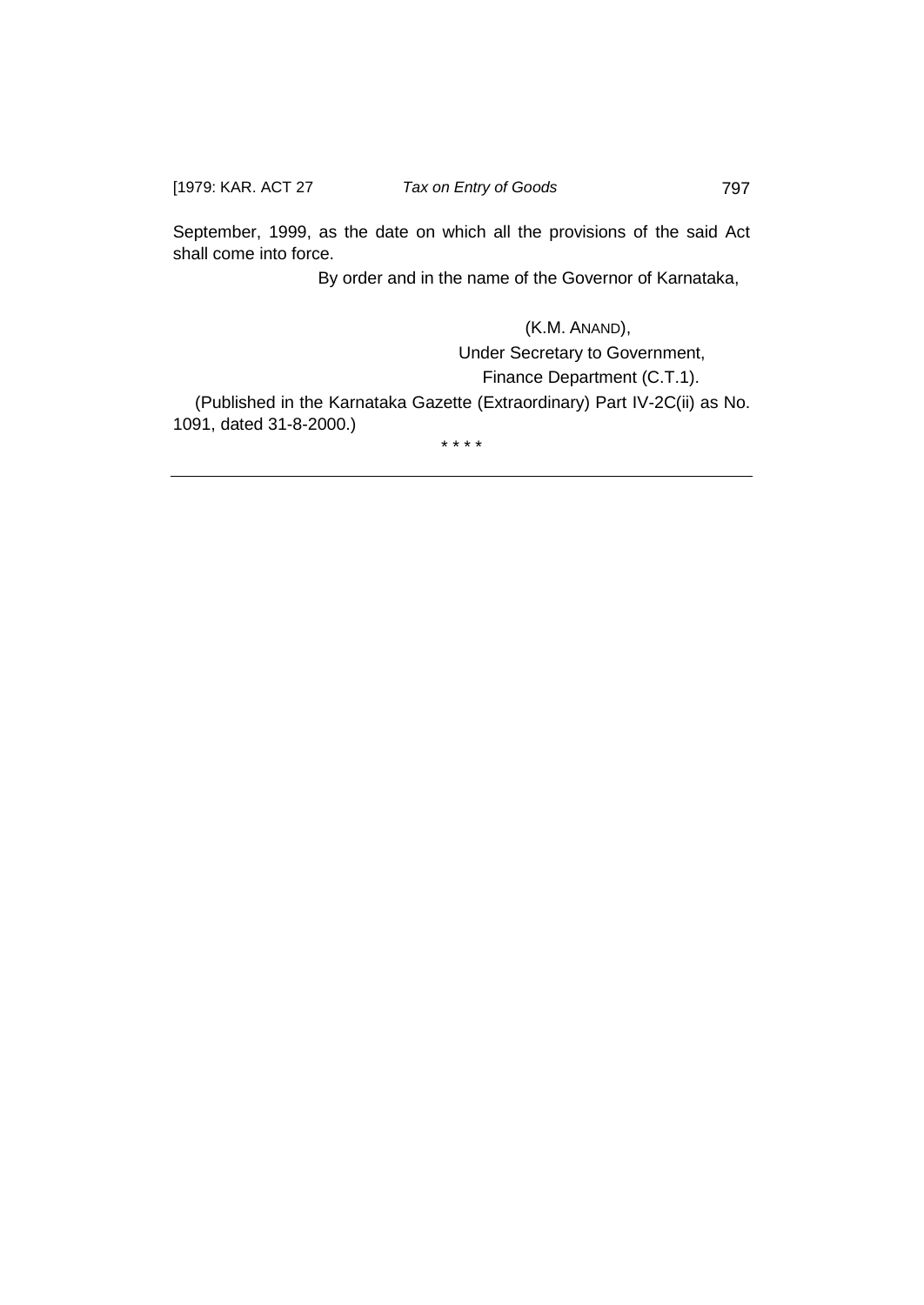## **KARNATAKA ACT NO 27 OF 2013**

(First Published in the Karnataka Gazette Extra-ordinary on the Eighth day of March, 2013)

# **THE KARNATAKA TAXATION LAWS (AMENDMENT) ACT, 2013**

(Received the assent of the Governor on the fifth day of March, 2013)

An Act further to amend certain taxation laws in force in the State of Karnataka.

Whereas it is expedient further to amend certain taxation laws for the purposes hereinafter appearing;

Be it enacted by the Karnataka State Legislature in the Sixty Fourth Year of the Republic of India, as follows.-

**1. Short title and commencement.-** (1) This Act may be called the Karnataka Taxation Laws (Amendment) Act, 2013**.**

(2) It shall come into force with effect from the First day of April, 2013.

(Sections 3(7) and 4(1) are incorporated in the Principal Act)

## **KARNATAKA ACT NO 53 OF 2013**

(First Published in the Karnataka Gazette Extra-ordinary on the Thirty First day of July, 2013)

# **THE KARNATAKA TAXATION LAWS (SECOND AMENDMENT) ACT, 2013**

(Received the assent of the Governor on the Thirty First day of July, 2013)

An Act further to amend certain taxation laws in force in the State of Karnataka.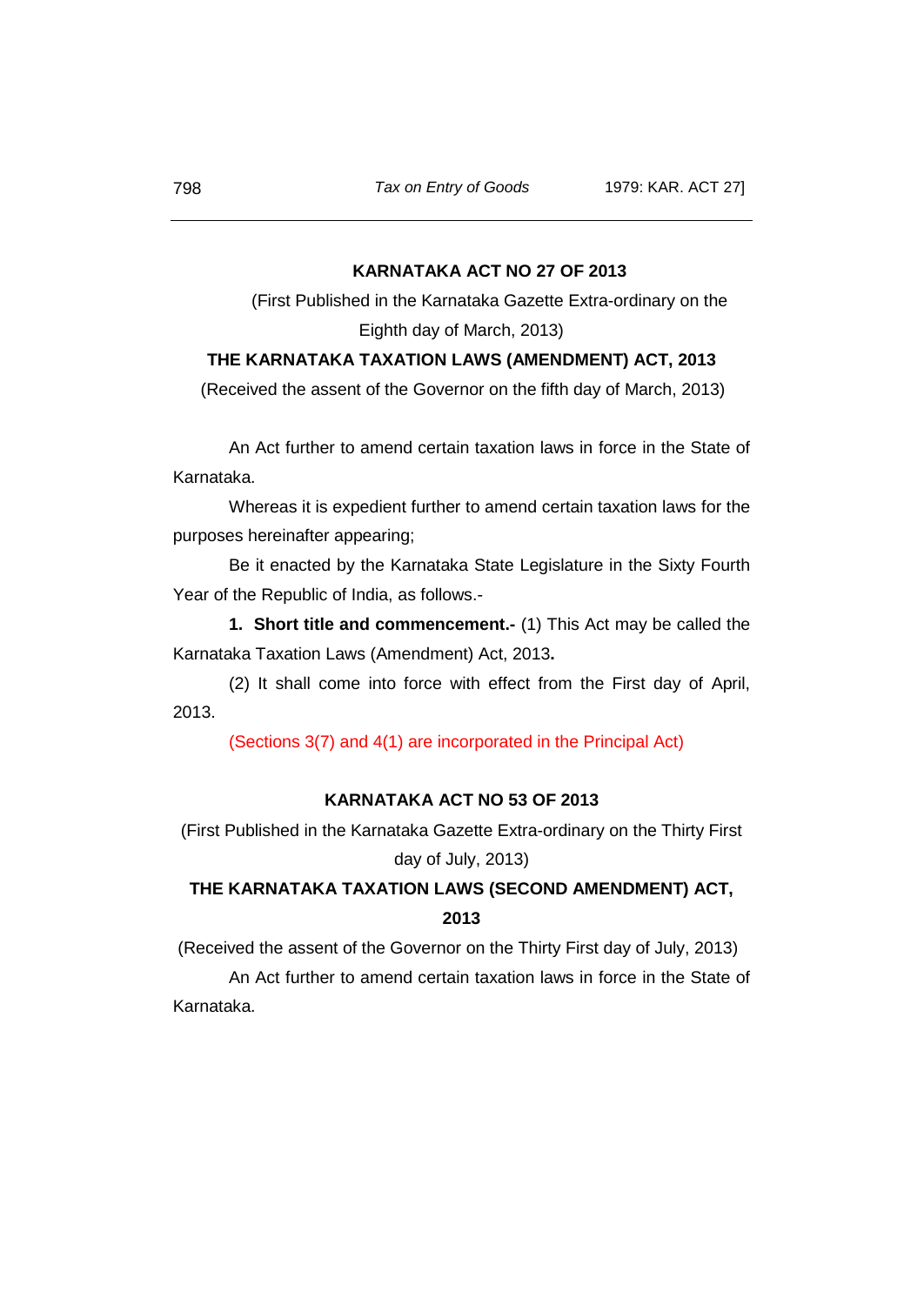Whereas it is expedient further to amend certain taxation laws for the purposes hereinafter appearing;

Be it enacted by the Karnataka State Legislature in the Sixty Fourth year of the Republic of India, as follows.-

1. Short title and commencement.- (1) This Act may be called the Karnataka Taxation Laws (Second Amendment) Act, 2013.

(2) It shall come into force with effect from the First day of August, 2013.

# **KARNATAKA ACT NO 14 OF 2014**

(First Published in the Karnataka Gazette Extra-ordinary on the Twenty eighth day of February, 2014)

# **THE KARNATAKA TAXATION LAWS (AMENDMENT) ACT, 2014**

(Received the assent of the Governor on the Twenty eighth day of February, 2014)

An Act further to amend certain taxation laws in force in the State of Karnataka.

Whereas it is expedient further to amend certain taxation laws for the purposes hereinafter appearing;

Be it enacted by the Karnataka State Legislature in the Sixty fifth year of the Republic of India, as follows.-

#### Sections 5, 5B, 5C, 5D, 6, 7, 8, 14, 17, 20, 21, 32, are Incorporated in the Principal Act

**1. Short title and commencement.- (**1) This Act may be called the Karnataka Taxation Laws (Amendment) Act, 2014.

(2) Section 1` and 2 shall come into force with effect from First day of March 2014 and Section 3 shall come into force with effect from First day of April 2014.